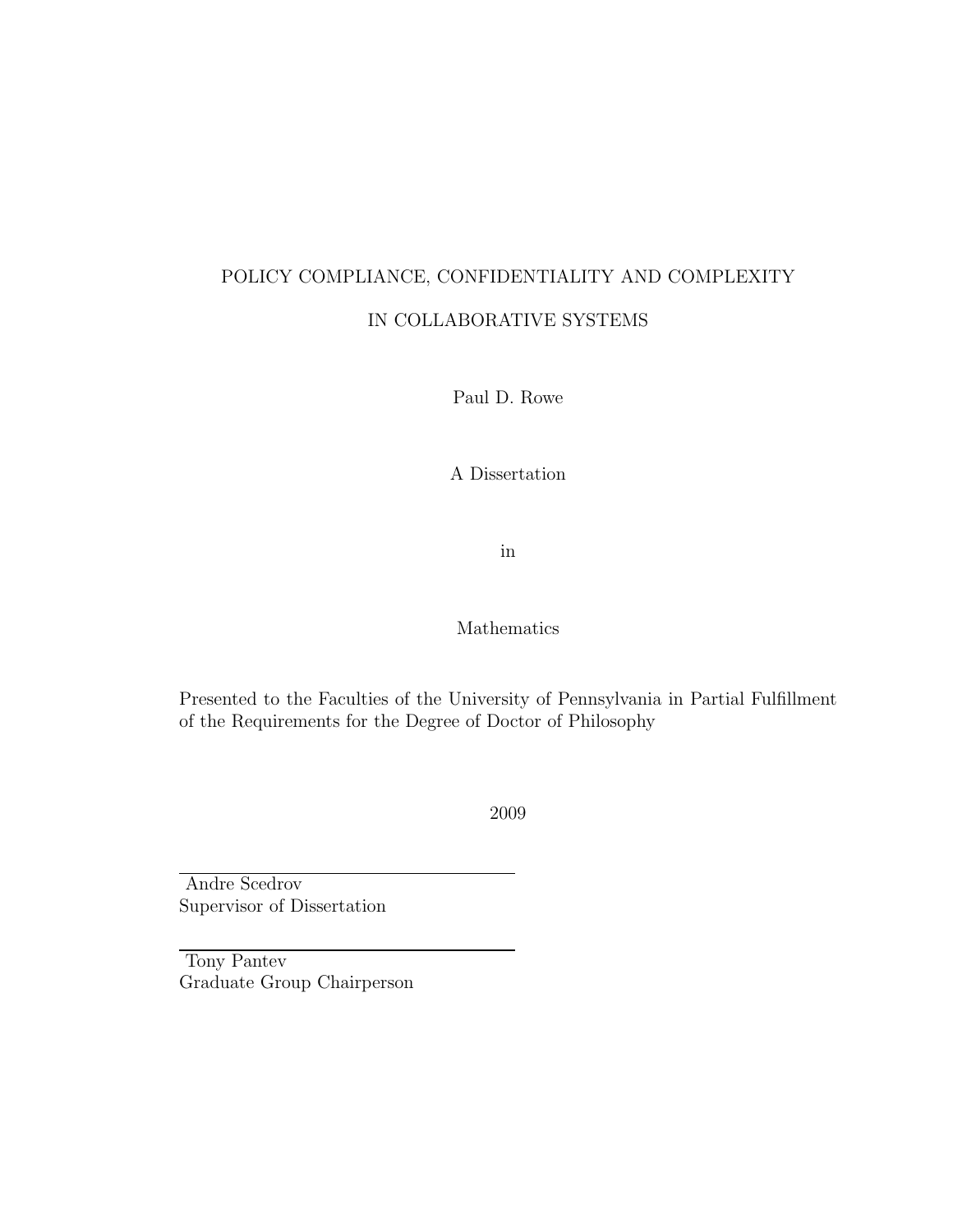# Acknowledgments

There are many people who have contributed to my ability to complete this thesis, either through direct involvement with the work, or by helping to make my life a little more sane.

First and foremost I would like to thank my adviser Andre Scedrov. He support and guidance has been more than I could have hoped for. He has also introduced me to many people who have had an impact on my understanding of the ideas which appear in this thesis. Most importantly he connected me with Max Kanovich who not only helped introduce me to the topic of this thesis, but who helped guide me in its creation.

My colleagues here in the Penn math department have my utmost gratitude. Their friendship has helped to carry me through the rough times, and celebrate in the good times. I would particularly like to thank Joe-Kai Tsay for our daily conversations while we were officemates. I hope that we can one day have a real conversation in German! Thanks also to Andy Bressler with whom I have watched countless TV shows and movies, and played countless games of squash (of which I suspect he won more than I did). I would be remiss if I didn't mention by name Chris Jankowski, Colin Diemer, Dave Favero, Jen Hom, Pilar Herreros, Shea Vela-Vick, Tim Devries, Andrew Obus and Clay Shonkwiler. I am grateful also to our Quizo team. We will always be connected by the random facts that now represent the intersection of our knowledge of trivia.

Although they all live far from Philadelphia, my family has remained a continual source of strength for me. They have never doubted me even at times when I doubted myself. They have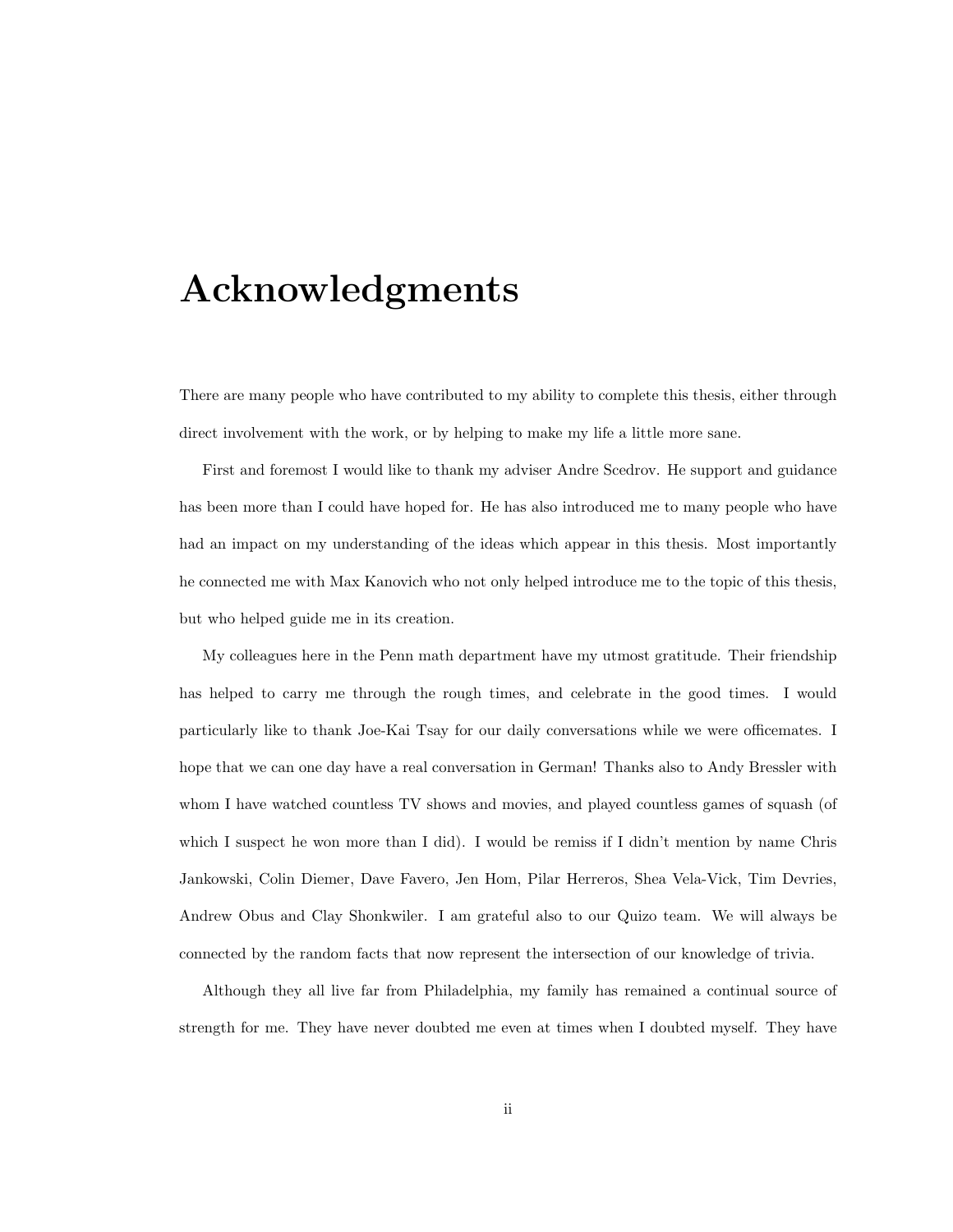all taught me more than they probably realize.

Thanks also to the Penn math department administration: Janet, Monica, Paula and Robin. They work tirelessly every day to make sure that our lives as students run smoothly, and they do it with a smile, even in those time when we make it hard on them.

I would like to thank the numerous people who have seen parts of this work in its various stages and provided me with useful comments and suggestions: Anupam Datta, George Dinolt, Rachel Greenstadt, Joshua Guttman, Zack Ives, Pat Lincoln, John Mitchell, Jose Meseguer, Helen Nissenbaum, Tim Roughgarden, Natarajan Shankar, Paul Syverson and Steve Zdancewic.

Finally, I would like to acknowledge the financial support that I have received while at Penn. I have been partially supported by ONR Grant N00014-07-1-1039, by OSD/AFOSR MURI "Collaborative policies and assured information sharing", by OSD/ONR CIP/SW URI "Software Quality and Infrastructure Protection for Diffuse Computing" through ONR Grant N00014-01-1-0795 and OSD/ONR CIP/SW URI "Trustworthy Infrastructure, Mechanisms, and Experimentation for Diffuse Computing" through ONR Grant N00014-04-1-0725. Additional support was provided by NSF Grants CNS-0429689, CNS-0524059, and CNS-0830949.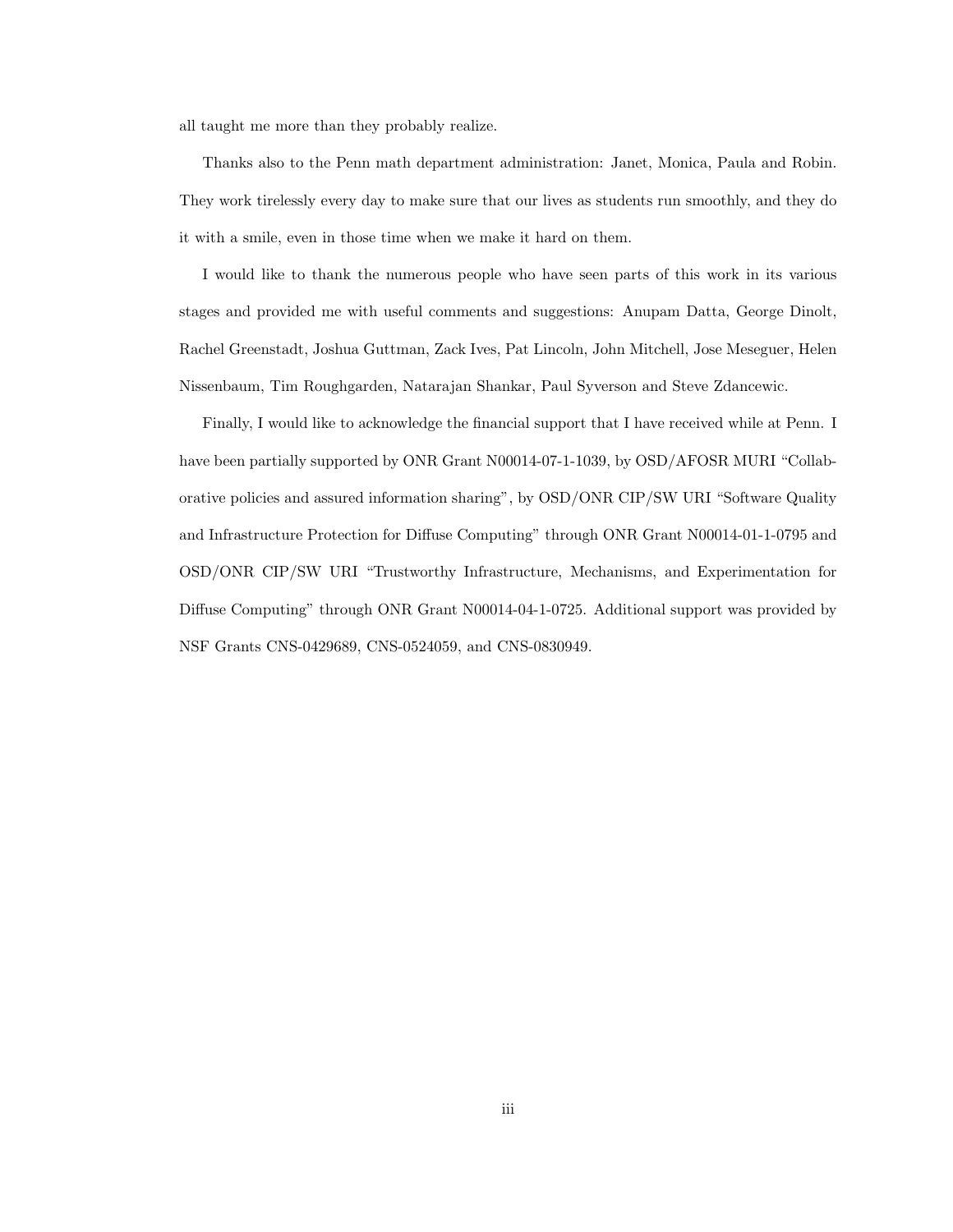#### ABSTRACT

## POLICY COMPLIANCE, CONFIDENTIALITY AND COMPLEXITY IN COLLABORATIVE SYSTEMS

#### Paul D. Rowe

#### Andre Scedrov

Collaboration among organizations or individuals is common. While these participants are often unwilling to share all their information with each other, some information sharing is unavoidable when achieving a common goal. The need to share information and the desire to keep it confidential are two competing notions which affect the outcome of a collaboration. When collaborating agents share sensitive information to achieve a common goal it would be helpful to them to decide whether doing so will lead to an unwanted release of confidential data. These decisions are based on which other agents are involved, what those agents can do in the given context, and the individual confidentiality preferences of each agent.

This thesis proposes a formal model of collaboration which addresses confidentiality concerns. We draw on the notion of a plan which originates in the Artificial Intelligence literature. We use data confidentiality policies to specify the confidentiality concerns of each agent, and offer three ways of defining policy compliance. We also make a distinction between systems containing only well-balanced actions in which the pre- and post-conditions are of the same size, and general systems that contain un-balanced actions.

For each definition of policy compliance and for each type of system, we determine the decidability and complexity of scheduling a plan leading from a given initial state to a desired goal state while simultaneously deciding compliance with respect to the agents' policies.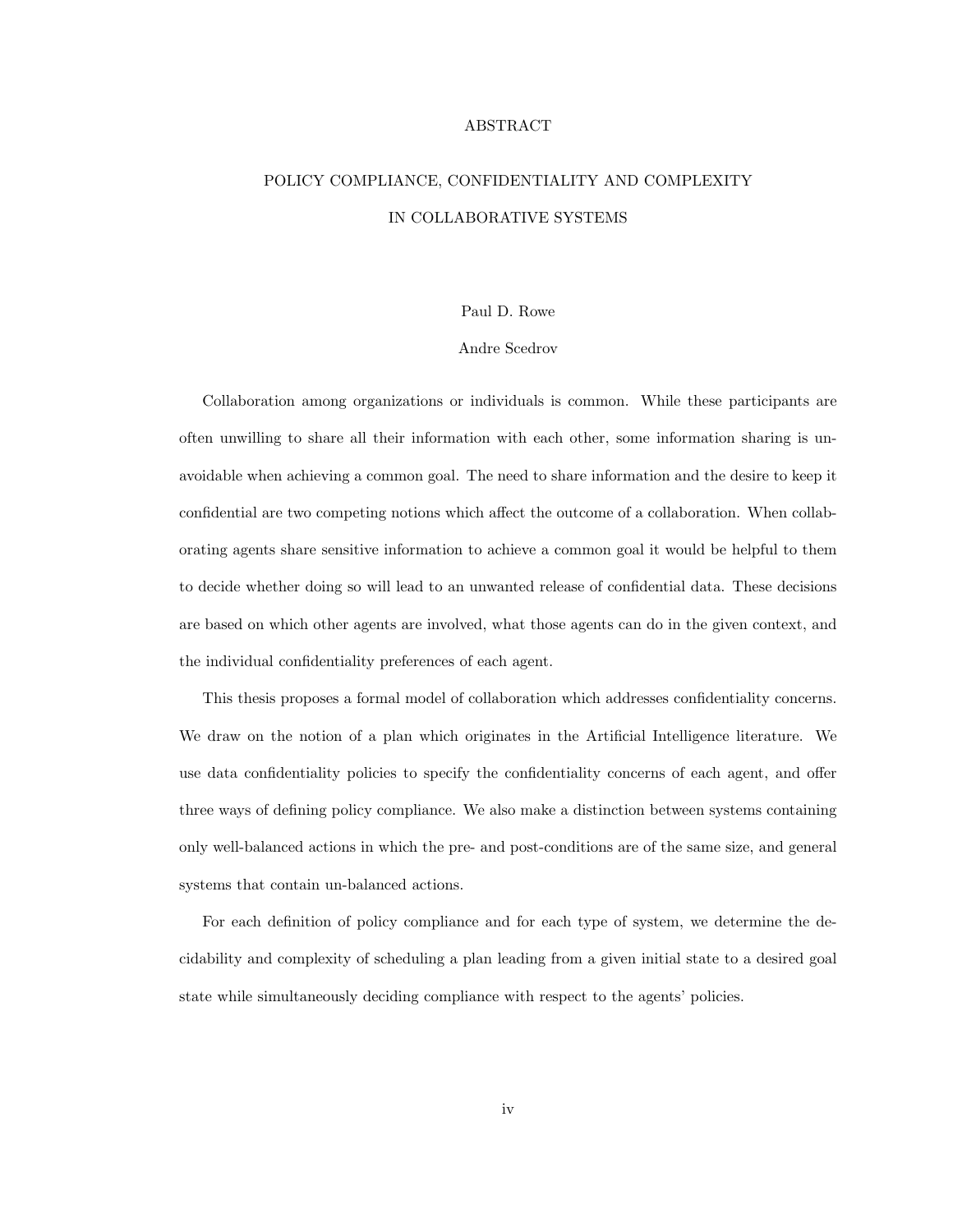# **Contents**

| 1            |     | Introduction<br>1                                                                                            |                |  |
|--------------|-----|--------------------------------------------------------------------------------------------------------------|----------------|--|
|              | 1.1 |                                                                                                              | $\mathbf{1}$   |  |
|              | 1.2 |                                                                                                              | $\overline{7}$ |  |
| $\mathbf{2}$ |     | Preliminaries<br>11                                                                                          |                |  |
|              | 2.1 |                                                                                                              | 11             |  |
|              |     | 2.1.1                                                                                                        | 11             |  |
|              |     | 2.1.2                                                                                                        | 13             |  |
|              |     | 2.1.3<br>Goal Configurations and Reachability                                                                | 15             |  |
|              |     | 2.1.4                                                                                                        | 17             |  |
|              | 2.2 |                                                                                                              | 20             |  |
|              | 2.3 |                                                                                                              |                |  |
|              | 2.4 |                                                                                                              |                |  |
| 3            |     | <b>Complexity in Well-Balanced Systems</b><br>31                                                             |                |  |
|              | 3.1 | Representing the Input $\dots \dots \dots \dots \dots \dots \dots \dots \dots \dots \dots \dots \dots \dots$ | 31             |  |
|              | 3.2 |                                                                                                              | 34             |  |
|              | 3.3 |                                                                                                              | 40             |  |
|              | 3.4 |                                                                                                              | 47             |  |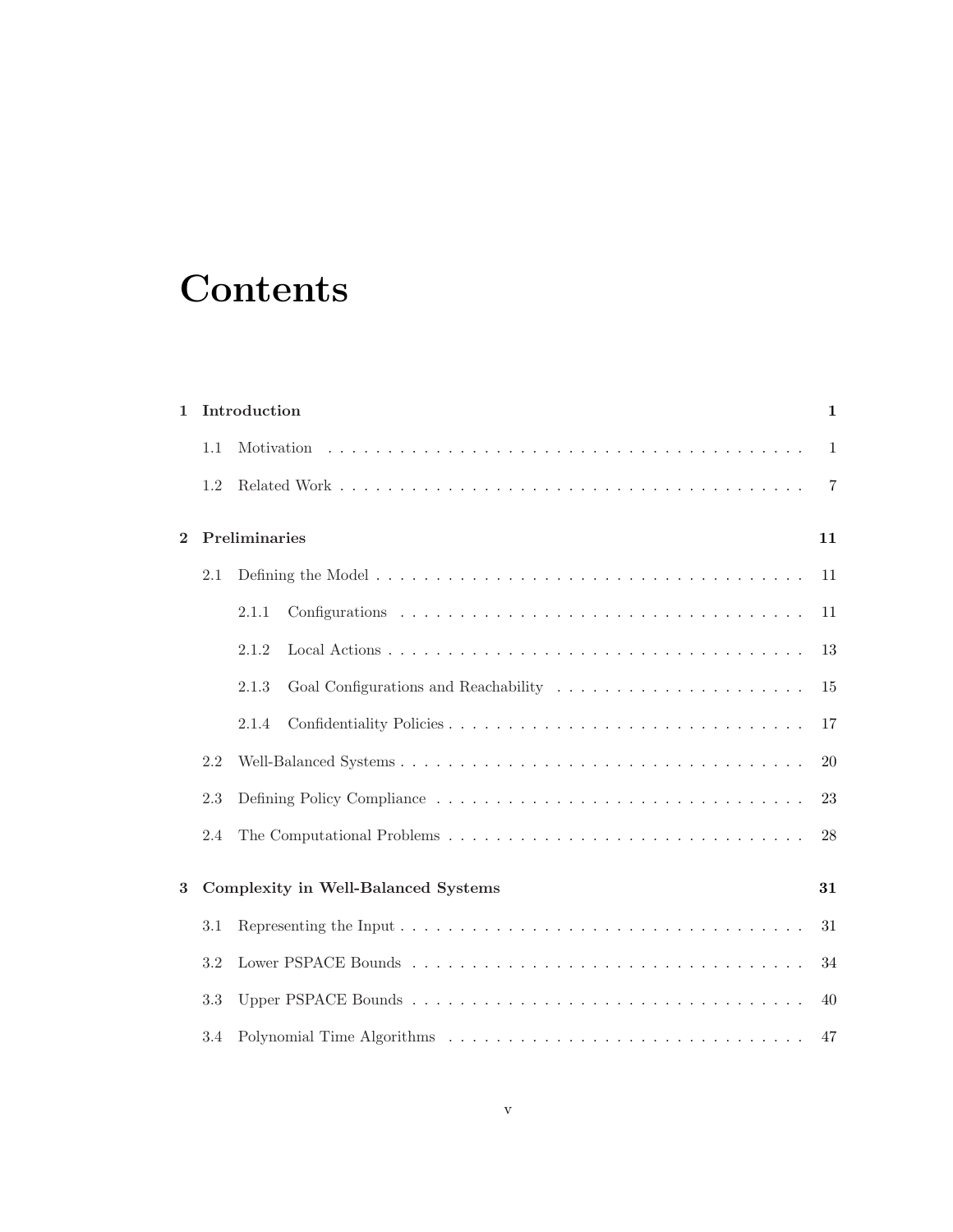| $\overline{\mathbf{4}}$ |     |       | <b>Complexity of General Systems</b>       | 51     |
|-------------------------|-----|-------|--------------------------------------------|--------|
|                         | 4.1 |       |                                            | $51\,$ |
|                         |     | 4.1.1 |                                            | $54\,$ |
|                         |     | 4.1.2 |                                            | $55\,$ |
|                         |     | 4.1.3 | EXPSPACE-Completeness of System Compliance | 57     |
|                         | 4.2 |       |                                            | 58     |
|                         |     | 4.2.1 |                                            | $59\,$ |
|                         |     | 4.2.2 |                                            | 61     |
|                         |     | 4.2.3 |                                            | 64     |
| 5                       |     |       | Foundation in Logic                        | 74     |
|                         | 5.1 |       |                                            | 74     |
|                         | 5.2 |       |                                            | 75     |
| 6                       |     |       | <b>Conclusion and Future Directions</b>    | 83     |
|                         | 6.1 |       |                                            | 83     |
|                         | 6.2 |       |                                            | 84     |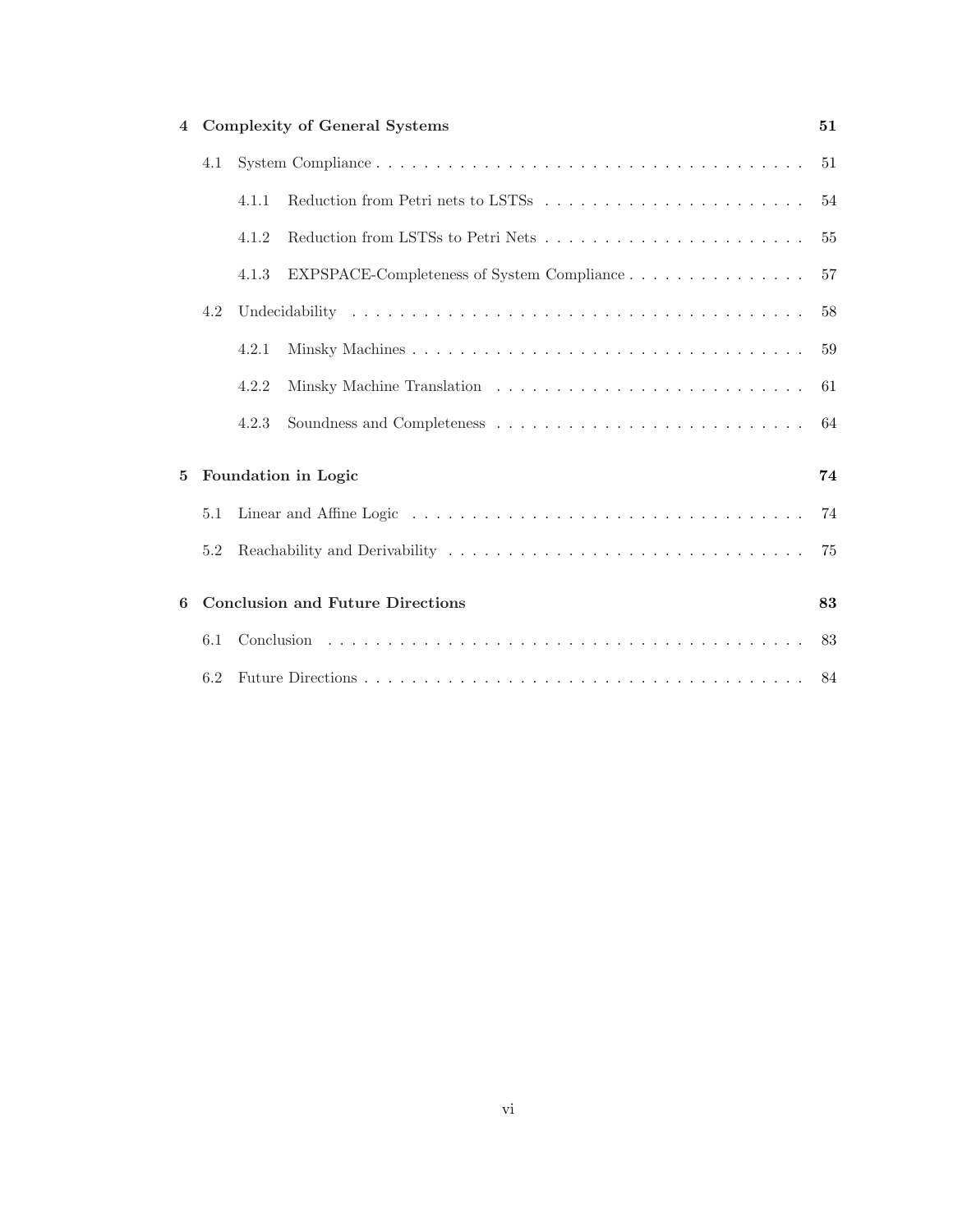# List of Tables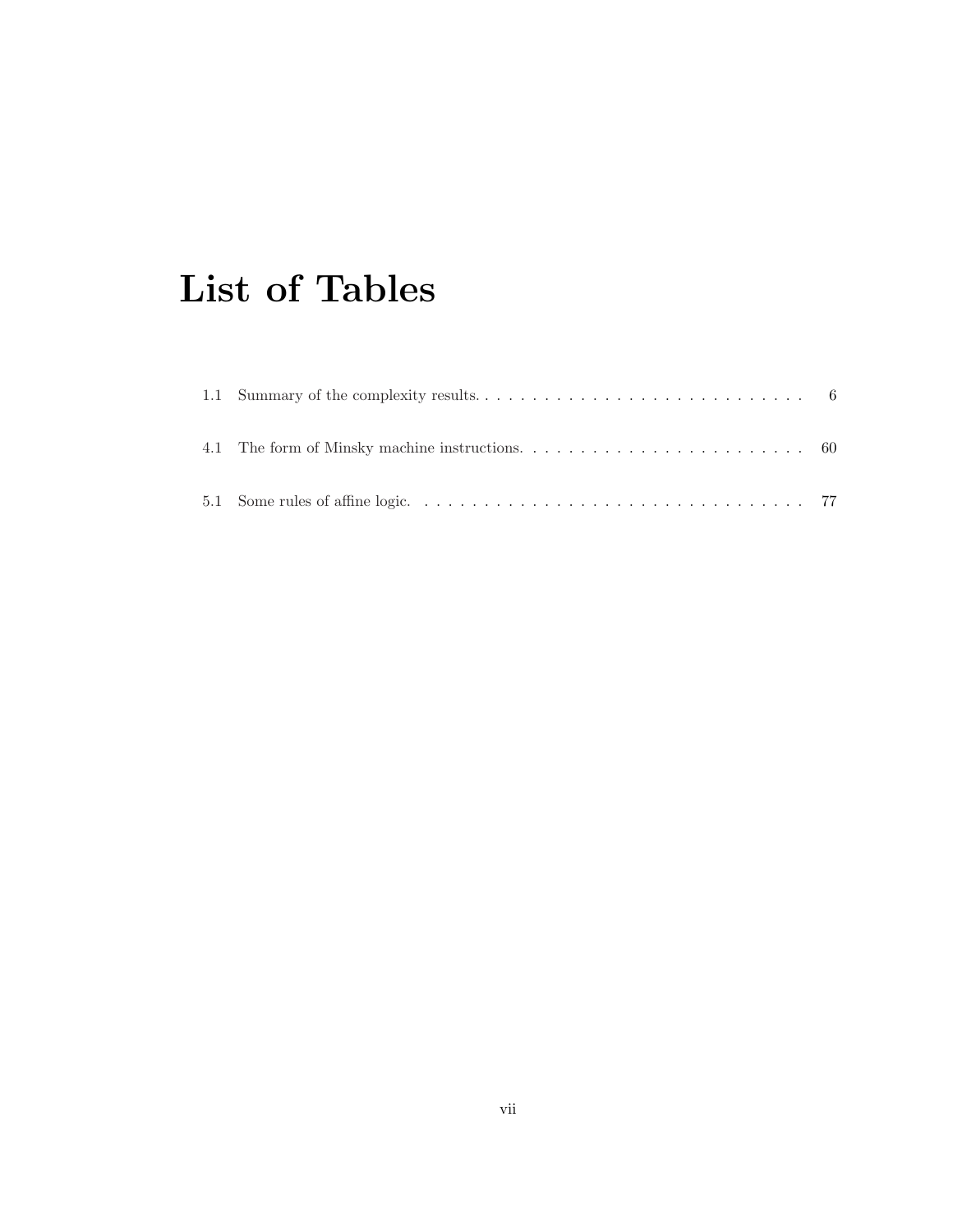# List of Figures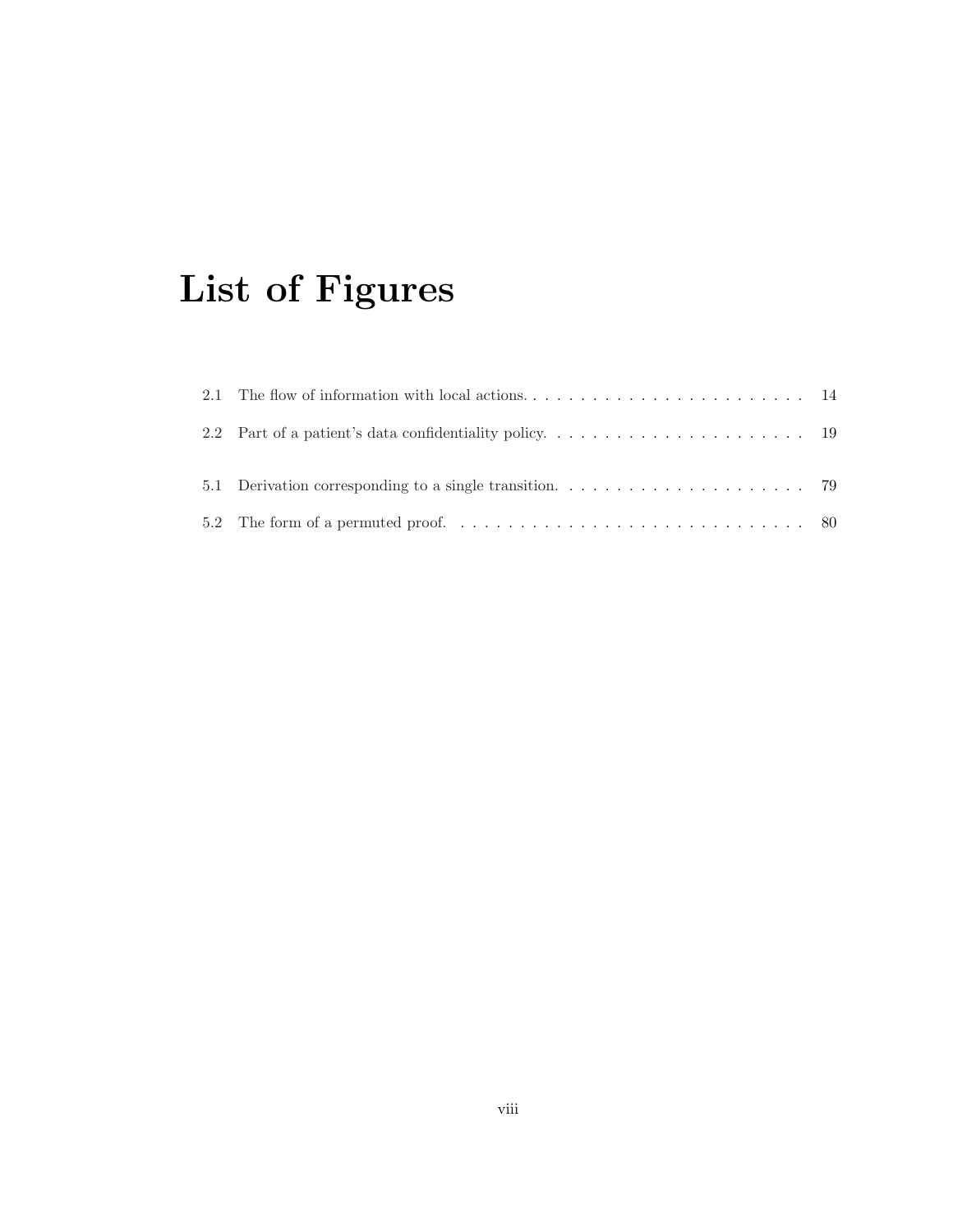## <span id="page-8-0"></span>Chapter 1

# Introduction

## <span id="page-8-1"></span>1.1 Motivation

With information and resources becoming more distributed, interaction with external services is becoming more important. More and more software is being developed which is designed to foster collaboration through communication, resource sharing and data sharing. Collaborating agents are typically viewed as having a cooperative relationship in which they share a common goal. A common example can be found in companies which have a variety of departments working together to bring a product to market. In such situations confidentiality among departments is not always an obvious concern.

However, just because organizations or individuals are willing to collaborate does not mean they are ready to share all their information or resources. While much of the information they do share may be general and harmless, some of the information is sensitive, such as detailed sales reports at an organizational level or social security numbers and credit card numbers at an individual level. There is an interplay between achieving a collaborative goal on the one hand, and guarding sensitive information on the other. The decision about which pieces of information to share and which pieces to guard is usually based on a number of factors related to trust. Different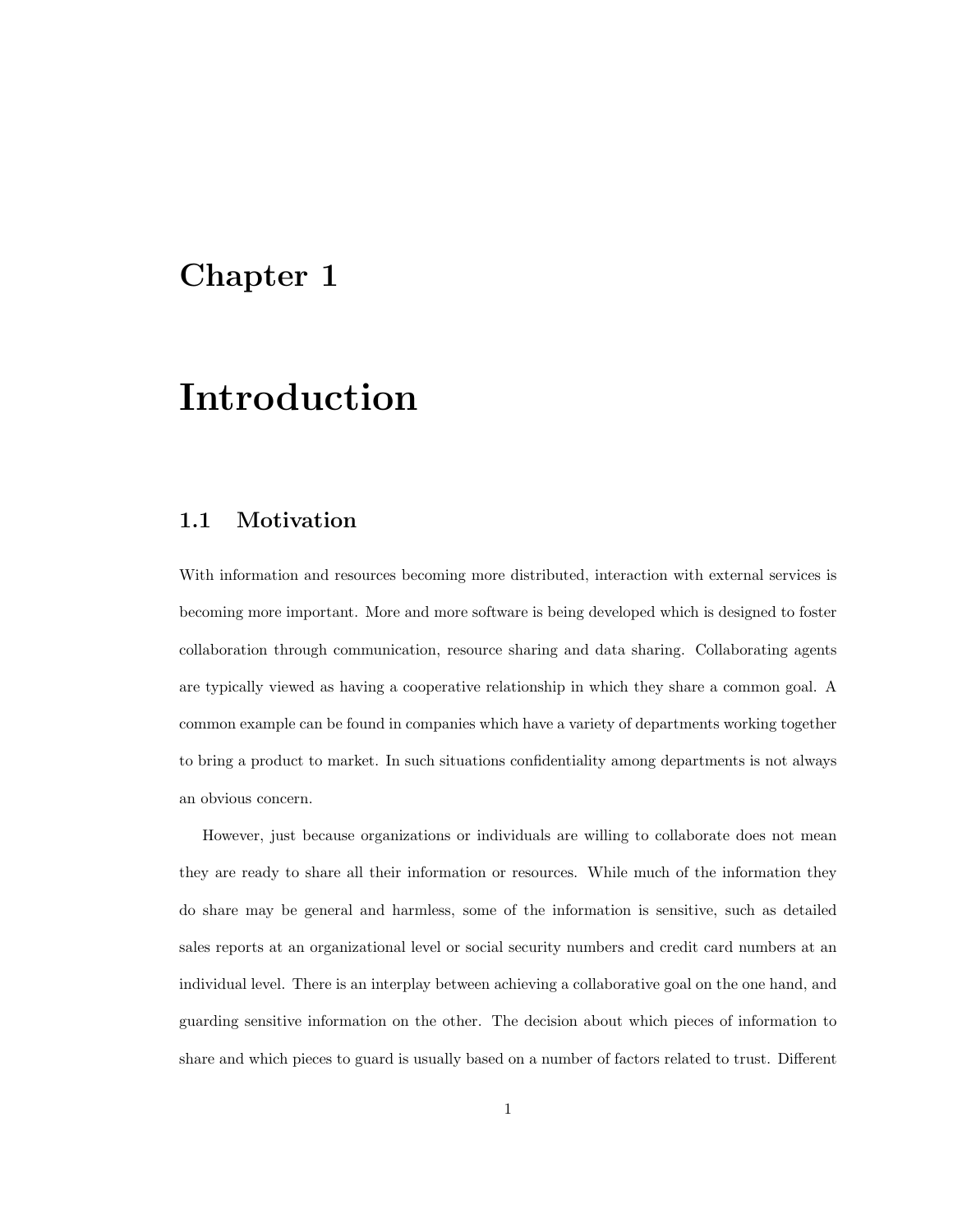participants can be trusted with different information in different contexts. Let us consider some examples.

When Alice eats at a restaurant she usually pays with a credit card. In order to pay for the meal she must give her card to the waiter, Bob, who takes it away for validation. She trusts the waiter, Bob, not to write down her card number or share it with anybody else. If she met Bob in a different social situation, however, she might not give him her credit card in that social context. Similarly, she doesn't give her credit card to her friends even though she may trust them. This is because her friends have no legitimate reason to learn her card number. Alice's decision to share her card number is based on necessity to achieve the goal of paying for dinner, and trust in the restaurant process. Both of these factors are dependent on the situation and the individual.

Consider another scenario where two competing companies make a temporary and partial strategic alliance. This might occur, for example, if they want to forecast the direction of the market in a collaborative way. Generally these companies will not trust each other with their business secrets, but they will have to share something to create an accurate forecast. They may first start with a contract that limits how the shared information will be used or who it can be shared with. This serves to change the context of the interaction. They build mutual trust by explicitly limiting their actions to ones which are acceptable by both sides.

Personal medical information is also quite sensitive. Hospitals take great care to ensure that information is shared and protected appropriately. There are quite detailed laws which specify exactly how a hospital may or may not distribute medical records. Some level of sharing is unavoidable. In order for a procedure to be covered by a patient's insurance company, the hospital must tell the insurance company what procedures were performed, as well as the diagnosis. Only then can the insurance company decide if it will cover the cost. But the insurance company should not be given other private information about the patient. Hospitals may also provide aggregate data on patients to students for educational purposes. This aggregate data should be appropriately sanitized for release to students. The same information, however, might not be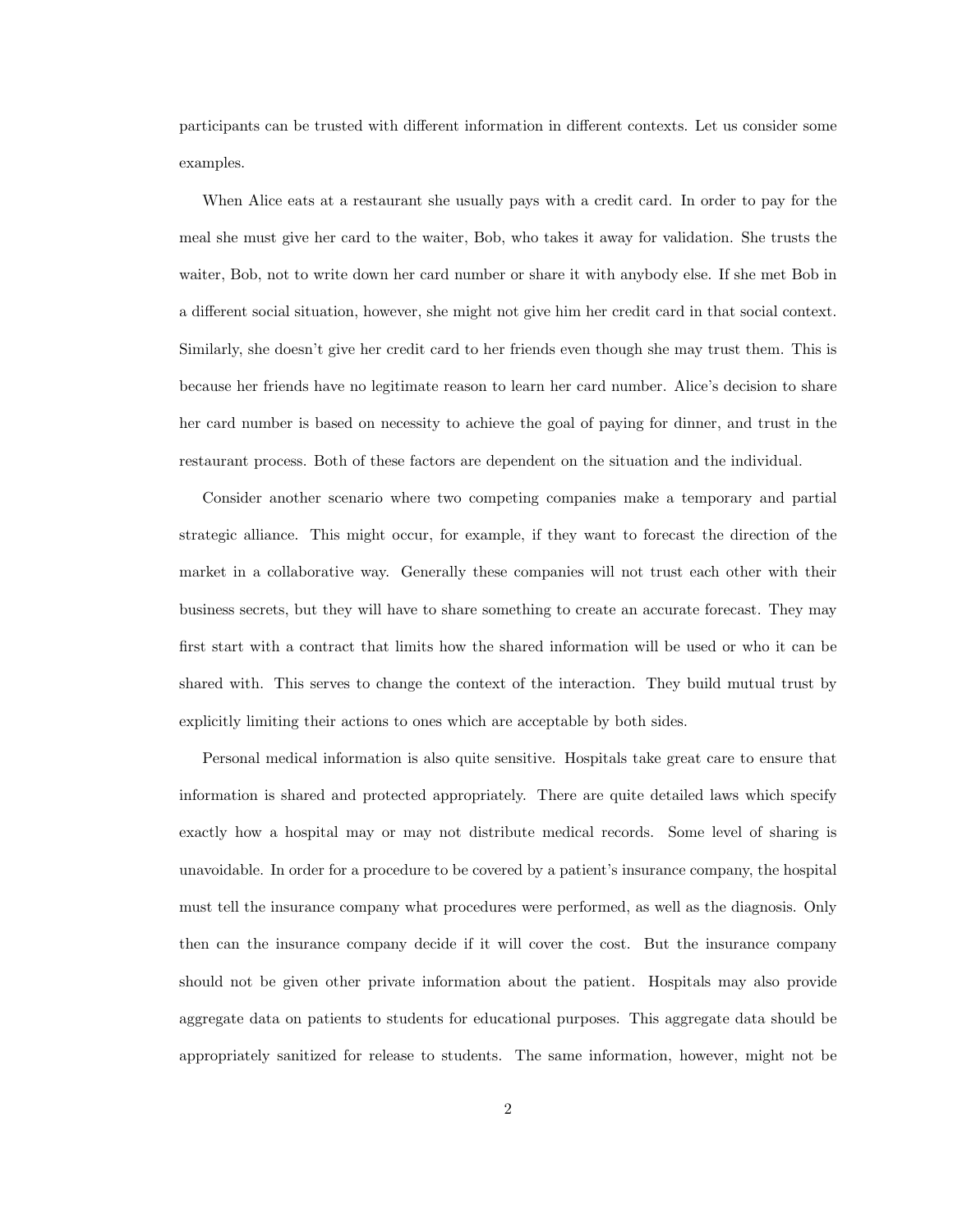acceptable for release to the general public.

Finally, when doing scientific research, researchers must find a balance between sharing too much information and not enough. On one hand, a principal goal of research is to obtain and publish results. On the other hand, if researchers provide their raw data to others too soon, another group may announce the results first. Data sharing is prominent in the fields of comparative genomics and systems biology where the focus is on integrating and analyzing large amounts of dynamic and growing biological data [\[67,](#page-99-0) [32\]](#page-96-0). Scientific data sharing also has the converse problem. Scientists often rely on data from outside sources. The choice of whether or not to use outside data depends on the source of the data. The choice also depends on whether the outside data is consistent with the local confidential data. Research groups may have informal policies, or practices that determine when they are willing to incorporate outside data into their results.

These examples serve to demonstrate that confidentiality of information is not an absolute notion. This may be viewed as a special case of privacy being dependent on context [\[6\]](#page-94-0). Not only does confidentiality depend on the context of an interaction, it also depends on the personal preferences of the agents involved. In these examples the agents have already implicitly or explicitly formulated an idea of which information flows are acceptable and which are unacceptable, or at least undesirable. Thus when attempting to model and analyze these interactions the confidentiality preferences or policies of the agents play a crucial role. The first question to ask about these scenarios is whether the agents are able to reach their common goal in a way that complies with each of the agents' confidentiality policies.

In this thesis we present a model of collaborative systems at an abstract level designed to act as a formal framework in which we might answer such questions. We draw on previous work in planning [\[11,](#page-95-0) [36,](#page-96-1) [51,](#page-98-0) [16,](#page-95-1) [21\]](#page-95-2) and state transition systems and their connection to linear logic [\[25,](#page-96-2) [26\]](#page-96-3). We use local state transition systems in which we model local or confidential data through the use of a syntactic partition of predicate symbols. The global system configuration can then be thought of as a collection of local configurations (comprised of confidential or local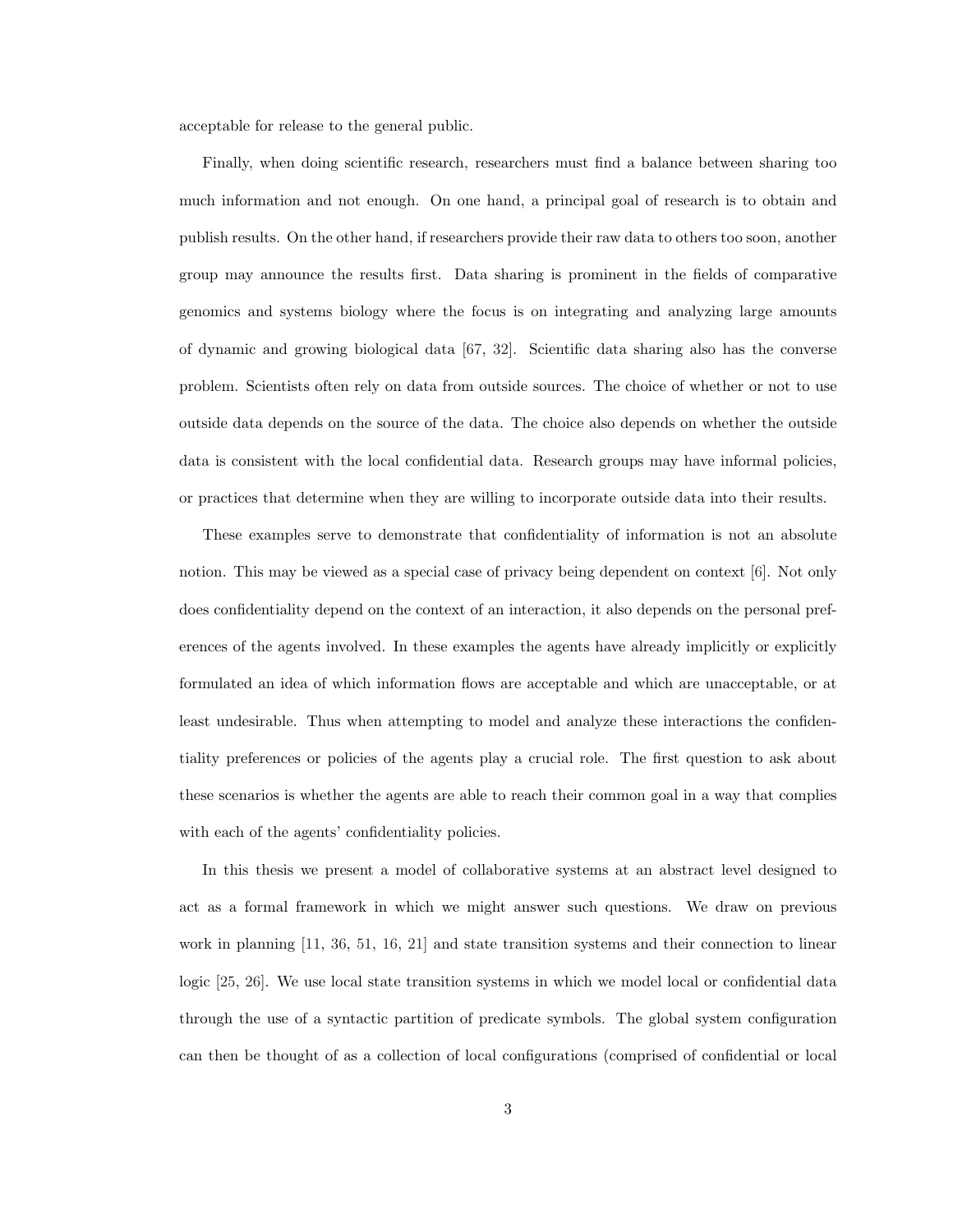facts) together with some shared public configuration (comprised of group or public facts). The confidential or local facts are only visible and accessible to the local agent (indicated syntactically), although another agent may have another copy stored in their local configuration. We force the global configuration to change incrementally through local transitions that affect at most one local configuration at a time. A collaborative plan is then a sequence of transitions which takes the system from some initial global configuration to an agreed goal configuration. In fact, there may be many configurations that satisfy some goal condition.

We assume that the agents are further constrained by their own confidentiality concerns. These are expressed explicitly as confidentiality policies, which are essentially sets of configurations that the agents deem undesirable. We call such configurations "critical". We offer three possible interpretations of the policies by giving three definitions of policy compliance, which may correspond to various levels of trust among the agents.

The first interpretation of policies is *system compliance*. A system is compliant if there is no way for the agents to reach a critical configuration. This might be appropriate for a situation in which the agents are generally untrusting such as the example above with competing companies. The contract they create can serve to limit each agent's actions in a way that makes any critical configuration unreachable. That is, any sequence of actions is safe to use because no sequence can create a critical configuration.

The second interpretation is *weak plan compliance*. A weakly compliant plan is one which avoids the critical configurations. Weak plan compliance is violated only when the agents actually reach a critical configuration while following a particular plan. This is a much weaker interpretation than system compliance which considers any possible future actions of the agents. This interpretation emphasizes the current knowledge of the agents along a single plan. Weak plan compliance is more appropriate for situations like the one above in which Alice uses a credit card at a restaurant. She trusts the waiter not to write down her card number within the restaurant process even though he can. So although a critical configuration, in which the waiter retains Alice's card number,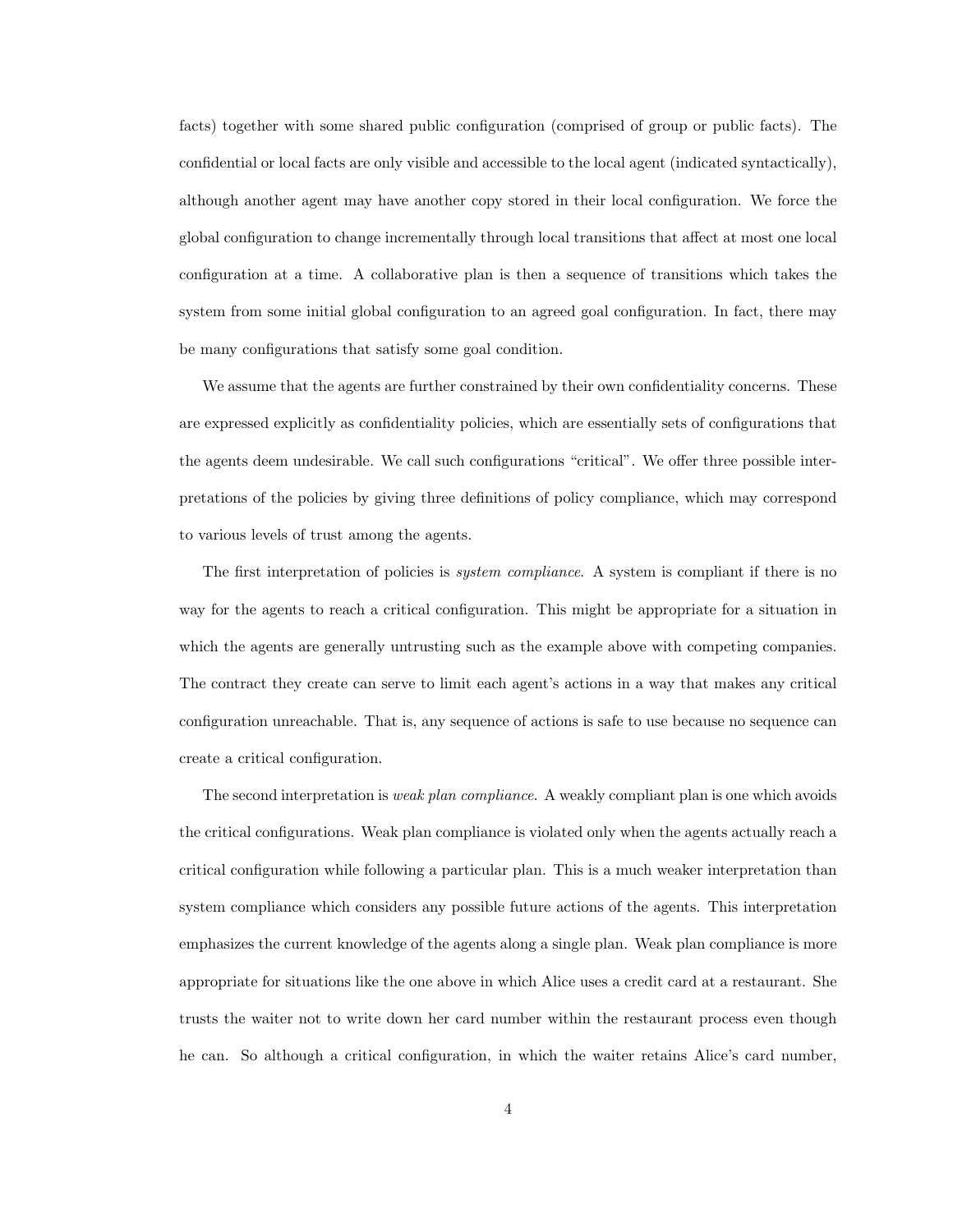is reachable, she trusts the waiter to follow the standard restaurant procedure and not use the actions available to him to create the critical configuration.

The final interpretation is simply called plan compliance. This interpretation provides an intermediate level of protection between system compliance and weak plan compliance. Intuitively, if a plan is compliant it protects those agents who follow the plan against those who may choose to deviate from the plan. In particular, if any subset of the agents deviate from a compliant plan then as long as the other agents abort, those who deviated can never reach a configuration which is viewed as critical by those who did not deviate. This may also be appropriate for situations involving competing companies. In contrast to system compliance, this interpretation considers only one plan at a time. Instead of implying that any sequence of actions is safe to use, it implies that a specific sequence is safe to use even if everybody else behaves differently.

The confidentiality policies themselves are quite flexible. In particular, they can express notions of current knowledge. For example, Alice's policy can specify that Bob should not be able to learn her current password. Her policy allows Bob to learn her old password as long as he does not learn her current password. This is an advantage of a state-based approach to confidentiality as opposed to the more trace-based approach of Non-Interference [\[60,](#page-98-1) [27,](#page-96-4) [52\]](#page-98-2). Declassification has to be handled very carefully in that setting [\[54,](#page-98-3) [61,](#page-98-4) [57\]](#page-98-5).

Additionally, we consider a distinction between systems that only contain well-balanced actions, which have the same number of facts in both the pre-conditions and post-conditions, and general systems that allow un-balanced actions in which either the pre- or the post-conditions may have more facts. Intuitively, systems with well-balanced actions correspond to a setting in which the agents each have a database of a fixed, limited number of fields. The actions correspond to updating the fields instead of creating new fields. This restriction guarantees that the size of the global configuration remains constant throughout an execution of the system. Systems that contain un-balanced actions will have executions that grow and shrink the size of the global configuration. This distinction plays an important role in the results of this thesis.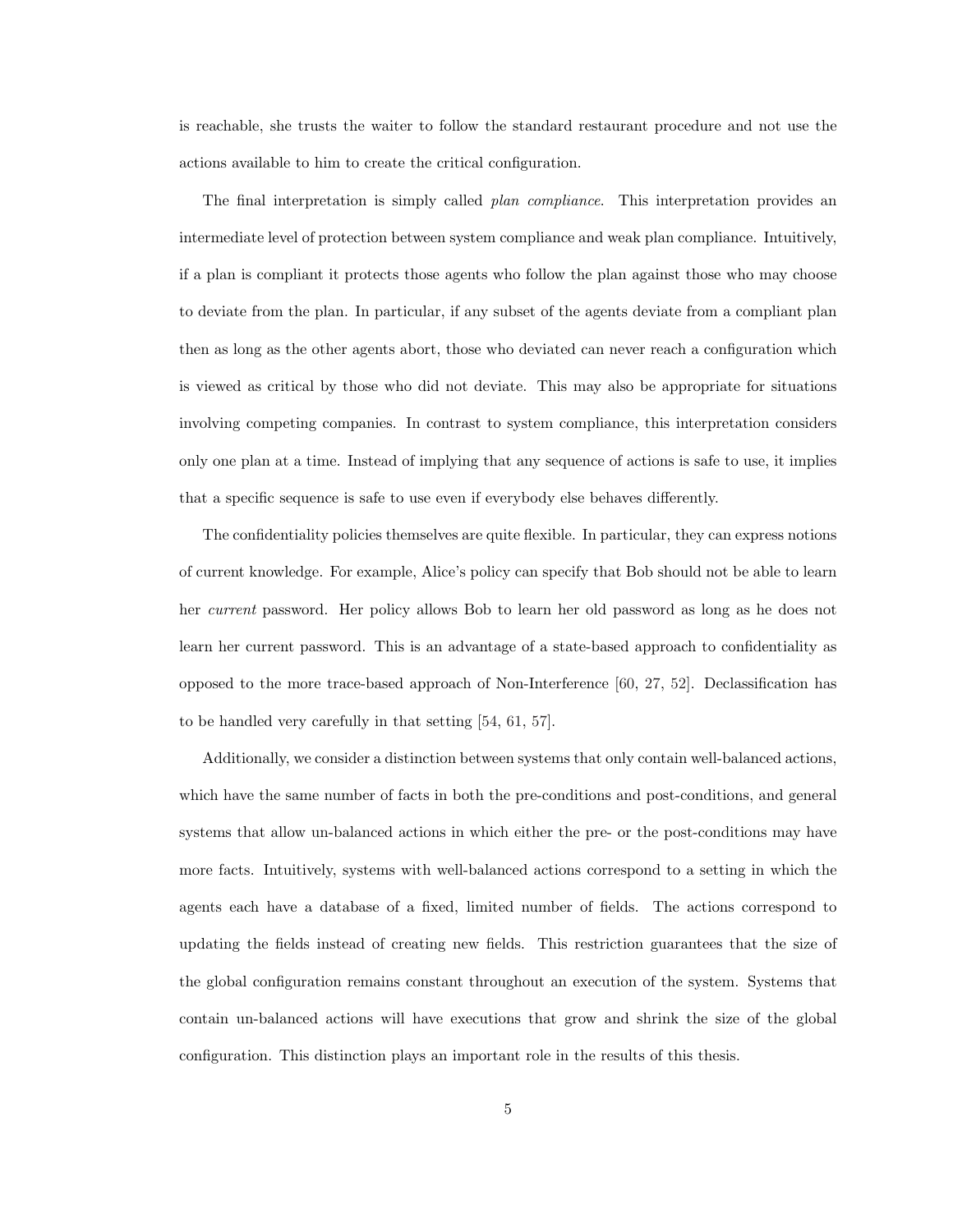The main results of this thesis are about the decidability and complexity of scheduling a plan which is compliant with all of the agents' confidentiality policies, that leads from an initial configuration to a goal configuration. We refer to this problem as the Collaborative Planning Problem with Confidentiality, and we determine its complexity with respect to each of the three definitions of policy compliance, considering first well-balanced systems which contain only wellbalanced actions, then general systems which may contain un-balanced actions. This yields six main theorems, summarized in Table [1.1.](#page-13-0)

|                | System          | Weak Plan     | Plan          |  |
|----------------|-----------------|---------------|---------------|--|
|                | Compliance      | Compliance    | Compliance    |  |
| Well-Balanced  | <b>PSPACE</b>   | <b>PSPACE</b> | <b>PSPACE</b> |  |
| <b>Systems</b> |                 |               |               |  |
| General        |                 |               |               |  |
| <b>Systems</b> | <b>EXPSPACE</b> | Undecidable   | Undecidable   |  |

<span id="page-13-0"></span>Table 1.1: Summary of the complexity results.

This figure helps illuminate the impact of various modeling decisions on the decidability and complexity of the Collaborative Planning Problem with Confidentiality. In particular, the problem is significantly more complex for general systems. Furthermore, in general systems the decidability is dependent upon which definition of policy compliance we use. In going from system compliance to (either version of) plan compliance in the general case, the problem goes from being decidable to being undecidable.

In addition to these decidability and complexity results, we also demonstrate the logical foundation of our approach in a variant of linear logic [\[25,](#page-96-2) [36\]](#page-96-1). While this is not necessary in determining the complexity of the planning problem, it relates our approach to a number of similar formalisms which have had success in the past. On the one hand, there is a wide literature on viewing the classical planning problem in logical settings [\[36,](#page-96-1) [49,](#page-97-0) [11,](#page-95-0) [55\]](#page-98-6). On the other hand, multiset rewriting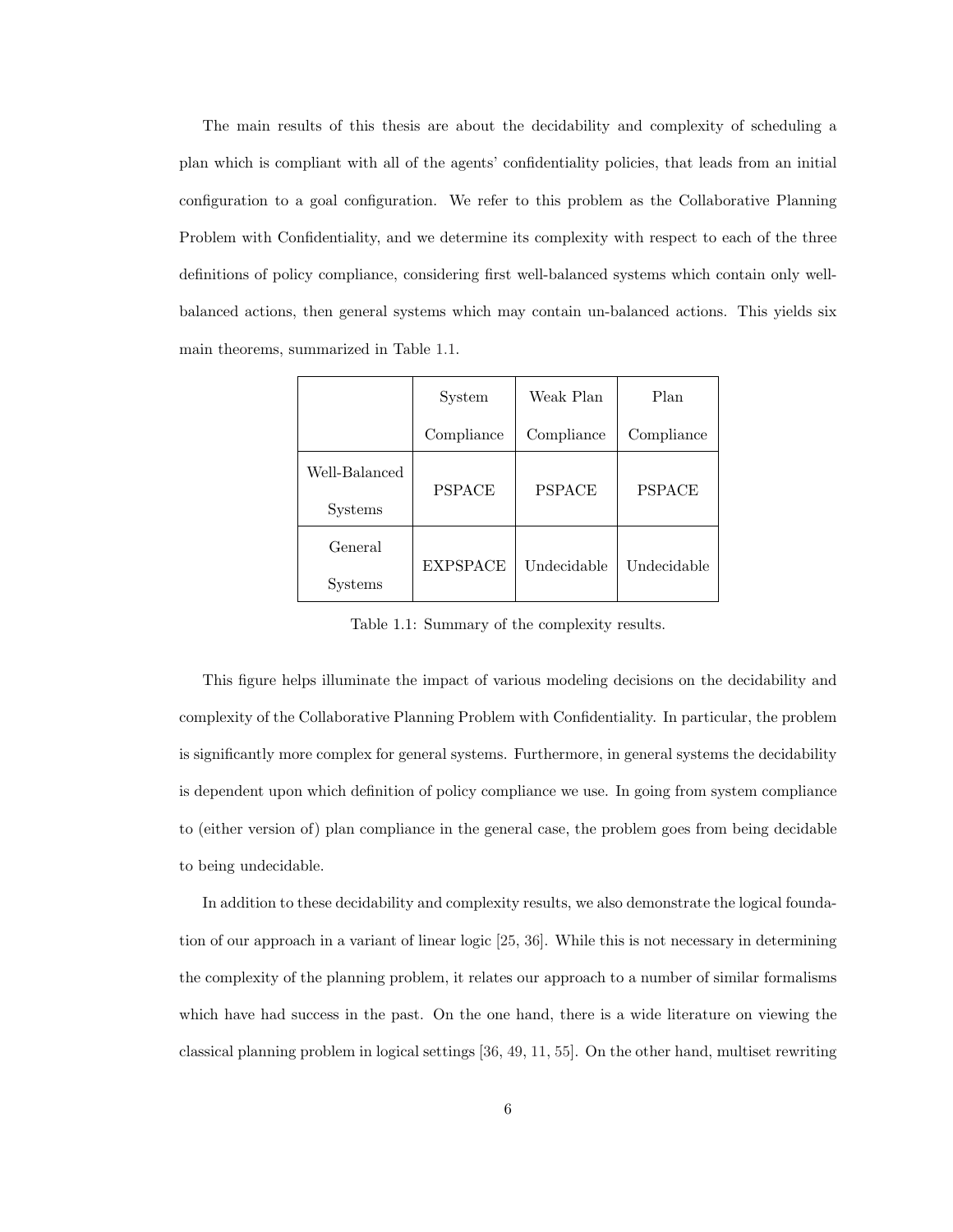formalisms have proved useful in the analysis of security protocols [\[20,](#page-95-3) [12\]](#page-95-4) as well as in the field of computation [\[41,](#page-97-1) [38,](#page-97-2) [39,](#page-97-3) [37,](#page-97-4) [40\]](#page-97-5).

Most of the results of this thesis have already been published. In particular, the reader can find the majority of this thesis in [\[33,](#page-96-5) [35,](#page-96-6) [34\]](#page-96-7). The original ideas were in [\[35\]](#page-96-6), but the notion of policy compliance was only introduced in the full version of that paper [\[33\]](#page-96-5). Generally speaking, Chapters [3](#page-38-0) and [5](#page-81-0) contain the contents of [\[33\]](#page-96-5) while Chapter [4](#page-58-0) contains the contents of [\[34\]](#page-96-7). In Chapter [2](#page-18-0) we have re-packaged the definitions from all three papers in order to unify the results.

### <span id="page-14-0"></span>1.2 Related Work

Before getting to the details of the current thesis, it may be useful to discuss some related work in order to understand the results that follow in their proper context. We discuss very briefly only those papers that have contributed the most to our picture of the field. It is certainly not a complete survey of all the relevant work. Generally speaking, the connections to other work can be found along two dimensions: similarity in motivation, and similarity in methods or formalism, with a sizable intersection of these two groups.

Let us begin by mentioning some work that shares similar motivations. On the applied side of the scale, there are numerous works about how to achieve confidentiality in specific settings such as scientific data sharing [\[32,](#page-96-0) [67\]](#page-99-0), and the controlled release of medical information [\[68\]](#page-99-1). These approaches tend to address particular details of the situation in question, and therefore lack the abstractness necessary for capturing a wide range of scenarios.

While the focus of this thesis is on policy compliance, other authors have focused on defining metrics to measure the amount of privacy lost in specific algorithms. For example, [\[29,](#page-96-8) [28\]](#page-96-9) analyze the privacy loss of a variety of algorithms designed to collaboratively schedule meetings. Their methods also apply to a broader class of distributed constraint optimization problems in which privacy issues may arise.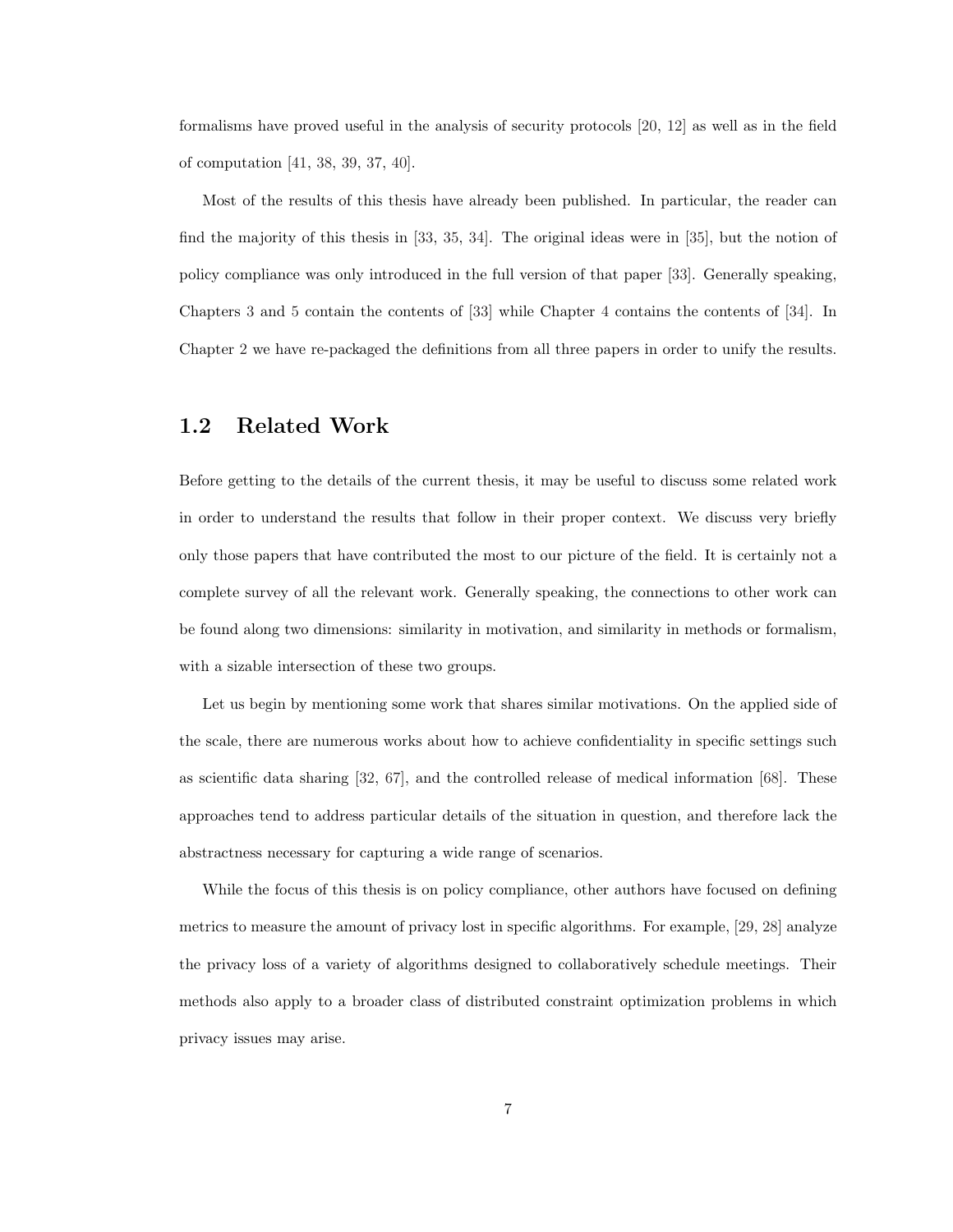In [\[1,](#page-94-1) [17\]](#page-95-5) the authors present a model that accounts for three types of participants: Byzantine, altruistic and rational. This is a framework meant to design and analyze protocols and processes in which some agents act in their own self interest, some can act in arbitrary ways, and some follow a deterministic set of instructions. The concept is general, but the incentives depend on the specific instance. Analyses are carried out on a case by case basis. At a more abstract level, [\[66\]](#page-99-2) characterizes boolean functions that can be non-cooperatively computed. These are functions for which the participants will honestly state their input values to a central, trusted algorithm, assuming the agents care more about learning the outcome of the function than the input values of other agents. All of these papers incorporate explicit utility functions. While these differ from our confidentiality policies in detail, they represent similar confidentiality constraints that must be satisfied by "successful" executions.

While our notion of confidentiality depends on reaching a particular configuration or not, other notions have been considered which focus on an adversary's ability to distinguish between two traces. For example [\[2,](#page-94-2) [3\]](#page-94-3) define secrecy in this way. This is very much in the spirit of noninterference [\[54,](#page-98-3) [60,](#page-98-1) [27,](#page-96-4) [52\]](#page-98-2) in which secret, or High, variables should not leak to public, or Low, variables. These distinctions tend to be static and absolute, which makes them inflexible and hard to adapt to different contexts. Furthermore, the focus is on the past value of certain variables, while our confidentiality policies have the ability to express knowledge of the *current* configuration. This is one advantage of a state-based approach. Declassification must be handled very carefully in a trace-based setting [\[54,](#page-98-3) [61,](#page-98-4) [57\]](#page-98-5). On the other hand, in a state-based approach one must typically model all actions explicitly, while trace-based approaches consider more implicit means of reasoning.

At the intersection of work with similar motivation and work with similar methods, we come to a general, formal model for privacy in [\[6,](#page-94-0) [7\]](#page-94-4) called Contextual Integrity. The authors focus on more than just confidentiality. They consider more general norms for the appropriate transmission of information. They consider both positive and negative norms which respectively generalize "allow"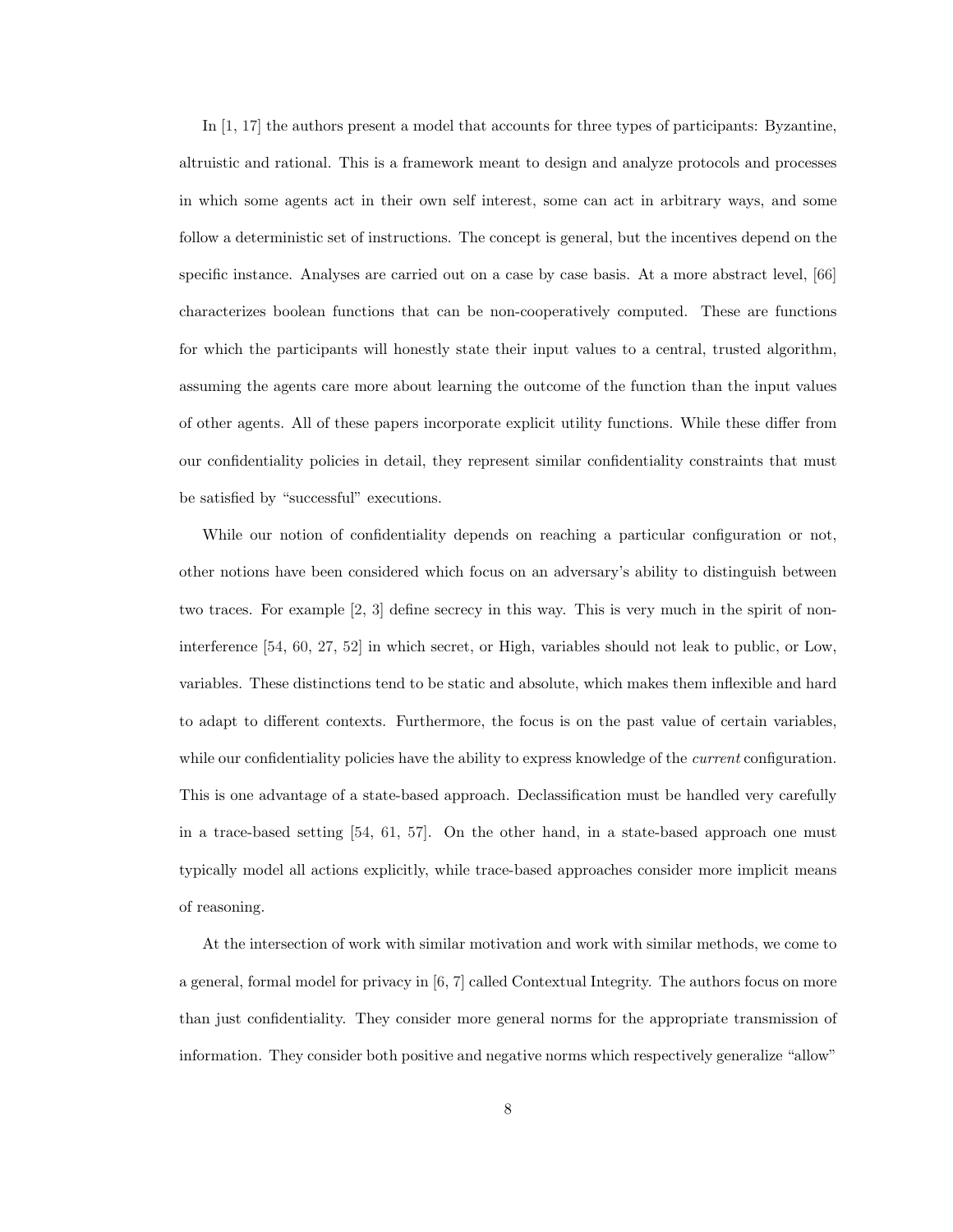and "deny" rules in traditional access control. As the name suggests, the authors also emphasize the importance of context in determining which norms are applicable in a given situation. This determination may be imposed externally by law, or internally in the form of company privacy policies. Indeed the importance of context was brought to our attention by these papers. The underlying formalism is a different (although similar) state transition system called a concurrent game structure which provides the semantics for alternating time temporal logic [\[4\]](#page-94-5).

Our formalism also shares some similarities with the Dolev-Yao model of security protocols [\[19,](#page-95-6) [20\]](#page-95-3) in which a powerful intruder tries to disrupt communication between honest protocol participants. However, there are some key differences between the Dolev-Yao model and the model in this thesis which arise from differences in motivation. In the Dolev-Yao model used to analyze security protocols the attacker is much more powerful than the honest protocol participants. Our current work uses a model in which there is no external attacker, and intuitively, the participants are evenly matched, and they are more capable than the honest participants in security protocols, e.g. they may loop and they may have unbounded memory. This "closed-room" setting already provides interesting dynamics which are worth investigating.

We also contrast the undecidability results in this thesis with similar undecidability results in security protocol analysis [\[20\]](#page-95-3). While the Dolev-Yao model allows the participants and the attacker to create nonces, or fresh values, the model in this thesis does not currently allow for such fresh value creation. This is a notable difference because the undecidability results of [\[20\]](#page-95-3) rely on the use of nonces, whereas we obtain undecidability in this work without them. In some ways, our current model is similar in spirit to some features of the Dolev-Yao model of contract signing protocols [\[14,](#page-95-7) [15\]](#page-95-8) if all participants are "optimistic."

Moving towards work with similar methods and formalisms, we point out that there may be strong connections between our complexity and undecidability results, and similar results from "classical" planning in artificial intelligence. The complexity of the planning problem has been shown to be sensitive to changes in the details of the problem statement [\[21,](#page-95-2) [16\]](#page-95-1) regarding the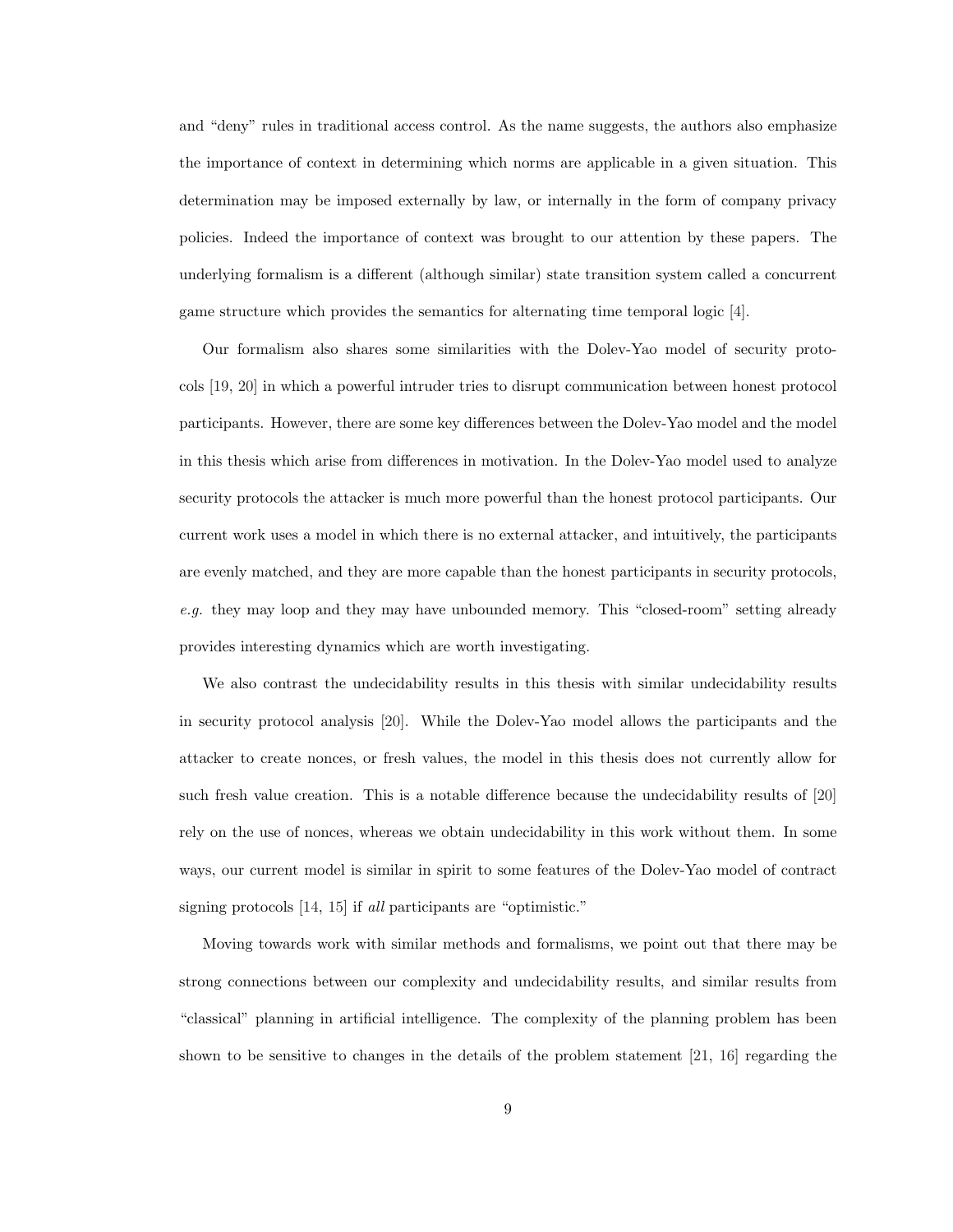use of function symbols, deletion lists and negative pre-conditions. We have not explored the possible connections and equivalences between the problems of this work and problems in classical planning.

Chapter [5](#page-81-0) of this thesis demonstrates the connection between our formalism and affine logic which is a variant of linear logic. Linear logic has been shown to be useful in a number of areas of computer science, but or particular relevance is it usefulness in artificial intelligence and planning [\[36\]](#page-96-1). It has served well as a formalism for the discrete aspects of the planning problem. It has also been modified in [\[62\]](#page-98-7) to incorporate constraints that correspond to the more continuous aspects of planning problems that one encounters in the real world. Perhaps ideas from this work could be incorporated into our formalism in a natural way.

Finally we would like to point out the similarity between our formalism and Petri nets. This connection is made more explicit in Section [4.1.](#page-58-1) However, that section only considers a very general case. It is possible that results from Petri net theory might be useful in settling future problems in the current setting of confidentiality in collaboration.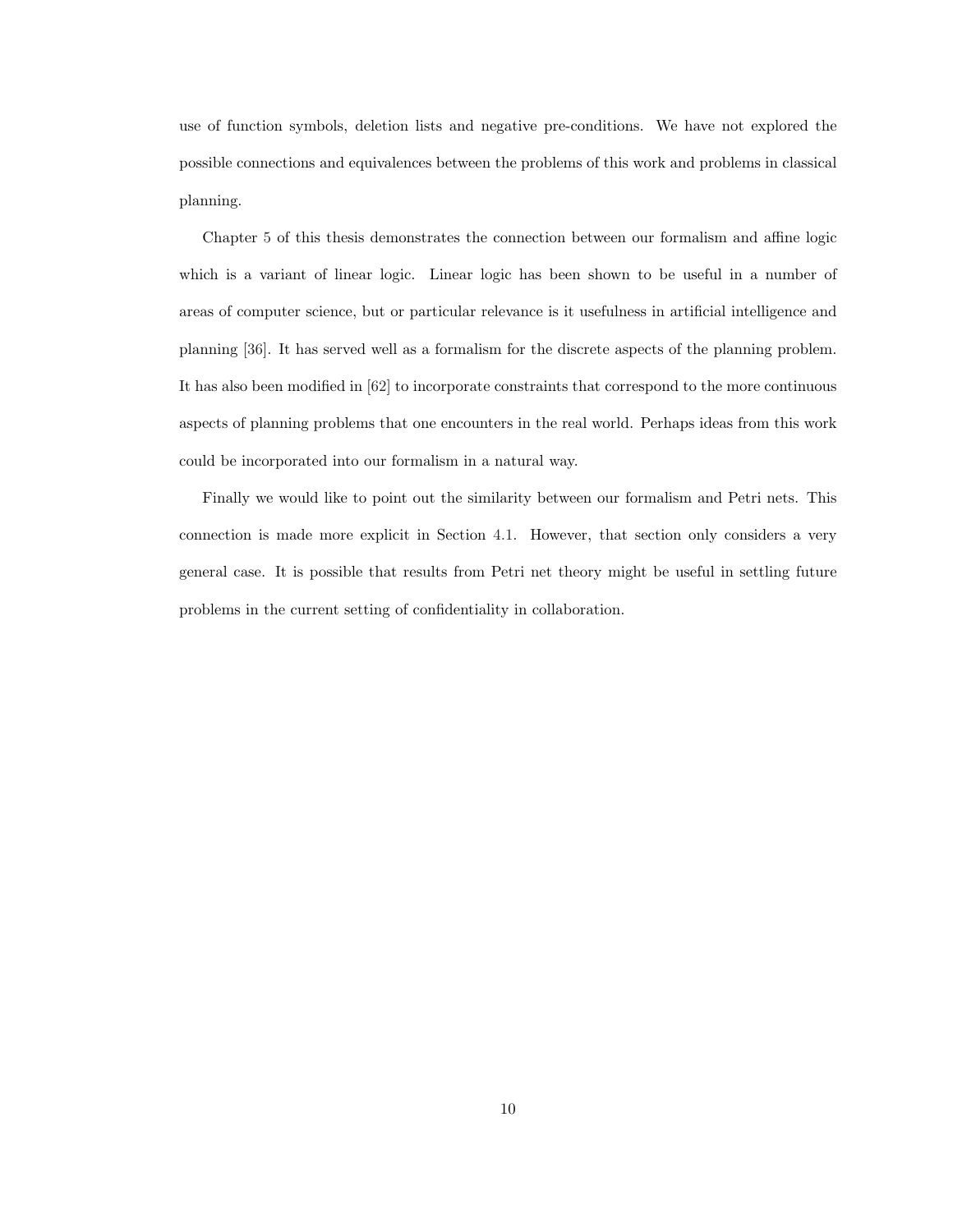## <span id="page-18-0"></span>Chapter 2

# Preliminaries

## <span id="page-18-1"></span>2.1 Defining the Model

We begin by describing the underlying structure of our model of collaboration. At a high level, the model has four main components. Being an evolving system, there must be a way of describing the configuration of the system at any given moment. Additionally, we describe how the agents transform the configurations from one to another via local actions. In our setting the agents also have some (common) goal of the collaboration, as well as (distinct) confidentiality concerns. These concerns are expressed as confidentiality policies. We now introduce each of these four components one at a time.

### <span id="page-18-2"></span>2.1.1 Configurations

Building the description of a configuration from the ground up, we have an underlying signature  $\Sigma$  of constants, variables, and predicate symbols. For the purposes of this thesis we assume that  $\Sigma$  is finite, that is it has finitely many symbols. A fact is a ground, atomic predicate over multisorted terms. Facts have the form,  $P(\bar{t})$  where P is a predicate symbol and  $\bar{t}$  is a tuple of terms containing no variables. A *configuration* is a multiset of facts. We use the letters  $U, V, W, X, Y$ ,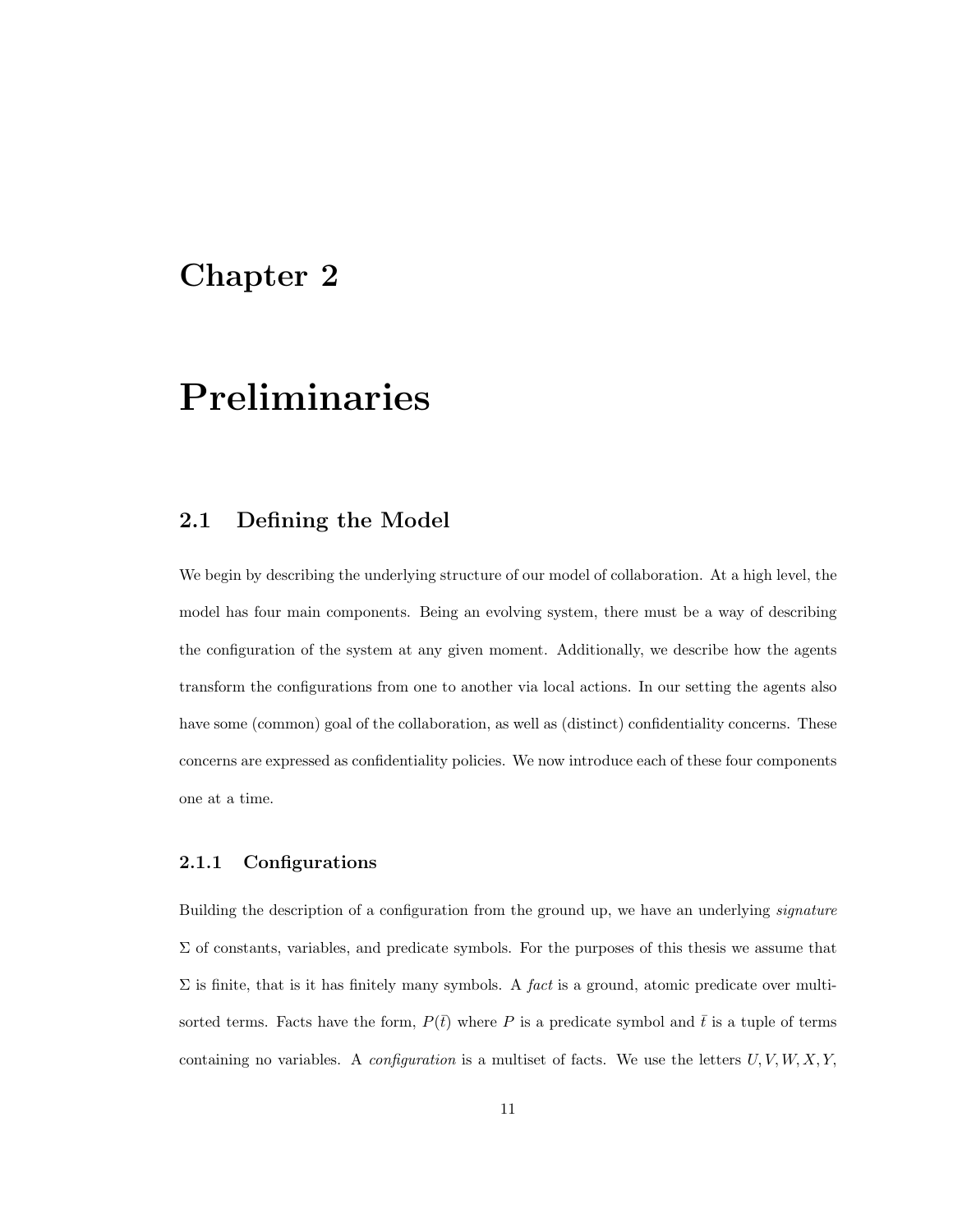and  $Z$  to represent multisets of facts. We take both  $XY$  and  $X, Y$  to denote the multiset union of multisets X and Y. For any fact  $P(\bar{t})$ , we use  $P(\bar{t})^k$  to denote  $P(\bar{t}), P(\bar{t}), \ldots, P(\bar{t})$  $\overbrace{\text{ }n \text{ times}}$ and  $P(\bar{t})^0$ to indicate there are no instances of the fact  $P(\bar{t})$ .<sup>[1](#page-19-0)</sup>

The global configuration is divided into different local configurations each of which is accessible to a specified agent. There is also a public configuration that is publicly accessible to all agents involved in the collaboration. We are considering interactions that take place in a "closed-room" setting, so we can ignore concerns about an outside intruder. The separation of the global configuration is done via a partition of the predicate symbols. We typically annotate local predicate symbols with the identity of the agent who owns it. So, for example, Alice's local facts will look like  $P_A(\bar{t})$  or even perhaps just  $A(\bar{t})$ . The interpretation is that Alice has the information  $\bar{t}$  kept locally. Any predicate symbol not explicitly annotated with an identity is public. We typically use  $N, R$ , or C as public predicates representing a public network, register or counter respectively. The predicate symbols act like fields of a database in which information may be stored, and the syntactic form of the predicate determines if the fact is local to a given agent or if it is public.

The global configuration is the multiset union of the local configurations and the public configuration:

$$
Z = Z_{A_1}, Z_{A_2}, \ldots, Z_{A_n}, Z_{pub}
$$

where  $Z_{A_i}$  is the local configuration of agent  $A_i$  and  $Z_{pub}$  is the public configuration. More generally, we use  $X_A$  to denote any multiset of facts all of which are local to agent A, and  $X_{pub}$ to denote any multiset of facts all of which are publicly accessible.

Let us start a running example to help demonstrate the definitions. This example is motivated by the concept of secret sharing [\[65\]](#page-99-3). Suppose Alice knows a secret number (say a passkey). For concreteness, let the number be 15. She also knows that Bob has an additive share of the passkey, say 7. The goal of their interaction will be for Alice to convey the secret passkey, 15, to Bob

<span id="page-19-0"></span><sup>&</sup>lt;sup>1</sup> Because our signature does not have any function symbols, its finiteness implies that there are only finitely many facts which are expressible in the signature. We could alternatively allow function symbols but fix the nesting depth of function application. This would have the same effect and only Lemma [3.1.1](#page-40-0) would change.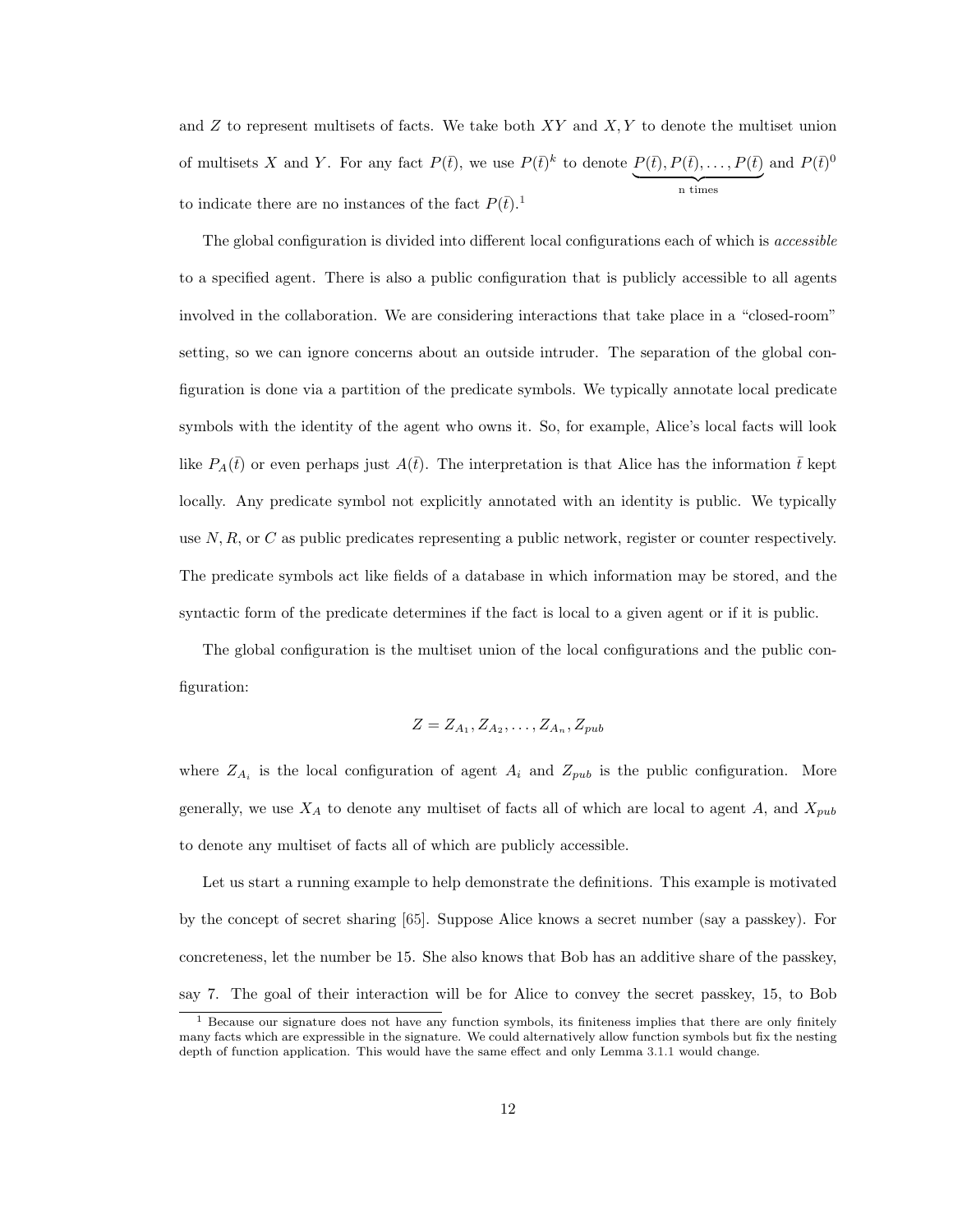without revealing the secret in the public configuration (perhaps Charlie is also in the room).

We will say that the triple  $(A, 15, \cancel{p}ky)$  means that "Alice's passkey is 15", and that the triple  $(B, 7, share)$  mean that "Bob's share is 7". Similarly,  $(A, 8, share)$  means that "Alice's share is 8". Then the initial configuration  $W$  of the system might look like the following:

$$
W = A_1(A, 15, pky), A_2(B, 7, share), B_1(B, 7, share)
$$

That is, Alice knows both her passkey and Bob's share, while Bob only knows his share. If Charlie also begins with some information then we would need to explicitly add more facts to the configuration. Before continuing the example we must explain how the agents can transform the configuration.

### <span id="page-20-0"></span>2.1.2 Local Actions

Each agent has a set of actions which transform the global configuration. Under the interpretation of the local predicates as accessibility restrictions it is natural to restrict the actions to conform to that interpretation. Thus the actions are local in the sense that each action can only depend on the local facts of at most one agent. They must have the form  $X_A X_{pub} \to_A Y_A Y_{pub}$ , where the agent who owns the action (indicated by the subscript on the arrow) is the same agent who owns any local facts mentioned (on both the right and left of the arrow). Another way of viewing this restriction is that agent A does not have either read or write access to any of the predicates which are local to other agents. Figure [2.1](#page-21-0) gives a graphical representation of this locality restriction.

The actions work like re-writing rules.  $X_A X_{pub}$  are the pre-conditions of the action and  $Y_A Y_{pub}$ are the post-conditions of the action. The pre-conditions must be present in the configuration for the action to be enabled. By applying the action, the pre-conditions are erased and replaced with the post-conditions. The rest of the configuration remains untouched. Thus, we can apply the action  $X_A X_{pub} \rightarrow_A Y_A Y_{pub}$  to the global configuration  $V X_A X_{pub}$  to get the global configuration  $V Y_A Y_{pub}$ . Since several actions may be enabled simultaneously, we assume the actions are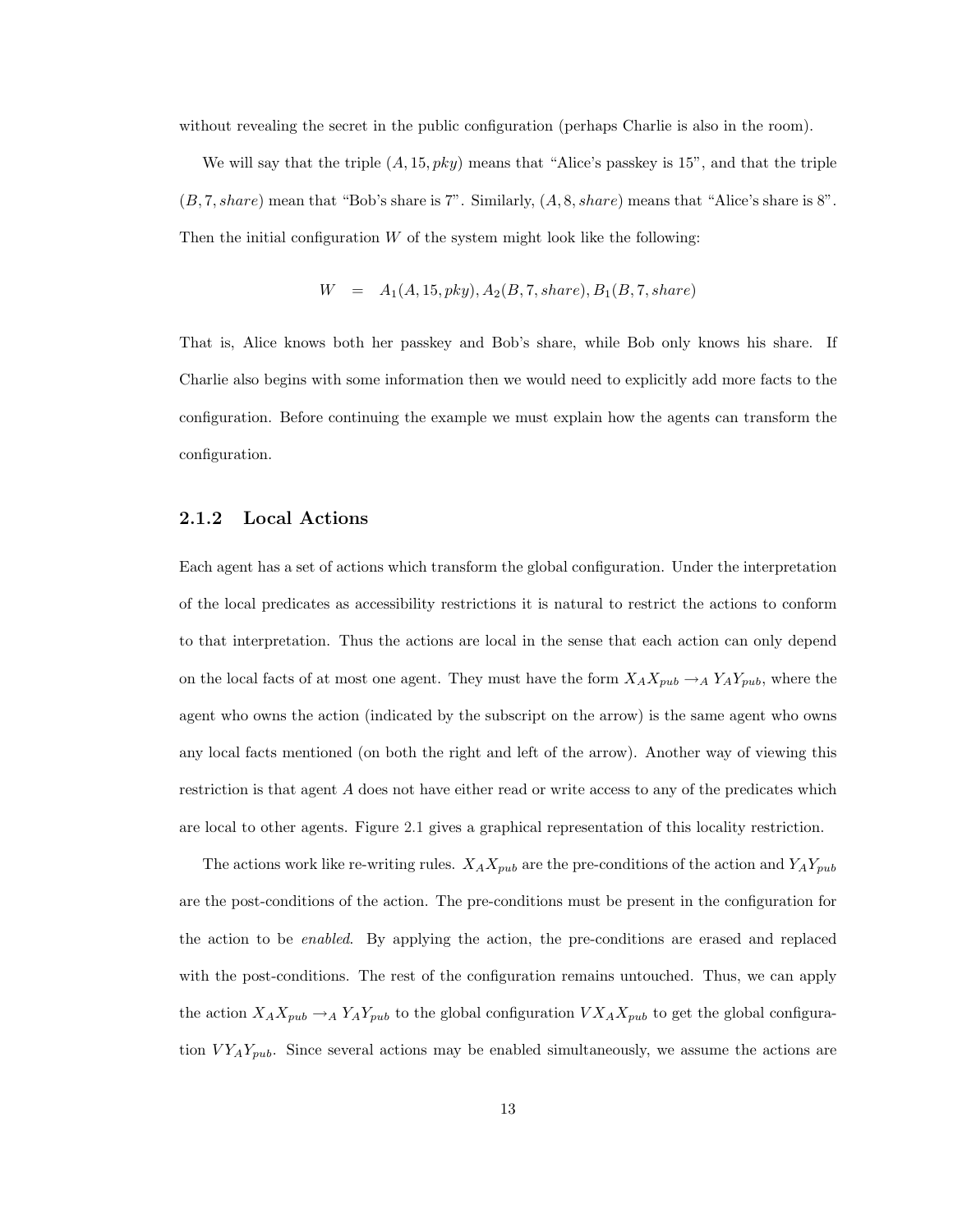

<span id="page-21-0"></span>Figure 2.1: The flow of information with local actions.

applied nondeterministically.

Returning to our running example, if Alice wants to convey her secret passkey to Bob, she should publish her share of the passkey. That is, she should use the following action:

$$
r_1: A_1(A, 15, pky), A_2(B, 7, share) \rightarrow_A A_1(A, 15, pky), A_2(B, 7, share), N(A, 8, share)
$$

Notice that this action only makes reference to her local predicates  $A_1$  and  $A_2$  and to the public predicate N. Also, in order for Alice to remember the passkey it also needs to appear in the post-conditions, otherwise it will be erased from her local configuration. Applying this action to the initial configuration  $W$  from above yields the configuration

$$
A_1(A, 15, pky), A_2(B, 8, share), N(A, 7, share), B_1(B, 8, share).
$$

In contrast to the above example which uses a *propositional action* which does not contain any free variables, we also allow first-order actions in which all free variables are implicitly universally quantified. A first-order action is enabled if there is a substitution of constants for variables in which the resulting propositional action is enabled. There may be several substitutions which enable the first-order action. Again, we assume the substitution is chosen nondeterministically.

Although some or all of the predicates in a first-order action will contain free variables, we will often abuse terminology and call these predicates facts. So for example, when we count the number of facts in the pre-condition of a first-order action, we are really counting the number of facts that occur under any substitution. Since this number does not change under different substitutions, there is no ambiguity.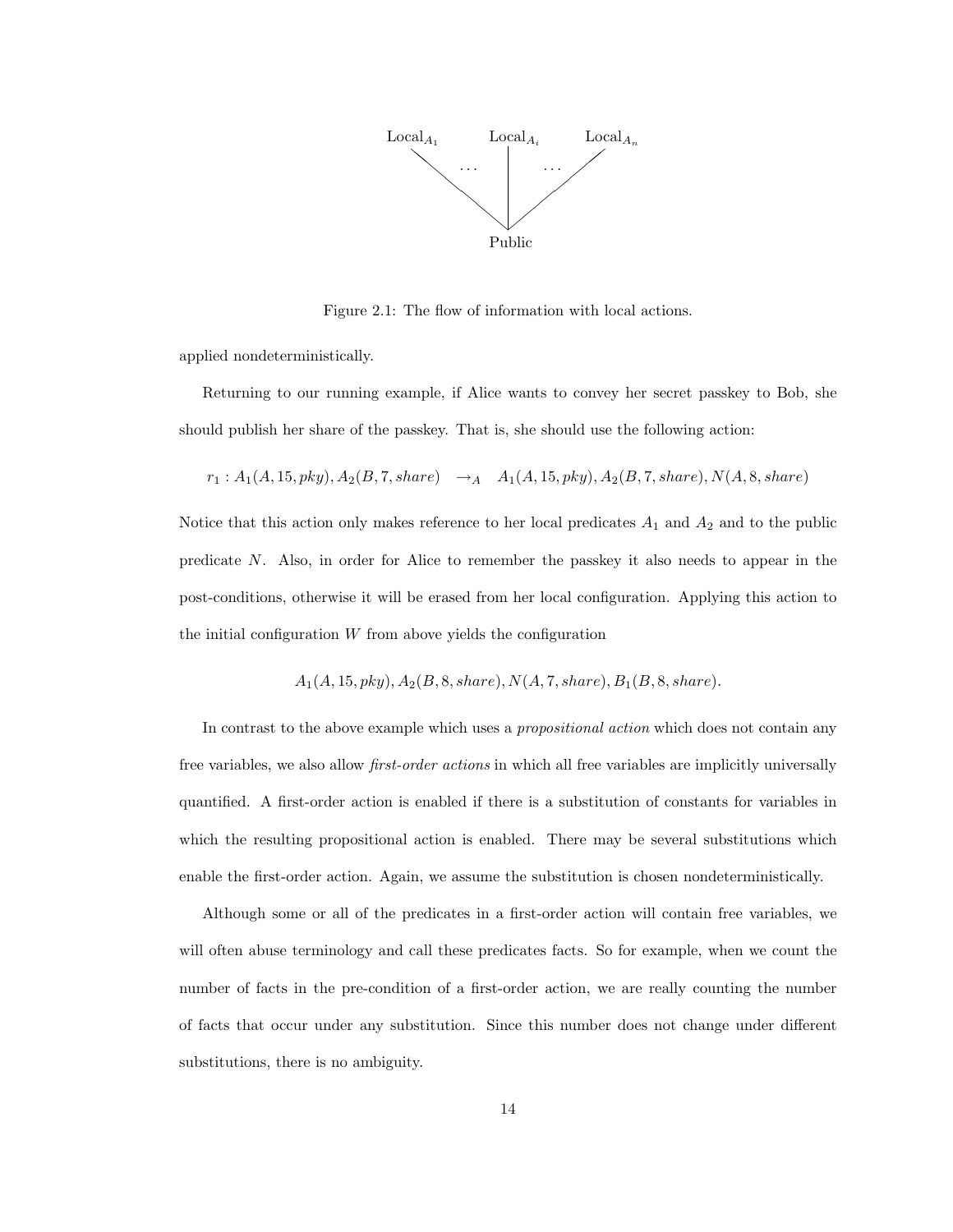Given a set of first-order actions, it is possible to propositionalize them by applying every possible substitution. If the underlying signature  $\Sigma$  is finite (which we assume in this work), then this process will expand the size of the set of actions exponentially. We will be explicit about whether an action is first-order or propositional whenever the distinction is important. In all other cases we will simply use the word action.

There is a small detail that deserves some attention. In the standard Dolev-Yao model, the intruder is always assumed to have the same set of basic actions which includes reading any message from the network. This is a useful assumption because it considers the worst-case scenario. In our setting, we do not force every agent to have such actions, although we certainly do not preclude such a situation. Thus, if a term appears in a public predicate, it may not be accessible to every agent. The idea is to have a system that is as general as possible by limiting the number of assumptions we have about it. Although we, as modelers, do not assume the agents have all the Dolev-Yao actions, the agents themselves might assume the others do have those actions. This assumption could be reflected their decision about which configurations are considered to violate their confidentiality (see Section [2.1.4\)](#page-24-0).

### <span id="page-22-0"></span>2.1.3 Goal Configurations and Reachability

Since we are considering situations in which the agents are collaborating, we need a way of expressing the goals of collaboration as well as the reachability of those goals. Naturally, the reachability of a configuration depends on what actions are available to the agents. That is, systems with different actions behave differently, so we need a way to specify which system we are studying.

**Definition 2.1.1.** A local state transition system  $T = (\Sigma, I, R)$  is a triple where  $\Sigma$  is the signature of the underlying language,  $I = \{A_1, \ldots, A_n\}$  is a finite set of agents and R is a set of local actions owned by those agents. For convenience we let  $R^A$  denote the set of A's local actions. Hence  $R = \bigcup_{A \in I} R^A.$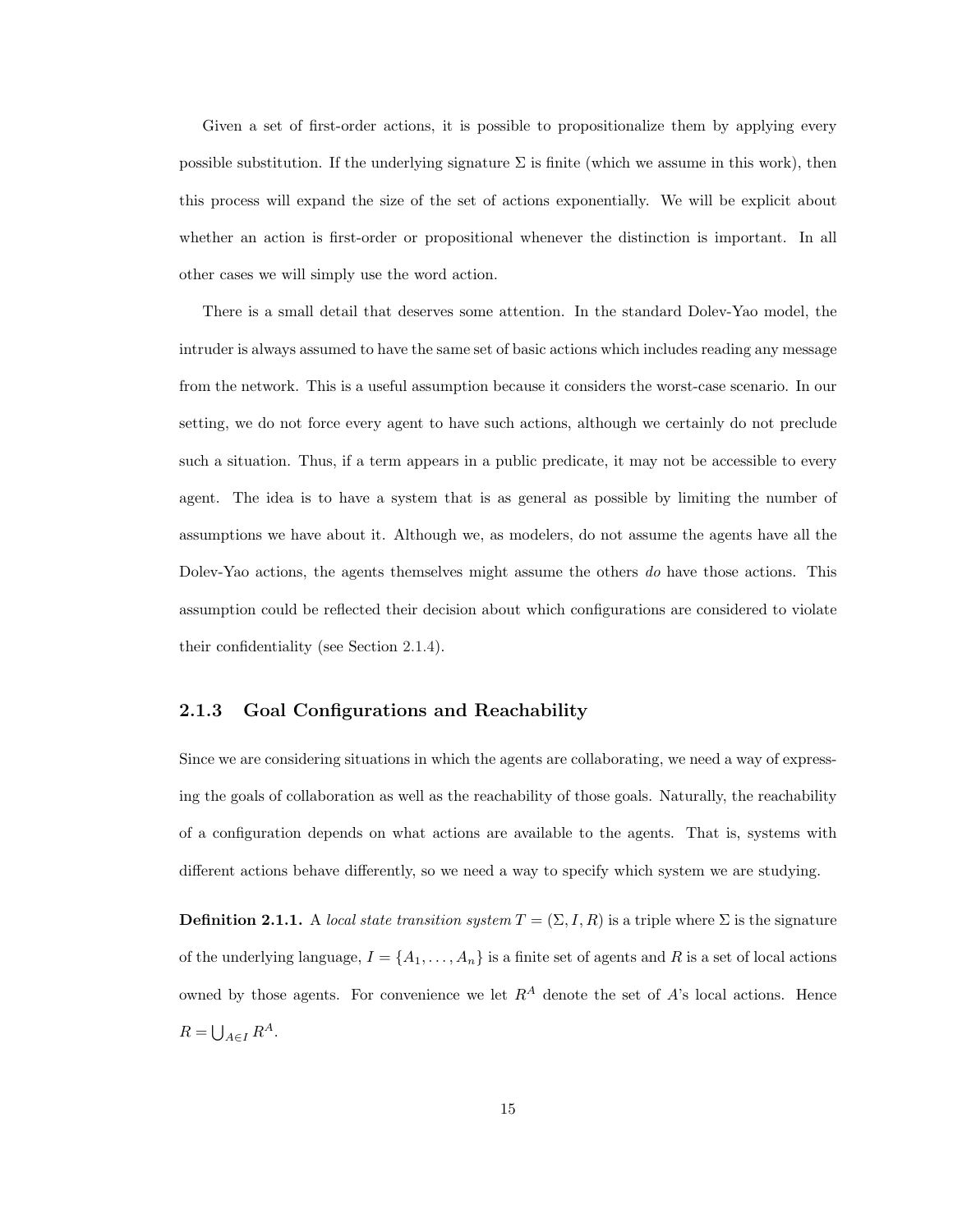We often use the abbreviation LSTS for local state transition system, as well as abbreviating it to the one word "system". Once we know the system  $T$ , that we are studying we can specify what it means for one configuration to be reachable from another within that system. We let  $X \rhd^n_T Y$ indicate that the configuration Y is exactly reachable from the configuration X by applying  $n$ actions from the system  $T$ . That is, using actions from  $T$  the system can transform from  $X$  into Y without any extra facts.  $X \rhd_T^* Y$  means Y is exactly reachable from X by applying 0 or more actions. We will later need to talk about configurations which are reachable using the actions from all agents except for one. Thus we write  $X \rhd_{-A_i}^* Y$  to indicate that Y can be reached exactly from X without using the actions of agent  $A_i$ , (the system T is implied). We also write  $X \rhd_t^1 Y$ to mean that an action labeled by  $t$  performs the transformation in one step. We may drop the subscript  $T$  if the system is clear from the context.

Typically the agents will not care about the entire description of a goal configuration. It will usually be sufficient for a configuration to contain certain facts. For example, in contract negotiations the text of the contract is not known at the outset, but the goal is to have a signed contract. For this reason the notion of a partial goal is better suited for this setting. For this purpose we use the notation  $X \leadsto_T^* Y$  to indicate that a configuration *containing* Y is reachable from X by applying 0 or more actions from the system T. That is, there is some multiset of facts U such that  $X \rhd_T^* YU$ . Similarly, we write  $X \rhd_{-A_i}^* Y$  to indicate that this partial goal is reachable without using the actions of  $A_i$ , and  $X \sim_t^1 Y$  to indicate that action t performs the transformation in one step. In this thesis, all goals are partial goals, and reachability is interpreted in this weaker sense unless otherwise stated.

**Definition 2.1.2.** A *collaborative plan based on T* which leads from an initial configuration W to a partial goal configuration Z is a sequence of configurations  $X_1; X_2; \ldots; X_n$  such that  $X_1 = W$ ,  $Z \subseteq X_n$  and  $X_i \rhd_T^1 X_{i+1}$  for  $1 \leq i < n$ .

We also say that the configurations  $X_i$  are *contained* in the plan. We may also say that an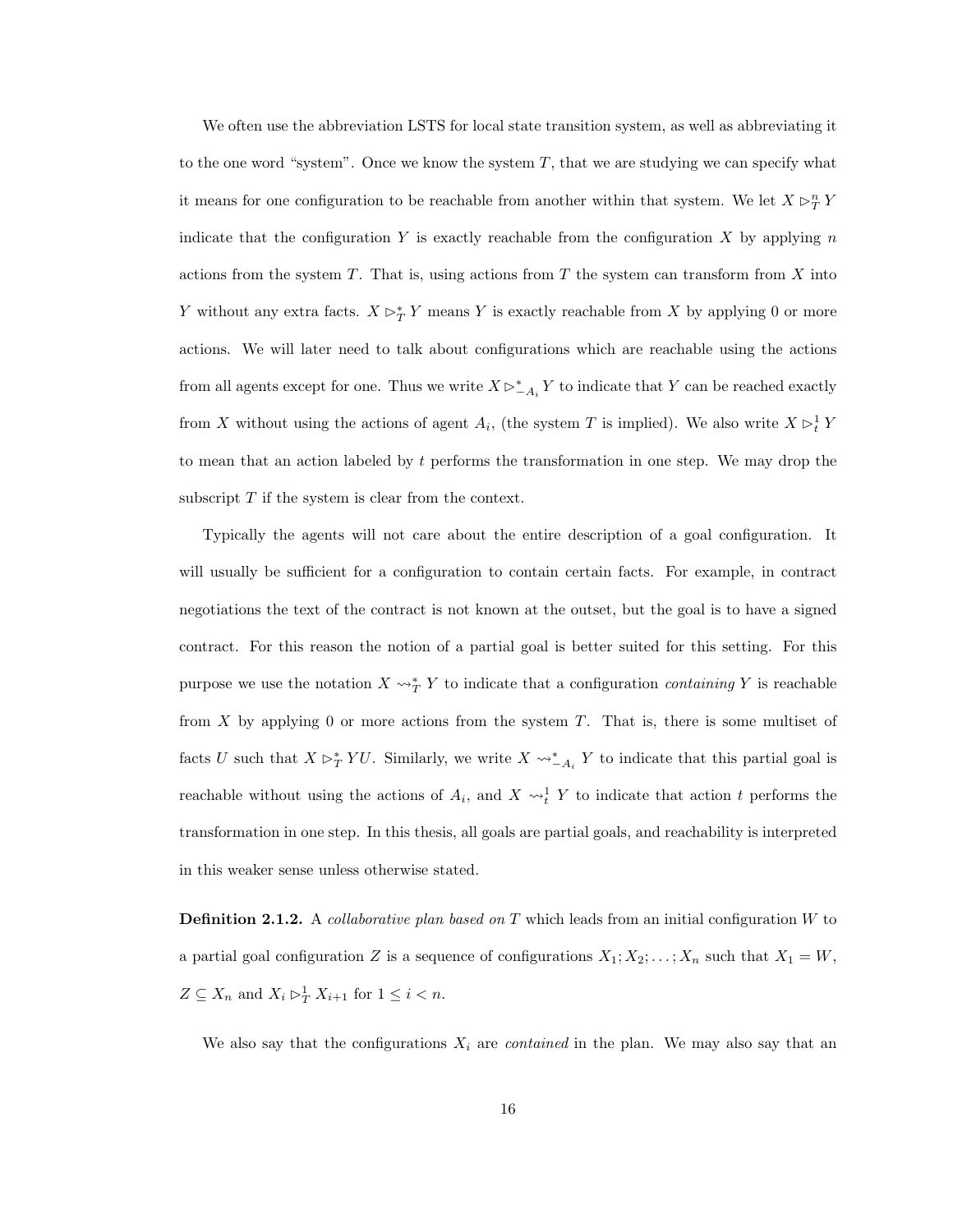action r is contained in the plan if r is the action that witnesses  $X_i \rhd_T^1 X_{i+1}$  for some i. In other words, r is contained in the plan if  $X_i \rhd_r^1 X_{i+1}$  for  $X_i$  and  $X_{i+1}$  contained in the plan. Notice that to say there exists a collaborative plan leading from W to Z is the same as stating  $W \rightsquigarrow_T^* Z$ . Similarly, we say that  $W \rhd_T^* Z$  means that there is a collaborative plan leading from W exactly to Z. For this exact version of a plan, we simply require that  $Z = X_n$  instead of  $Z \subseteq X_n$ .

Let us return to our running example in which Alice wants to convey her passkey to Bob. Recall, Alice has an action (labeled  $r_1$ ) that publishes her share of the passkey. We assume that Bob has the following action that helps him recreate the passkey.

$$
r_2: B_1(B, 8, share), N(A, 7, share) \rightarrow_B B_2(A, 15, phy)
$$

Also let Charlie have the first-order action which reads information off the network.

$$
r_3: N(\bar{x}) \longrightarrow_C C_1(\bar{x})
$$

We can now consider the system in which Alice, Bob and Charlie have actions  $r_1, r_2$  and  $r_3$ respectively. That is  $T = (\Sigma, \{A, B, C\}, \{r_1, r_2, r_3\})$  for some appropriate signature  $\Sigma$ . It is clear that applying  $r_1$  and  $r_2$  in that order demonstrates that

$$
A_1(A, 15, pky), A_2(B, 8, share), B_1(B, 8, share) \rightarrow^*_{T} B_2(A, 15, pky)
$$

In other words, there is a collaborative plan leading from the given initial configuration to the goal  $Z = B_2(A, 15, pky)$ . Also, since  $N(A, 15, pky)$  can never appear we know that  $C_1(A, 15, pky)$ is unreachable from the initial configuration. That is, no reachable configuration contains the fact  $C_1(A, 15, pky)$ . Thus, in this instance, Alice can successfully convey her passkey to Bob without Charlie learning it.

#### <span id="page-24-0"></span>2.1.4 Confidentiality Policies

Throughout a typical collaboration, some information must be revealed and other information should be guarded. Also, the information which is shared is often only shared selectively with the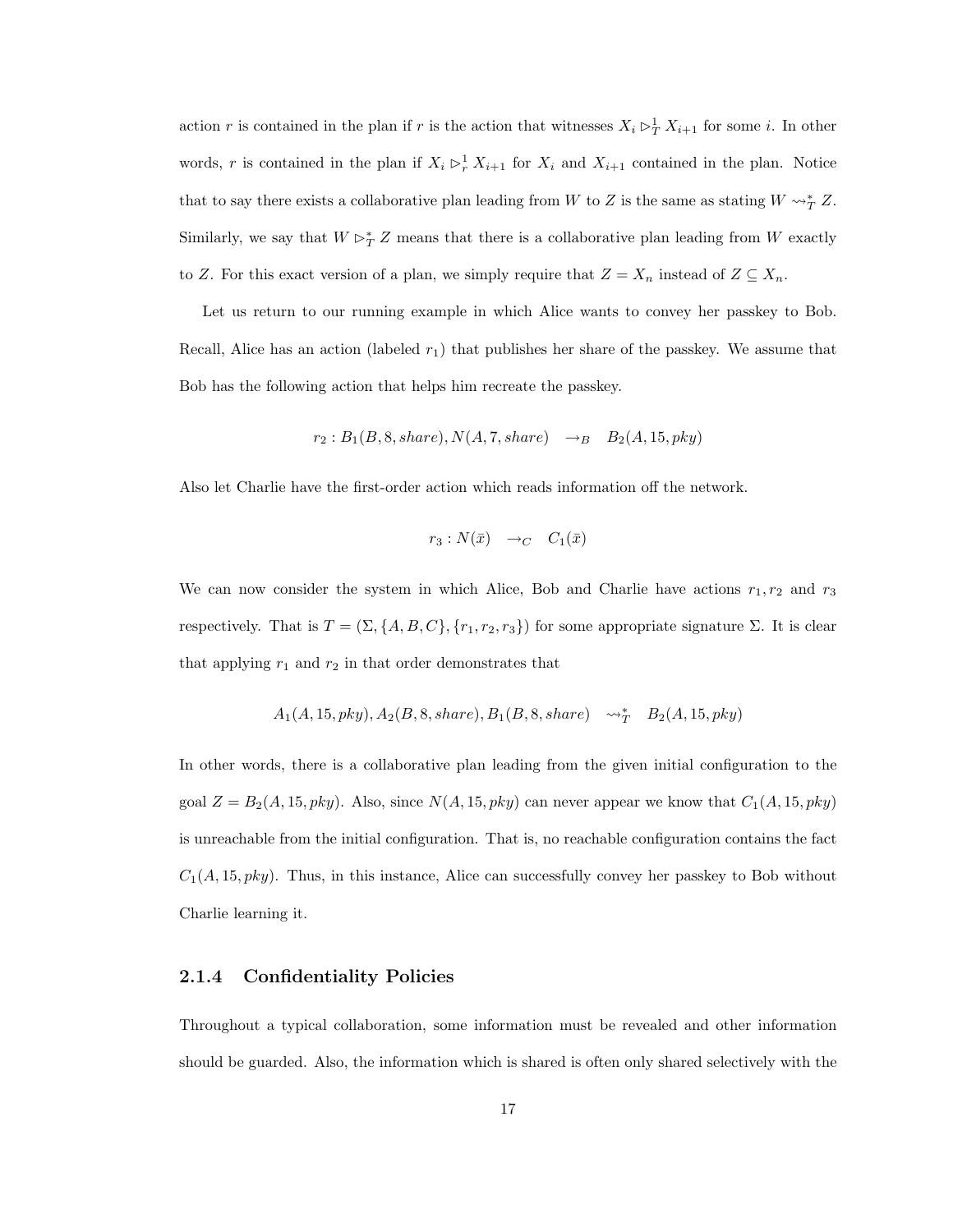agents who need it to successfully achieve the goals of collaboration.

In formalizing what it means for Alice's secrets to leak, we first need to know where Alice is willing to let her information flow. We will assume that each agent has a data confidentiality policy which specifies which pieces of data other agents are prohibited from learning. In order to motivate the definitions which follow, we consider a scenario from the medical field.

### Scenario: Medical Test.

Consider a patient at a hospital who needs a medical test performed in order for her doctor to provide a diagnosis and possibly prescribe appropriate medication. Such a task will involve not only the patient and her doctor. It will also involve a nurse to draw the blood, a lab technician to perform the test, and a receptionist at the front desk to take care of the paperwork. Although there may be other agents typically involved in this task (such as an insurance company) we will limit ourselves to these agents for simplicity. Our focus in this scenario is on which pieces of information the patient is willing to share with the different agents, and in what combination.

In order for the test to be performed, the patient will request and schedule a test with the receptionist. The receptionist anonymizes the patient by giving her an ID number. The patient then goes to the nurse (with her ID number, not her name) to get a test sample taken. The nurse sends the test sample to a lab where the test is performed and the result is determined. The lab can then pass on the result to the doctor. We assume here that the doctor can recover the patient's name from the ID number. At this point the doctor can make a diagnosis and prescribe the appropriate medication.

We assume the patient has some idea of which information should not be learned by each of the agents. This information is specified in the patient's data confidentiality policy, a partial example of which can be found in Figure [2.2.](#page-26-0) For example, the receptionist has no need to learn the patient's name in combination with the test result. Similarly, the point of anonymizing the patient is so that the nurse does not learn both the patient's name and ID number together.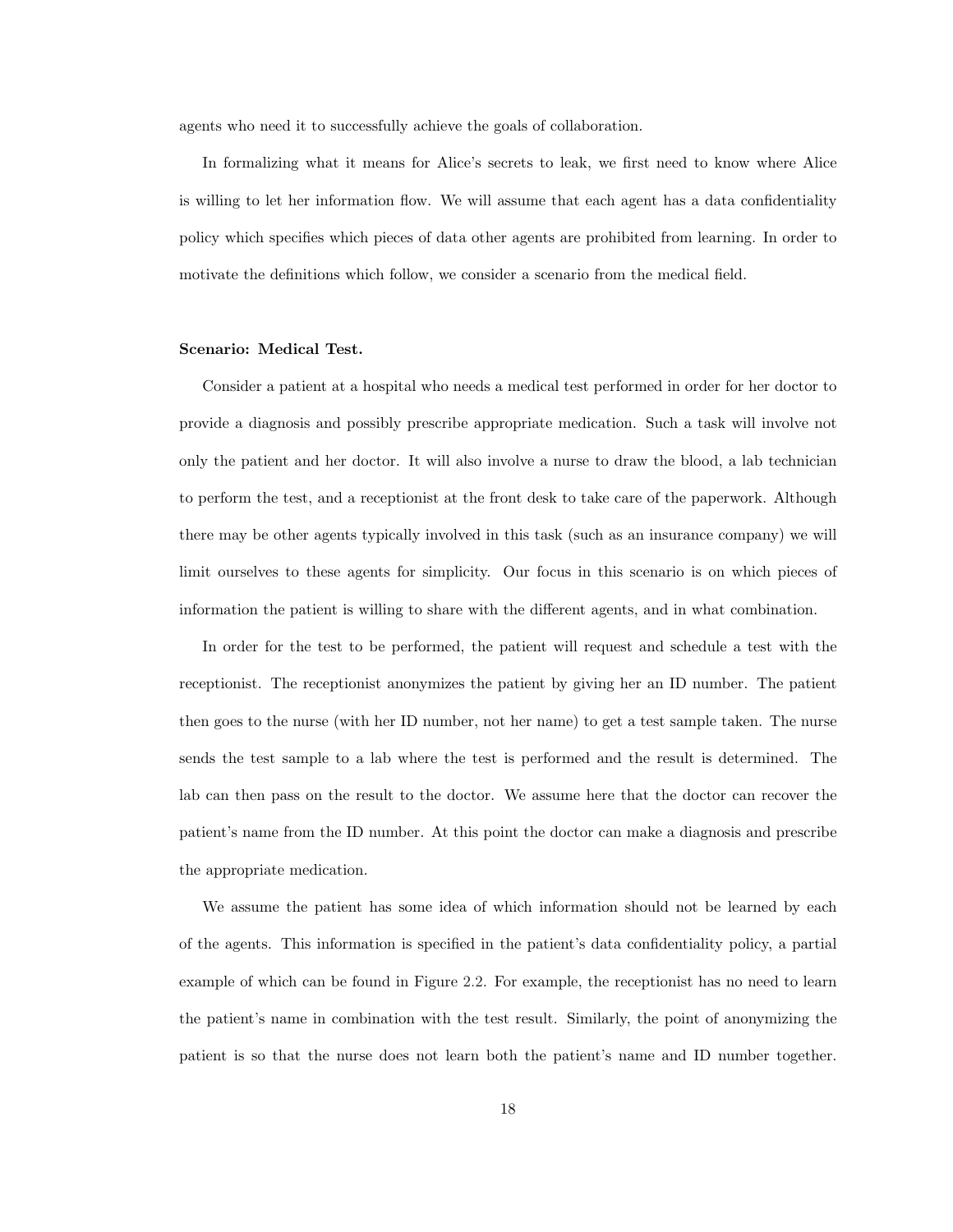| Agent          | <b>Critical Information</b>  |  |
|----------------|------------------------------|--|
| Receptionist   | (Name, Test Result), $\dots$ |  |
| Nurse          | (Name, ID $\sharp$ ),        |  |
| Lab Technician | (Name, Test Result), $\dots$ |  |
| Doctor         | No Restrictions              |  |

<span id="page-26-0"></span>Figure 2.2: Part of a patient's data confidentiality policy.

Although the lab technician must learn the result of the test, she should not know who the result pertains to. That is, she should not know both the name and the test result together, even though she can learn both the ID number and test result. In this scenario we assume the patient has no problem with the doctor learning any medical information.

The reader should not be concerned with the specifics of this scenario, but rather with the expressivity of data policies. The patient's policy is some way of indicating which configurations she considers as a violation of her confidential information. Although we only listed part of the patient's policy in Figure [2.2,](#page-26-0) each agent may have a similar policy. Indeed, there may be some external policy which is mandated by law.

**Definition 2.1.3.** The *confidentiality policy* of an agent is a set of partial configurations that the agent views as undesirable or bad. A configuration is called critical for A if it contains one of the partial configurations from A's policy. A configuration is simply called critical if it is critical for some agent.

Notice that since policies only specify which configurations must not occur, no conflict arises when combining policies. The combination of two policies simply specifies the union of their critical configurations.

When modeling real situations these policies serve as constraints in the model, which may not represent real constraints in the actual system. For example a policy which is mandated by law will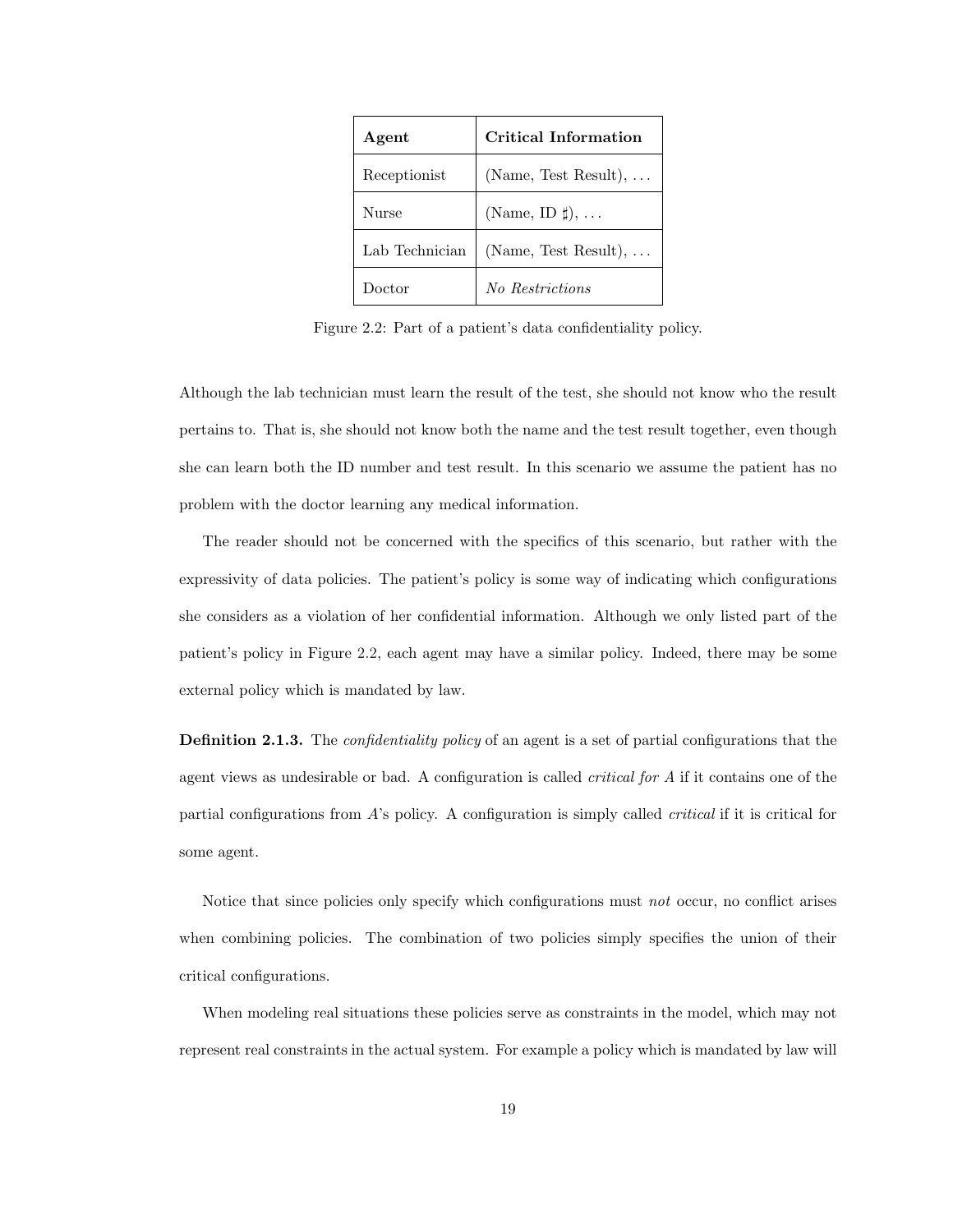impose real restrictions on the system, while a patient's policy may simply represent her personal preferences. As they are currently defined, policies only refer to the location of information and not to the manner in which it is transmitted. This may not be quite enough to capture real-world policies. For instance, a nurse may have access to sensitive health information, but often only the patient's doctor is allowed to convey that information to the patient. Exploring alternative definitions for policies may be a possible avenue for future research.

Notice that these policies can be very expressive. Returning once again to our running example, Alice may not want Bob to know her current passkey, but she does not mind if he learns her old passkey. Then her confidentiality policy may list the configuration  $A_1(A, x, pky), B_2(A, x, pky)$ as critical. Notice that the variable  $x$  must be instantiated with the same constant. Thus a configuration containing  $A_1(A, 21, pky), B_2(A, 15, pky)$  in which Bob's knowledge of Alice's passkey is not current, will not be critical for Alice. In this way, if Alice replaces her old action  $r_1$  with the following action

$$
r'_1: A_1(A,15, \allowbreak pky), A_2(B,8, \allowbreak share) \rightarrow_A \quad A_1(A,21, \allowbreak pky), A_2(B,8, \allowbreak share), N(A,7, \allowbreak share)
$$

in which she changes her passkey from 15 to 21 as she publishes her share of the old passkey, then Bob will still be able to reconstruct  $B_2(A, 15, pky)$  without violating Alice's policy.

### <span id="page-27-0"></span>2.2 Well-Balanced Systems

In our running example from the previous section, Alice's and Bob's actions change the number of facts in the configuration. That is, when Alice publishes her share of her passkey, she adds a fact to the configuration. When Bob combines the two shares, he takes one fact away from the configuration. Charlie's action, on the other hand, replaces a public fact with a local fact. This difference among the actions motivates the following definition.

Definition 2.2.1. A well-balanced action has the same number of facts in the pre-condition as the post-condition, counting multiplicity. If an action is not well-balanced then it is un-balanced.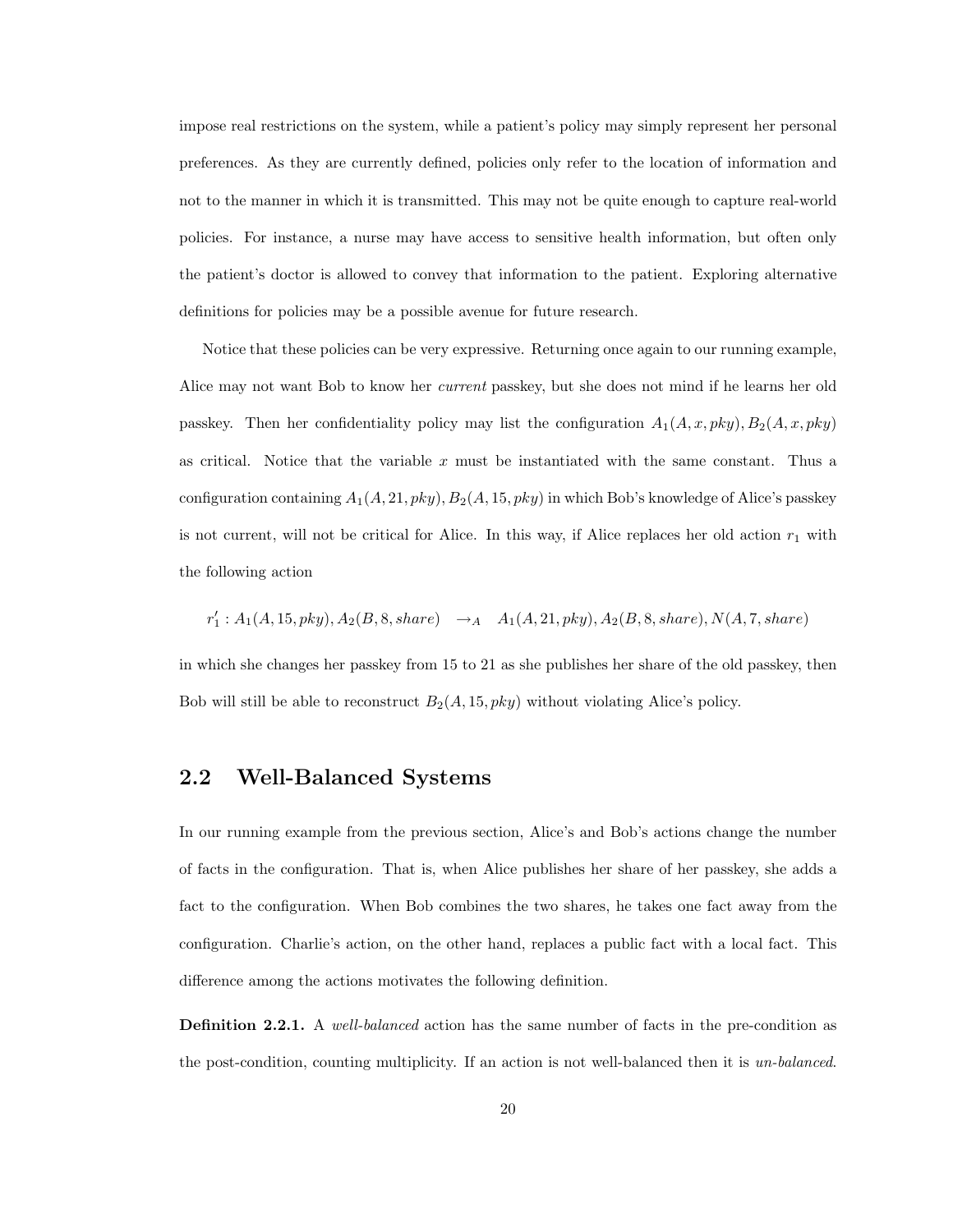Additionally, actions with at least as many facts in the pre-condition than in the post-condition are called non-lengthening.

We then extend this definition to describe entire systems.

Definition 2.2.2. A system is called well-balanced if every action of the system is well-balanced. Otherwise, the system is called un-balanced.

Well-balanced actions do not change the number of facts in the global configuration when they are applied. Un-balanced actions either increase or decrease the number of facts in the global configuration. For this reason, well-balanced systems are useful in modeling situations with a fixed amount of total memory. Intuitively, this restriction forces each agent to have a buffer or database of a fixed size before the collaboration. The agents may update values in this buffer and erase values to leave empty slots, but they may not change the size of the buffer. Although using only well-balanced actions forces us to fix the number of fields of this database, there is no a priori bound on the number of fields we may choose.

In reality, restricting to well-balanced systems is more flexible than that. There is one global buffer of a fixed size, and the agents are free to release some fields for use by the group and claim others from the group. The model allows for a potential fight for space resources which could result in a form of denial of service. Since we are considering situations in which the agents are mostly cooperative and since our security focus is on the inappropriate release of information, we do not explore this dynamic of well-balanced systems.

While at first well-balanced systems might seem very restrictive compared to general systems which allow un-balanced actions, in practice we are still able to model most scenarios in a natural way using well-balanced systems. It is possible to transform any un-balanced action into a wellbalanced one. Assume that our language has a special constant  $\ast$ . A predicate of the form  $N(\ast)$ can be interpreted as saying that the field  $N$  is empty. We can then take any un-balanced action and "pad" the side that has fewer facts with instances of  $N(*)$ . For instance, if the pre-condition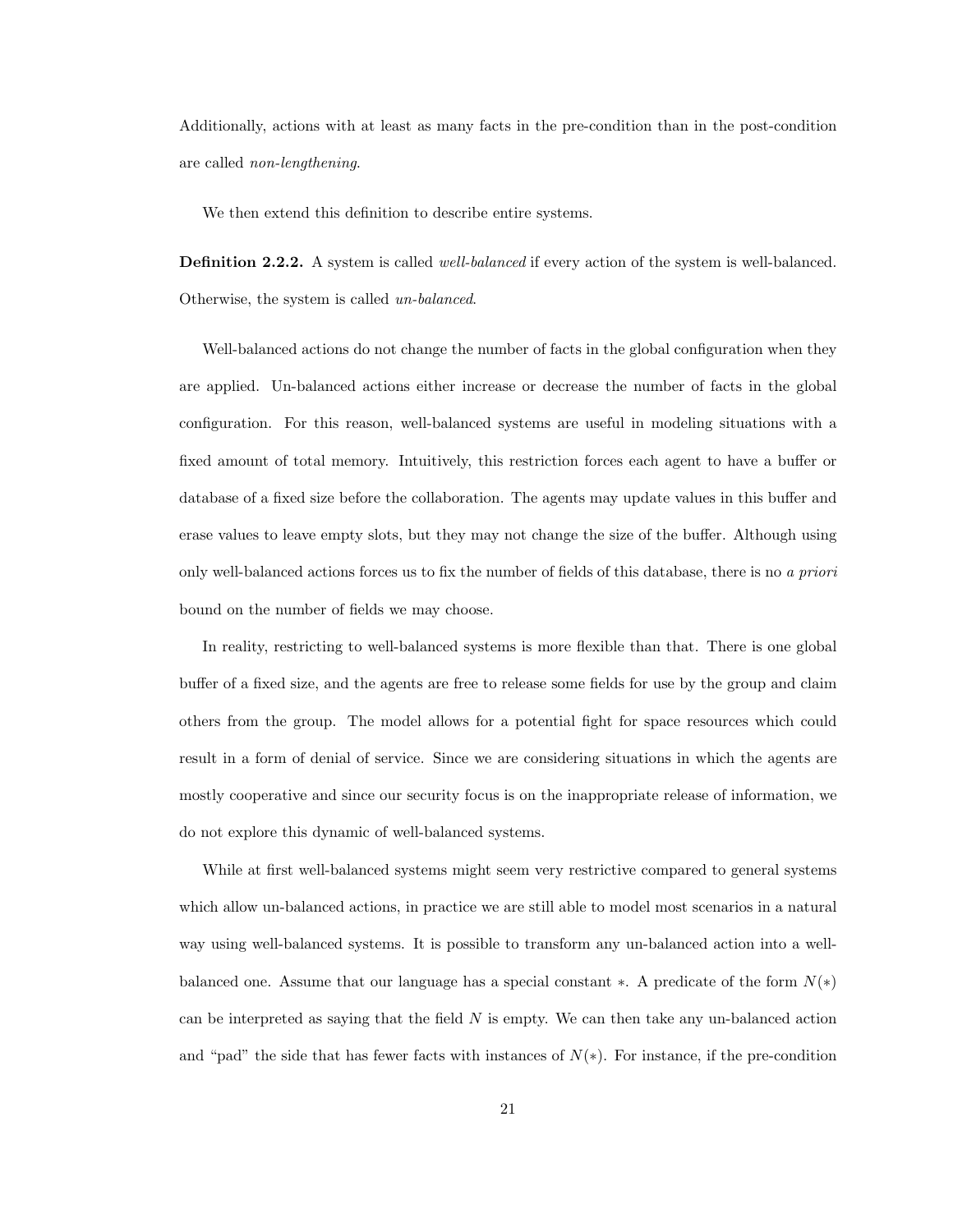has fewer facts than the post-condition, we add instances of  $N(*)$  until they have the same number of facts.

Let us apply this construction to our secret sharing example to see how it works. Alice's action may be rewritten in the following well-balanced form.

$$
r''_1 : A_1(A,15,pky), A_2(B,8,share), N(*) \rightarrow_A A_1(A,15,pky), A_2(B,8,share), N(A,7,share)
$$

Thus, in order for the action to be enabled, there needs to be an empty slot on the network. Similarly Bob's action can be re-written as follows:

$$
r'_2: B_1(B,8,share), N(A,7,share) \rightarrow_B B_2(A,15,pky), N(*)
$$

We assume Charlie retains is well-balanced action  $r_3$ .

Then if we take  $T' = (\Sigma, \{A, B, C\}, \{r''_1, r'_2, r_3\})$ , the goal  $Z = B_2(A, 15, pky)$  is no longer reachable from the initial configuration  $W = A_1(A, 15, pky), A_2(B, 8, share), B_1(B, 8, share).$  This is because the plan from  $W$  to  $Z$  contains a configuration with four facts, but the well-balanced system  $T'$  can only create plans starting at W that have three facts in every configuration, because the configuration size is fixed in advance. However, if we consider  $W' = W, N(*)$  then by applying  $r''_1$  followed by  $r'_2$  we find that  $W' \rightsquigarrow^*_{T'} Z$ .

This is not a fluke. If  $Z$  is reachable from  $W$  in a general system, then we can always apply the above construction to get a well-balanced system, and pad W with enough instances of  $N(*)$ to get  $W'$  so that Z is reachable from  $W'$  in the well-balanced system. That is the exactly what the following proposition says.

**Proposition 2.2.3.** Let  $T$  be a general system, and let  $T'$  be the well-balanced system resulting from the above construction. If  $W \rightsquigarrow_T^* Z$ , then there is a natural number k such that  $W, N(*)^k \rightsquigarrow^*_{T'} Z.$ 

**Proof.** Let  $X_1; X_2; \ldots; X_n$  be the configurations of the plan in T which leads from W to Z. Thus  $W = X_1$  and  $Z \subseteq X_n$ . Let  $p_i$  be the number of facts in configuration  $X_i$ , and let  $m = \max\{p_i\}$ . Finally let  $k = m - p_1$ . We will show that  $W, N(*)^k \leadsto^*_{T'} Z$ .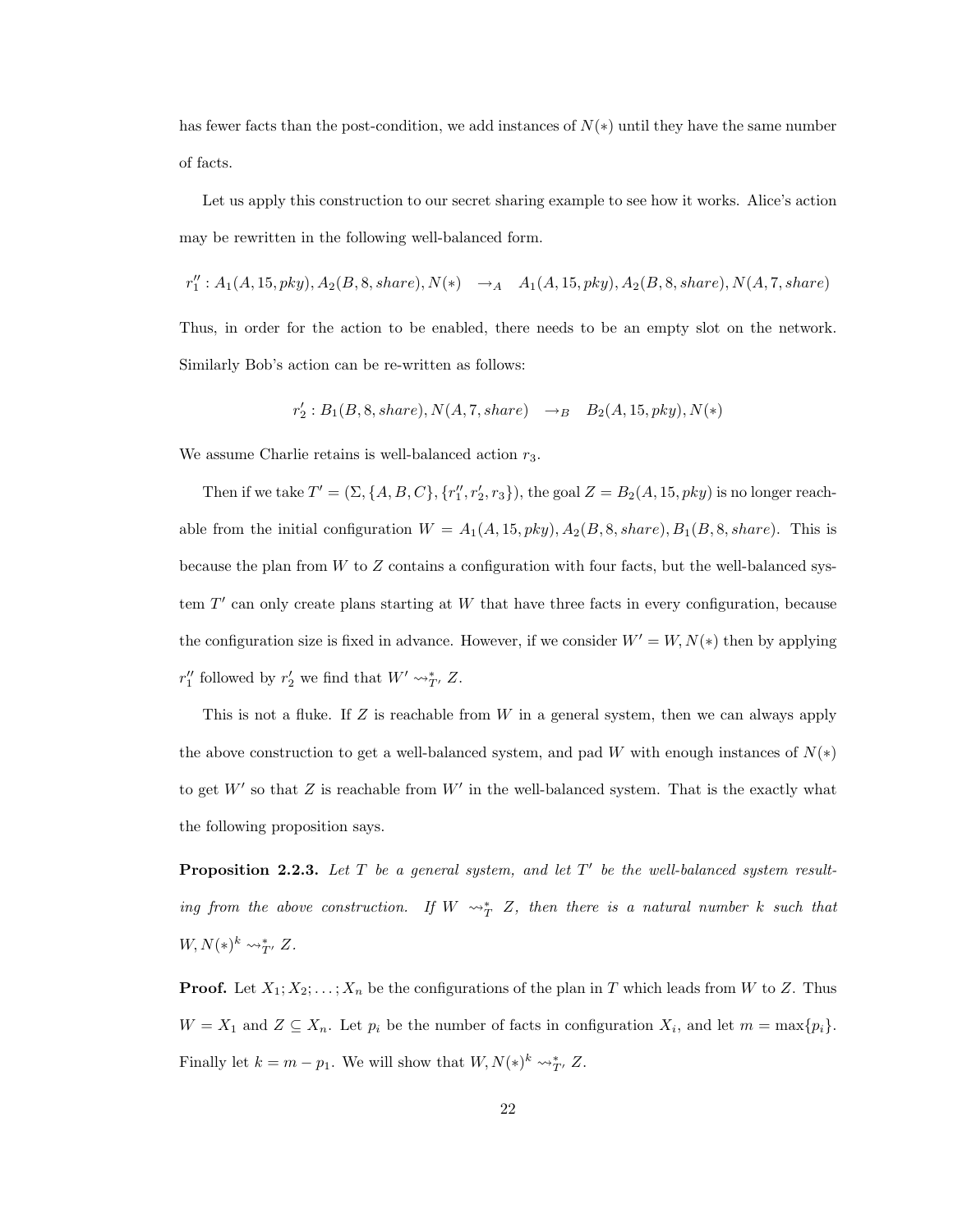To prove this we will use the sequence of actions in  $T'$  that correspond to the actions of  $T$  used in the plan there. We show that this yields a sequence of configurations  $X'_1; X'_2; \ldots; X'_n$  where  $X'_{i} = X_{i}, N(*)^{m-p_{i}}$  for each  $1 \leq i \leq n$ . This is true by construction for  $X'_{1}$ .

Now assume it is true for  $X_i'$ . If  $r : V \to U$  is the action applied at  $X_i$  in the plan in T, then we first show that we can apply the corresponding well-balanced action  $r'$  at  $X'_{i}$  to get  $X'_{i+1}$  which satisfies the desired condition. There are two cases. The first case is when  $r'$  is  $V \to U, N(*)^{\ell}$ . Then r and r' have the same pre-conditions. The action r' is enabled at  $X_i'$  because  $X_i \subseteq X_i'$  by the inductive hypothesis. When we apply r' to  $X'_i$ , we get  $X_{i+1}, N(*)^{m-p_i+\ell}$ . Because  $\ell$  is the number that makes r' well-balanced,  $\ell = p_i - p_{i+1}$ . Thus,  $X'_{i+1} = X_{i+1}$ ,  $N(*)^{m-p_{i+1}}$  as desired.

The second case is when  $r'$  is  $V, N(*)^{\ell} \to U$ . Then for  $r'$  to be enabled we must check that  $\ell \leq m - p_i$ . This must be true because otherwise, the action r would add more than  $m - p_i$ facts to  $X_i$  making  $X_{i+1}$  have more than m facts. This contradicts m being the maximum number of facts in a configuration of the plan. Thus  $r'$  is enabled at  $X'_{i}$  and applying it we get  $X'_{i+1} = X_{i+1}, N(*)^{m-p_i-\ell}$ . We can easily check that  $\ell = p_{i+1} - p_i$  in this case, which means that  $X'_{i+1} = X_{i+1}, N(*)^{m-p_{i+1}}$  as desired.

Therefore, in the well-balanced system  $T'$  we have found a plan from  $W, N(*)^k$  to  $X'_n$ . But  $Z \subseteq X_n \subseteq X'_n$  and so we have shown that  $W, N(*)^k \rightsquigarrow^*_{T'} Z$ .  $\blacksquare$ 

### <span id="page-30-0"></span>2.3 Defining Policy Compliance

<span id="page-30-1"></span>The agents' confidentiality policies are simply sets of configurations which the agents want to avoid. However, they may want to avoid them in a looser or stricter sense depending on the level of trust the agents have amongst themselves. We therefore propose several ways to define policy compliance. In this section we describe each of these interpretations and state the corresponding computational problems.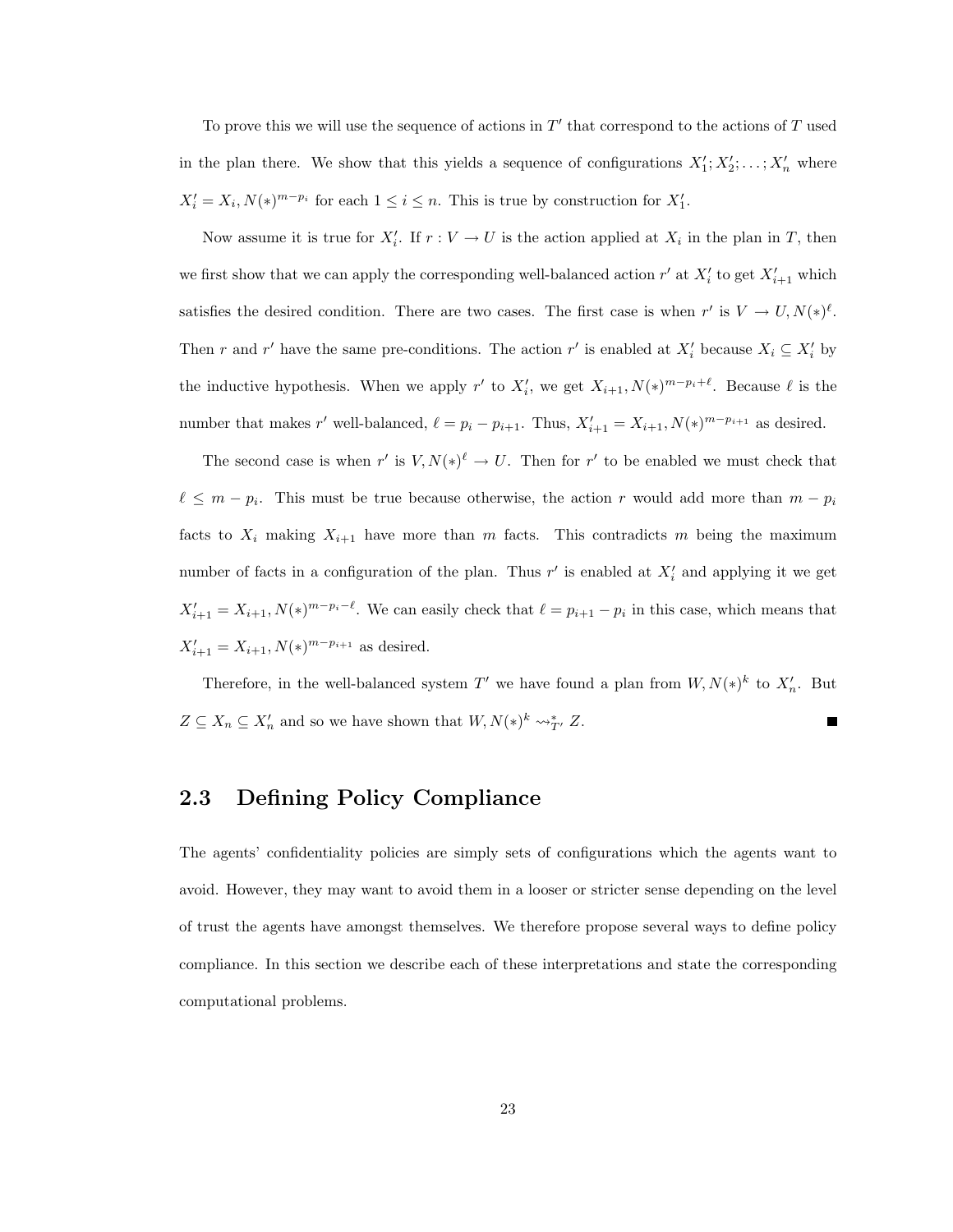**Definition 2.3.1** (System Compliance). A system in initial configuration  $W$  is called *compliant* if the set of reachable configurations from  $W$  contains no configuration which is critical for any agent.

Compliant systems may be viewed as well-designed systems. Each agent has a guarantee that the actions of the system do not allow their critical configurations to be reached, whether by the malicious collusion of other agents or by the careless use of their own actions. A compliant system dispenses with all confidentiality concerns before the collaboration even starts, and the agents can then focus on the separate problem of finding a plan which leads to a goal configuration. Notice, however, that system compliance depends on the initial configuration of the system. It is possible for a system to be compliant in initial configuration  $W$ , and not be compliant in initial configuration  $\widehat{W}$ . Let us consider the simplest example of how system compliance might fail.

Suppose agent  $A$  has a term  $t$  which should never appear in the public setting. Then  $A$ 's policy will indicate that any configuration containing  $N(t)$  is critical since the predicate N is publicly accessible. However, A might have the first-order action  $P_A(x) \to_A N(x)$  which publishes any value from the predicate  $P_A$ . In this case, the system is definitely not compliant when starting in an initial configuration which contains  $P_A(t)$ . Since A has the ability to publish t, she can single-handedly create a configuration which is critical for her.

Thus system compliance is a very strong notion. It protects each agent not only from any possible sequence of actions other agents can take, it also protects each agent from their own actions. This interpretation is most appropriate when the agents share a very low level of trust. For example, a company may ask employees or external collaborators to sign a non-disclosure agreement. This effectively deletes a whole class of actions from the system, severely restricting the reachability space. However, for many scenarios this interpretation of policies might be too strong. For example, Alice may want to include the action  $P_A(x) \to_A N(x)$  in order to publish other pieces of information. For this reason it is useful to consider weaker definitions that can still provide some level of protection. We consider two other notions: plan compliance and weak plan compliance. We first introduce the weak version to motivate the stronger version.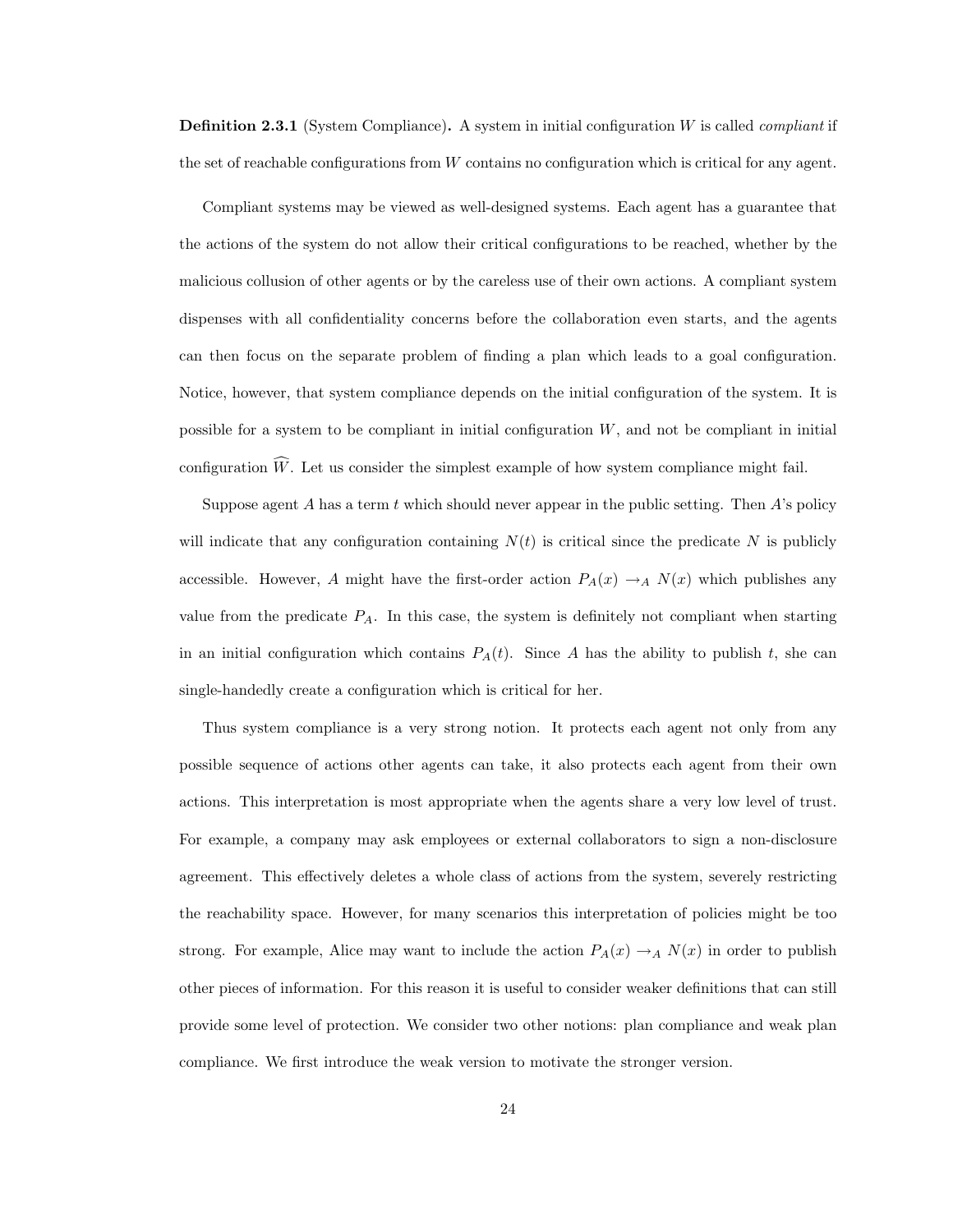**Definition 2.3.2** (Weak Plan Compliance). A plan is said to be *weakly compliant* if none of the configurations contained in the plan are critical for any agent.

This definition may be appropriate for a set of agents who are mutually trusting. If a system has a compliant plan leading to a goal then each agent knows two things. First, they know that there is plan leading from the initial state to the goal. Secondly, they know that none of their critical configurations will be reached as long as everybody follows the plan. This means that the agents must trust each other to follow the plan because if they deviate from the plan, then all guarantees of compliance are lost. To say that a system contains a weakly compliant plan leading to a goal configuration is simply to say that goal reachability does not require any agent to pass through one of their critical configurations.

This definition emphasizes the path that is taken to reach the goal. A policy is violated only when a critical configuration is actually reached along the particular plan being considered. This is a big difference from system compliance in which policies are violated as long as a critical configuration is reachable. In other words, system compliance focuses on the reachable configurations themselves. Weak plan compliance focuses on the particular way in which a configuration is reached. We will emphasize this difference when considering the decidability and complexity results. We can also state how system compliance and weak plan compliance are related.

<span id="page-32-0"></span>**Lemma 2.3.3.** A system  $T$  in initial configuration  $W$  is compliant if and only if every plan in the system which starts at W is weakly compliant.

**Proof.** The forward direction is immediate. If the system is compliant, then no critical configuration is reachable from  $W$ . Therefore along any given plan in the system which starts at  $W$ , its configurations will not be critical. For the reverse direction we show the contrapositive. Suppose that  $W \rhd_T^* Z$  where Z is critical. Then there is a plan in T from W which leads (exactly) to Z. Since this plan ends in a critical configuration, it is not weakly compliant. ۰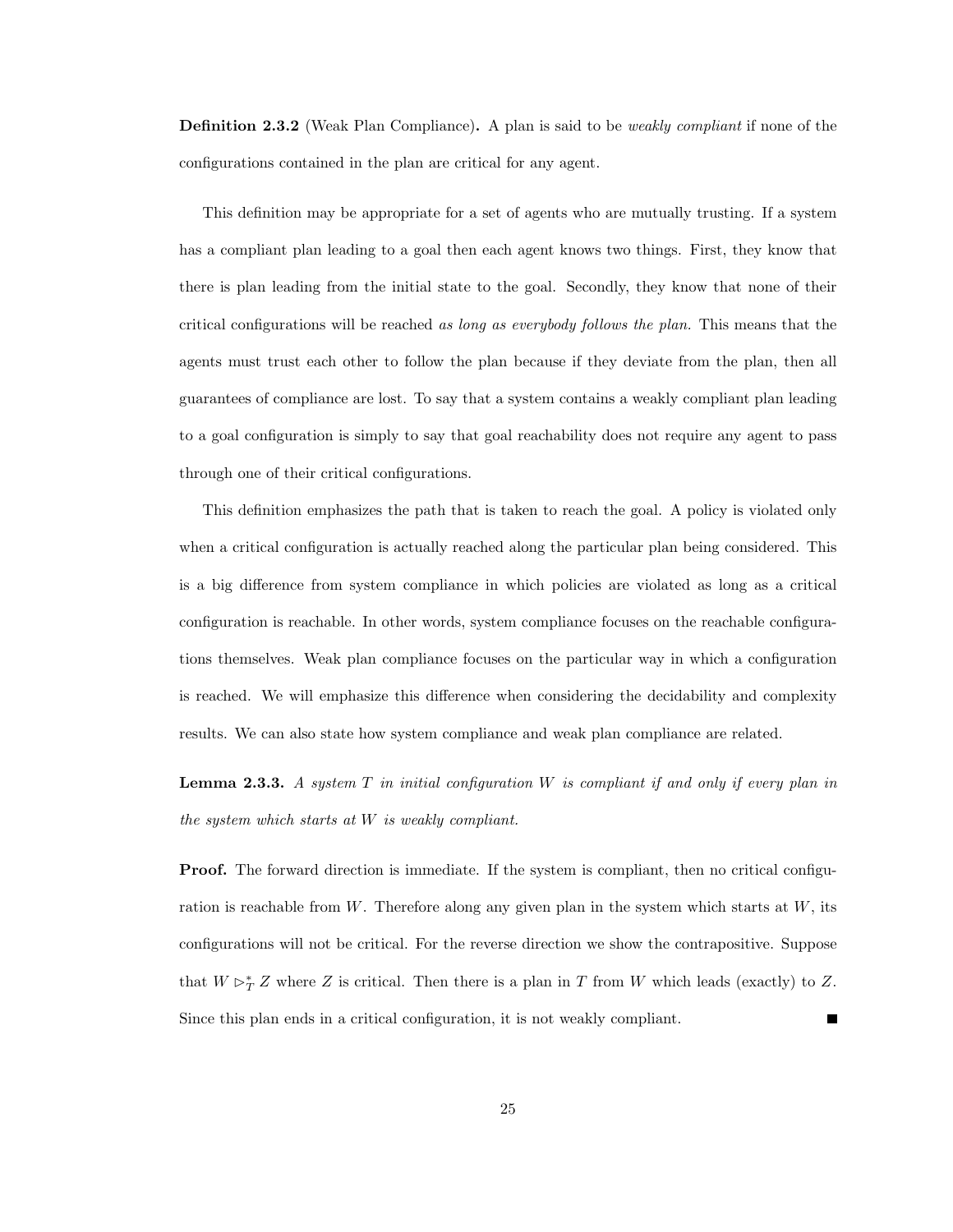A natural situation where weak plan compliance might be appropriate is when Alice uses a credit card to pay for a meal at a restaurant. She certainly does not want the waiter to write down her credit card number to use later, but there is no mechanism in place to prevent the waiter from doing so. In this scenario Alice can pay for her meal without the waiter learning her card number, but she must trust him not to write it down. A proper formalization of this system would not be compliant according to Definition [2.3.1,](#page-30-1) since it would contain an action in which the waiter copies the credit card number. However the system does have a weakly compliant plan which allows Alice to pay for her meal, in which the waiter does not write down the card number.

In order for the notion of weak plan compliance to be appropriate the agents need to have a level of trust that will not be present in more sensitive settings, so using the definition of weak plan compliance may be too weak. For this reason we introduce our last definition of policy compliance which provides an intermediate level of protection between system compliance and weak plan compliance.

Definition 2.3.4 (Plan Compliance). A plan is said to be compliant if it is weakly compliant and if for each agent  $A_i$ , and for each configuration Z contained in the plan, whenever  $Z \rhd_{-A_i}^* V$ , then V is not critical for  $A_i$ .

A compliant plan gives each agent a stronger guarantee than a weakly compliant plan. Let us consider this guarantee from the perspective of the single agent A. First, she knows that the plan itself does not contain any configurations critical for her because it is also weakly compliant. Secondly, she knows that starting from any configuration  $Z$  in the plan, all configurations which are reachable from Z using only the other agents' actions will also not be critical for her. These guarantees hold for each agent.

Thus each agent knows that as long she follows the plan the other agents cannot collude to create a configuration critical for her. The agents no longer have to trust one another. As soon as one agent deviates from the plan, the other agents may choose to stop their participation. They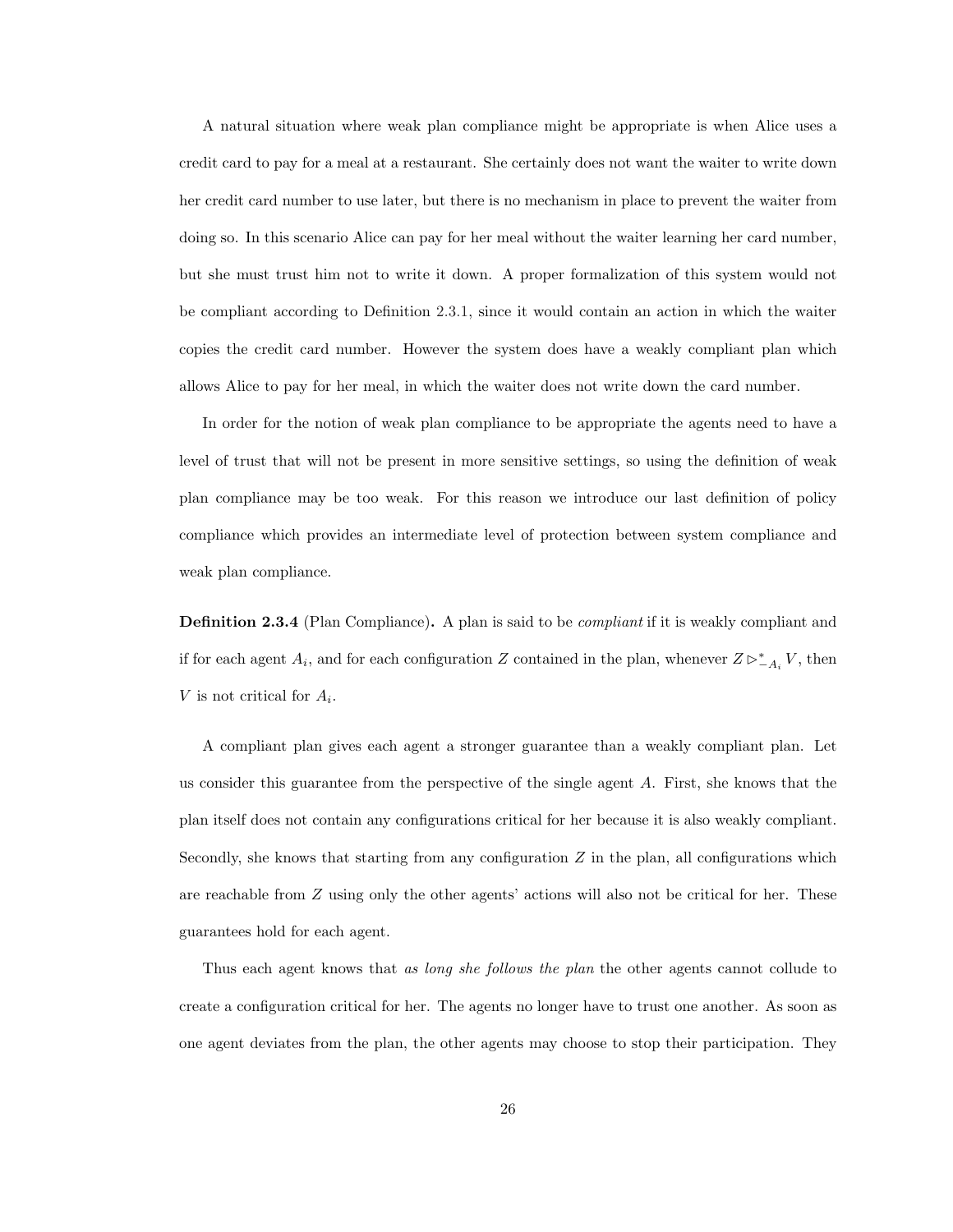can do so with the knowledge that the remaining agents will never create a configuration critical for those agents that aborted.

Such a plan has the flavor of a Nash equilibrium in game theory. No agent has any incentive to deviate from the given plan. If agent A does deviate, she only introduces the possibility that the other agents can now collude to create a configuration critical for her, because the guarantee of compliance only exists for the specified plan. Exploring the connection between Nash equilibria and this current interpretation of policies is an interesting avenue of investigation, however, we leave it for future research as it will likely involve some modifications of our formalism.

We give a similar connection between system compliance and plan compliance as we did between system compliance and weak plan compliance.

**Lemma 2.3.5.** A system  $T$  in initial configuration  $W$  is compliant if and only if every plan in  $T$ starting from W is compliant.

**Proof.** In the forward direction, if the system is compliant then whenever  $W \rightharpoonup_T^* V$  we know that V is not critical. Now consider a plan starting from W. It is weakly compliant by Lemma [2.3.3.](#page-32-0) Now let Z be a configuration of that plan. If  $Z \rhd_{-A_i}^* V$  we can conclude that  $W \rhd_T^* V$  and thus V is not critical. Since this is true for any agent  $A_i$ , the plan is compliant. For the other direction we simply note that if every plan in  $T$  starting at  $W$  is compliant then every plan in  $T$  starting at W is also weakly compliant. Thus by Lemma [2.3.3,](#page-32-0) the system is compliant.

These definitions differ somewhat from our original confidentiality condition found in [\[35\]](#page-96-6). We used the following definition instead.

**Definition 2.3.6.** We say that a local state transition system in initial configuration  $W$ , protects the privacy of agent A if every term t which, in the initial configuration  $W$ , occurs only in local predicates of A, also occurs only in local predicates of A in any reachable configuration.

In fact, we can express this condition as a data confidentiality policy which is entirely deter-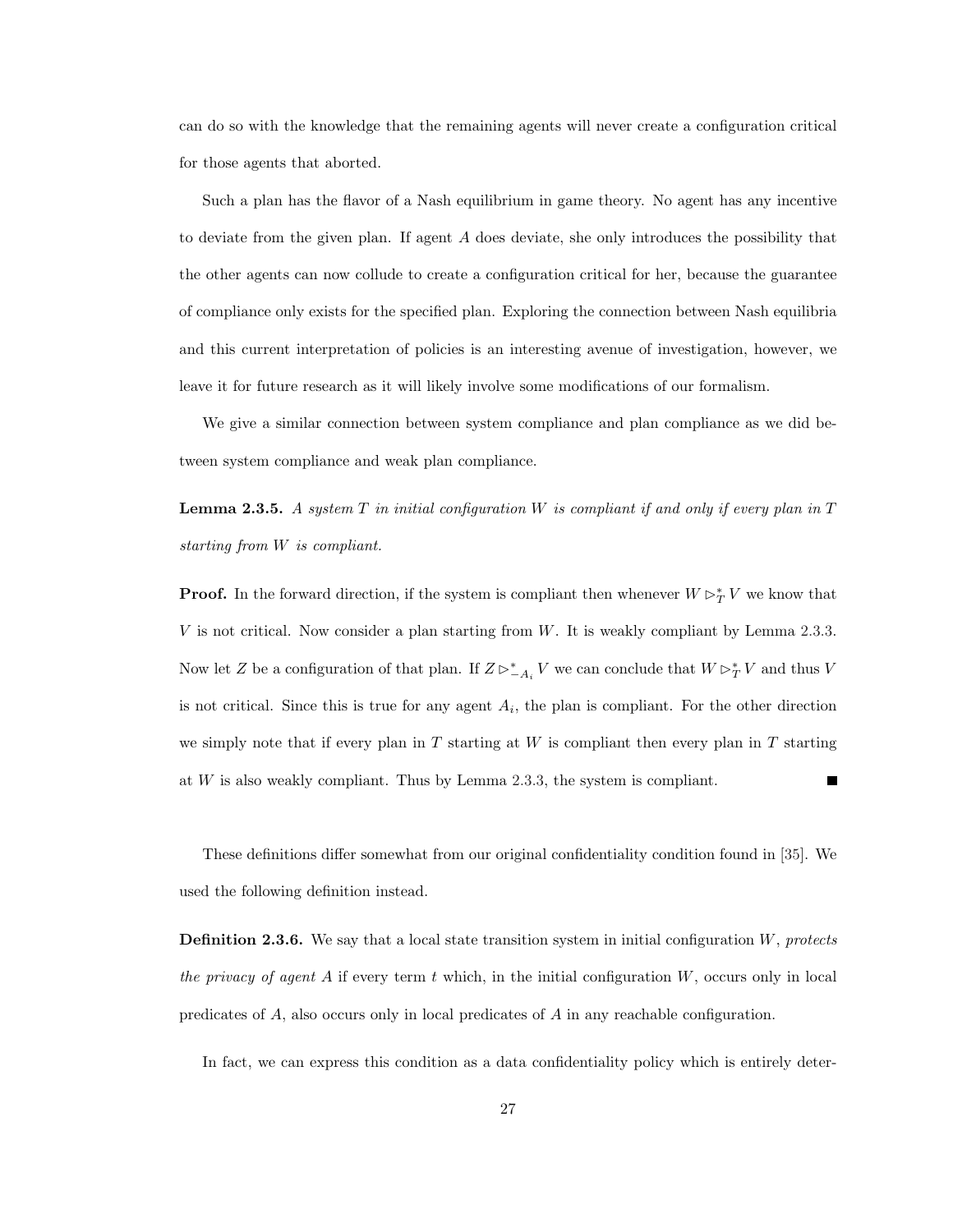mined by the initial configuration. We use system compliance to determine whether this condition is met. The critical configurations of this policy are those configurations which contain predicates of the form  $P_B(t, \bar{u})$ , where t is a term which is to be protected, B is an agent not equal to A, and  $\bar{u}$  is an arbitrary (and possibly empty) tuple of terms. Similarly, configurations containing  $P'(t, \bar{u})$  would be critical. In particular, this policy does not distinguish between other agents. We assumed that agent  $A$  was unwilling to reveal any secret term  $t$  to any agent.

In the end we considered this condition to be too restrictive, so we generalized the notion to data confidentiality policies which are much more flexible. This is also what caused us to consider the weaker notions of plan compliance and weak plan compliance. Even somewhat liberal policies may be too strong to satisfy system compliance. In Section [3.3](#page-47-0) we discuss the effect these changes had on our complexity results and show that Corollary 6.6 in [\[35\]](#page-96-6) is actually a corollary of Theorem [3.3.1](#page-47-1) in this thesis.

### <span id="page-35-0"></span>2.4 The Computational Problems

Now that we have introduced all the relevant definitions we can state the computational problems for which we would like to determine the computational complexity. They can each be considered special cases of the following general problem.

The Collaborative Planning Problem with Confidentiality. Let  $T$  be a local state transition system with a finite set of actions  $\mathcal T$ , in initial configuration W, with a finite set of goals  $\mathcal G$ , and a finite set of critical configurations  $\mathcal{C}$ . Determine whether T has a plan leading from W to one of the goals in  $\mathcal{G}$ , which complies with all the agents' confidentiality policies.

We can make two independent choices. First, we must choose which definition of policy compliance we would like to use. Second, we choose whether or not to assume the system T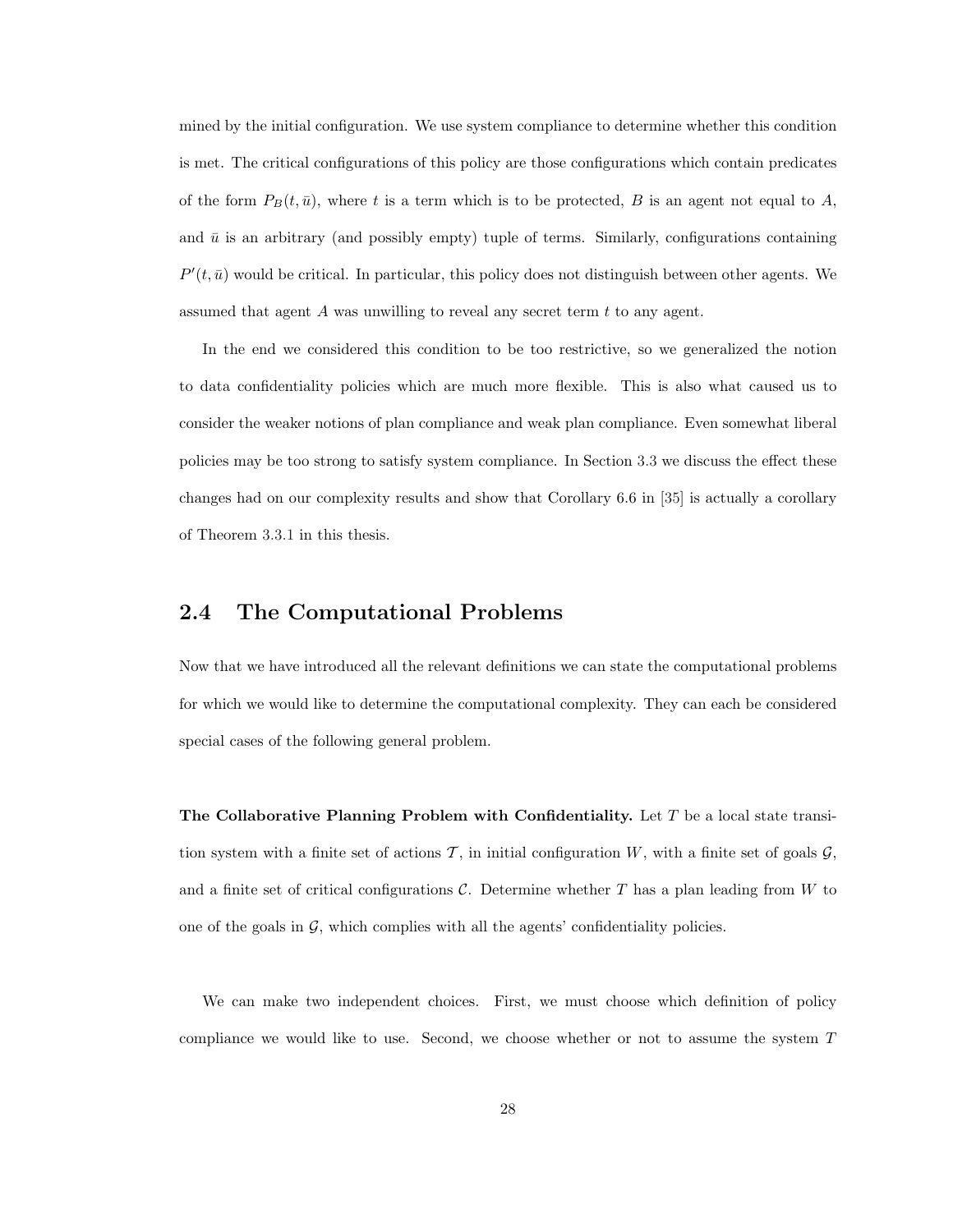is well-balanced. This yields six computational problems which we list below. We give each problem a name which is provided in parentheses.

**Problem 1** (Well-Balanced System Compliance). Let T be a well-balanced local state transition system with a finite set of actions  $\mathcal T$ , in initial configuration W, with a finite set of goals  $\mathcal G$ , and a finite set of critical configurations  $\mathcal{C}$ . Determine whether the system T is compliant in configuration W and if  $W \rightsquigarrow_T^* Z$  for  $Z \in \mathcal{G}$ .

Problem 2 (Well-Balanced Weak Plan Compliance). Let T be a well-balanced local state transition system with a finite set of actions  $\mathcal T$ , in initial configuration W, with a finite set of goals  $\mathcal G$ , and a finite set of critical configurations  $\mathcal{C}$ . Determine whether the system  $T$  has a weakly compliant plan leading from W to some  $Z \in \mathcal{G}$ .

Problem 3 (Well-Balanced Plan Compliance). Let T be a well-balanced local state transition system with a finite set of actions  $\mathcal T$ , in initial configuration W, with a finite set of goals  $\mathcal G$ , and a finite set of critical configurations  $\mathcal{C}$ . Determine whether the system T has a compliant plan leading from W to some  $Z \in \mathcal{G}$ .

**Problem 4** (General System Compliance). Let T be a local state transition system with a finite set of (possibly un-balanced) actions  $T$ , in initial configuration W, with a finite set of goals  $G$ , and a finite set of critical configurations  $C$ . Determine whether the system  $T$  is compliant in configuration W and if  $W \rightsquigarrow_T^* Z$  for  $Z \in \mathcal{G}$ .

Problem 5 (General Weak Plan Compliance). Let T be a local state transition system with a finite set of (possibly un-balanced) actions  $\mathcal{T}$ , in initial configuration W, with a finite set of goals  $G$ , and a finite set of critical configurations  $C$ . Determine whether the system  $T$  has a weakly compliant plan leading from W to some goal  $Z \in \mathcal{G}$ .

**Problem 6** (General Plan Compliance). Let T be a local state transition system with a finite set of (possibly un-balanced) actions  $\mathcal{T}$ , in initial configuration W, with a finite set of goals  $\mathcal{G}$ , and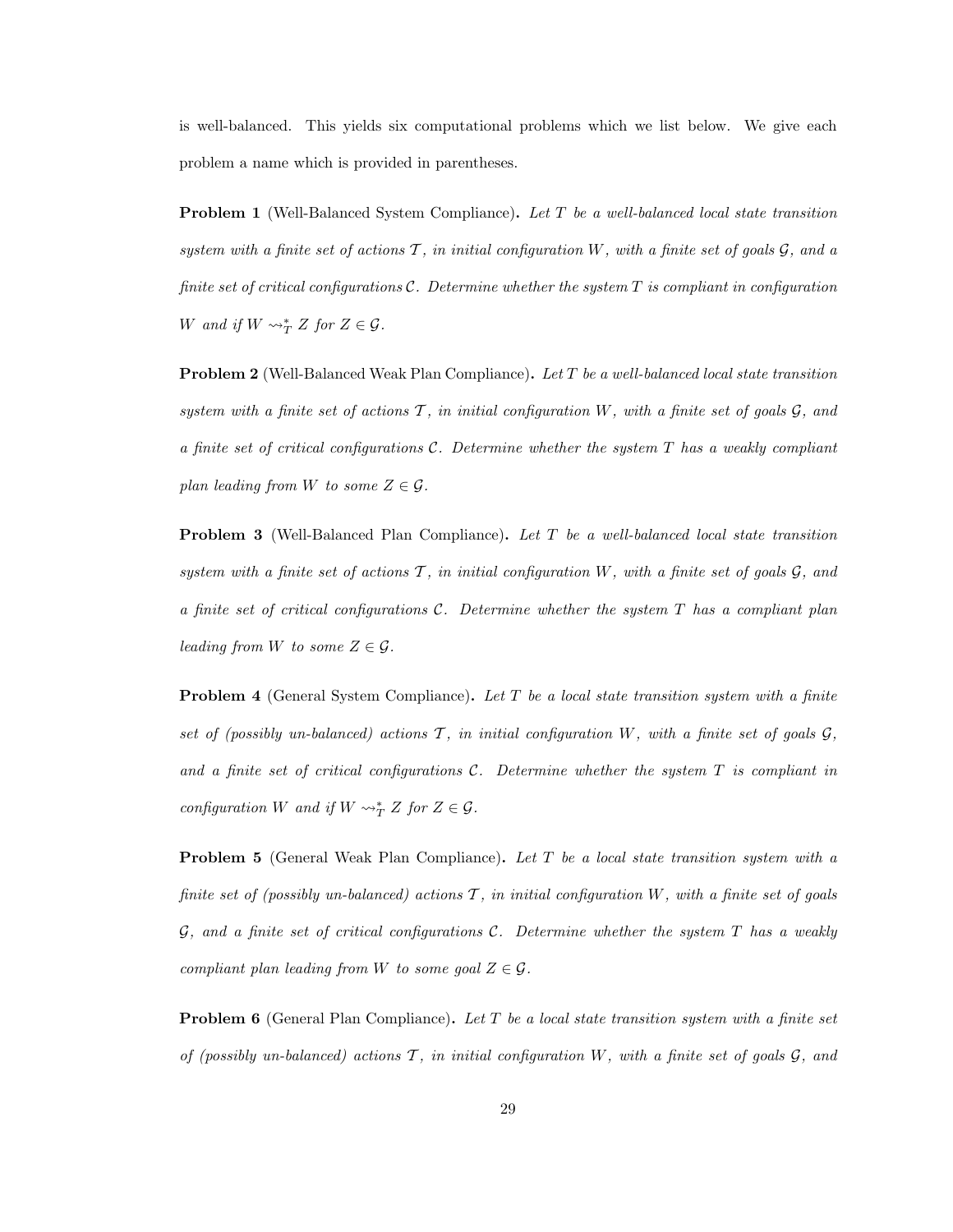a finite set of critical configurations  $C$ . Determine whether the system  $T$  has a compliant plan leading from W to some goal  $Z \in \mathcal{G}$ .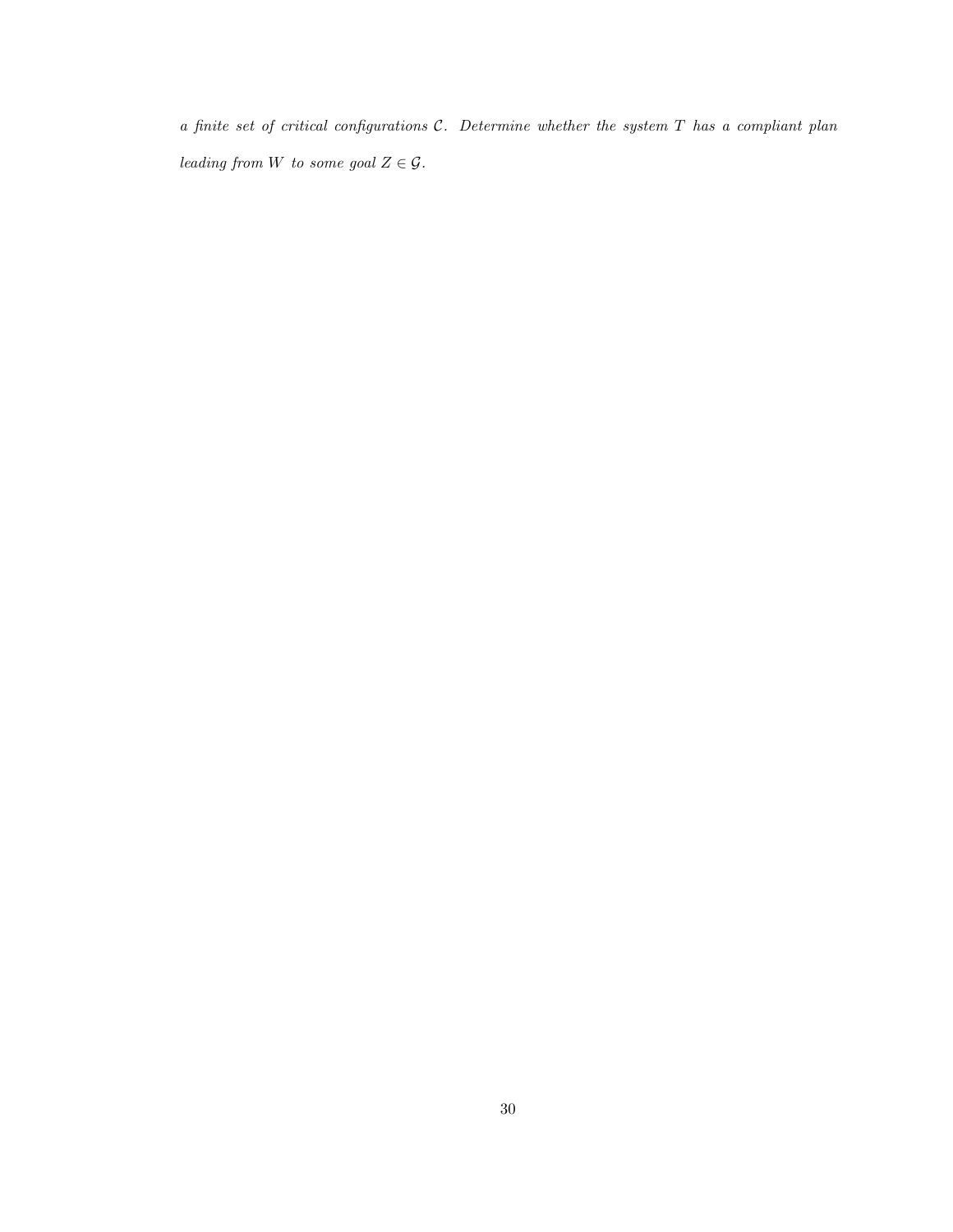# Chapter 3

# Complexity in Well-Balanced

# Systems

In this chapter we determine exactly the complexity class of Well-Balanced System Compliance, Well-Balanced Weak Plan Compliance, and Well-Balanced Plan Compliance. In Section [3.2](#page-41-0) we demonstrate a PSPACE lower bound for these problems. Section [3.3](#page-47-0) demonstrates a PSPACE upper bound for all three of these problems. Finally, in Section [3.4](#page-54-0) we show that these problems can all be solved in polynomial time if you fix a finite signature in advance. We begin, however, by carefully describing how to represent the inputs to the problems. With only a few exceptions, the results in this chapter can be found in [\[33\]](#page-96-0). We bring attention to those results that appear for the first time in this thesis.

# <span id="page-38-0"></span>3.1 Representing the Input

In determining the complexity of a problem, one needs to understand how an instance of the problem is represented. It is especially important for this chapter because the overall complexity of our algorithms in Section [3.3](#page-47-0) vary significantly depending on how we measure the size of the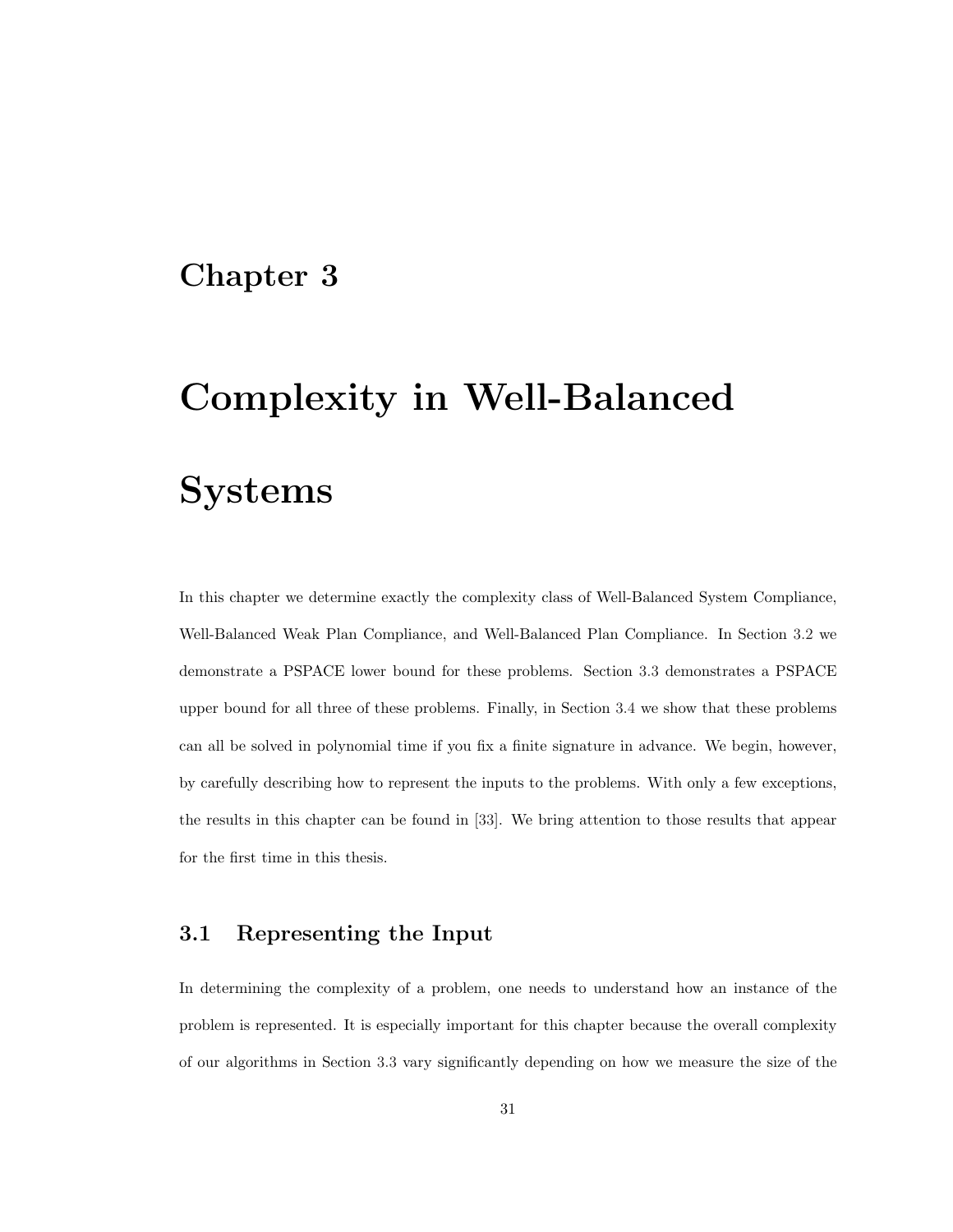input parameters. Let us start by exploring why this is so.

Consider two hypothetical algorithms. The first algorithm assumes that the actions in the system are represented by a direct binary encoding of the set of all propositional instances of the actions, and it works in polynomial space,  $p(n)$ . The second algorithm works directly with a binary encoding of the first-order actions, and it also works in polynomial space,  $p(n)$  (where p is the same polynomial). These algorithms actually have very different complexities when both are measured with respect to the size of the set of first-order actions. The difference is hidden in the fact that when a set of first-order actions is propositionalized, its size may increase exponentially. Thus if the first-order representation has size  $n$ , then the corresponding propositional representation could have size  $2^n$ . Viewed in this way, the first algorithm works in space  $p(2^n)$  which is exponential in  $n$ , not polynomial. Thus the second algorithm is more efficient than the first algorithm with respect to the size of the first-order actions.

For this reason, the most efficient algorithms are those which are efficient for the most compact representation of the inputs. Thus, instead of using a direct binary encoding of the propositional instances of the actions, we assume we have some program,  $\mathcal{T}$ , which recognizes the set of propositional actions of the system T. That is, we assume that T is a program satisfying  $T(r) = 1$  if  $r \in R_T$ , and  $\mathcal{T}(r) = 0$  otherwise. We make no other assumptions about the program  $\mathcal{T}$ , so in particular, T could be the smallest such program. This amounts roughly to using the Kolmogorov descriptive complexity of the set of actions [\[45\]](#page-97-0).

We rely on same idea when representing the goal configurations and the critical configurations. That is, we take the smallest program G such that  $\mathcal{G}(Z) = 1$  if Z contains a goal, and  $\mathcal{G}(Z) = 0$ otherwise. We also let C be the smallest program such that  $C(Z) = 1$  if the configuration Z is critical for some agent, and  $\mathcal{C}(Z) = 0$  otherwise. In order for our algorithms to run in PSPACE, we must assume that each of these programs  $\mathcal{T}, \mathcal{G}$ , and C runs in space which is polynomial in the size of their inputs.

That brings us to the last input to our problems: the initial configuration  $W$ . For this input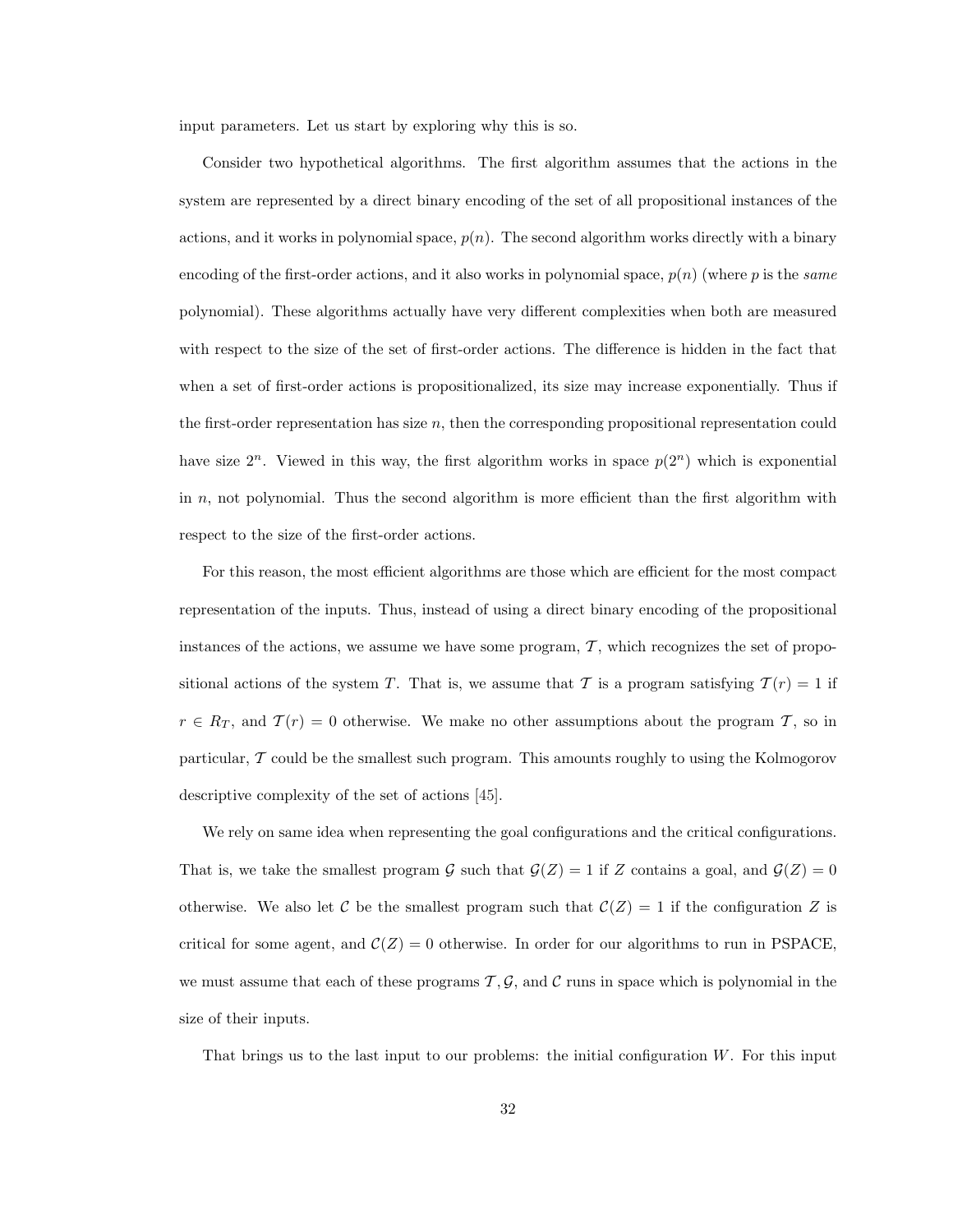we will use a direct binary encoding. The size of its description depends on two main factors. The first is the number of facts (including multiplicity) that are present in a configuration. Since we are in the well-balanced case, this will be a fixed number m for every configuration. The second factor is the size of a description of a fact. If we let  $S_T$  denote the number of facts expressible in the finite signature  $\Sigma$ , then this will be on the order of  $\log_2(S_T)$ . Thus a direct binary encoding of a configuration can be done in  $O(m \cdot \log_2(S_T))$  space, since each fact requires  $O(\log_2(S_T))$  space and the configuration has m facts. Thus, both  $G$  and  $C$  work in space which is polynomial in  $|W|$ , since they must actually look at a configuration to decide if it is a goal or if it is critical respectively.

We can similarly represent each propositional instance of an action in  $O(2m \cdot \log_2(S_T))$  space since an applicable action is just a list of two configurations each requiring space  $O(m \cdot \log_2(S_T))$ . Therefore  $\mathcal T$  also works in space which is polynomial in  $|W|$ , since it must actually look at a propositional action to decide whether it is part of the system or not.

Notice that the size of W depends on the signature  $\Sigma$  that we use. We therefore give an upper bound for  $S_T$  in terms of aspects of  $\Sigma$ . We also give an upper bound,  $L_T(m)$  for the number of configurations expressible in  $\Sigma$  with at most m facts. We use  $L_T(m)$  because it has a nice formula and as the following lemma shows, we can say that  $|W| = O(\log_2(L_T(m)))$ . Thus even though it overestimates the number of configurations we must consider, it does not overestimate it by too much. We omit the proof because it follows from some standard counting arguments, and from established formulas for counting multisets.

<span id="page-40-0"></span>**Lemma 3.1.1.** Given a local state transition system T over a finite signature  $\Sigma$ ,

- (i) let  $S_T$  be the total number of facts in signature  $\Sigma$ , and
- (ii) let  $L_T(m)$  denote the total number of configurations in signature  $\Sigma$  whose number of facts (counting repetitions) is bounded by m.

Then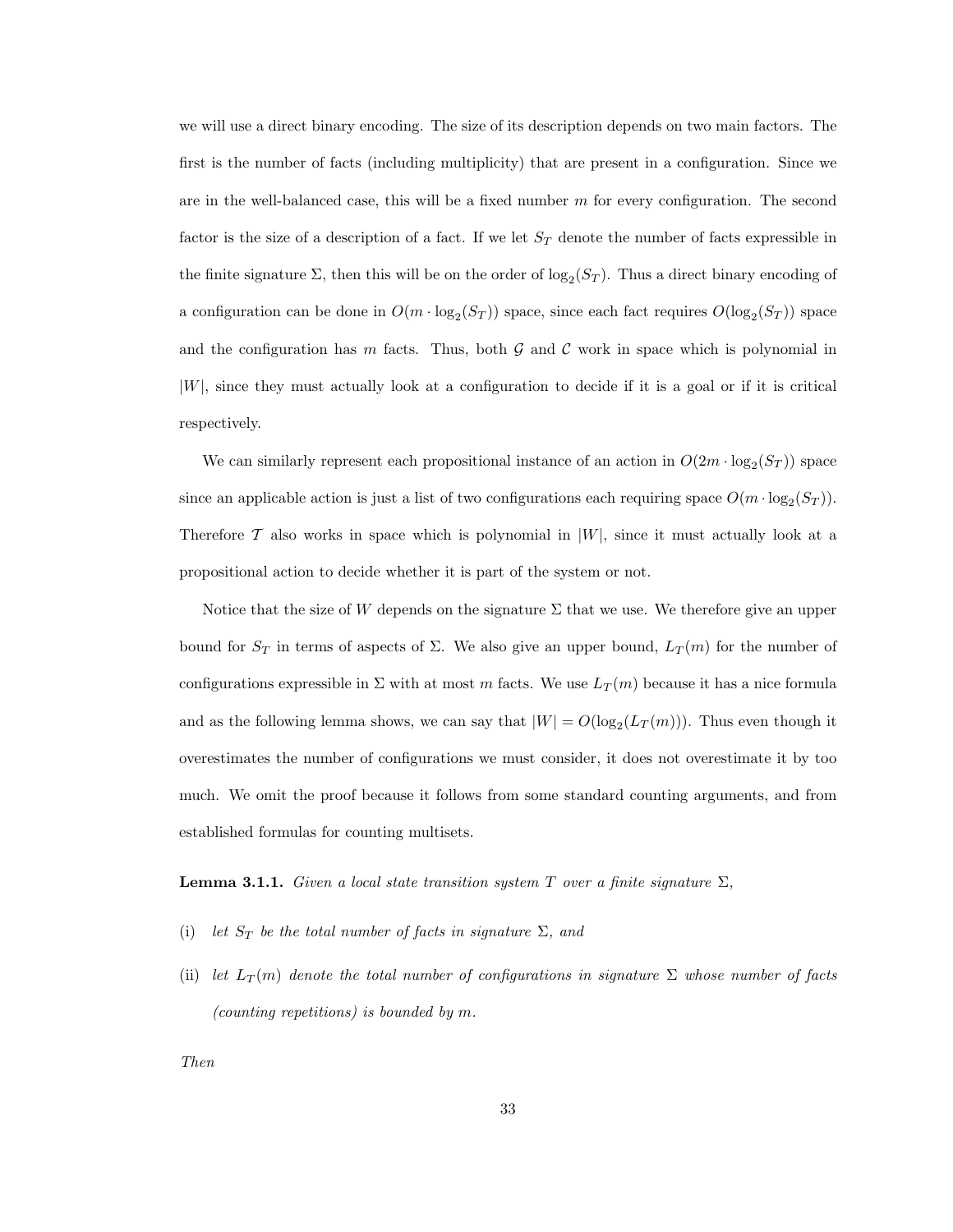- (a)  $S_T \leq (J \cdot D^a)$ , where:
	- (a1) *J* is the total number of predicate symbols in signature  $\Sigma$ ,
	- (a2) a is an upper bound of their arity, and
	- (a3) D is the total number of constants in signature  $\Sigma$ .
- (b) For any m:

$$
L_T(m) \le \begin{pmatrix} m + S_T \\ m \end{pmatrix} = \frac{(m + S_T)!}{m! \cdot (S_T)!} \le \min\{(S_T + 1)^m, (m + 1)^{S_T}\}.
$$

Before moving on the main theorems, we discuss a small point regarding our ability to produce a plan if it exists. Although all six of our problems are stated as decision problems, in the wellbalanced case we prove more than just PSPACE decidability. Ideally we would also be able to generate a plan in PSPACE when there is a solution. Unfortunately, the number of actions in the plan may already be exponential in the size of the inputs, precluding PSPACE membership of plan generation. For this reason we introduce the notion of "scheduling" a plan in which an algorithm will also take an input  $i$  and output the  $i$ -th step of the plan.

Definition 3.1.2. An algorithm is said to *schedule* a plan if it

- (i) finds a plan if one exists, and
- (ii) on input i, if the plan contains at least i actions, then it outputs the i-th action of the plan otherwise it outputs ⊥.

### <span id="page-41-0"></span>3.2 Lower PSPACE Bounds

We start with a reduction from the PSPACE-complete problem IN-PLACE ACCEPTANCE for non-deterministic Turing machines [\[56\]](#page-98-0).

<span id="page-41-1"></span>**Proposition 3.2.1.** Any non-deterministic Turing machine  $M$  that accepts in space n can be faithfully represented within well-balanced local state transition systems.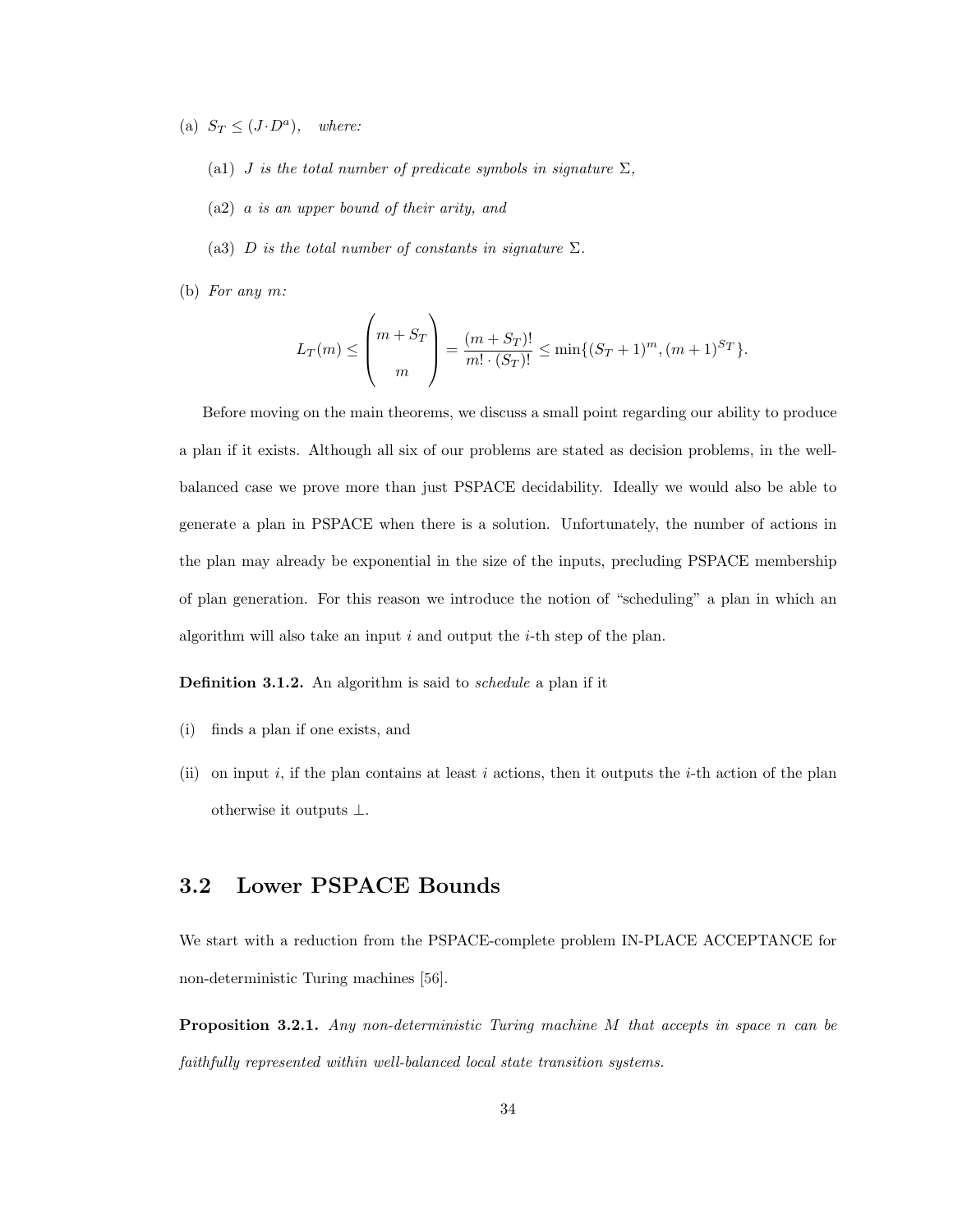**Proof.** Let  $M$  be a non-deterministic machine that accepts in space  $n$ .

Without loss of generality, we assume the following:

- (a) M has only one tape, which is one-way infinite to the right. The leftmost cell (numbered by 0) contains the marker \$ unerased.
- (b) Initially, an *input* string, say  $x_1x_2...x_n$ , is written in cells 1, 2,..,*n* on the tape. In addition, a special marker  $\#$  is written in the  $(n+1)$ -th cell.



- (c) The program of M contains no instruction that could erase either  $\gamma$  or  $\#$ . There is no instruction that could move the head of M either to the right when M scans symbol  $\#$ , or to the left when  $M$  scans symbol \$. As a result,  $M$  acts in the space between the two unerased markers.
- (d) Finally, M has only one *accepting* state, and, moreover, all *accepting* configurations in space n are of one and the same form.

For each n, we design a local state transition system  $T_n$  (with a single agent A) as follows. We introduce the following 0-ary predicates (propositions), which are assumed to be local predicates of A, and hence there is no need to annotate them with As identity:

- (a)  $R_{i,\xi}$  stands for "the *i*-th cell contains symbol  $\xi$ ", here  $i=0,1, ..., n+1$ ,  $\xi$  is a symbol of the tape alphabet of M,
- (b)  $S_{j,q}$  means "the j-th cell is scanned by M in state q", here  $j = 0, 1, ..., n+1$ , q is a state of M.

Given an *instantaneous description* (*configuration*) of  $M$  in space  $n$  - that  $M$  scans j-th cell in state q, when a string  $\xi_0 \xi_1 \xi_2 \dots \xi_i \dots \xi_n \xi_{n+1}$  is written left-justified on the otherwise blank tape, we will represent it by a configuration of  $T_n$  of the form

<span id="page-42-0"></span>
$$
S_{j,q}R_{0,\xi_0}R_{1,\xi_1}R_{2,\xi_2}\cdots R_{n,\xi_n}R_{n+1,\xi_{n+1}}.\tag{3.2.1}
$$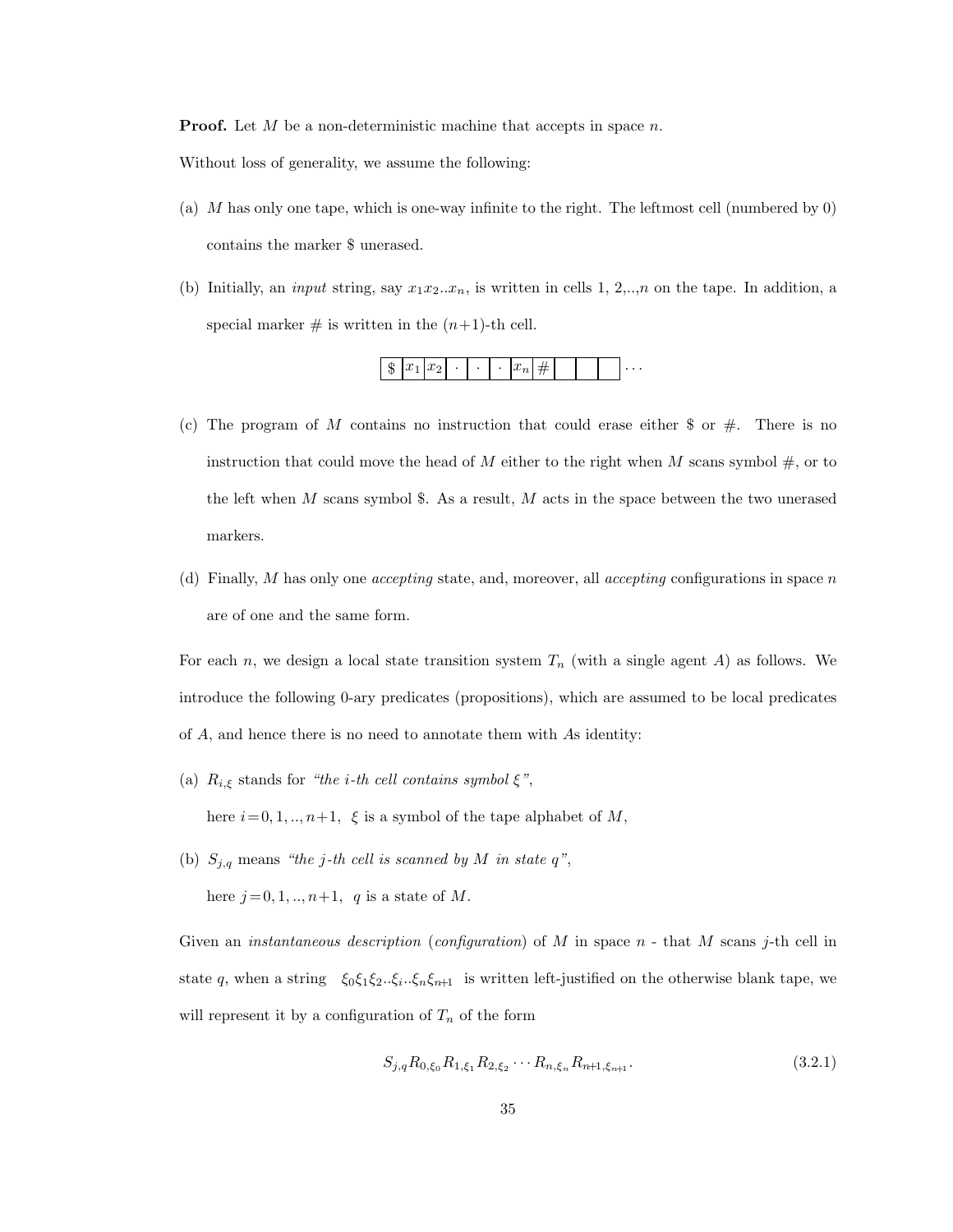Necessarily,  $\xi_0 = \$$ , and  $\xi_{n+1} = #$ .

Each of the instructions of M,  $q\xi \rightarrow q'\eta D$ :

"if in state q looking at symbol  $\xi$ , replace it by  $\eta$ , move the tape head one cell in direction  $D$  along the tape, and go into state  $q'$ ",

is specified by the set of  $n+2$  actions of the form,  $i=0, 1, ..., n+1$ :

<span id="page-43-0"></span>
$$
S_{i,q}R_{i,\xi} \to_A S_{i_D,q'}R_{i,\eta},\tag{3.2.2}
$$

where  $i_D := i+1$  if D is right, and  $i_D := i-1$  if D is left, and  $i_D := i$ , otherwise.

(Neither  $i_{right} = n+2$ , nor  $i_{left} = -1$  can occur.)

<span id="page-43-1"></span>We denote the set of all these actions by  $R_{T_n}$ .

**Lemma 3.2.2.** Given an input string  $x_1x_2...x_n$  of length n, let  $W_n$  be a configuration of  $T_n$  of the form [\(3.2.1\)](#page-42-0), which represents the initial configuration of M with the input string  $x_1x_2...x_n$ , and let  $Z_n$  be a configuration of  $T_n$  of the form [\(3.2.1\)](#page-42-0), which represents the unique accepting configuration of  $M$  of length  $n$ .

The following propositions are pairwise equivalent:

- (a) The input string  $x_1x_2...x_n$  is accepted by M.
- (b)  $W_n \rhd_{T_n}^* Z_n$
- (c)  $W_n \rightsquigarrow_{T_n}^* Z_n$
- (d) There exists a finite plan based on  $T_n$  that (exactly) leads from  $W_n$  to  $Z_n$ .

**Proof.** Our encoding proceeds in a straight course, so that given any successful non-deterministic computation in space n that leads from the initial configuration represented by  $W_n$  to the accepting configuration represented by  $Z_n$  we can rewrite it as a sequence of actions from  $T_n$  leading from  $W_n$  to  $Z_n$ . This is done simply by writing (in order) the actions from  $T_n$  which correspond to the transitions used in the successful computation. This shows that  $W_n \rhd_{T_n}^* Z_n$ . Hence (a) implies (b). Item (c) follows from (b) by the definitions, and we noted earlier that (d) and (b) are equivalent.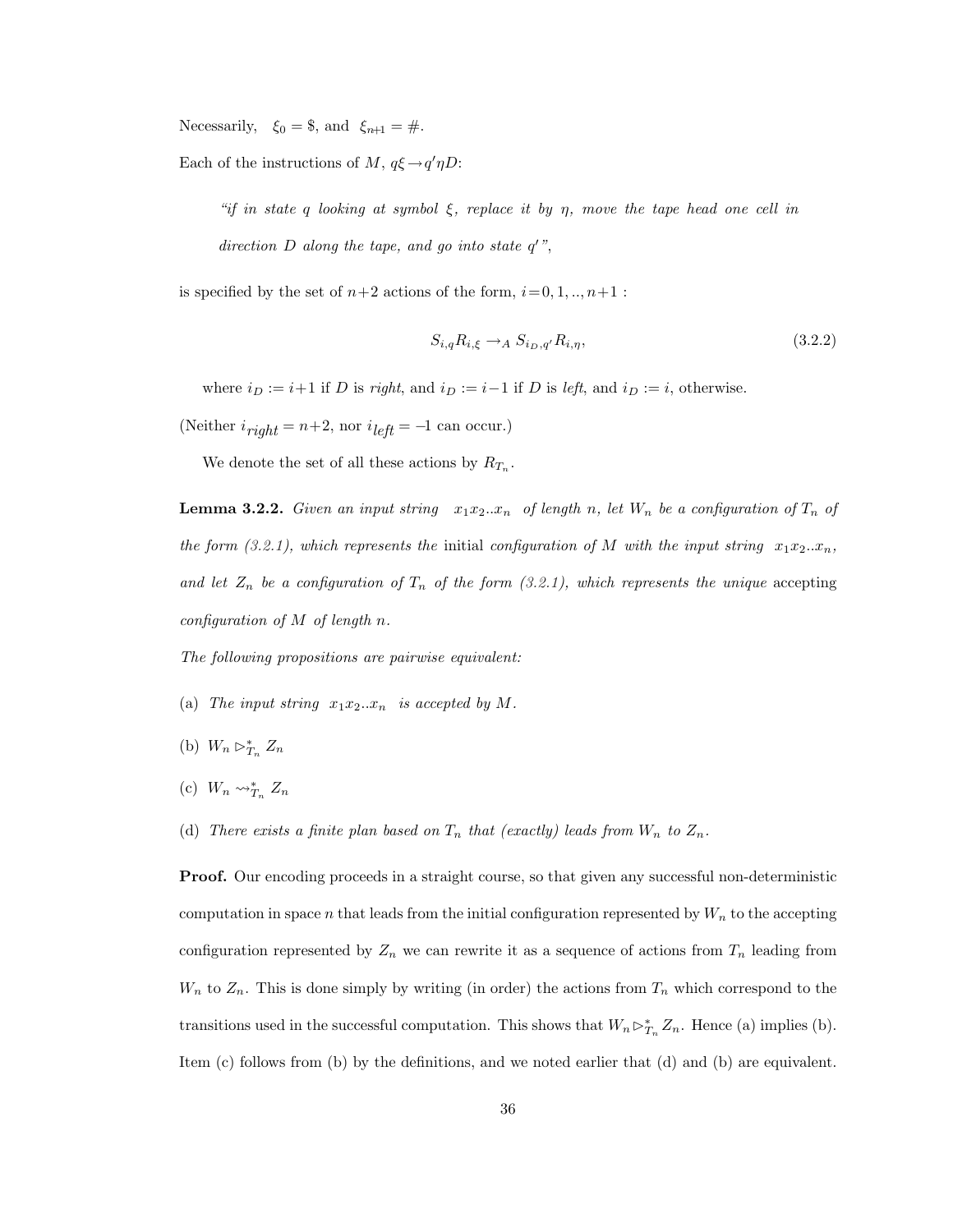The most complicated direction is that such a straightforward encoding is *faithful*. Suppose that  $W_n \rightsquigarrow_{T_n}^* Z_n$ . Then, for some  $V_1$  we have  $W_n \triangleright_{T_n}^* Z_n V_1$ . That is, there is a finite plan  $\mathcal P$ based on  $T_n$  that exactly leads from  $W_n$  to  $Z_nV_1$ .

Since each of the actions [\(3.2.2\)](#page-43-0) is well-balanced, and the number of facts in both  $W_n$  and  $Z_n$ is just the same  $n+3$ , this  $V_1$  must be empty, which means that  $W_n \rhd_{T_n}^* Z_n$ , and so (c) implies (b). On the other hand, because of the specific form of our actions [\(3.2.2\)](#page-43-0) every configuration  $X_i$  in  $\mathcal P$ is of the form  $(3.2.1)$ , and, hence, represents a configuration of M in space n.

We prove by induction that if M is ever in a configuration represented by  $X_i$ , for  $X_i$  in the plan  $P$ , then M has a successful non-deterministic computation leading from that configuration to the accepting configuration. The basis step of  $X_n = Z$  is trivial.

### Induction Step:

Suppose  $M$  can lead to the accepting configuration whenever it finds itself in a configuration represented by  $X_i$  for  $k < i \leq n$ . Then we show it can lead to the accepting configuration from the configuration represented by  $X_k$ . Our construction is such that if  $X_k \rhd_r^1 X_{k+1}$  then M can apply the transition corresponding to r and transform from the configuration represented by  $X_k$  into the configuration represented by  $X_{k+1}$ . Since, by the inductive hypothesis, M can successfully finish when it starts in the configuration represented by  $X_{k+1}$ , then it can also successfully finish when starting in the configuration represented by  $X_k$ . In particular, we can conclude that the given input string  $x_1x_2...x_n$  is accepted by M, and so (b) implies (a). This completes the proof of Lemma [3.2.2.](#page-43-1)  $\checkmark$ 

We now need to verify the efficiency of the reduction. In translating the Turing machine transitions into LSTS actions, we expand each transition into  $n + 2$  actions. Thus we expand the number of actions by a factor of  $n$  which is on the order of the size of the input string. The input string to the Turing machine is represented by the initial configuration of the LSTS. Under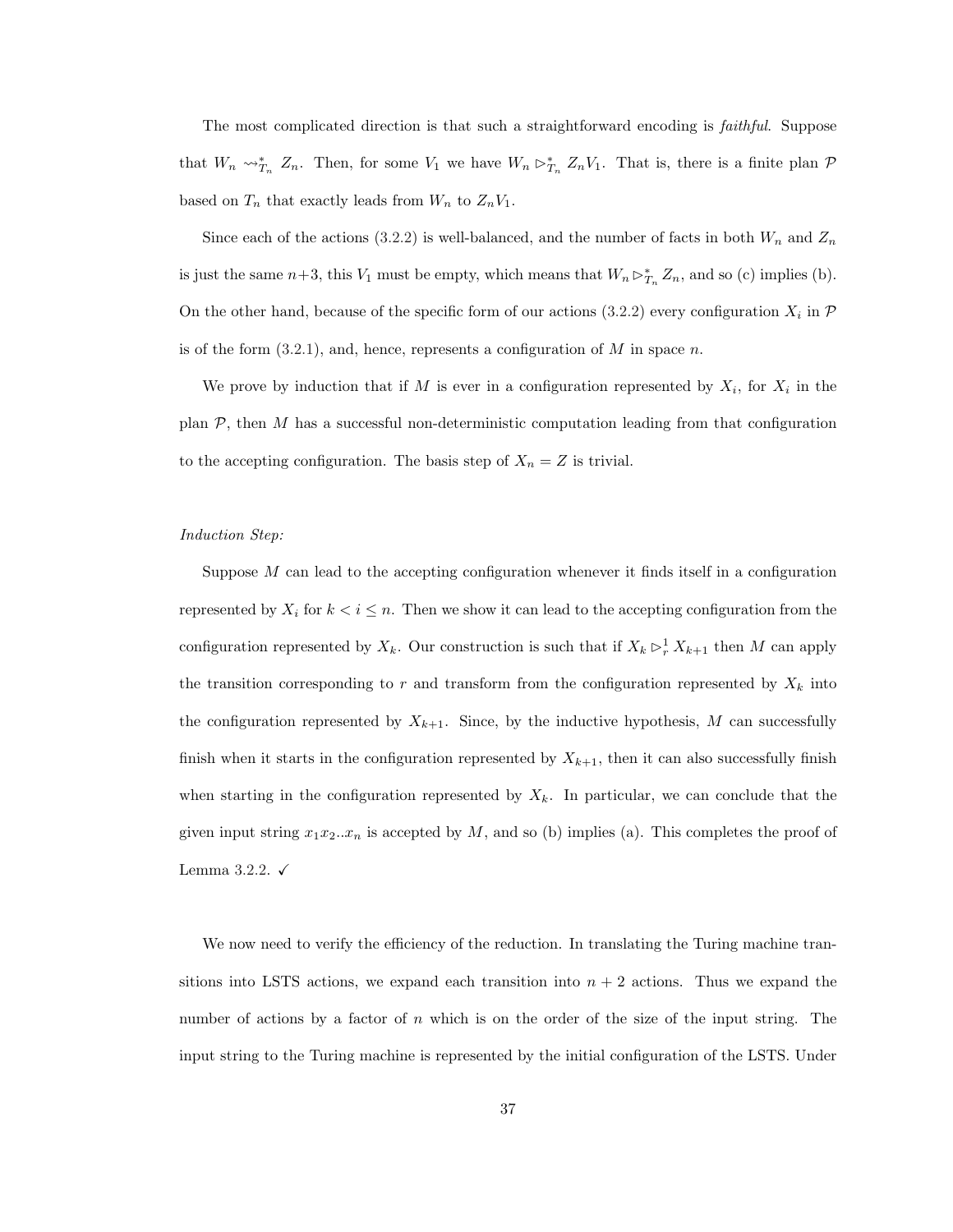appropriate binary encodings this will not expand the size by more than a fixed constant. Finally, the representation of the goal configuration has size on the order of the initial configuration, so both initial and goal configurations can have representations on the order of the input string of the Turning machine. Thus, this translation can be performed in polynomial time with respect to the size of the input to the IN-PLACE ACCEPTANCE problem. П

Notice that the signature of  $T_n$  consists only of  $O(n)$  0-ary predicate symbols. The number of the constants invoked is zero. If we confine ourselves both to a fixed number of predicate symbols and to a fixed number of constants, Theorem [3.2.1](#page-41-1) fails because of the *polytime* algorithms presented in Section [3.4.](#page-54-0) Nevertheless, the next proposition show that we get PSPACE-hardness also at the opposite end of the "scale" with a fixed number of predicate symbols and  $O(n)$  constants. Considering both ends of the spectrum allows us to pinpoint the cause of the PSPACE-hardness.

<span id="page-45-0"></span>**Proposition 3.2.3.** Any non-deterministic Turing machine  $M$  that accepts in space n can be faithfully represented in well-balanced local state transition systems with a fixed number of unary predicates.

**Proof.** For each n, we will design a local state transition system  $T'_n$  (with a single agent A) by modifying the construction of Theorem [3.2.1](#page-41-1) as follows.

Assume a list of constants:

$$
c_0, c_1, c_2, \ldots, c_n, c_{n+1}.
$$

We introduce the following unary predicate symbols, which are assumed to be private predicates of A:

(a)  $\widehat{R}_{\xi}$ , for every  $\xi$  from the tape alphabet of M.

The intended meaning of  $\widehat{R}_{\xi}$  is:

$$
\widehat{R}_{\xi}(c_i)=R_{i,\xi}.
$$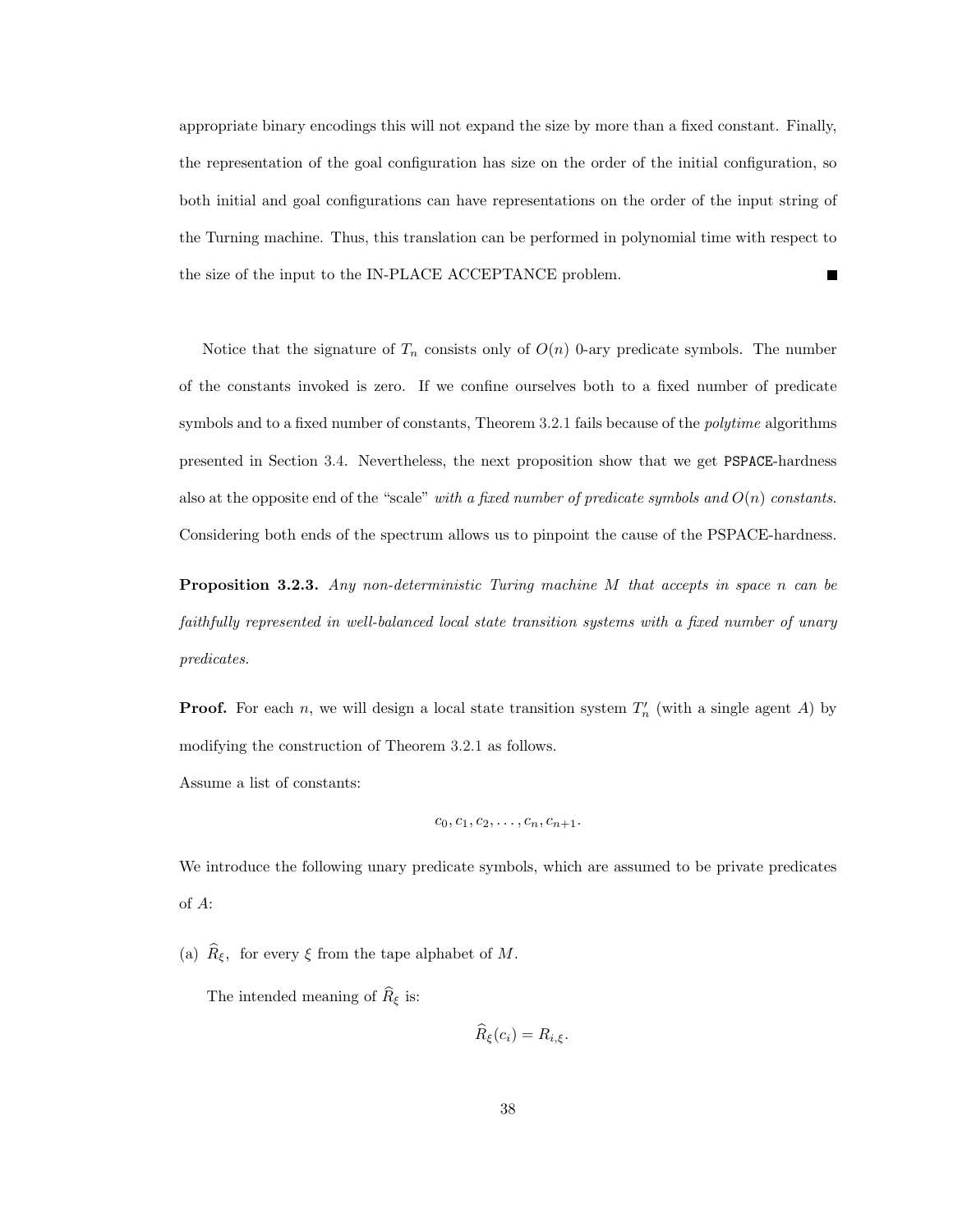(b)  $\widehat{S}_q$ , for every q from the set of states of M.

The intended meaning of  $\widehat{S}_q$  is:

$$
\widehat{S}_q(c_j) = S_{j,q}.
$$

Given an *instantaneous description* (*configuration*) of  $M$  in space  $n$  - that  $M$  scans j-th cell in state q, when a string  $\xi_0\xi_1\xi_2...\xi_i.\xi_n\xi_{n+1}$  is written left-justified on the otherwise blank tape, now it is represented as  $(cf. (3.2.1))$  $(cf. (3.2.1))$  $(cf. (3.2.1))$ :

<span id="page-46-0"></span>
$$
\widehat{S}_q(c_j)\widehat{R}_{\xi_0}(c_0)\widehat{R}_{\xi_1}(c_1)\cdots\widehat{R}_{\xi_n}(c_n)\widehat{R}_{\xi_{n+1}}(c_{n+1}).
$$
\n(3.2.3)

Each of the actions of the form [\(3.2.2\)](#page-43-0) is rewritten as:

$$
\widehat{S}_q(c_i)\widehat{R}_\xi(c_i) \to_A \widehat{S}_{q'}(c_{i_D})\widehat{R}_\eta(c_i). \tag{3.2.4}
$$

The faithfulness of the modified encoding is established by

**Lemma 3.2.4.** Given an input string  $x_1x_2...x_n$  of length n, let  $W_n$  be a configuration of  $T'_n$  of the form [\(3.2.3\)](#page-46-0) that represents the initial configuration of M with the input string  $x_1x_2...x_n$ , and let  $Z_n$  be a configuration of  $T'_n$  of the form [\(3.2.3\)](#page-46-0) that represents the unique accepting configuration of M of length n.

The following propositions are pairwise equivalent:

- (a) The input string  $x_1x_2...x_n$  is accepted by M.
- (b)  $W_n \rhd_{T'_n}^* Z_n$
- (c)  $W_n \rightsquigarrow^*_{T'_n} Z_n$
- (d) There exists a finite plan based on  $T'_n$  that (exactly) leads from  $W_n$  to  $Z_n$ .

Proof. The proof mimics exactly the proof of Lemma [3.2.2.](#page-43-1)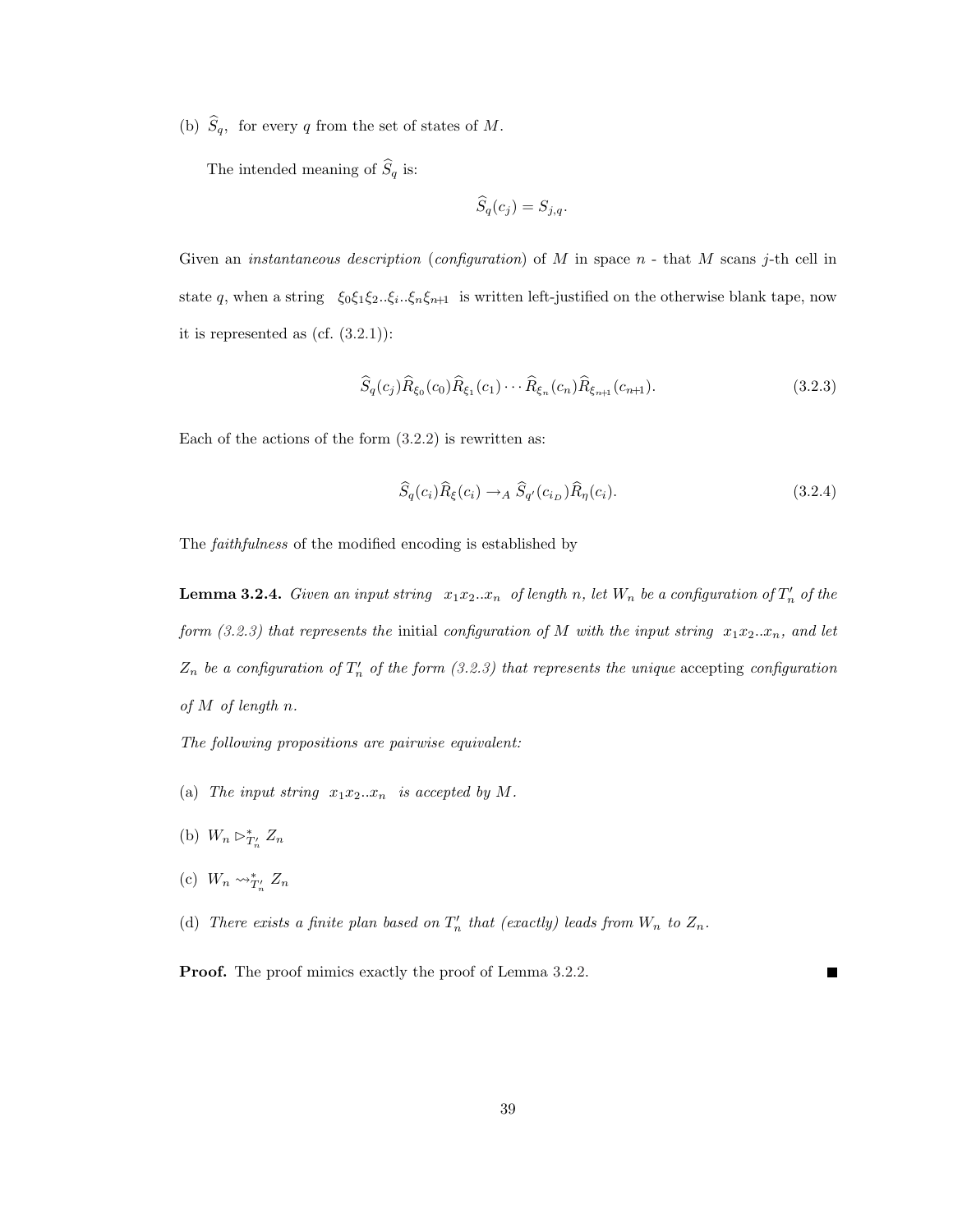Theorems [3.2.1](#page-41-1) and [3.2.3](#page-45-0) say that as long as either the number of predicate symbols or the number of constants in the signature is not bounded in advance, then goal reachability is PSPACEhard. As the next result shows, this implies the PSPACE-hardness of all three versions of the collaborative planning problem with compliance to a confidentiality policy.

<span id="page-47-1"></span>Theorem 3.2.5. The problems of Well-Balanced System Compliance, Well-Balanced Weak Plan Compliance, and Well-Balanced Plan Compliance are all PSPACE-hard.

Proof. The embeddings given in the proofs of Theorems [3.2.1](#page-41-1) and [3.2.3](#page-45-0) are into systems with a single agent whose confidentiality policy does not view any configuration as being critical. Thus the hardness is already achieved in the single-agent case where policy compliance is vacuously true for each of the three definitions. П

# <span id="page-47-0"></span>3.3 Upper PSPACE Bounds

We are now ready to demonstrate algorithms for the three versions of the collaborative planning problem with confidentiality. The following theorem says that the problem of determining system compliance and scheduling a plan is in PSPACE.

<span id="page-47-2"></span>Theorem 3.3.1 (Well-Balanced System Compliance). There is an algorithm which takes as inputs: an initial configuration W, programs  $T, \mathcal{G}$ , and C as described in Section [3.1,](#page-38-0) and a natural number  $0 < i \leq L_T(m)$ , which behaves as follows:

- (a) If the system is compliant, and if  $W \rightsquigarrow_T^* Z$  where  $\mathcal{G}(Z) = 1$ , then it outputs "yes" and schedules the plan, otherwise it outputs "no".
- (b) It runs in polynomial space with respect to  $|T|$ ,  $|W|$ ,  $|G|$  and  $|C|$ .

Proof. The proof will rely on several critical facts about PSPACE. Namely, we rely on the equivalence of PSPACE, NPSPACE and COPSPACE [\[56\]](#page-98-0).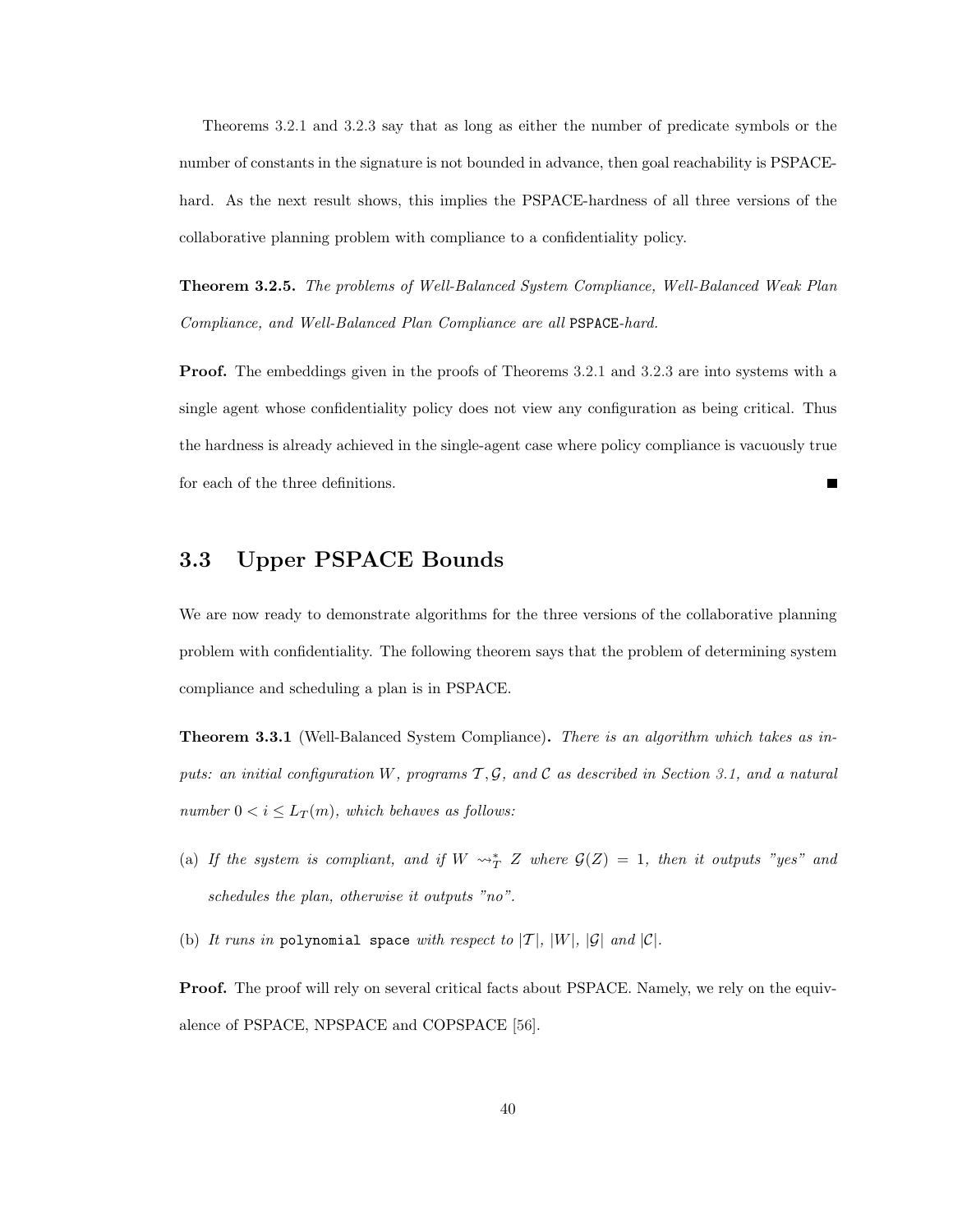### Policy Compliance:

The algorithm first checks that none of the critical configurations are reachable from  $W$ . That is, we must check that every reachable configuration Z satisfies  $\mathcal{C}(Z) = 0$ . To do this, we give a nondeterministic algorithm which accepts exactly when a critical configuration is reachable. We then apply Savitch's Theorem to determinize the algorithm. Finally, we swap the accept and reject conditions to get a deterministic algorithm which accepts exactly when all critical configurations are unreachable.

We begin with  $W_0 := W$ . For any  $t \geq 0$ , we first check if  $\mathcal{C}(W_t) = 1$ . If so, then we return "yes". Otherwise we proceed to guess an action  $r : X_A X_{pub} \to_A Y_A Y_{pub}$  such that  $\mathcal{T}(r) = 1$ and such that r is enabled in configuration  $W_t$ . If no such action exists we return "no". If such an action does exist then we let  $W_{t+1}$  be the configuration which results from applying action r to configuration  $W_t$ , and we replace  $W_t$  by  $W_{t+1}$ . A critical configuration is reachable if and only if there is a sequence of at most  $L_T(m)$  guesses that ends in a critical configuration. This is because if a plan loops back to a previously visited configuration and then proceeds to a critical configuration, then it could have avoided the loop the first time around. Thus, at worst, a plan must visit each of the  $L_T(m)$  configurations.<sup>[1](#page-48-0)</sup> This means we should stop guessing actions and return "no" after having already guessed  $L_T(m)$  of them.

It is clear that if a critical configuration is reachable from  $W$  then there is a sequence of guesses which will result in the algorithm returning "yes". Otherwise the algorithm will always return "no". Thus the algorithm correctly decides the reachability of critical configurations. It only remains to show that this algorithm uses space which is polynomial in  $|T|$ ,  $|W|$ , and  $|C|$ .

Let us now determine the space required for each t-th step. We need to record the configuration  $W_t$ . Since the configuration size never grows, it follows that  $|W_t| = O(|W|)$  for any configuration  $W_t$ . Program C can verify  $\mathcal{C}(W_t) = 1$  in space polynomial in  $|W_t|$  by the assumption about the program  $\mathcal{C}$ . Our algorithm will need to keep track of  $\mathcal{C}$ 's functioning which can be done

<span id="page-48-0"></span><sup>&</sup>lt;sup>1</sup>This is actually an overestimate as we have already seen above.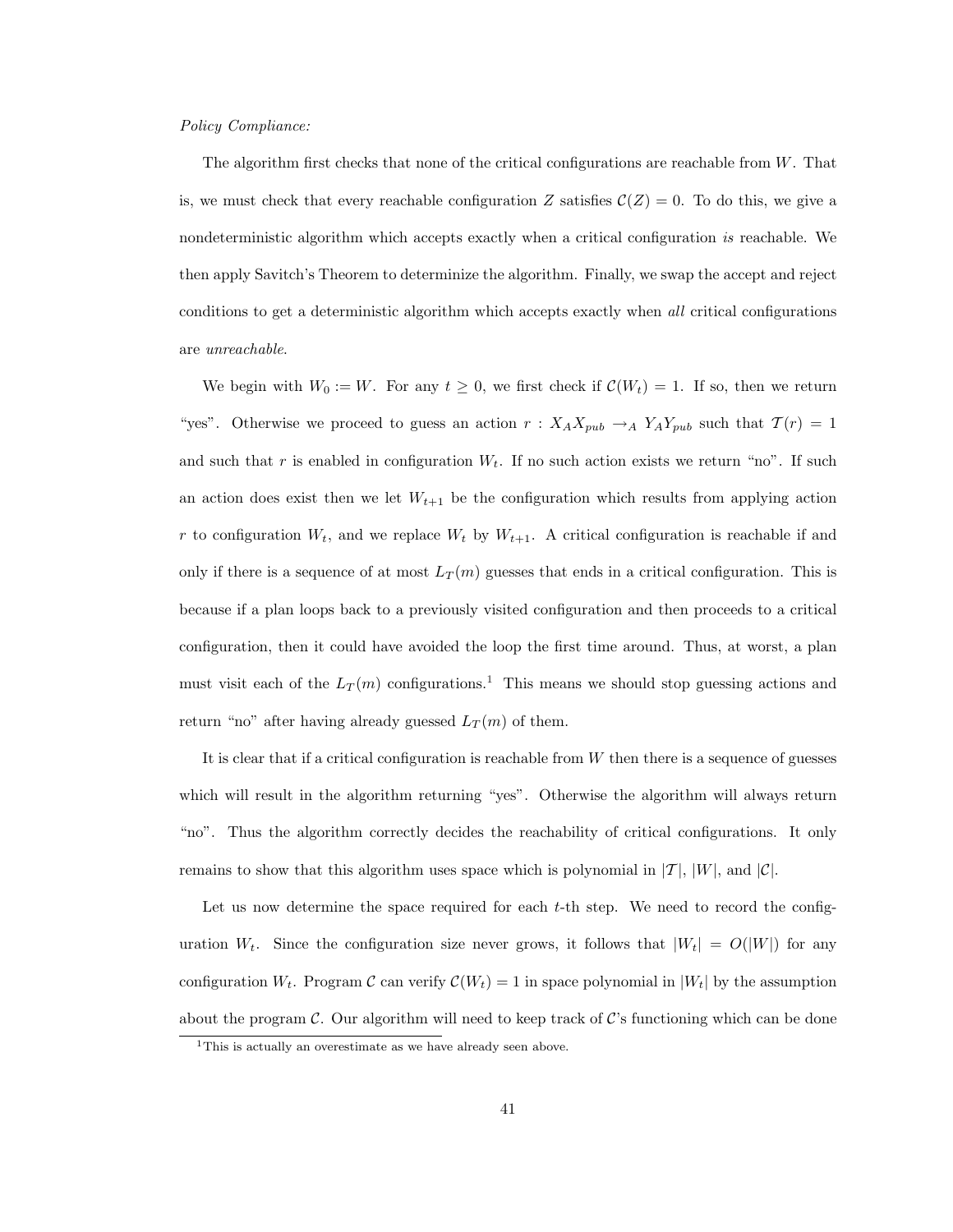in space which is polynomial in  $|\mathcal{C}|$ . We then need to record the action r which is guessed. In the worst case an action  $r$  will have  $m$  facts in both the pre- and post-conditions. This amounts to representing two complete configurations which can be done in  $O(|W|)$  space. Program T can verify  $T(r) = 1$  in space which is polynomial in |r|. Since  $|r| = O(|W|)$  this verification can be done in space polynomial in  $|W|$ . Our algorithm will need to keep track of T's functioning which can be done in space which is polynomial in  $|T|$ . In replacing  $W_t$  by  $W_{t+1}$  we may have to record two configurations at once, but we never record more than two. Finally, we should keep track of how many actions we have guessed so far. Since the algorithm stops after guessing  $L_T(m)$  actions, this can be maintained on  $\log_2(L_T(m))$  space. By Lemma [3.1.1,](#page-40-0) this is less than  $m \cdot \log_2(S_T + 1)$  which we already saw is  $O(|W|)$ . Since the space at each step is polynomial in  $|T|$ ,  $|W|$  and  $|C|$ , the total space is also polynomial in those parameters. Thus the problem is found to be in NPSPACE. As stated above, we can determinize this algorithm and swap the accept and reject conditions to obtain the algorithm we are looking for, which remains in PSPACE.

### Scheduling the Plan:

We now have to give an algorithm to schedule a plan if it exists, and show this algorithm is also in PSPACE. This is easily done by adapting the algorithm given above. We can replace every occurrence of  $\mathcal C$  with  $\mathcal G$ , and we get a (nondeterministic) algorithm which decides the existence of a plan leading from W to one of the goals  $Z_1, \ldots, Z_k$ . In order for the algorithm to schedule a plan (and not just decide the existence of a plan) the algorithm will remember the guess for the *i*-th action. This only adds  $O(|W|)$  space to the complexity. Thus this algorithm will run in space which is polynomial in  $|T|$ ,  $|W|$  and  $|G|$ . This time we only need to determinize the algorithm to conclude that it is in PSPACE.

### Combining the Algorithms:

Finally, we note that we can combine these two algorithms in sequence to get the correct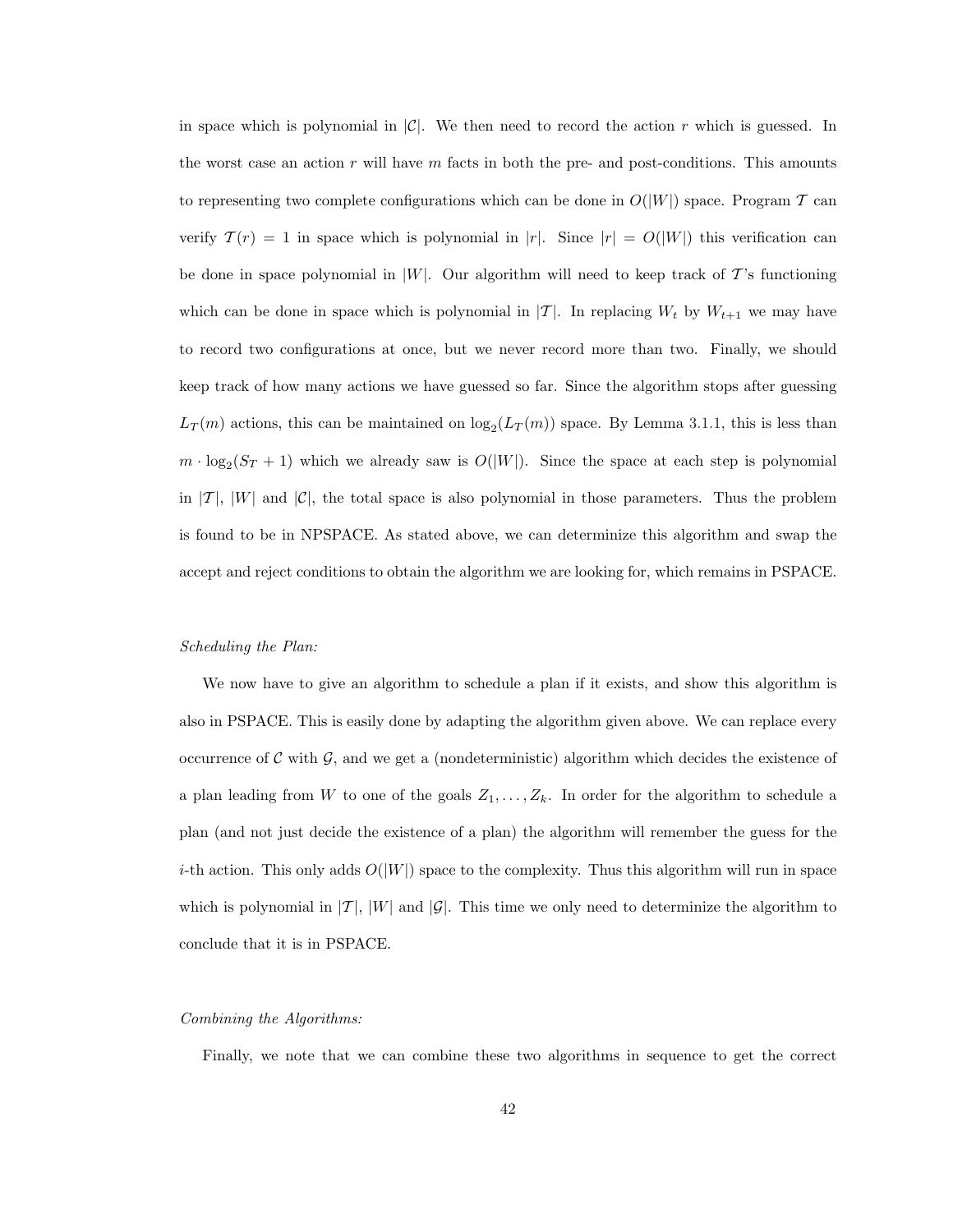behavior. If either the first or the second parts fail, then we output "no". Otherwise we output "yes" along with the  $i$ -th action of the plan. This combined algorithm will run in space which is polynomial in  $|T|, |W|, |\mathcal{G}|$  and  $|\mathcal{C}|$ .

The previous theorem combines with Theorem [3.2.5](#page-47-1) to imply that the collaborative planning problem with system compliance is PSPACE-complete. Due to the use of data confidentiality policies, this is actually a generalization of our PSPACE result in [\[35\]](#page-96-1). The following corollary is the formal statement of this fact. (We modify the bound on  $k$ , the number of partial goals in order to keep the input itself within the size bound.)

Corollary 3.3.2. There is an algorithm applicable to the following inputs: an initial configuration W, a program T as described in Section [3.1,](#page-38-0) and a list  $Z_1, \ldots, Z_k$  of partial goal configurations for  $k = O(poly(|W|))$ , which behaves as follows:

- (a) If the system preserves the privacy of all agents according to Definition [2.3.6,](#page-34-0) and if  $W \rightsquigarrow_T^* Z_i$ for some  $Z_i$ , outputs "yes", otherwise it outputs "no".
- (b) It runs in polynomial space with respect to  $|T|$ , and  $|W|$  (which is  $O(m \cdot \log_2(S_T)))$ .

Proof. The algorithm is essentially the same as in the previous proof. The key difference is that there is no policy which is input to the problem. Instead, the policy is implicitly encoded in the initial configuration. We can replace the program  $\mathcal C$  with a process that looks at each term in the current configuration and determines if it is one of the terms that should be protected according to Definition [2.3.6.](#page-34-0) It then determines if the current occurrence of the term violates Definition [2.3.6](#page-34-0) by looking at who owns the predicate in which it appears. This is easily done in space which is polynomial in the size of a configuration (*i.e.* in  $|W|$ ).

Notice also that the complexity is no longer with respect to  $|\mathcal{G}|$ , since we input an explicit encoding of the partial goals  $Z_1, \ldots, Z_k$ . Essentially, we replace G with this list. At each step we can check the current configuration against those partial goals on the list in space which is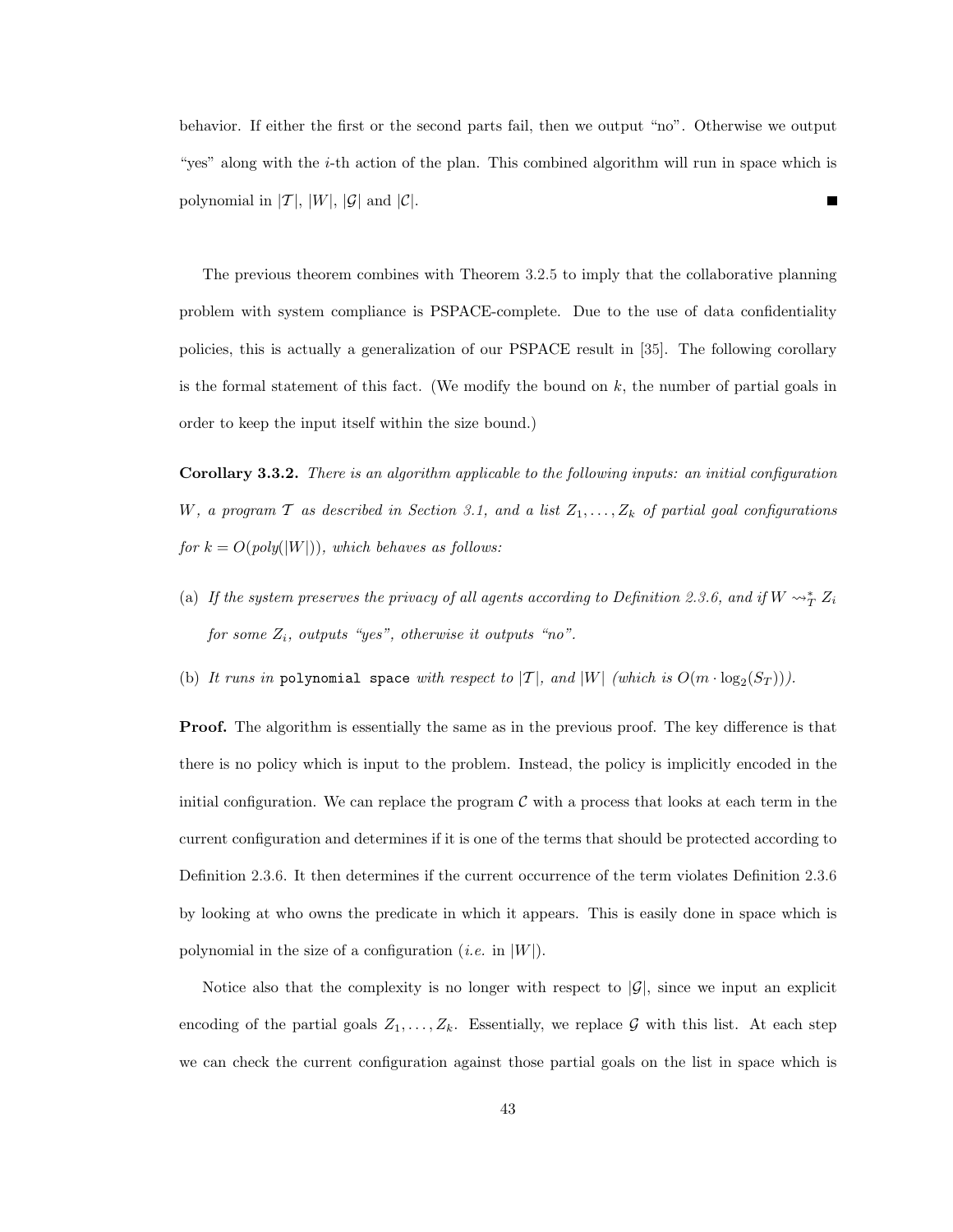polynomial in  $|W|$ . Assuming  $k = O(poly(|W|))$  is a special case of assuming  $|\mathcal{G}| = O(poly(|W|)),$ which allows us to put the polynomial complexity only in terms of  $|W|$ .  $\blacksquare$ 

Intuitively, the corollary follows because the policy can be extracted from the initial configuration in polynomial space, and because we restrict the explicit representation of the partial goals as a list to be small. By using data confidentiality policies we gain a great deal of expressiveness at the small cost of an extra input parameter. Similarly, by considering more possibilities for the partial goal configurations we must pay a small cost. The corollary is just a special case in which  $|\mathcal{G}|$  and  $|\mathcal{C}|$  are essentially restricted to be polynomial in  $|W|$ . Thus these extra parameters only come into play when their size greatly exceeds that of  $|W|$ .

The next theorem states that the problem of scheduling a weakly compliant plan is also in PSPACE.

<span id="page-51-0"></span>Theorem 3.3.3 (Well-Balanced Weak Plan Compliance). There is an algorithm applicable to the following inputs: an initial configuration W, programs  $T, \mathcal{G}$ , and  $\mathcal{C}$  as described in Section [3.1,](#page-38-0) and a natural number  $0 < i \leq L_T(m)$ , which behaves as follows:

- (a) If there is a weakly compliant plan leading from W to Z where  $\mathcal{G}(Z) = 1$ , then it outputs "yes" and schedules the plan, otherwise it outputs "no".
- (b) It runs in polynomial space with respect to  $|T|$ ,  $|W|$ ,  $|G|$  and  $|C|$ .

**Proof.** We can adapt the proof of Theorem [3.3.1](#page-47-2) for our situation here. At each step, the nondeterministic algorithm first checks if  $C(W_t) = 1$ . If so, then the algorithm outputs "no". Otherwise it checks if  $\mathcal{G}(W_t) = 1$ . If so, then it outputs "yes". If not, then it guesses an action r in order to generate the next configuration  $W_{t+1}$ . In this way, we only continue along a path if it avoids the critical configurations. It is clear that if there is a weakly compliant plan then there is a sequence of guesses which will conclude with the algorithm outputting "yes". Otherwise the algorithm will always return "no". Thus the algorithm correctly decides the existence of a weakly compliant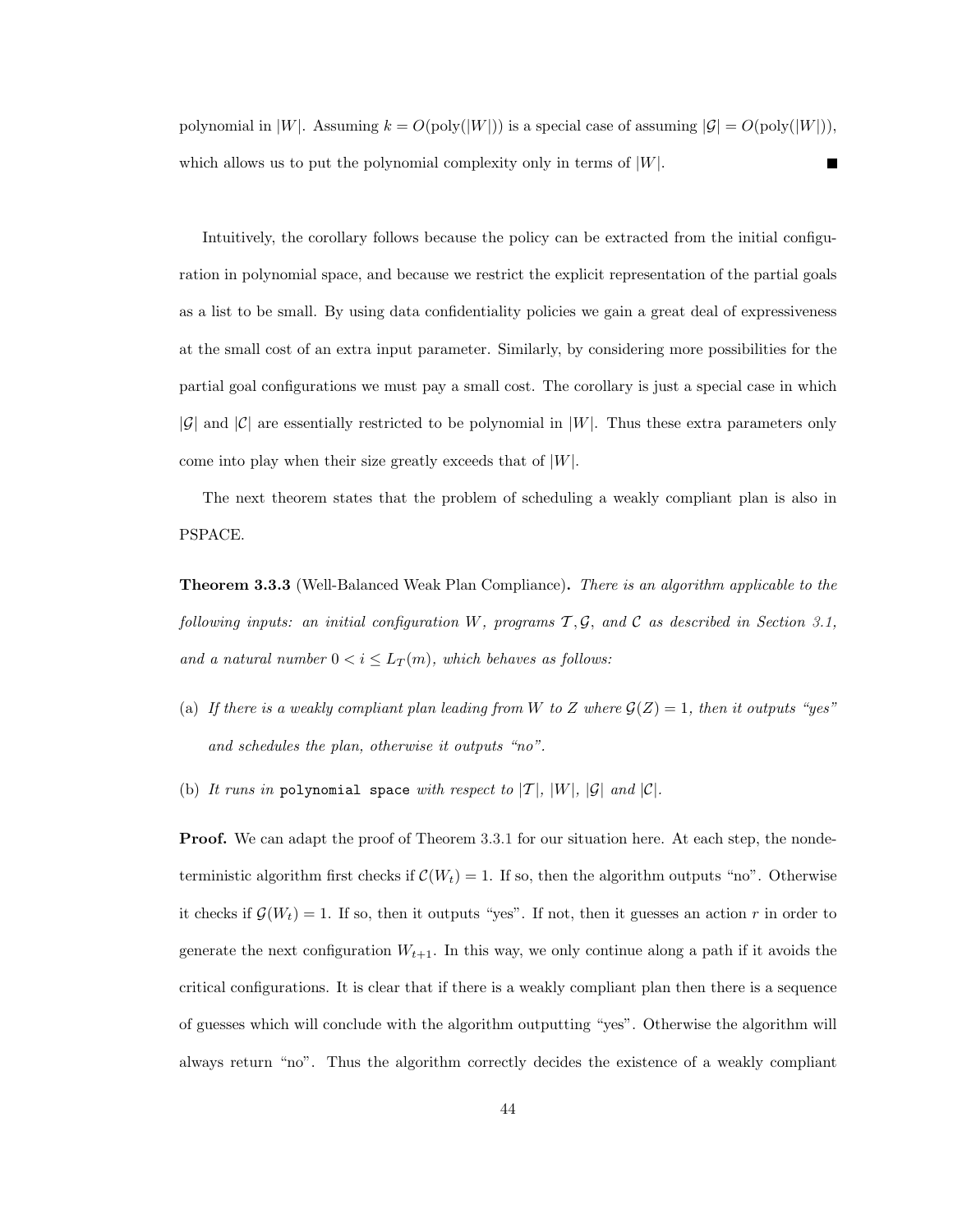plan. As we did above, we can remember the *i*-th action using space which is  $O(|W|)$ . Since we can store each configuration and action in PSPACE as well as perform the necessary checks in PSPACE, we again find that the entire procedure runs in PSPACE with respect to the size of the inputs. Finally, we determinize the algorithm according to the proof of Savitch's Theorem.

This theorem combines with Theorem [3.2.5](#page-47-1) to imply that the collaborative planning problem with weak plan compliance is PSPACE-complete.

Our next result gives an algorithm to find a compliant plan in PSPACE if such a plan exists. This result appears for the first time in this thesis. Due to the nature of the definition of plan compliance, it is not enough for our program  $\mathcal T$  to recognize actions of the system. It must also recognize who it belongs to. That way from any  $Z$  along the plan it can find every  $V$  such that  $Z \rhd_{-A_i}^* V$ . Thus we will assume that  $\mathcal{T}(i,r) = 1$  if r is an instance of one of the actions of agent  $A_i$ , and  $\mathcal{T}(i,r) = 0$  otherwise. Similarly, we assume  $\mathcal{C}(i,Z) = 1$  if configuration Z is critical for agent  $A_i$  and  $\mathcal{C}(i, Z) = 0$  otherwise. For reasonable systems, the number of facts m in the initial configuration W is much larger than the number n of agents. Thus we can assume that  $\mathcal T$ and C both still work in space which is polynomial in  $|W|$ . We assume G is just as described in Section [3.1.](#page-38-0)

<span id="page-52-0"></span>**Theorem 3.3.4** (Well-Balanced Plan Compliance). There is an algorithm applicable to the following inputs: an initial configuration  $W$ , programs  $\mathcal{T}, \mathcal{G}$ , and  $\mathcal{C}$  as described directly above, and a natural number  $0 < i \leq L_T(m)$ , which behaves as follows:

- (a) If there is a compliant plan leading from W to Z where  $\mathcal{G}(Z) = 1$ , then it outputs "yes" and schedules the plan, otherwise it outputs "no".
- (b) It runs in polynomial space with respect to  $|T|$ ,  $|W|$ ,  $|G|$  and  $|C|$ .

Proof. We present another nondeterministic algorithm that works in a way very similar to the algorithm in the proof of the previous theorem. The strategy is to describe a main procedure  $\mathcal P$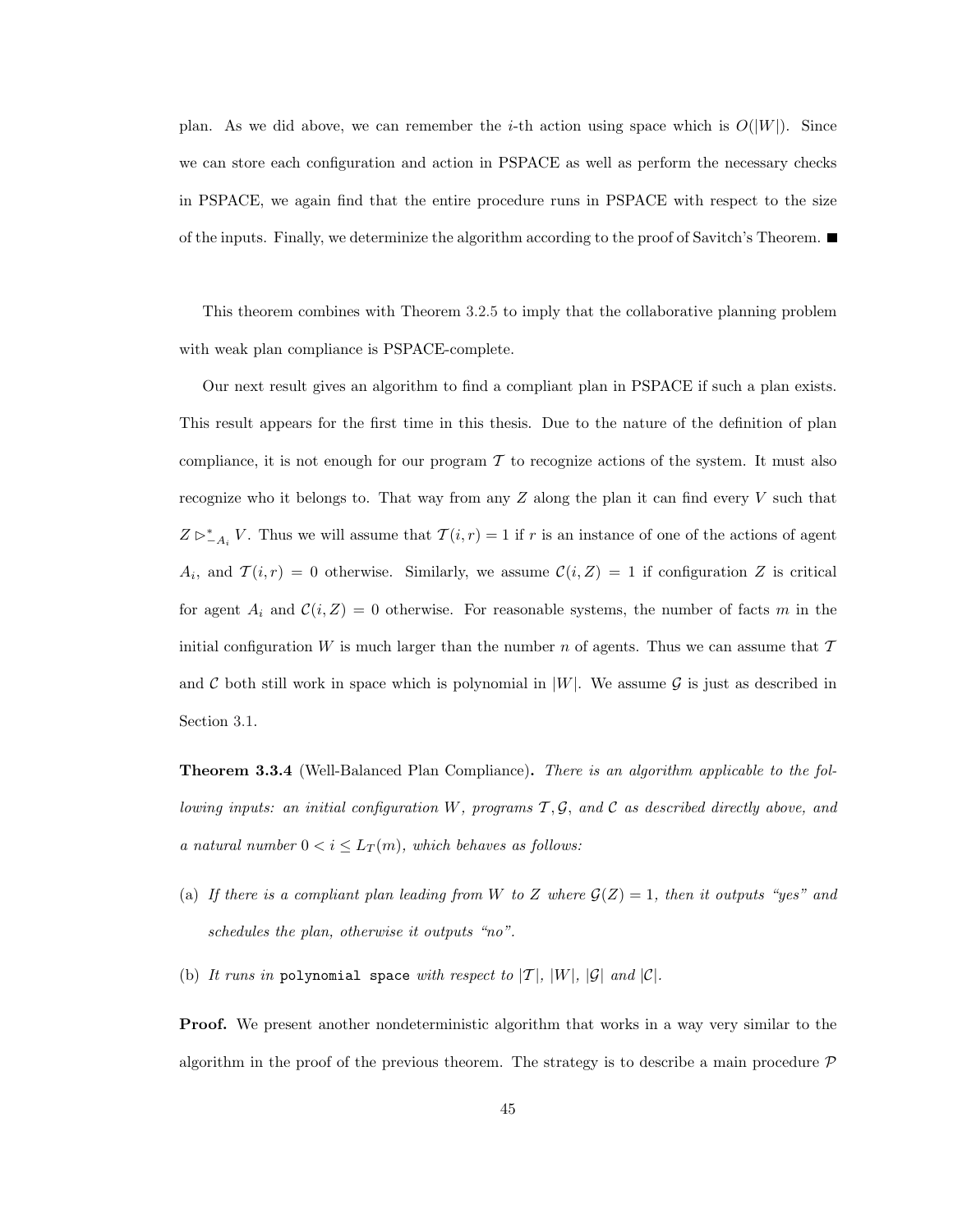which guesses actions of a plan leading to the goal. At each configuration  $Z$  along the way,  $\mathcal P$ will call sub-procedures  $\mathcal{P}_i$  that determine if there is a configuration V such that  $Z \rhd_{-A_i}^* V$  and  $\mathcal{C}(i, V) = 1.$ 

### Sub-Procedures:

We again rely on the fact that NPSPACE, PSPACE, and COPSPACE are all the same complexity class. We begin with nondeterministic procedures  $\mathcal{P}'_i$  for each agent  $A_i$ . Each sub-procedure  $\mathcal{P}'_i$ begins in some configuration  $Z_0 = Z$ . For each  $0 \le t \le L_T(m)$  it checks first if  $\mathcal{C}(i, Z_t) = 1$ . If so, it returns "yes". Otherwise, it guesses an action r and an agent  $A_j \neq A_i$  such that  $\mathcal{T}(j, r) = 1$  and such that r is enabled in configuration  $Z_t$ . If no such action exists, then return "no". Otherwise, apply it applies r to  $Z_t$  to obtain  $Z_{t+1}$ , and replaces  $Z_t$  by  $Z_{t+1}$  and repeats. After guessing  $L_T(m)$ actions, if it has not yet returned anything, it returns "no". We can then reverse the accept and reject conditions and use Savitch's Theorem to get a deterministic procedure  $\mathcal{P}_i$  which returns "yes" if every V satisfying  $Z \rhd_{-A_i}^* V$  also satisfies  $\mathcal{C}(i, V) = 0$ , and returns "no" otherwise.

### Main Procedure:

The main procedure  $\mathcal{P}'$  begins at  $W_0 = W$ , the initial configuration. For each  $0 \le t \le L_T(m)$  $\mathcal{P}'$  calls each of the sub-procedures  $\mathcal{P}_i(W_t)$ . If any of them returns "no", then  $\mathcal{P}'$  returns "no". Otherwise, it checks if  $\mathcal{G}(W_t) = 1$ . If so, then it returns "yes". If not, it guesses an action r such that  $\mathcal{T}(i,r) = 1$  for some agent  $A_i$  and such that r is enabled in  $W_t$ . If no such action exists,  $\mathcal{P}'$ returns "no". Otherwise, it applies r to  $W_t$  to obtain  $W_{t+1}$  and it replaces  $W_t$  with  $W_{t+1}$  and repeats. After guessing  $L_T(m)$  actions, if it has not yet returned anything, it returns "no". We can use Savitch's Theorem to get a deterministic procedure  $\mathcal P$  which outputs "yes" if there is a compliant plan leading from  $W$  to some goal configuration, and "no" otherwise. Again, we can have  $P$  record the  $i - th$  action in order to schedule the plan.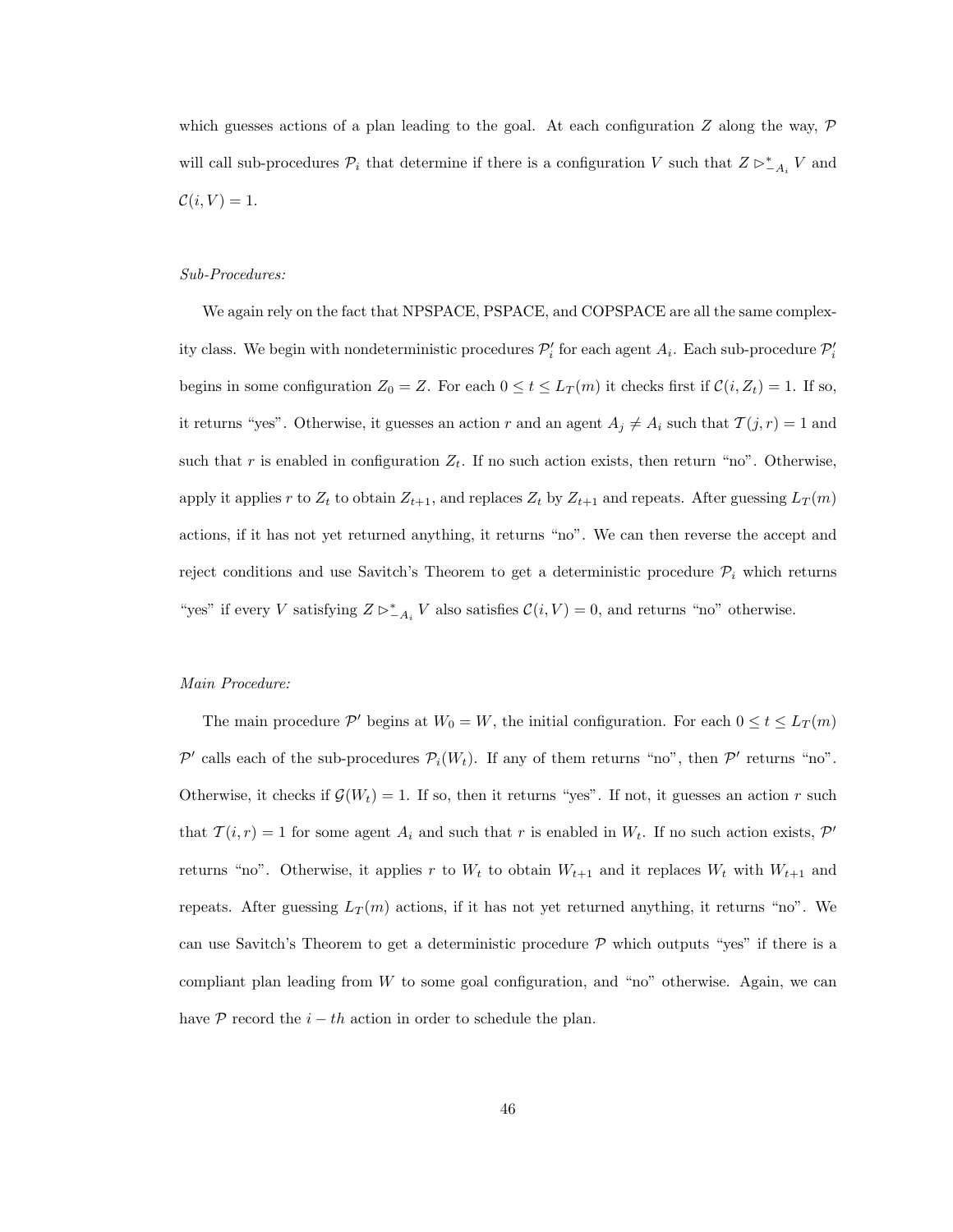Let us analyze the space used in this algorithm. Let's start with the sub-procedures. Just as in the previous theorems, they only remember two configurations at a time plus a counter to know when it has looked at  $L_T(m)$  of them. This requires linear space in |W|. Checking if  $\mathcal{T}(j,r) = 1$ can be done in space polynomial in  $|T|, |j|$  and  $|r|$ . We have already seen that  $|r|$  is polynomial in  $|W|$ . Since the number of agents n is much less than m, we can record each agent j in space  $log_2(n)$  which is within  $O(|W|)$ . Similarly,  $C(i, V)$  can be evaluated in space polynomial in  $|W|$ . Thus each sub-procedure works in space polynomial in  $|W|, |\mathcal{T}|$ , and  $|\mathcal{C}|$ .

The main procedure also only remembers at most three configurations at one time. Since it calls each sub-procedure  $\mathcal{P}_i$  in sequence, those calls can be done in polynomial space, as just described above. Again, the extra calls to T and G can be done in polynomial space in  $|T|, |G|$ and the size of their inputs which is  $O(|W|)$ . Finally, it can use  $log_2L_T(m) = O(|W|)$  space to count up to the maximum  $L_T(m)$  actions before deciding the plan is too long. Adding this all up, the whole procedure remains in polynomial space with respect to the input parameters.  $\blacksquare$ 

This theorem combines with Theorem [3.2.5](#page-47-1) to imply that the collaborative planning problem with plan compliance is PSPACE-complete.

# <span id="page-54-0"></span>3.4 Polynomial Time Algorithms

We end this chapter by considering the complexity of the planning problems with confidentiality under one further restriction. Instead of viewing the signature  $\Sigma$  of the transition system as an input to the problem, we fix it in advance. This may be a reasonable thing to consider if the agents involved participate in distinct yet related collaborations on a periodic basis. For example, a group of companies may wish to perform quarterly collaborative forecasting. The language of the problem can be viewed as a fixed aspect of the system instead of an input parameter. Under this assumption we show that both versions of the collaborative planning problem are solvable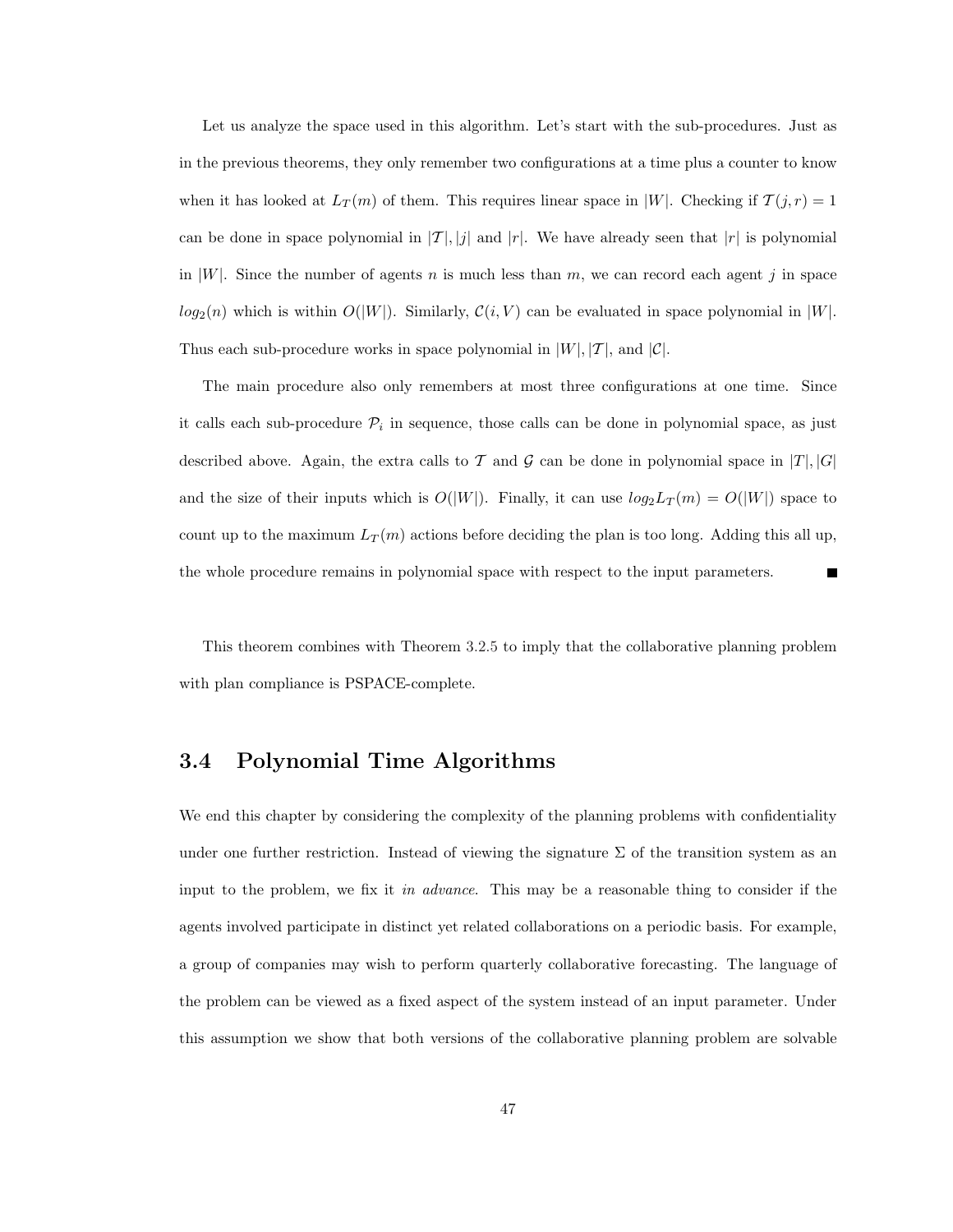in polynomial time with respect to the size of their input. Although the time complexity of the problems is exponential, the following theorems also serve to isolate the source of the exponential complexity namely, the number of facts expressible by the signature.

The algorithms will work the same as the algorithms in the previous section. Thus in order for them to work in polynomial time, the programs  $\mathcal{T}, \mathcal{G}$ , and  $\mathcal{C}$  must also work in polynomial time. In practice, the programs we used in the previous section were already likely to work in polynomial time, so this is not a very strong restriction.

**Theorem 3.4.1** (Well-Balanced System Compliance). Let  $\Sigma$  be a fixed finite signature (consisting of a finite number of predicate symbols with their arity and of a finite number of constants). Then there is an algorithm applicable to the following inputs: an initial configuration W, and programs  $\mathcal{T}, \mathcal{G},$  and  $\mathcal{C}$  as described in Section [3.1](#page-38-0) that work in polynomial time, which behaves as follows:

- (a) If the system is compliant, and if  $W \rightsquigarrow_T^* Z$  such that  $\mathcal{G}(Z) = 1$ , then it outputs the plan, otherwise it outputs "no".
- (b) It runs in polynomial time with respect to  $|T|$ ,  $|W|$ ,  $|G|$ , and  $|C|$ .

Proof. The crucial fact to keep in mind throughout this proof is that the total number of configurations is  $L_T(m) \leq (m+1)^{S_T}$ . Since we have fixed a signature in advance,  $S_T$  is viewed as a constant. Thus  $L_T(m)$  is polynomial in m. Similarly,  $|W| = O(m \cdot \log_2(S_T)) = O(m)$ , so we find that  $L_T(m)$  is polynomial in |W|.

The algorithm works the same as the determinized algorithm in the proof of Theorem [3.3.1,](#page-47-2) except that it records all the configurations of the plan if there is one. The size of the reachability tree is polynomial in  $L_T(m)$ . Thus the number of steps is polynomial in |W|. Since we assume that each of T, G and C run in polynomial time (with respect to  $|W|$ ), the whole algorithm now runs in polynomial time with respect to the size of the four input parameters.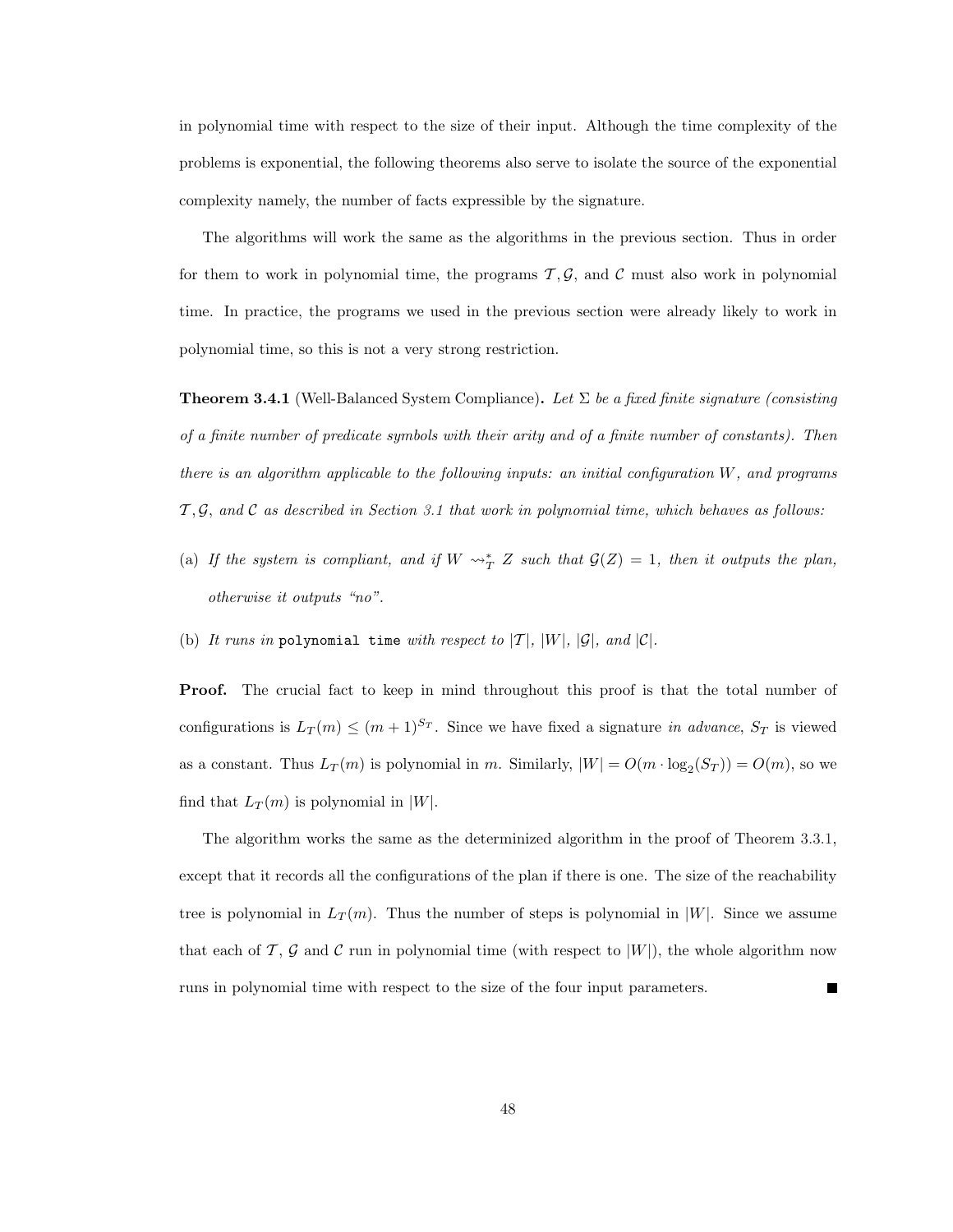**Theorem 3.4.2** (Well-Balanced Weak Plan Compliance). Let  $\Sigma$  be a fixed finite signature (consisting of a finite number of predicate symbols with their arity and of a finite number of constants). Then there is an algorithm applicable to the following inputs: an initial configuration W, and programs  $T, \mathcal{G}$ , and  $\mathcal{C}$  as described in Section [3.1](#page-38-0) that work in polynomial time, which behaves as follows:

- (a) If there is a weakly compliant plan leading from W to some Z such that  $\mathcal{G}(Z) = 1$  then it outputs the plan, otherwise it outputs "no".
- (b) It runs in polynomial time with respect to  $|T|$ ,  $|W|$ ,  $|G|$ , and  $|C|$ .

Proof: This algorithm works the same as the determinized algorithm in the proof of Theorem [3.3.3,](#page-51-0) except that it records all the configurations of the plan if there is one. Since the reachability tree is polynomial in  $L_T(m)$  which is polynomial in  $|W|$ , we can conclude that the whole algorithm runs in polynomial time with respect to the size of the four input parameters.  $\blacksquare$ 

While the previous two theorems appear in [\[33\]](#page-96-0), the corresponding theorem for Well-Balanced Plan Compliance appears here for the first time.

**Theorem 3.4.3** (Well-Balanced Plan Compliance). Let  $\Sigma$  be a fixed finite signature (consisting of a finite number of predicate symbols with their arity and of a finite number of constants). Then there is an algorithm applicable to the following inputs: an initial configuration W, and programs  $\mathcal{T}, \mathcal{G},$  and  $\mathcal{C}$  as described in Section [3.1](#page-38-0) that work in polynomial time, which behaves as follows:

(a) If there is a compliant plan leading from W to some Z such that  $\mathcal{G}(Z) = 1$  then it outputs the plan, otherwise it outputs "no".

(b) It runs in polynomial time with respect to  $|T|$ ,  $|W|$ ,  $|G|$ , and  $|C|$ .

Proof. This algorithm works the same as the determinized algorithm in the proof of Theorem [3.3.4,](#page-52-0) except that it records all the configurations of the plan if there is one. Since the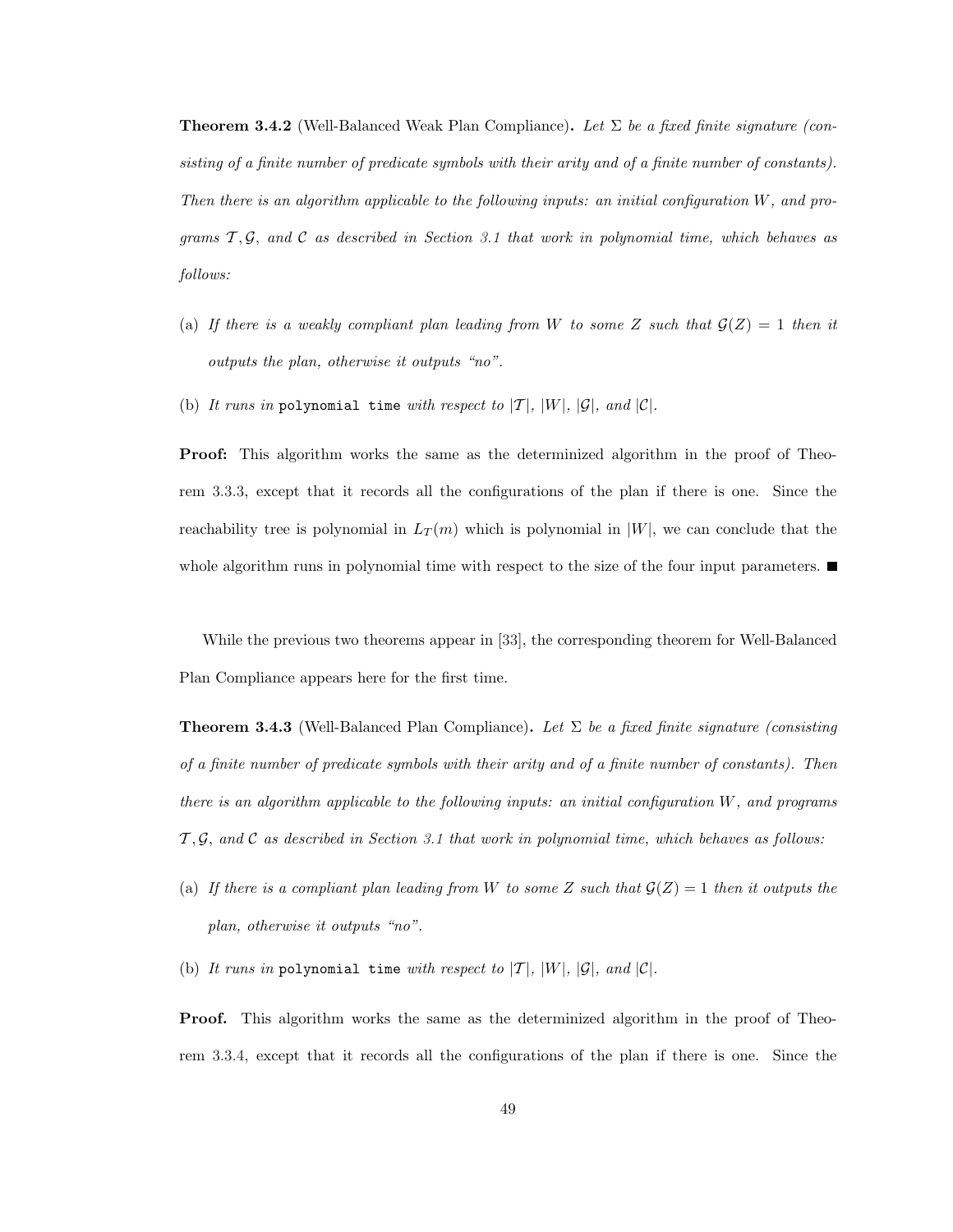total reachability tree from any configuration is polynomial in  $L_T(m)$  which is polynomial in  $|W|$ , so is the reachability tree when we disallow actions from agent  $A_i$  in determining whether  $\mathcal{C}(i, V)$  for all V such that  $Z \rhd^*_{-A_i} V$ . Thus each sub-procedure can be performed in time polynomial in  $|W|, |T|$ , an  $|C|$ . Thus, each step of the main procedure can be completed in time  $n\cdot poly(|W|, |T|, |\mathcal{C}|) + poly(|\mathcal{G}|)$ . Since  $n < m$  we know that  $n = O(|W|)$ . Thus each step can be performed in polynomial time in the size of the inputs. Since the reachability tree has size polynomial in  $L_T(m)$ , this complexity grows at most polynomially, making the whole procedure run in polynomial time. Е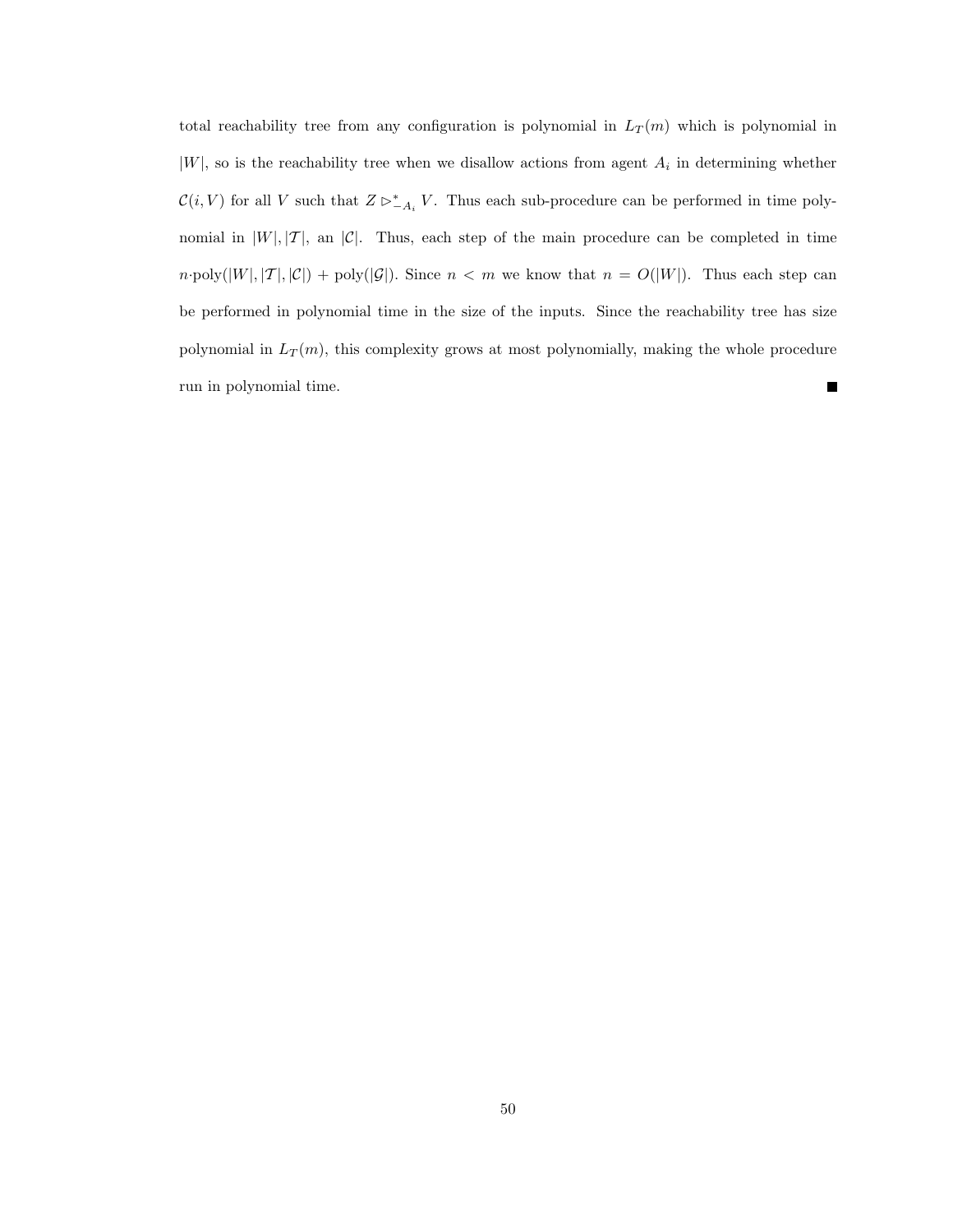# Chapter 4

# Complexity of General Systems

In this chapter, we consider how the complexity and indeed even the decidability of the different versions of the collaborative planning problem with confidentiality are affected when we do not assume our systems are well-balanced. Section [4.1](#page-58-0) proves that the version for system compliance is EXPSPACE-complete. In Section [4.2](#page-65-0) we show that both versions of plan compliance cause the problem to be undecidable. The contents of this chapter appear in [\[34\]](#page-96-2).

# <span id="page-58-0"></span>4.1 System Compliance

In this section we demonstrate that General System Compliance is EXPSPACE-complete. The main step on the way to proving this is to show that the coverability problem for Petri nets is equivalent to the reachability problem for LSTSs. In order to prove this we rely on reductions in both directions between the coverability problem for Petri nets, and the reachability problem for LSTSs. The coverability problem was shown to be EXPSPACE-hard by Lipton [\[48\]](#page-97-1), and shown to have an exponential space algorithm by Rackoff [\[58\]](#page-98-1). Both of these results are actually about vector addition systems [\[43\]](#page-97-2), but vector addition systems have been shown to be computationally equivalent to Petri nets [\[30,](#page-96-3) [69\]](#page-99-0).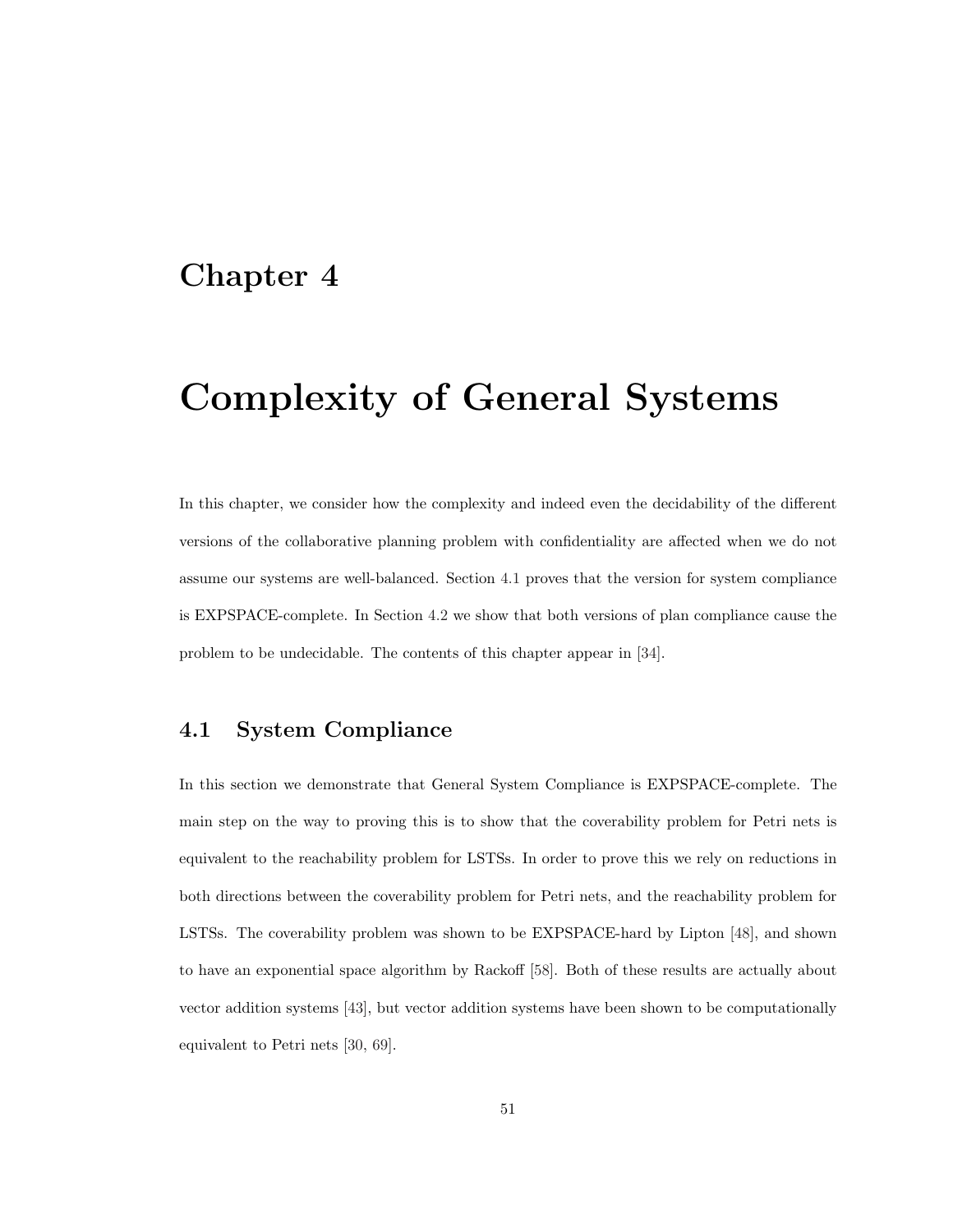This equivalence arises in the general case in which actions are not necessarily well-balanced. In order to make the correspondence in the well-balanced case, we would need to identify the appropriate boundedness restriction on Petri nets. Searching through the literature, it appears that Petri nets which are 1-conservative correspond most closely to well-balanced LSTSs. Our search through the literature revealed that Petri net reachability is PSPACE-complete for 1-conservative nets. We did not run across the corresponding complexity result for the coverability problem, although we do not want to claim that no such result has been published. Since we did not thoroughly investigate the connection between well-balanced LSTSs and certain restricted Petri nets, we did not perform a complete examination of all the relevant Petri net literature. The possibility of connections between certain restricted Petri nets and certain restricted LSTSs could be fruitful for both formalisms. However, going forward we will only consider the correspondence in the general case.

In order to demonstrate the correspondence we must review some definitions from Petri nets. A number of equivalent definitions exist but we use the ones found in [\[69\]](#page-99-0).

**Petri Nets.** A Petri net is a tuple  $N = (P, T, \phi)$  where P is a finite set of places, P =  $\{p_1,\ldots,p_k\},\ T$  is a finite set of transitions,  $T = \{t_1,\ldots,t_s\},\$  and  $\phi$  is a flow function  $\phi$ :  $(P \times T) \cup (T \times P) \rightarrow \mathbb{N}$ . A marking  $\mu$  of the Petri net is a function  $\mu : P \rightarrow \mathbb{N}$  which assigns some number of tokens to each place. For two markings  $\mu, \mu'$  we write  $\mu \geq \mu'$  whenever  $\mu(p) \geq \mu'(p)$  for all  $p \in P$ .

A transition t is enabled at  $\mu$  if and only if for all  $p \in P$ ,  $\phi(p, t) \leq \mu(p)$ . When t is enabled then it may fire by removing  $\phi(p, t)$  tokens from each place p and by adding  $\phi(t, p)$  tokens to each place p. We then write  $\mu \stackrel{t}{\rightarrow} \mu'$  where  $\mu'(p) = \mu(p) - \phi(p, t) + \phi(t, p)$  for all  $p \in P$ . (This notation also implies that t is enabled at  $\mu$ .) Thus the set  $\{\phi(p, t) | p \in P\}$  act like pre-conditions for the transition t and the set  $\{\phi(t,p) | p \in P\}$  act like post-conditions for the transition t. A firing sequence  $\sigma = t_1 \ldots t_n$  is enabled at  $\mu_0$  if and only if  $\mu_0 \stackrel{t_1}{\rightarrow} \mu_1 \stackrel{t_2}{\rightarrow} \cdots \stackrel{t_n}{\rightarrow} \mu_n$ , for some markings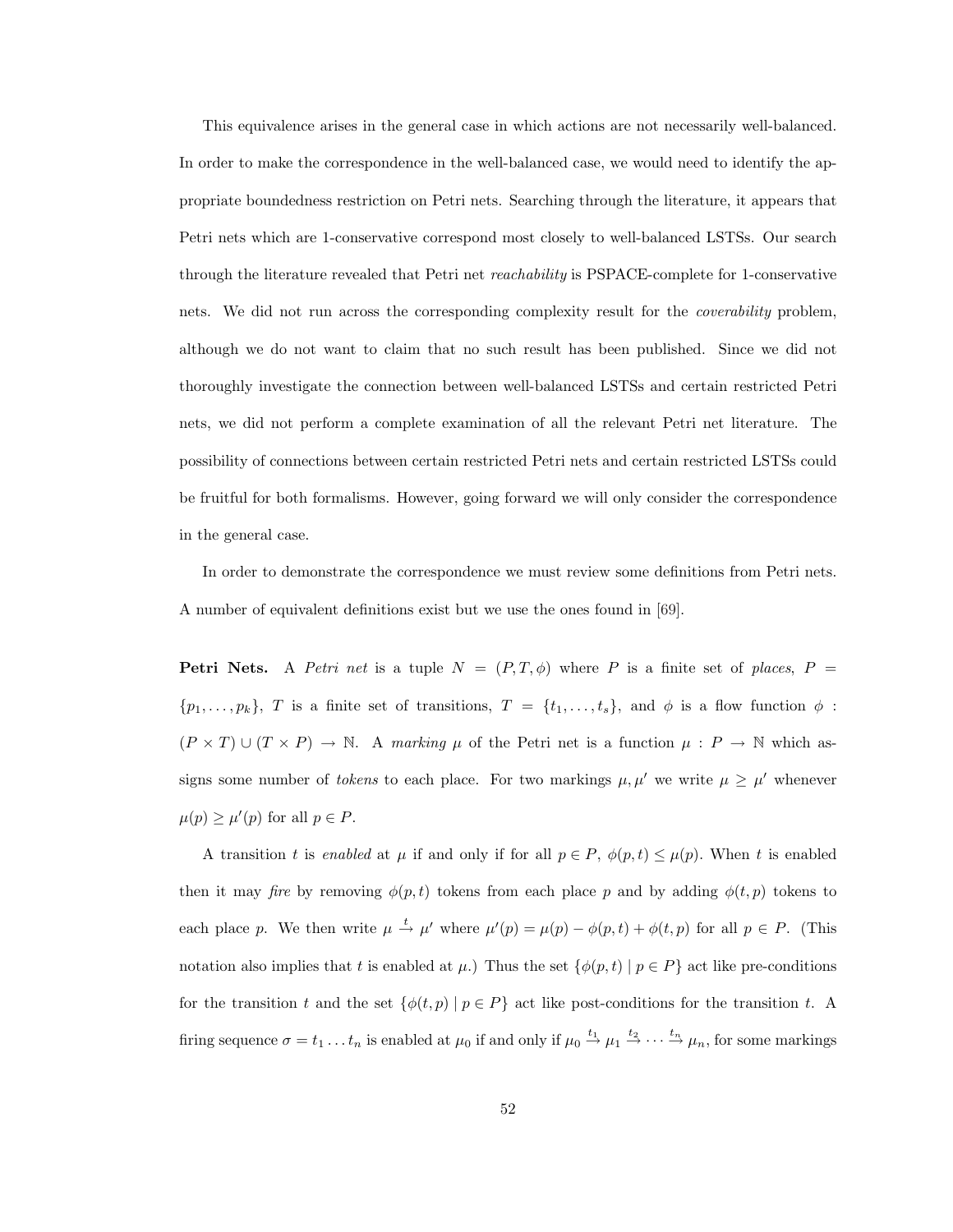$\mu_1, \ldots, \mu_n$ . In that case we write  $\mu_0 \stackrel{\sigma}{\rightarrow} \mu_n$ .

A marking  $\mu$  is *reachable* from  $\mu_0$  if  $\exists \sigma \in T^*$  such that  $\mu_0 \stackrel{\sigma}{\to} \mu$ . The reachability set of a marking  $\mu_0$  is  $R(N, \mu_0) = {\mu \mid \exists \sigma \in T^*, \mu_0 \stackrel{\sigma}{\to} \mu}.$  The marking  $\mu$  is coverable from  $\mu_0$  if  $\exists \mu' \in R(N, \mu_0)$ such that  $\mu' \geq \mu$ . The coverability set of  $\mu_0$  is  $C(N, \mu_0) = {\mu | \exists \mu' \in R(N, \mu_0), \mu' \geq \mu}.$  The coverability problem for Petri nets is the following. Given a Petri net N and two markings  $\mu_0, \mu_1$ , decide if  $\mu_1 \in C(N, \mu_0)$ .

In order to show the equivalence of the coverability problem for Petri nets and the reachability problem for LSTSs, we must demonstrate reductions both ways between Petri nets and LSTSs. The details follow, but in order to help the reader see the big picture we give a high-level overview of how the reductions work. Intuitively, places of the Petri net correspond to facts of the LSTS. Petri net markings  $\mu$  correspond to LSTS configurations  $\hat{\mu}$ . Petri net transitions  $t_i$  correspond to LSTS actions  $\hat{t}_i$  in such a way that if markings  $\mu$  and  $\mu'$  correspond to configurations  $\hat{\mu}$  and  $\hat{\mu}'$ respectively, then  $\mu \stackrel{t_i}{\rightarrow} \mu'$  if and only if  $\hat{\mu} \rhd^1_{\hat{t}_i} \hat{\mu}'.$ 

The reason that LSTS reachability corresponds to coverability instead of Petri net reachability is that we focus on *partial* goals. In other words, our use of reachability according to  $\leadsto_T^*$  allows the goal configuration to contain extra facts as long as it contains at least those facts represented by the goal. Similarly, Petri net coverability allows the final marking to have more tokens in any given place, as long as each place contains a certain minimum number. This distinction between Petri net reachability and coverability is crucial to our complexity result because although Petri net reachability has been shown to be decidable [\[50\]](#page-98-2), the most reasonable upper bound on the complexity is primitive recursive in the Ackermann function. Thus, EXPSPACE membership relies crucially on our use of partial goals instead of exact goals.

In the presentation that follows we use notation for LSTSs that is similar to notation from Petri nets in order to highlight the correspondence more clearly.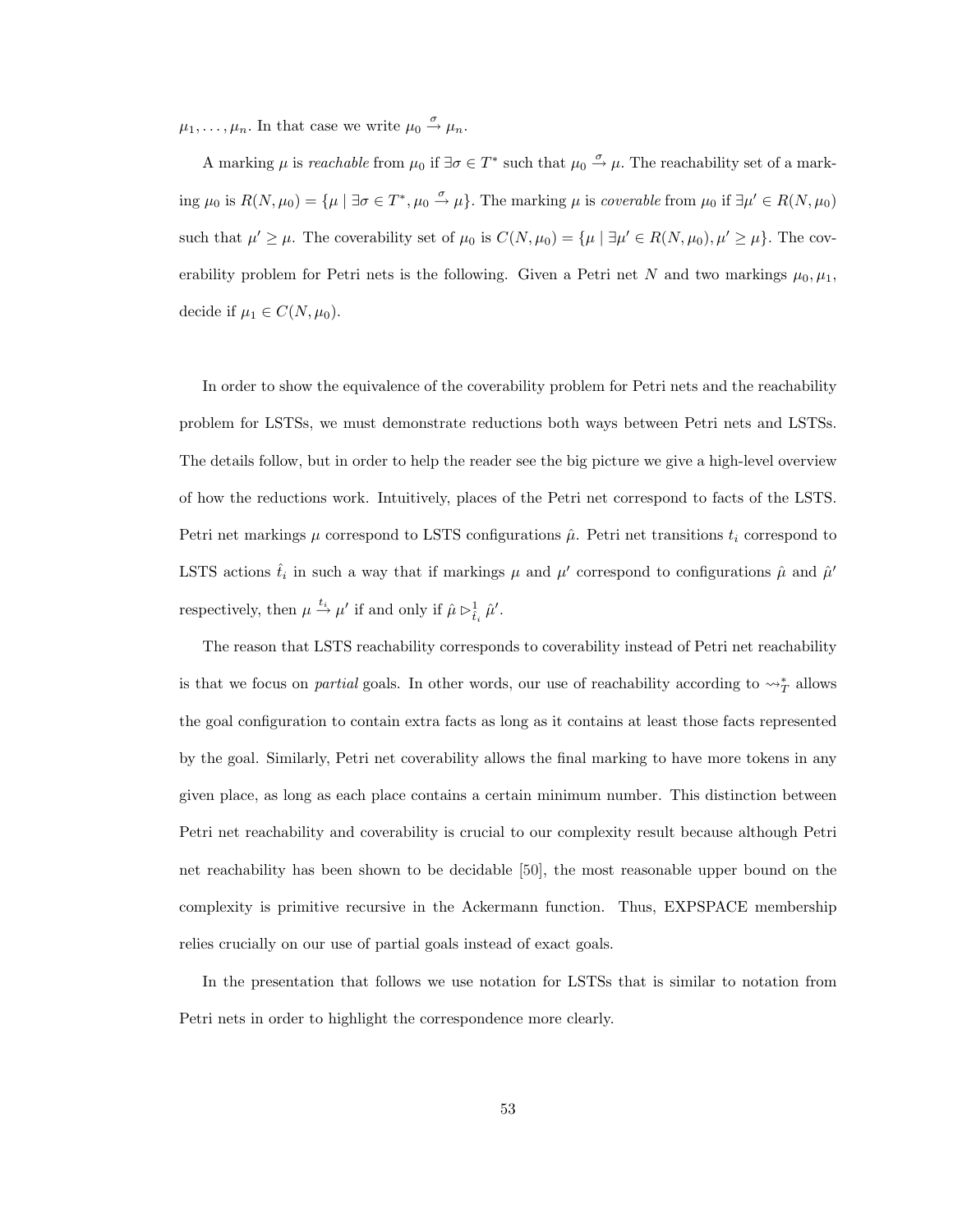### 4.1.1 Reduction from Petri nets to LSTSs

Let  $N = (P, T, \phi)$  be a Petri net. We will associate a LSTS  $T_N$  to this Petri net. For each place  $p_i$  we will include a propositional constant (0-ary predicate)  $F_i$  in the signature of  $T_N$ . For any marking  $\mu$  of  $N$  we associate the configuration

$$
\hat{\mu} = F_1^{\mu(p_1)}, \dots, F_k^{\mu(p_k)}.
$$

For each transition  $t_i$  we include the (propositional) action

$$
\hat{t}_i = F_1^{\phi(p_1, t_i)}, \dots, F_k^{\phi(p_k, t_i)} \to F_1^{\phi(t_i, p_1)}, \dots, F_k^{\phi(t_i, p_k)}.
$$

This action is enabled in a configuration  $\hat{\mu}$  iff  $\hat{\mu}(p_j) \ge \phi(p_j, t_i)$  for all  $1 \le j \le k$  iff  $t_i$  is enabled in  $\mu$ . Thus the result of applying this action to the configuration  $\hat{\mu}$  is

$$
\hat{\mu}' = F_1^{\mu(p_1) - \phi(p_1, t_i) + \phi(t_i, p_1)}, \dots, F_k^{\mu(p_k) - \phi(p_k, t_i) + \phi(t_i, p_k)}
$$

where  $\mu \stackrel{t_i}{\rightarrow} \mu'$ .

Note that  $T_N$  has finitely many propositional actions. Notice also that the size of the LSTS reachability problem (as measured by the total length of the binary descriptions of the actions, and the initial and final configurations) is of the same order as the size of the Petri net coverability problem (measured by the total length of the binary descriptions of the flow function and the initial and final markings). Under appropriate binary encodings this translation can be performed in polynomial time.

**Proposition 1.** Under the above translation, if  $\mu_1 \in C(N, \mu_0)$  then  $\hat{\mu}_0 \rightsquigarrow_{T_N}^* \hat{\mu}_1$ .

**Proof.** The proof is by induction on the length of the firing sequence  $\sigma$  which satisfies  $\mu_0 \stackrel{\sigma}{\rightarrow} \mu$ such that  $\mu \geq \mu_1$ . The basis case of length 0 is trivial.

### Induction Step:

Suppose that if  $\mu$  is coverable from  $\mu_0$  via a firing sequence of length n then  $\hat{\mu}_0 \leadsto_{T_N}^* \hat{\mu}$ . Suppose also that  $\mu_1$  is coverable from  $\mu_0$  via a firing sequence of length  $n + 1$ . Then there are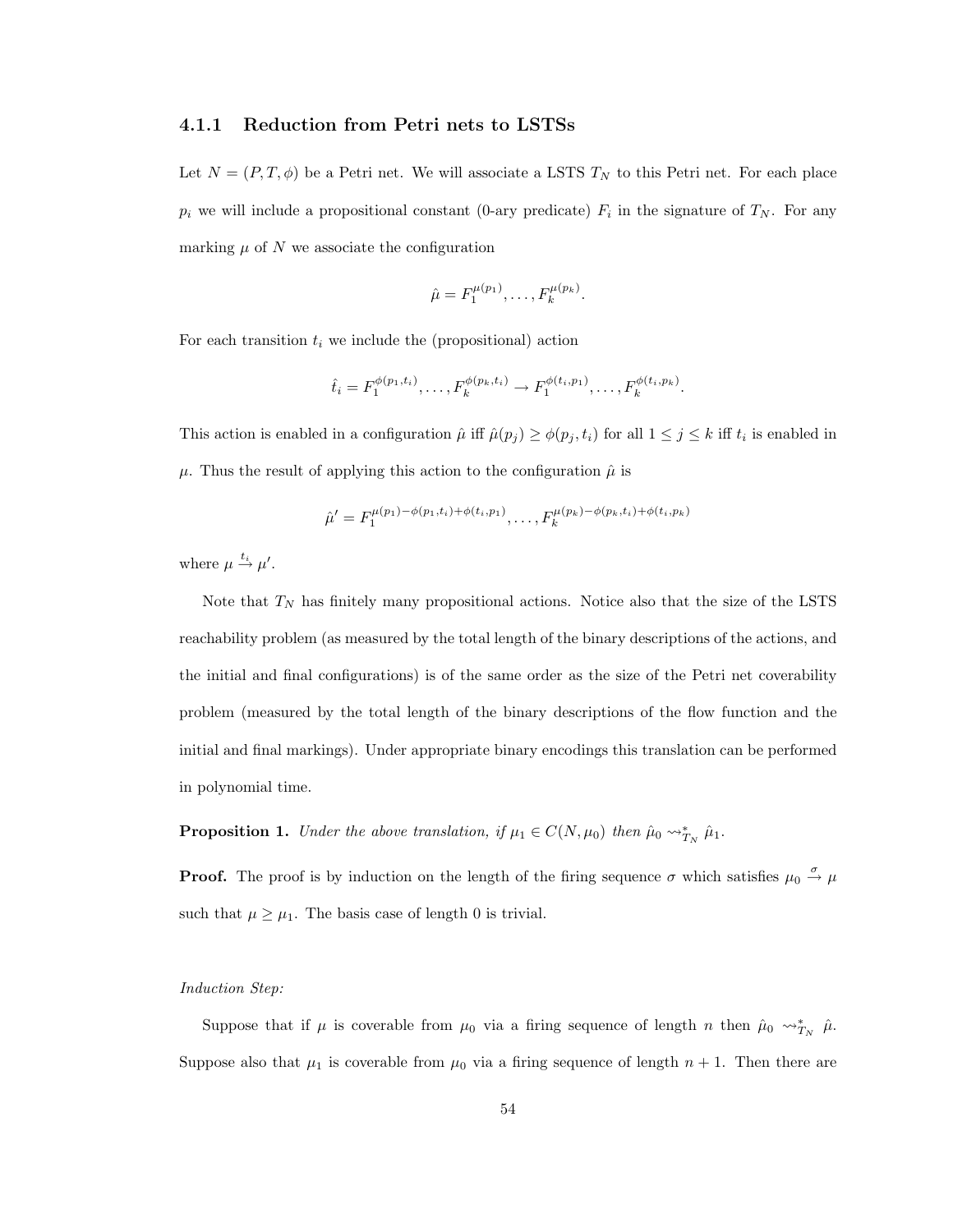markings  $\mu, \mu'$  such that  $\mu_0 \stackrel{\sigma}{\to} \mu \stackrel{t_i}{\to} \mu'$  where  $\sigma$  is a firing sequence of length n and  $\mu' \ge \mu_1$ . By the inductive hypothesis,  $\hat{\mu}_0 \leadsto_{T_N}^* \hat{\mu}$ . It is easy to check that since  $\mu \stackrel{t_i}{\rightarrow} \mu'$ , we also get that  $\hat{\mu} \triangleright_{t_i}^1 \hat{\mu}'$ . Also since  $\mu' \ge \mu_1$  we know that  $\hat{\mu}'$  contains  $\hat{\mu}_1$ . Thus,  $\hat{\mu} \leadsto_{T_N}^* \hat{\mu}_1$ . It is easily seen that  $\leadsto_{T_N}^*$  is a transitive relation, thus  $\hat{\mu}_0 \leadsto_{T_N}^* \hat{\mu}_1$  as desired.

**Proposition 2.** Under the above translation, if  $\hat{\mu}_0 \rightsquigarrow_{T_N}^* \hat{\mu}_1$  then  $\mu_1 \in C(N, \mu_0)$ .

**Proof.** The proof is by induction on the length of the sequence of actions which witnesses  $\hat{\mu}_0 \leadsto_{T_N}^* \hat{\mu}_1$ . The basis case of a length 0 sequence is trivial.

#### Induction Step:

Suppose that if  $\hat{\mu}_0 \rightsquigarrow_{T_N}^n \hat{\mu}$  then  $\mu \in C(N, \mu_0)$ . Suppose also that  $\hat{\mu}_0 \rightsquigarrow_{T_N}^{\eta+1} \hat{\mu}_1$ . Then there is a configuration  $\hat{\mu}$  such that  $\hat{\mu}_0 \leadsto_{T_N}^n \hat{\mu} \leadsto_{\hat{t}_i}^1 \hat{\mu}_1$ . By the inductive hypothesis we know that  $\mu \in C(N, \mu_0)$ . Also, by definition, there is a configuration  $\hat{\mu}'$  such that  $\hat{\mu} \rhd_{\hat{t}_i}^1 \hat{\mu}'$  and  $\hat{\mu}'$  contains  $\hat{\mu}_1$ . It is easy to check that  $\mu \stackrel{t_i}{\rightarrow} \mu'$  and  $\mu' \ge \mu_1$ . Thus  $\mu_1 \in C(N, \mu)$ . It is not too difficult to see that coverability is transitive and so  $\mu_1 \in C(N, \mu_0)$  as desired.

Because this reduction is efficient and since Lipton showed an EXPSPACE lower bound for Petri net coverability [\[48\]](#page-97-1), we can conclude that the LSTS reachability problem is EXPSPACEhard.

### 4.1.2 Reduction from LSTSs to Petri Nets

Suppose we are given a LSTS  $T$  with finitely many propositional actions, and two configurations  $\mu_0$  and  $\mu_1$ . Then there are only finitely many facts which can appear in any plan: those facts in the configurations  $\mu_0$  and  $\mu_1$  and those facts mentioned in one of the actions. Suppose there are k facts total, and for convenience let us rename them  $F_1, \ldots, F_k$ . Then we will associate to this LSTS a Petri net  $N_T = (\hat{P}, \hat{T}, \phi)$  with places  $\hat{P} = \{p_1, \ldots, p_k\}$ . Any configuration of the form

$$
\mu = F_1^{\mu^1}, \dots, F_k^{\mu^k}
$$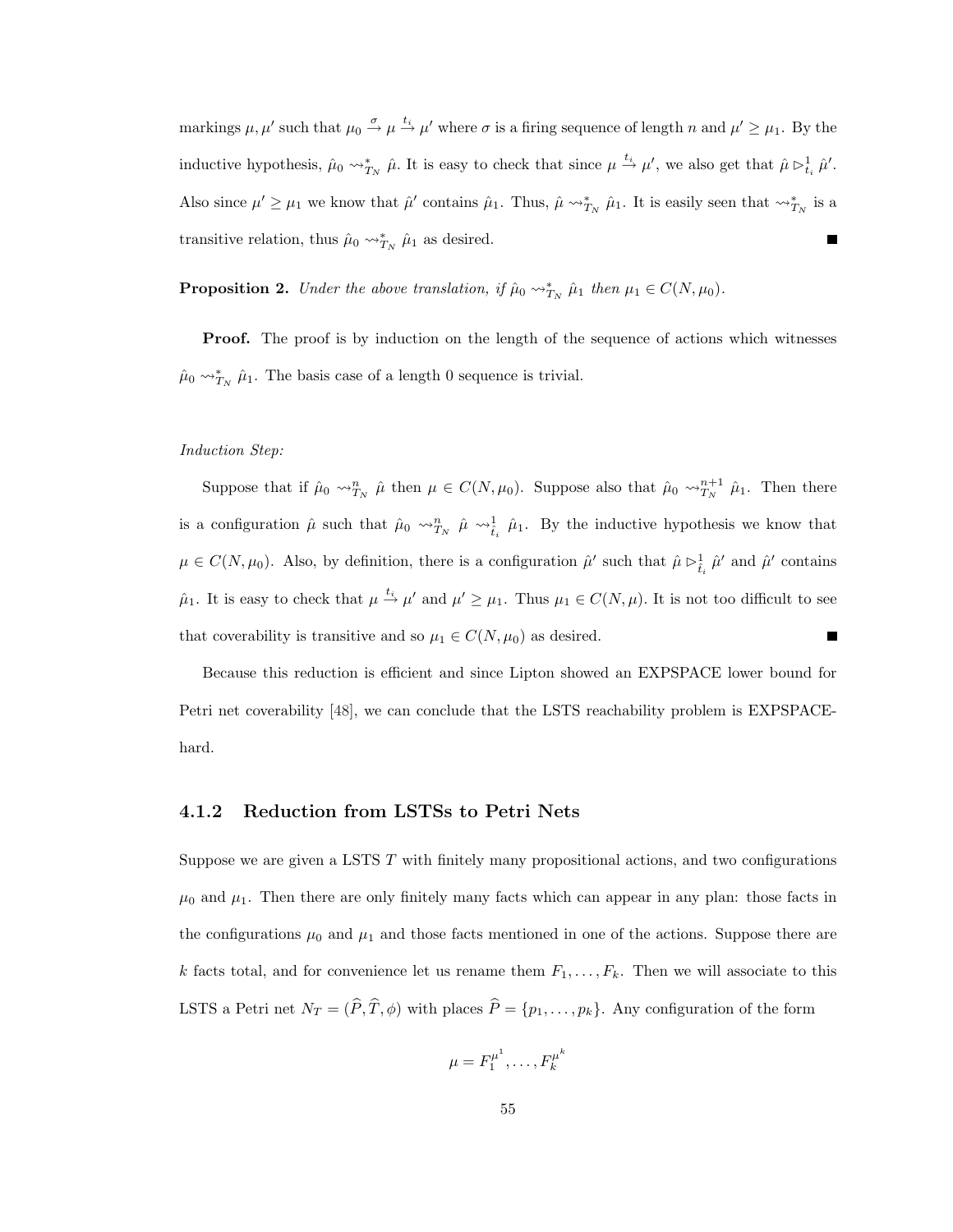corresponds to a marking of the Petri net  $\hat{\mu}$  such that  $\hat{\mu}(p_i) = \mu^i$  for  $1 \leq i \leq k$ .

If T has actions  $\{t_1, \ldots, t_s\}$  then the Petri net  $N_T$  will have transitions  $\hat{T} = {\hat{t}_1, \ldots, \hat{t}_s}$ . If the action  $t_i$  is

$$
t_i: F_1^{t_{i,1}^-}, \ldots, F_k^{t_{i,k}^-} \to F_1^{t_{i,1}^+}, \ldots, F_k^{t_{i,k}^+}
$$

where  $t_{i,j}^-, t_{i,j}^+ \in \mathbb{N}$  for all  $1 \leq j \leq k$ , then  $\phi$  satisfies

$$
\phi(p_j, \hat{t}_i) = t_{i,j}^- \text{ and } \phi(\hat{t}_i, p_j) = t_{i,j}^+ \text{ for all } 1 \leq j \leq k.
$$

Then action  $t_i$  is enabled in configuration  $\mu$  if and only if  $t_{i,j} \leq \mu^j$  for all  $1 \leq j \leq k$  if and only if transition  $\hat{t}_i$  is enabled in marking  $\hat{\mu}$ . Note also that  $\mu \triangleright_{t_i}^1 \mu'$  iff  $\hat{\mu} \stackrel{\hat{t}_i}{\rightarrow} \hat{\mu}'$ .

Notice that the size of the Petri net coverability problem is of the same order as the size of the LSTS reachability problem. Under an appropriate binary encoding the translation can be performed in polynomial time.

**Proposition 3.** Under the above translation, if  $\mu_0 \rightarrow_{\mathcal{T}}^* \mu_1$  then  $\hat{\mu}_1 \in C(N_T, \hat{\mu}_0)$ .

**Proof.** The proof is by induction on the length of the sequence of actions witnessing  $\mu_0 \leadsto^*_{T} \mu_1$ . The basis case of a length 0 sequence is trivial.

### Induction Step:

Suppose that if  $\mu_0 \leadsto^n_T \mu$  then  $\hat{\mu} \in C(N_T, \hat{\mu}_0)$ . Suppose also that  $\mu_0 \leadsto^{n+1}_T \mu_1$ . Then there is a configuration  $\mu$  such that  $\mu_0 \leadsto_{T}^n \mu \leadsto_{t_i}^1 \mu_1$ . By the inductive hypothesis  $\hat{\mu} \in C(N_T, \hat{\mu}_0)$ . Also, by definition, there is a configuration  $\mu'$  such that  $\mu \triangleright_{t_i}^1 \mu'$  where  $\mu'$  contains  $\mu_1$ . It is easy to check that  $\hat{\mu} \stackrel{\hat{t}_i}{\rightarrow} \hat{\mu}'$  and  $\hat{\mu}' \geq \hat{\mu}_1$ . Thus  $\hat{\mu}_1 \in C(N_T, \hat{\mu})$ . By the transitivity of coverability we see that  $\hat{\mu}_1 \in C(N_T, \hat{\mu}_0)$  as desired. Ξ

**Proposition 4.** Under the above translation, if  $\hat{\mu}_1 \in C(N_T, \hat{\mu}_0)$  then  $\mu_0 \leadsto^*_{T} \mu_1$ .

**Proof.** The proof is by induction on the length of the firing sequence  $\hat{\sigma}$  such that  $\hat{\mu}_0 \stackrel{\hat{\sigma}}{\rightarrow} \hat{\mu}$  with  $\hat{\mu} \geq \hat{\mu}_1$ . The basis case of a length 0 firing sequence is trivial.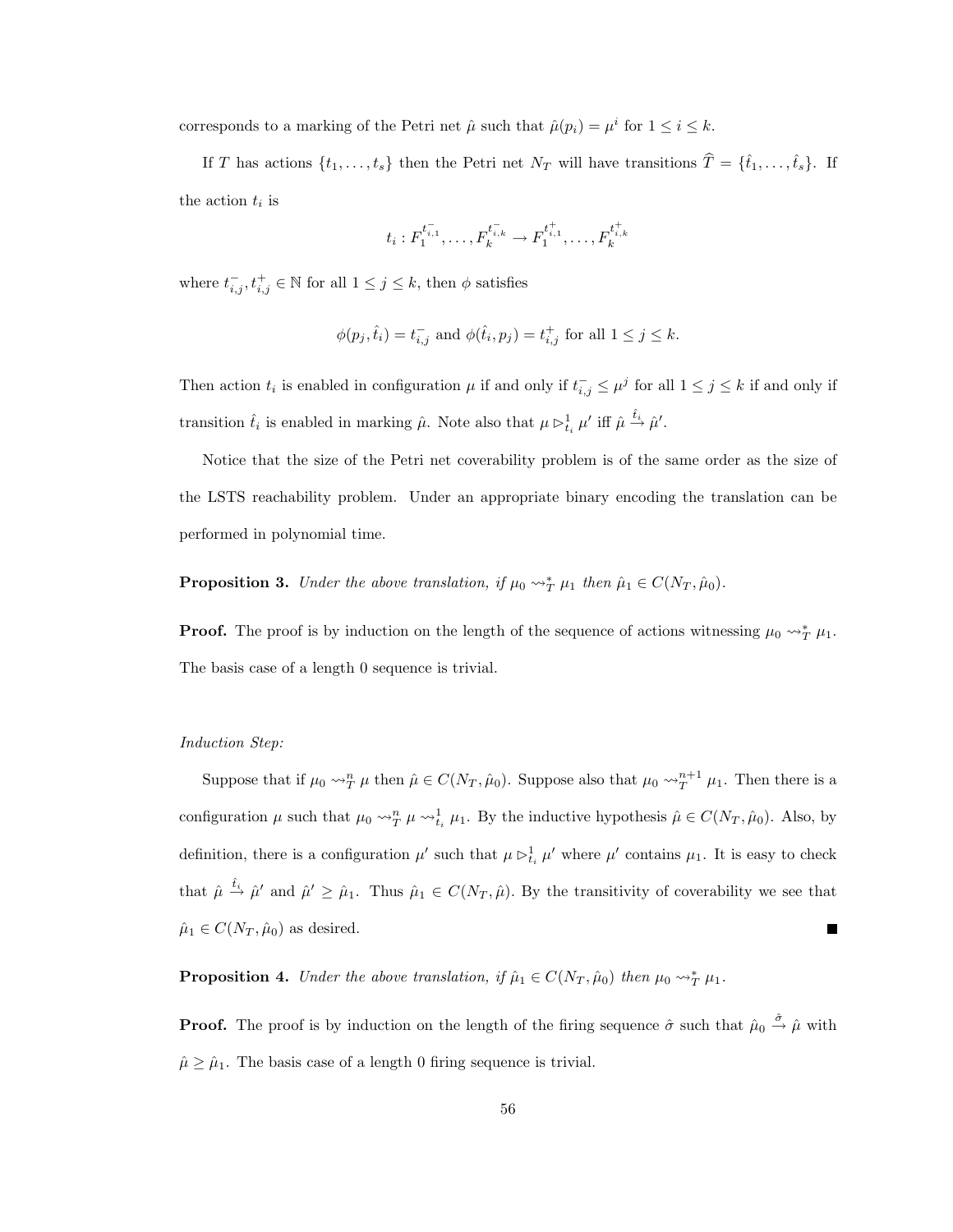Induction Step:

Suppose that if  $\hat{\mu}$  is coverable from  $\hat{\mu}_0$  in n steps then  $\mu_0 \leadsto_T^* \mu$ . Suppose also that  $\hat{\mu}_1$  is coverable from  $\hat{\mu}_0$  in  $n+1$  steps. Then there are markings  $\hat{\mu}$  and  $\hat{\mu}'$  such that  $\hat{\mu}_0 \stackrel{\hat{\sigma}}{\rightarrow} \hat{\mu}' \stackrel{\hat{\iota}_i}{\rightarrow} \hat{\mu}'$  with  $\hat{\mu}' \geq \hat{\mu}_1$  and  $\hat{\sigma}$  a firing sequence of length n. Then by the inductive hypothesis  $\mu_0 \leadsto_T^* \mu$ . It is also easy to see that since  $\hat{\mu} \stackrel{\hat{t}_i}{\rightarrow} \hat{\mu}'$  then  $\mu \triangleright_{t_i}^1 \mu'$ , and since  $\hat{\mu}' \geq \hat{\mu}_1$  we know that  $\mu'$  contains  $\mu_1$ . Thus  $\mu \leadsto_T^* \mu_1$ . By the transitivity of  $\leadsto_T^*$  we conclude that  $\mu_0 \leadsto_T^* \mu_1$  as desired.

Because this reduction is efficient, and because the coverability problem can be solved in EXPSPACE by Rackoff's upper bound [\[58\]](#page-98-1), we can conclude that LSTS reachability can be determined in EXPSPACE as well.

### 4.1.3 EXPSPACE-Completeness of System Compliance

The previous sections proved that the LSTS reachability problem is EXPSPACE-complete. We extend this complexity of the LSTS reachability problem to determining system compliance and goal reachability in general systems.

<span id="page-64-0"></span>**Theorem 4.1.1** (General System Compliance). Let T be a local state transition system with a finite set of propositional actions,  $Z$  a finite set of goal configurations,  $C$  a finite set of critical configurations, and W an initial configuration. It is EXPSPACE-complete to determine if the system is compliant, and if so to determine if there is a plan leading from W to one of the goal configurations.

**Proof.** We already achieve EXPSPACE-hardness in the case where  $\mathcal{C}$  is empty and  $\mathcal{Z}$  has a single element Z. This is simply a direct application of the EXPSPACE-hardness of goal reachability in local state transition systems.

In order to show EXPSPACE membership we rely on the fact that EXPSPACE = COEX-PSPACE([\[63\]](#page-99-1) chapter 8). This means that given a single critical configuration  $C$ , it is possible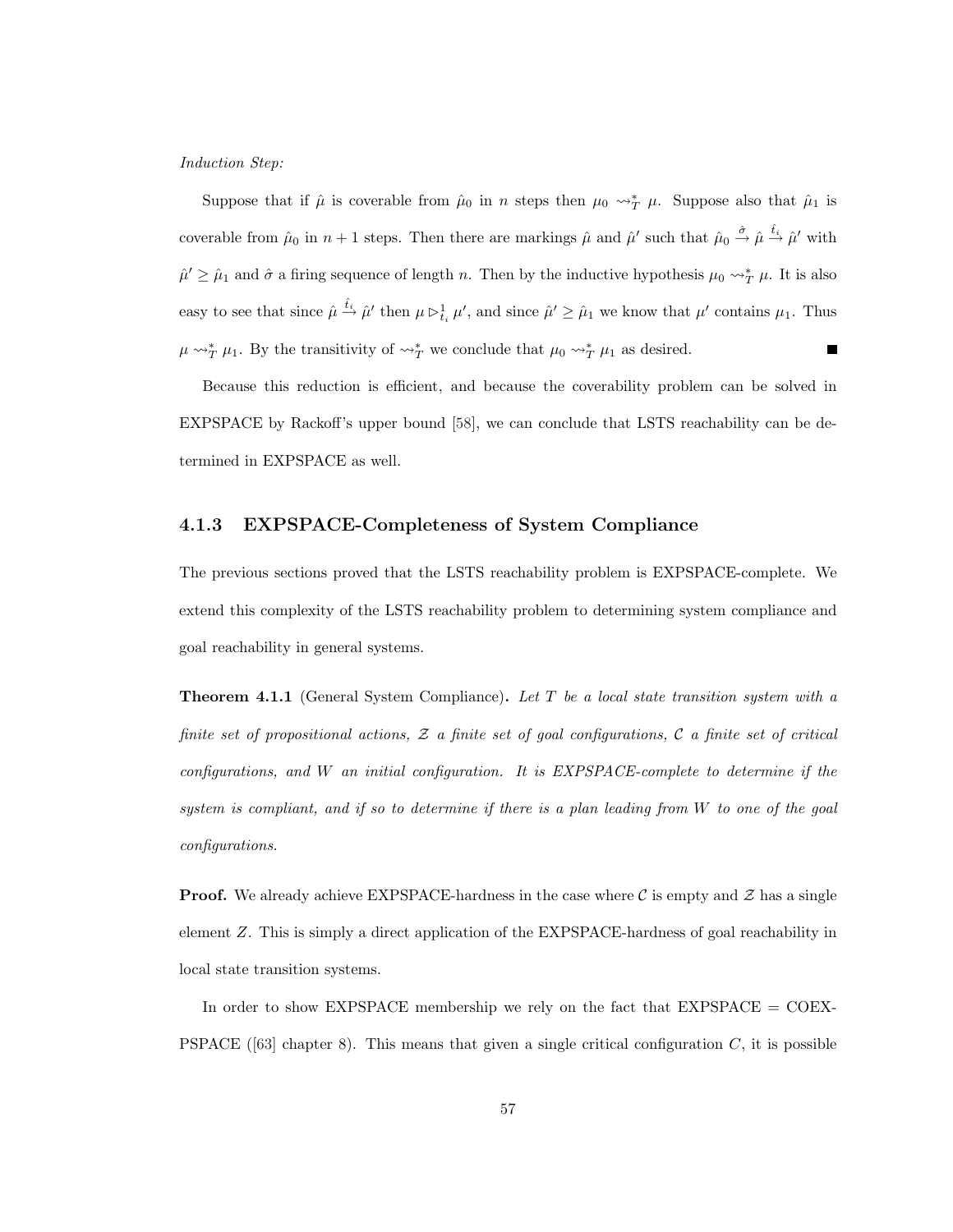to determine in exponential space whether or not  $C$  is unreachable, that is, whether or not the system is compliant with respect to C. In order to determine system compliance with respect to a finite set  $\mathcal{C} = \{C_1, \ldots, C_m\}$  of critical configurations, we can simply create a process which checks compliance with each of the configurations in order. If this process ever determines that the system is not compliant with respect to some  $C_i$  then it outputs "no". If it determines that the system is compliant with respect to all of the configurations, then it proceeds to determine if one of the goals is reachable.

Given the set  $\mathcal Z$  of goal configurations, another process can determine, in order, whether each configuration is reachable. If the process finds a goal which is reachable, it outputs "yes". If all the goals are unreachable, it outputs "no". Since the checks for (non-)reachability are done sequentially, and each one is performed within exponential space, the whole process can be performed in exponential space.

Compare Theorem [4.1.1](#page-64-0) with Theorem [3.3.1.](#page-47-2) These theorems represent the first column of Table [1.1.](#page-13-0) Lifting the restriction of well-balanced actions to allow un-balanced actions causes the problem to jump from PSPACE to EXPSPACE. Viewed another way, we already discussed how EXPSPACE membership relies crucially on using *partial* goals instead of exact goals. When we make the further assumption of using only well-balanced actions we reduce the complexity to PSPACE. It might be interesting to search for further reasonable restrictions that can make the problem more tractable. Also note that using the techniques from Section [3.3](#page-47-0) we can schedule a plan if one exists without increasing the complexity.

# <span id="page-65-0"></span>4.2 Undecidability

In this section we show that General Weak Plan Compliance and General Plan Compliance are both undecidable. The proof is by reduction from two-counter Minsky machines. The reduction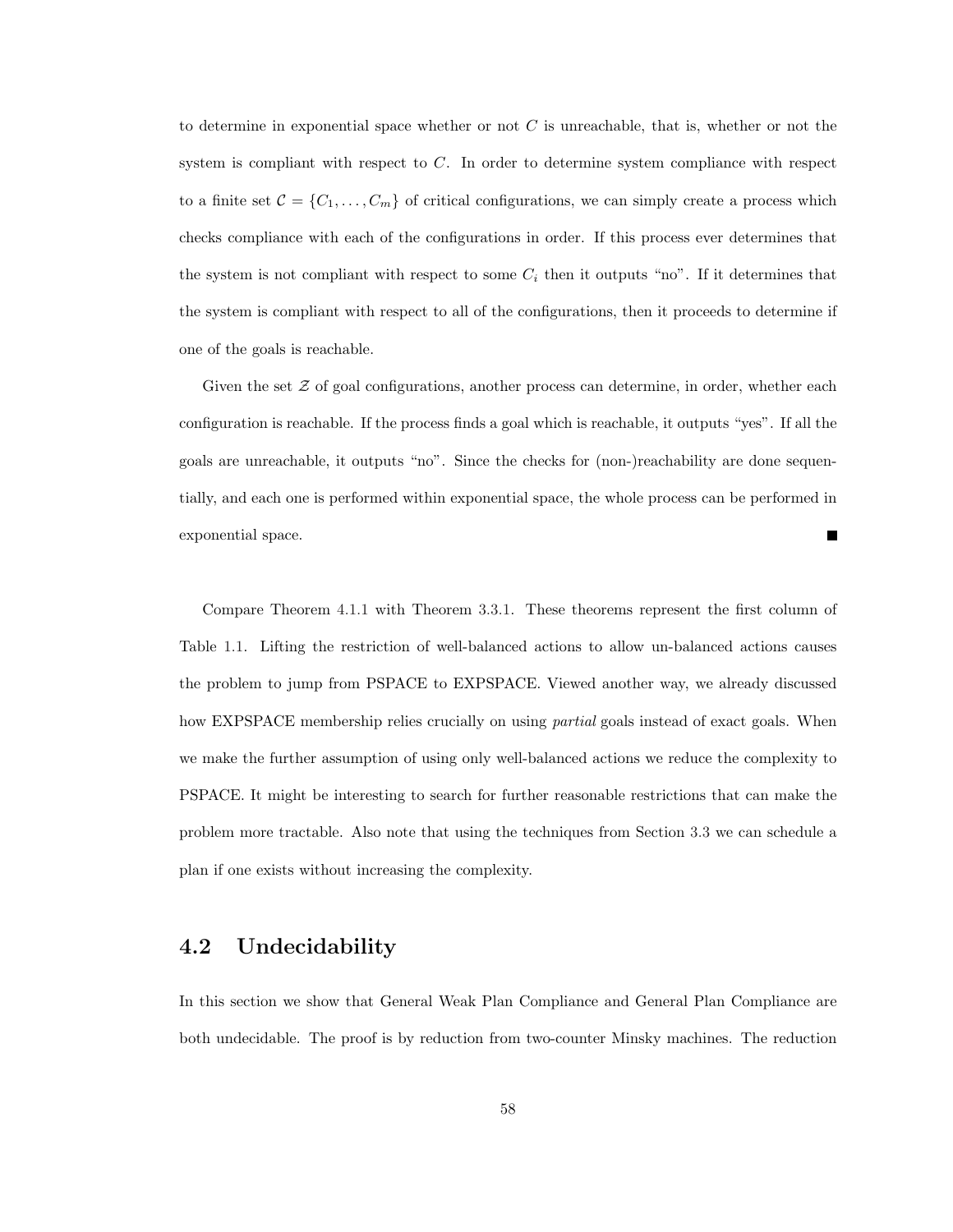we use is modeled after a similar reduction by Kanovich [\[42\]](#page-97-3) to prove the undecidability of pure monadic linear logic. There are several key differences however. First, Kanovich's proof is about first-order linear logic, and hence takes advantage of the existential quantifier to "create new values." We have no such operator, thus our proof corresponds more closely to a propositional setting. In particular, this is not a reduction from Kanovich's result, but rather a direct reduction from Minsky machines.

Second, we point out that since our notion of reachability refers to partial goals, reachability more closely corresponds to derivability of certain sequents in affine logic as described in Chapter [5.](#page-81-0) While full propositional linear logic is known to be undecidable [\[46\]](#page-97-4), it has been shown that full propositional affine logic is decidable [\[44\]](#page-97-5). Thus, although our setting relates to propositional affine logic, the satisfaction of both plan compliance and weak plan compliance differs enough from simple reachability to affect the decidability of the problem.

### 4.2.1 Minsky Machines

We use a standard two-counter Minsky machine  $M$  of a certain form. We assume the instructions alternate between instructions for register 1 and instructions for register 2. Instructions labeled by  $a_i$  will be 'run' by Alice, instructions labeled by  $b_j$  will be 'run' by Bob.

No two instructions are labeled with the same label. States  $a_1$  and  $a_0$  are the *initial* and final states of  $M$ , respectively. Furthermore,  $a_0$  is a halting state so it is distinct from the label of any of M's instructions. M's configuration where M is in state m, and  $k_1$  and  $k_2$  are the current values of counters  $r_1$  and  $r_2$ , respectively, is denoted by  $(m; k_1, k_2)$ . A *computation* performed by M is a sequence of  $M$ 's configurations such that each step is made by one of the above instructions:

$$
(a_1; n, 0) \xrightarrow{a_1} \cdots \longrightarrow (a_i; k_1, k_2) \xrightarrow{a_i} (b_j; k'_1, k'_2) \xrightarrow{b_j} \cdots
$$

A terminating computation is one that ends in a configuration  $(a_0; *, *),$  that is, the final state  $a_0$ with any values in the counters.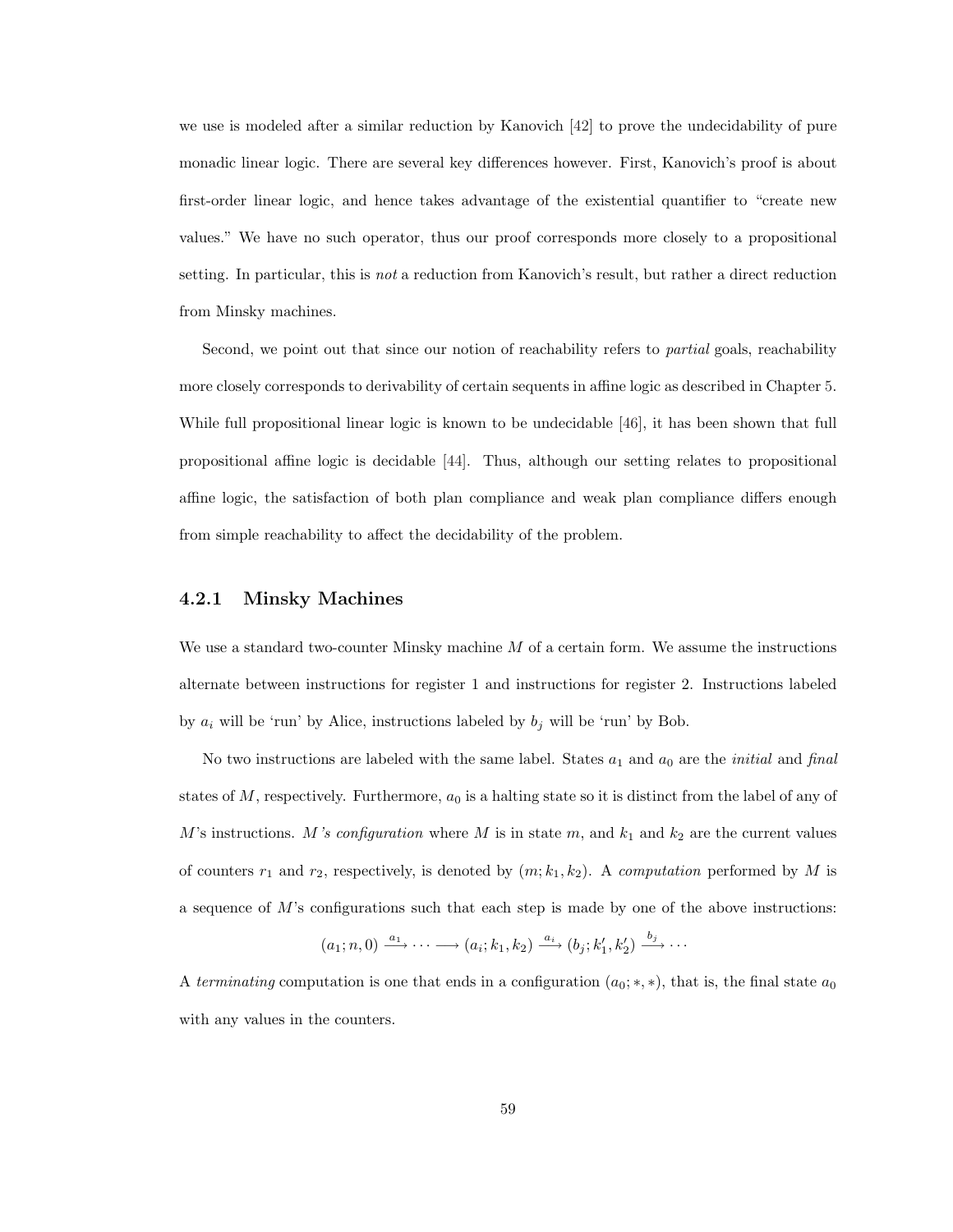| Jump      | $a_i$ : goto $b_i$ ;                                |
|-----------|-----------------------------------------------------|
| Add       | $a_i: r_1 := r_1 + 1$ ; goto $b_i$ ;                |
| Subtract  | $a_i: r_1 := r_1 - 1$ ; goto $b_i$ ;                |
| 0-test    | $a_i$ : if $(r_1 = 0)$ goto $b_i$ else goto $b_k$ ; |
| Jump      | $b_i$ : goto $a_k$ ;                                |
| Add       | $b_i: r_2 := r_2 + 1$ ; goto $a_k$ ;                |
| Subtract  | $b_i: r_2 := r_2 - 1$ ; goto $a_k$ ;                |
| $0$ -test | $b_i$ : if $(r_2 = 0)$ goto $a_k$ else goto $a_l$ ; |

Table 4.1: The form of Minsky machine instructions.

Furthermore, for encoding purposes, each instruction of the form

 $a_i:$  if  $(r_1 = 0)$  goto  $b_j$  else goto  $b_k;$ 

is replaced by the following set of instructions:

<span id="page-67-0"></span>
$$
a_i: \text{ if } (r_1 = 0) \text{ goto } b_{\hat{\jmath}} \text{ else goto } b_k; b_{\hat{\jmath}}: \text{ goto } a_{\hat{\imath}}; a_{\hat{\imath}}: \text{ goto } b_j; (4.2.1)
$$

and each instruction of the form  $b_j$ : if  $(r_2 = 0)$  goto  $a_k$  else goto  $a_l$ ; is replaced by the following set of instructions:

<span id="page-67-1"></span>
$$
b_j: \text{ if } (r_2 = 0) \text{ goto } a_{\tilde{k}} \text{ else goto } a_l; a_{\tilde{k}}: \text{ goto } b_{\tilde{j}}; b_{\tilde{j}}: \text{ goto } a_k;
$$
\n
$$
(4.2.2)
$$

where  $b_{\hat{j}}, a_{\hat{i}}, a_{\tilde{k}}, b_{\tilde{j}}$  are fresh, unique labels. It is important to note that instructions labeled by  $b_{\hat{j}}$ and  $a_{\hat{i}}$  can be applied only in a row, and only in the case when the corresponding value of counter  $r_1$  is zero. Similarly instructions labeled by  $a_{\tilde{k}}$  and  $b_{\tilde{j}}$  can be applied only in a row, and only in the case when the corresponding value of counter  $r_2$  is zero.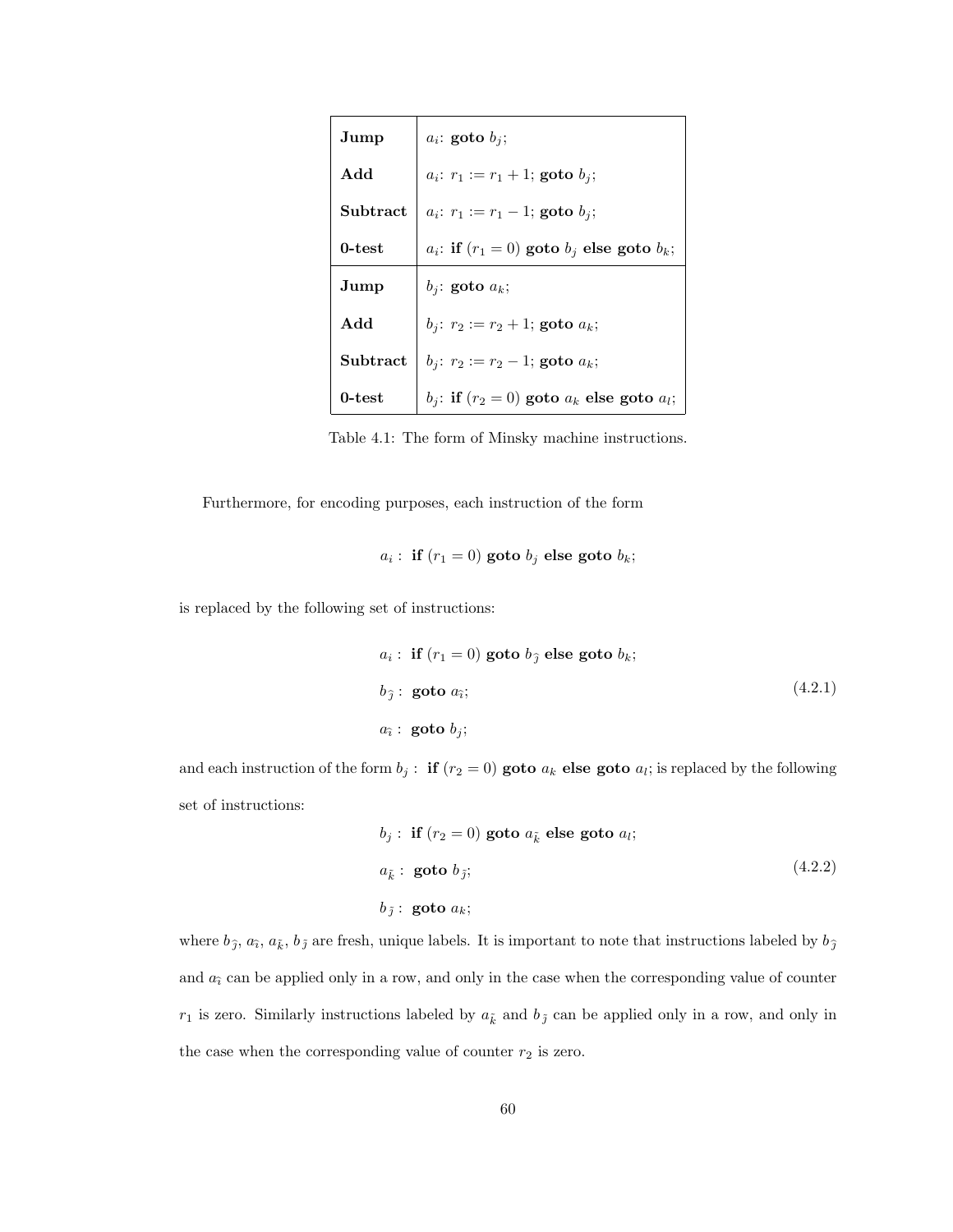### 4.2.2 Minsky Machine Translation

We can now describe how to embed a given Minsky machine  $M$  into a local state transition system which we denote  $T_M$ . The system  $T_M$  will have two participants, Alice and Bob. They will each limit their own local configuration to contain only one fact. Alice will use public tokens to track the value of register 1, and Bob will similarly track the value of register 2.

States of agent A are encoded by private propositions:  $r^A$ ,  $s_0^A$ ,  $s_1^A$ ,...,  $s_i^A$ ,.... States of agent B are encoded by private propositions:  $r^B$ ,  $s_0^B$ ,  $s_1^B$ ,...,  $s_j^B$ ,.... A public proposition  $R_1$  means that "One public resource unit is allocated to Alice." A public proposition  $R_2$  means that "One public resource unit is allocated to Bob." A public predicate  $C_1(x)$  means "x is the label of an instruction to be run by Alice". A public predicate  $C_2(x)$  means "x is the label of an instruction to be run by Bob". M's configuration of the form  $(a_i; k_1, k_2)$  is encoded by  $r^A, R_1^{k_1}, r^B, R_2^{k_2}, C_1(a_i)$ . M's configuration of the form  $(b_j; k_1, k_2)$  is encoded by  $r^A, R_1^{k_1}, r^B, R_2^{k_2}, C_2(b_j)$ .

Alice's actions roughly correspond to  $M$ 's instructions on register one. For every instruction of the form  $a_i$ : **goto**  $b_j$ ; Alice has the corresponding jump action:

<span id="page-68-0"></span>
$$
s_i^A \rightarrow_A r^A, C_2(b_j). \tag{4.2.3}
$$

This action does not change the public resources, and it writes the public fact  $C_2(b_j)$  to tell Bob which instruction to perform next. Similarly, for every instruction of the form  $a_i : r_1 := r_1 + 1$ ; goto  $b_j$ ; Alice has the corresponding addition action:

$$
s_i^A \to_A r^A, R_1, C_2(b_j). \tag{4.2.4}
$$

For every instruction of the form  $a_i : r_1 := r_1 - 1$ ; goto  $b_j$ ; Alice has the corresponding subtraction action:

$$
s_i^A, R_1 \to_A r^A, C_2(b_j). \tag{4.2.5}
$$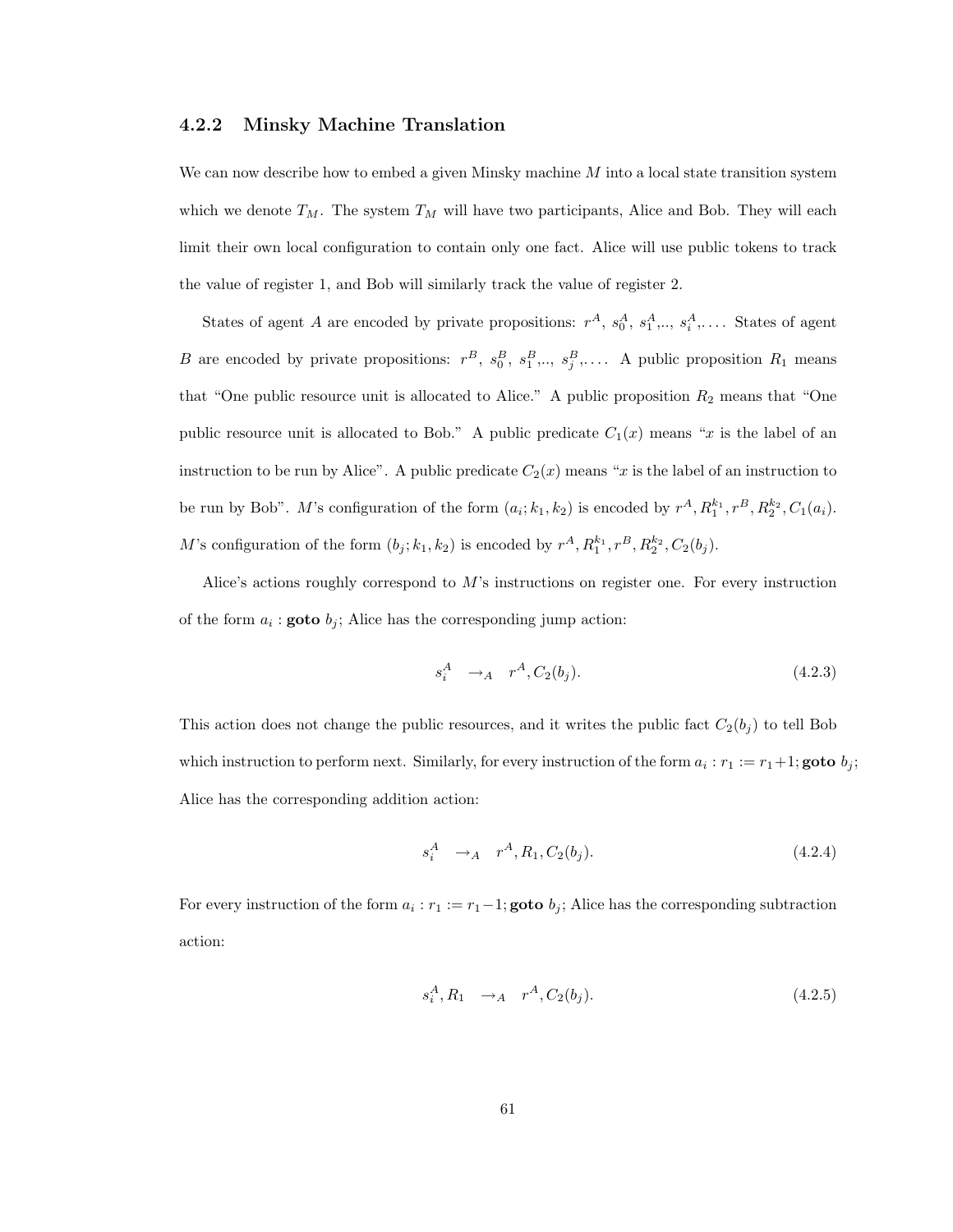For every instruction of the form  $a_i$ : **if**  $(r_1 = 0)$  **goto**  $b_j$  **else goto**  $b_k$ ; Alice has two actions:

<span id="page-69-0"></span>
$$
s_i^A \longrightarrow_A r^A, C_2(b_j) \tag{4.2.6}
$$

$$
s_i^A, R_1 \to_A r^A, R_1, C_2(b_k). \tag{4.2.7}
$$

Notice that we introduce nondeterminism here. Without any way of controlling this nondetermin-ism, an agent may use action [\(4.2.6\)](#page-69-0) when there is an instance of  $R_1$ . The machine M cannot take this direction because  $M$  first checks if  $r_1 = 0$  and if not, it follows the other branch of the instruction. The use of critical configurations play an essential role in controlling this nondeterminism as we discuss below. Also note that although actions of types [\(4.2.3\)](#page-68-0) and [\(4.2.6\)](#page-69-0) have a similar form, they are differentiated syntactically by their labels. In particular, actions of type [\(4.2.6\)](#page-69-0) publish one of the distinguished labels  $b_{\hat{\jmath}}$  that were introduced in construction [\(4.2.1\)](#page-67-0).

Finally, Alice has an action that does not directly correspond to any of  $M$ 's instructions. This action explicitly links the labels  $a_i$  with the corresponding propositions  $s_i^A$ . For each corresponding pair, Alice has the receive action

<span id="page-69-2"></span>
$$
r^A, C_1(a_i) \rightarrow_A s_i^A \tag{4.2.8}
$$

in which Alice reads the label of an instruction from the network and enters a state ready to perform that instruction.

Bob has actions on his side that correspond to instructions on  $M$ 's register 2. For completeness, we list those actions in the corresponding order below.

<span id="page-69-1"></span>
$$
s_j^B \longrightarrow_B r^B, C_1(a_k) \tag{4.2.9}
$$

$$
s_j^B \to_B r^B, R_2, C_1(a_k) \tag{4.2.10}
$$

$$
s_j^B, R_2 \to_B r^B, C_1(a_k) \tag{4.2.11}
$$

$$
s_j^B \quad \to_B \quad r^B, C_1(a_{\vec{k}}) \tag{4.2.12}
$$

$$
s_j^B, R_2 \to_B r^B, R_2, C_1(a_l) \tag{4.2.13}
$$

$$
r^B, C_2(b_j) \rightarrow_B s_j^B \tag{4.2.14}
$$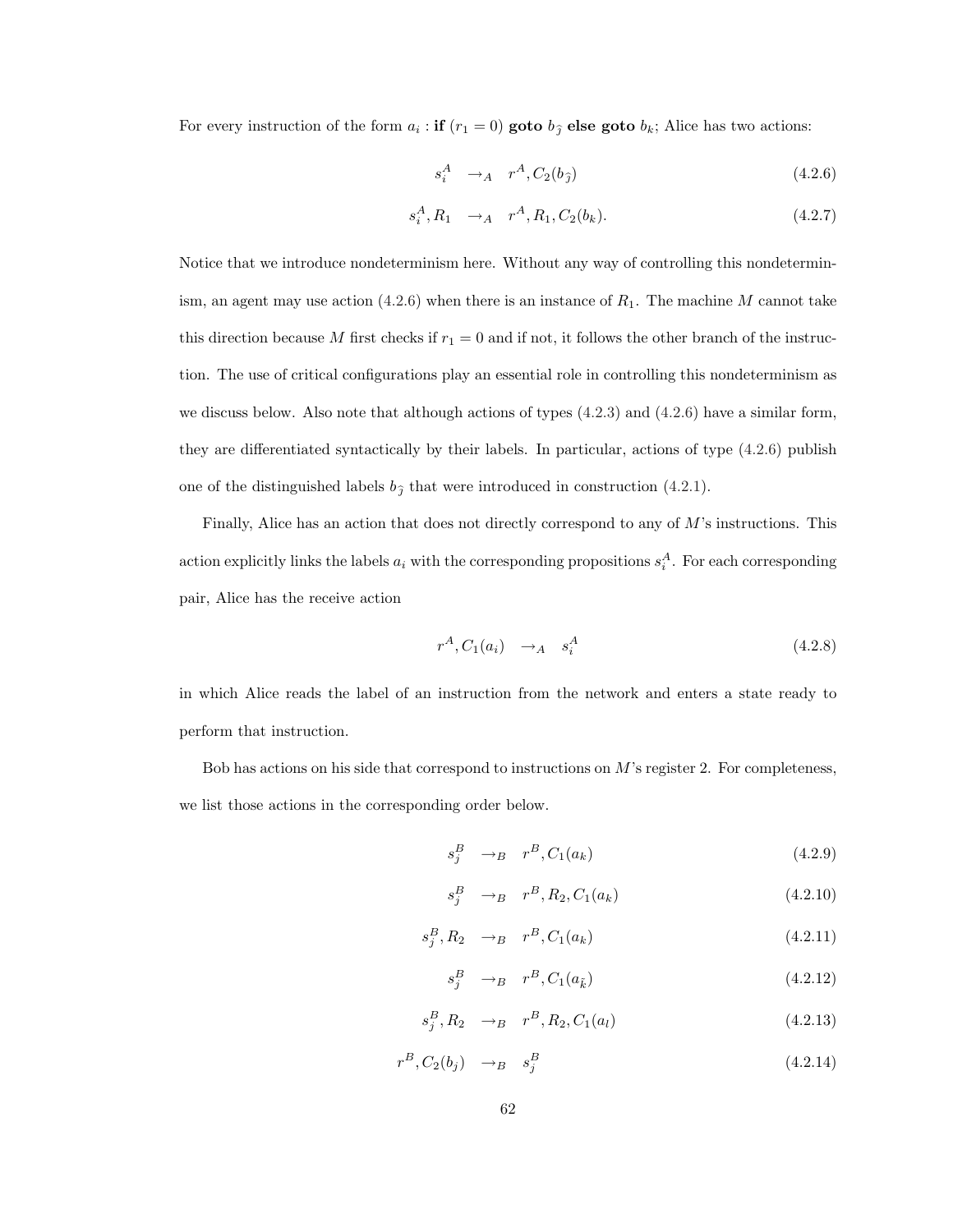Thus associated to any Minsky machine  $M$  is the local state transition system  $T_M$  with actions of types  $(4.2.3)$ – $(4.2.14)$ . The initial configuration of M is  $(a_1; n, 0)$  and the corresponding initial configuration of  $T_M$  is  $r^A, R_1^n, r^B, C_1(a_1)$ .

In order to fully specify the problem of finding a compliant or a weakly compliant plan we must describe what the goal configurations and confidentiality policies are. We specify a single goal of  $C_1(a_0)$ . This simply corresponds to an accepting state of M. Thus any configuration containing  $C_1(a_0)$  is a goal configuration. We need to take some care in choosing what confidentiality policies to use because they will be used to control the potentially undesirable behavior caused by the nondeterminism introduced in the translation of the 0-test instructions. If we do not specify any policies (or specify the empty policies) then the translation will not be faithful. That is, a plan might follow action  $(4.2.6)$  when there is an instance of  $R_1$ .

We choose critical configurations which designate this behavior as undesirable. Namely, Alice's critical configurations are those of the form  $C_1(a_i)$ ,  $R_1$  and Bob's critical configurations are those of the form  $C_2(b_{\tilde{j}}), R_2$  where  $a_{\tilde{\tau}}$  and  $b_{\tilde{j}}$  are the fresh unique labels from constructions [\(4.2.1\)](#page-67-0) and [\(4.2.2\)](#page-67-1) respectively. Intuitively, since the labels  $a_{\hat{\tau}}$  and  $b_{\hat{\jmath}}$  should only occur when  $r_1 = 0$ and  $r_2 = 0$  respectively, these critical configurations serve as a signal that the wrong branch was taken in a plan. Thus if compliant plans and weakly compliant plans are supposed to accurately represent machine computations, they should never reach these configurations.

Notice that these critical configurations do not take full advantage of the expressive power of confidentiality policies. In particular they consist only of public facts. This means that both Alice and Bob can recognize when a configuration is critical for either agent. We show undecidability even in this more restrictive case.

It remains to show that this translation allows  $T_M$  to faithfully simulate terminating computations of M. The next subsection provides the necessary soundness and completeness results.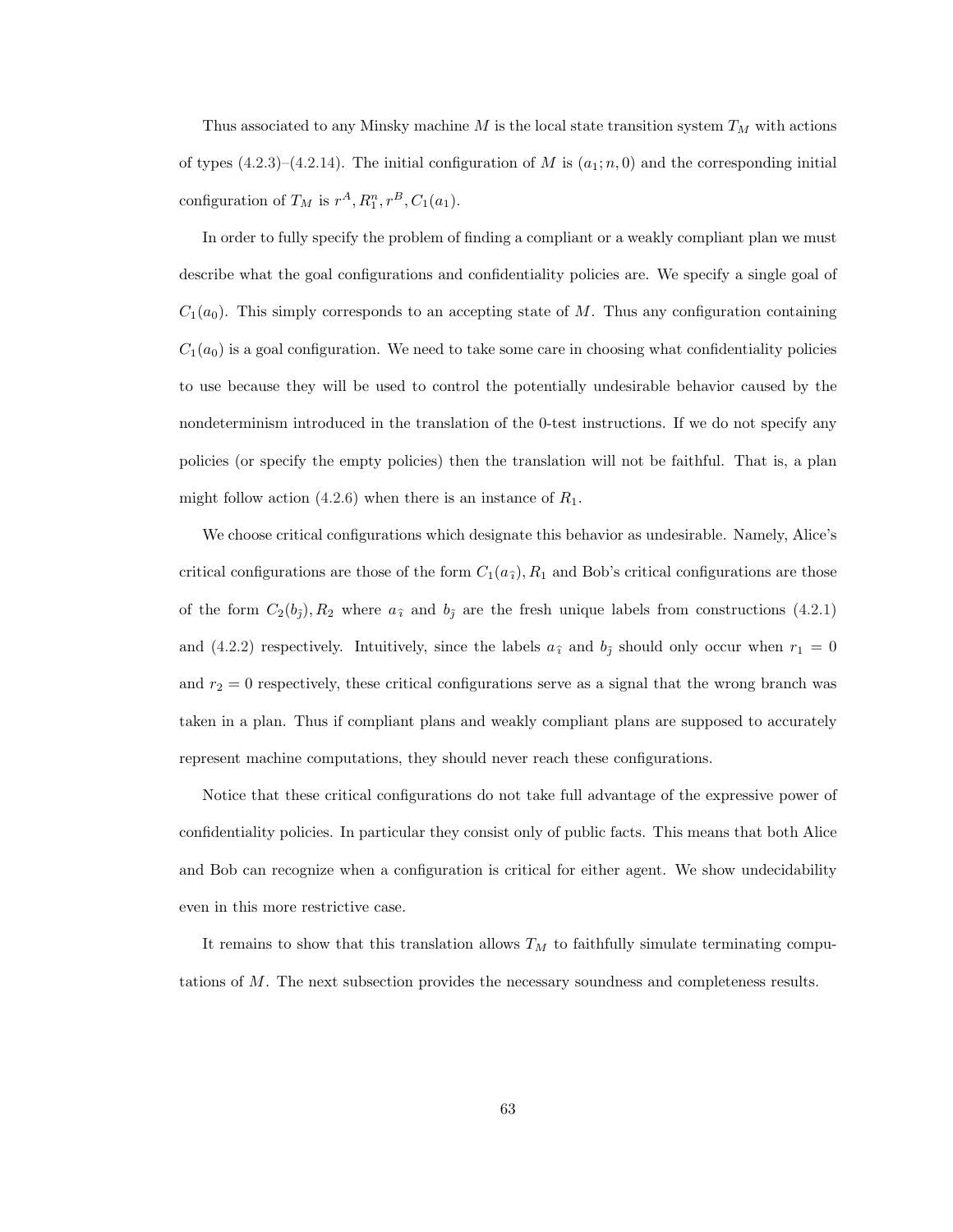### 4.2.3 Soundness and Completeness

In this section we show that, under our translation of Minsky machines into LSTSs (with confidentiality policies), the machine M has a terminating computation on  $(a_1; n, 0)$  leading to  $(a_0; *, *)$  if and only if  $T_M$  has a weakly compliant plan leading from  $r^A, R_1^n, r^B, C_1(a_1)$  to  $C_1(a_0)$  if and only if  $T_M$  has a compliant plan leading from  $r^A$ ,  $R_1^n$ ,  $r^B$ ,  $C_1(a_1)$  to  $C_1(a_0)$ .

We first show the soundness of our translation with respect to plan compliance. Since plan compliance implies weak plan compliance the corresponding soundness result with respect to weak plan compliance is an immediate corollary. We then show completeness of the translation with respect to weak plan compliance. Again, since plan compliance implies weak plan compliance, we get the completeness with respect to plan compliance as an immediate corollary.

**Proposition 5** (Soundness). Given a Minsky machine M and its translation  $T_M$ , if M's computation on  $(a_1; n, 0)$  terminates in  $(a_0; *, *),$  then  $T_M$  has a compliant plan leading from  $r^A, R_1^n, r^B, C_1(a_1)$  to the partial goal  $C_1(a_0)$ .

**Proof.** We show that whenever M and  $T_M$  are in corresponding configurations, if M's instructions lead to a configuration of the form  $(s_i; k_1, k_2)$ , then  $T_M$  can reach the corresponding configuration which represents  $(s_i; k_1, k_2)$ . We then show that the resulting plan is compliant. The argument proceeds by induction on the length of the M-computation with the basis step being an  $M$ computation of only 1 step. (The 0-step case is trivial.)

*Basis Step*:  $(a_i; k_1, k_2) \rightarrow_M^1 (b_j; k'_1, k'_2)$ 

Case:  $a_i$ : goto  $b_j$ ;

M goes from  $(a_i; k_1, k_2)$  to  $(b_j; k_1, k_2)$ . Then  $T_M$  satisfies

$$
r^A, R_1^{k_1}, r^B, R_2^{k_2}, C_1(a_i) \Rightarrow r^A, R_1^{k_1}, r^B, R_2^{k_2}, C_2(b_j)
$$

by applying a receive action of type [\(4.2.8\)](#page-69-2) followed by a jump action of type [\(4.2.3\)](#page-68-0). Notice that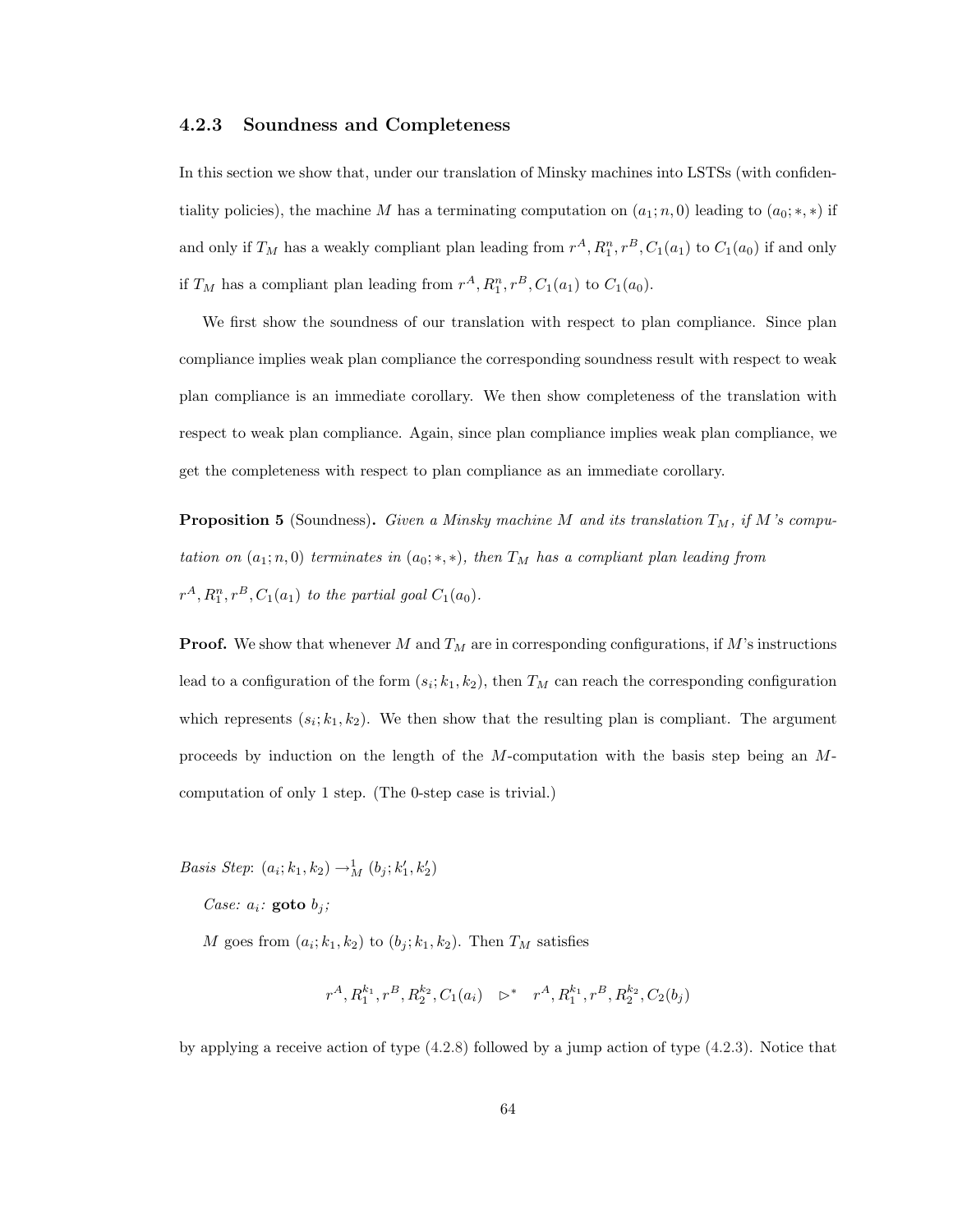the configuration on the right represents the configuration  $(b_j; k_1, k_2)$  as desired.

Case:  $a_i : r_1 := r_1 + 1$ ; goto  $b_j$ ;

M goes from  $(a_i; k_1, k_2)$  to  $(b_j; k_1 + 1, k_2)$ . Then  $T_M$  satisfies

$$
r^A, R_1^{k_1}, r^B, R_2^{k_2}, C_1(a_i) \Rightarrow^* r^A, R_1^{k_1+1}, r^B, R_2^{k_2}, C_2(b_j)
$$

by applying a receive action of type [\(4.2.8\)](#page-69-0) followed by an addition action of type [\(4.2.4\)](#page-68-0). Notice that the configuration on the right represents the configuration  $(b_j; k_1 + 1, k_2)$  as desired.

*Case:*  $a_i : r_1 := r_1 - 1$ ; **goto**  $b_j$ ;

M goes from  $(a_i; k_1, k_2)$  to  $(b_j; k_1 - 1, k_2)$ . Since M can perform this instruction we know that  $k_1 > 0$ . Thus  $T_M$  satisfies

$$
r^A, R_1^{k_1}, r^B, R_2^{k_2}, C_1(a_i) \Rightarrow^* r^A, R_1^{k_1-1}, r^B, R_2^{k_2}, C_2(b_j)
$$

by applying a receive action of type [\(4.2.8\)](#page-69-0) followed by a subtraction action of type [\(4.2.5\)](#page-68-1) (which is applicable because  $k_1 > 0$ ). Notice that the configuration on the right represents the configuration  $(b_j; k_1 - 1, k_2)$  as desired.

Case:  $a_i$ : if  $(r_1 = 0)$  goto  $b_j$  else goto  $b_k$ ;

M goes from  $(a_i; k_1, k_2)$  to either  $(b_j; k_1, k_2)$  if  $k_1 = 0$  or  $(b_k; k_1, k_2)$  if  $k_1 > 0$ . In the first case  $T_M$  satisfies:

$$
r^A, R_1^{k_1}, r^B, R_2^{k_2}, C_1(a_i) \Rightarrow r^A, R_1^{k_1}, r^B, R_2^{k_2}, C_2(b_j)
$$

by applying a receive action of type [\(4.2.8\)](#page-69-0) followed by an action of type [\(4.2.6\)](#page-69-1). In the latter case,  $T_M$  satisfies

$$
r^A, R_1^{k_1}, r^B, R_2^{k_2}, C_1(a_i) \Rightarrow r^A, R_1^{k_1}, r^B, R_2^{k_2}, C_2(b_k)
$$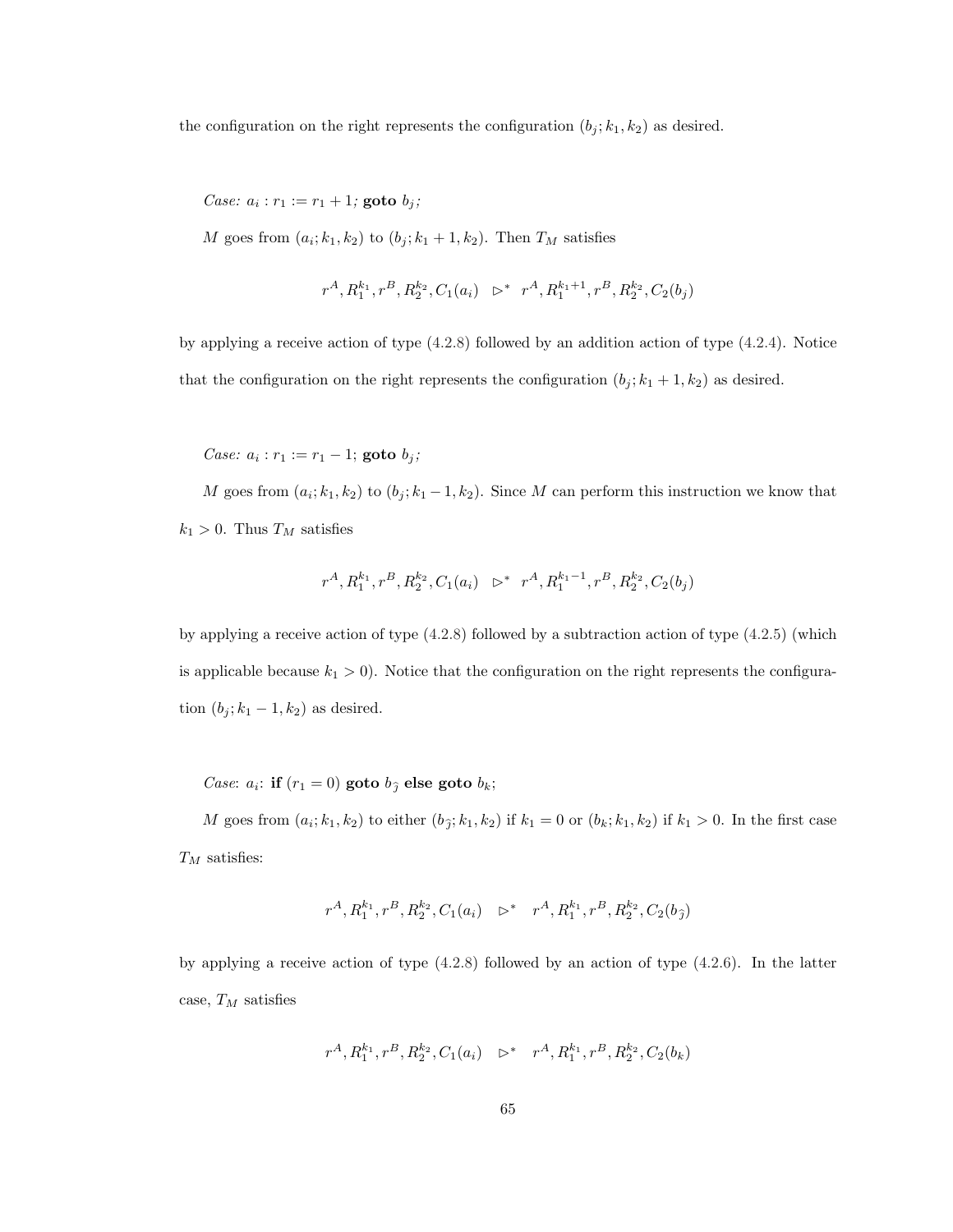by applying a receive action of type [\(4.2.8\)](#page-69-0) followed by an action of type [\(4.2.7\)](#page-69-1) (which is enabled because  $k_1 > 0$  in this case). Notice that the configurations on the right represent  $(b_{\hat{j}}; k_1, k_2)$  and  $(b_k; k_1, k_2)$  respectively as desired.

We conclude that any single instruction on M's register 1 can be simulated by  $T_M$ 's actions. The cases in which M's instruction modifies register 2 are completely analogous, and so we omit the details.

Induction Step: This follows immediately from the inductive hypothesis by splitting a length  $n$ computation into a length  $n - 1$  computation followed by a length 1 computation. Therefore computations of any length can be simulated by  $T_M$ . In particular, if  $(a_1; n, 0) \rightarrow_M^* (a_0; *, *)$  then we can conclude that  $T_M$  satisfies

$$
r^A, R_1^n, r^B, C_1(a_1) \quad \leadsto^* \quad C_1(a_0).
$$

We must now show why this plan is compliant. Recall that Alice's critical configurations are of the form  $C_1(a_{\hat{\imath}})$ ,  $R_1$  where  $a_{\hat{\imath}}$  is a label which appears only in an instruction sequence resulting from the transformation [\(4.2.1\)](#page-67-0). We first show why none of the configurations in the plan are critical. Every configuration of the form  $r^A$ ,  $R_1^{k_1}$ ,  $r^B$ ,  $R_2^{k_2}$ ,  $C_1(a_i)$  in the plan corresponds to a configuration  $(a_7; k_1, k_2)$  along M's computation. We remarked at the end of Section [4.2.1,](#page-66-0) that this only happens when  $k_1 = 0$ . Thus none of the configurations of the plan are critical for Alice. A similar argument shows none of the configurations are critical for Bob.

Now suppose that Bob tries to deviate from the plan to create a configuration which is critical for Alice. Without loss of generality we may assume he starts from a configuration of the form  $r^A, R_1^{k_1}, r^B, R_2^{k_2}, C_2(b_j).$ 

He must create a fact  $C_1(a_i)$  (with a distinguished label) in order to succeed. By inspection we can see that Bob can only do this if  $b_j = b_{\hat{j}}$ . But that means that the machine configuration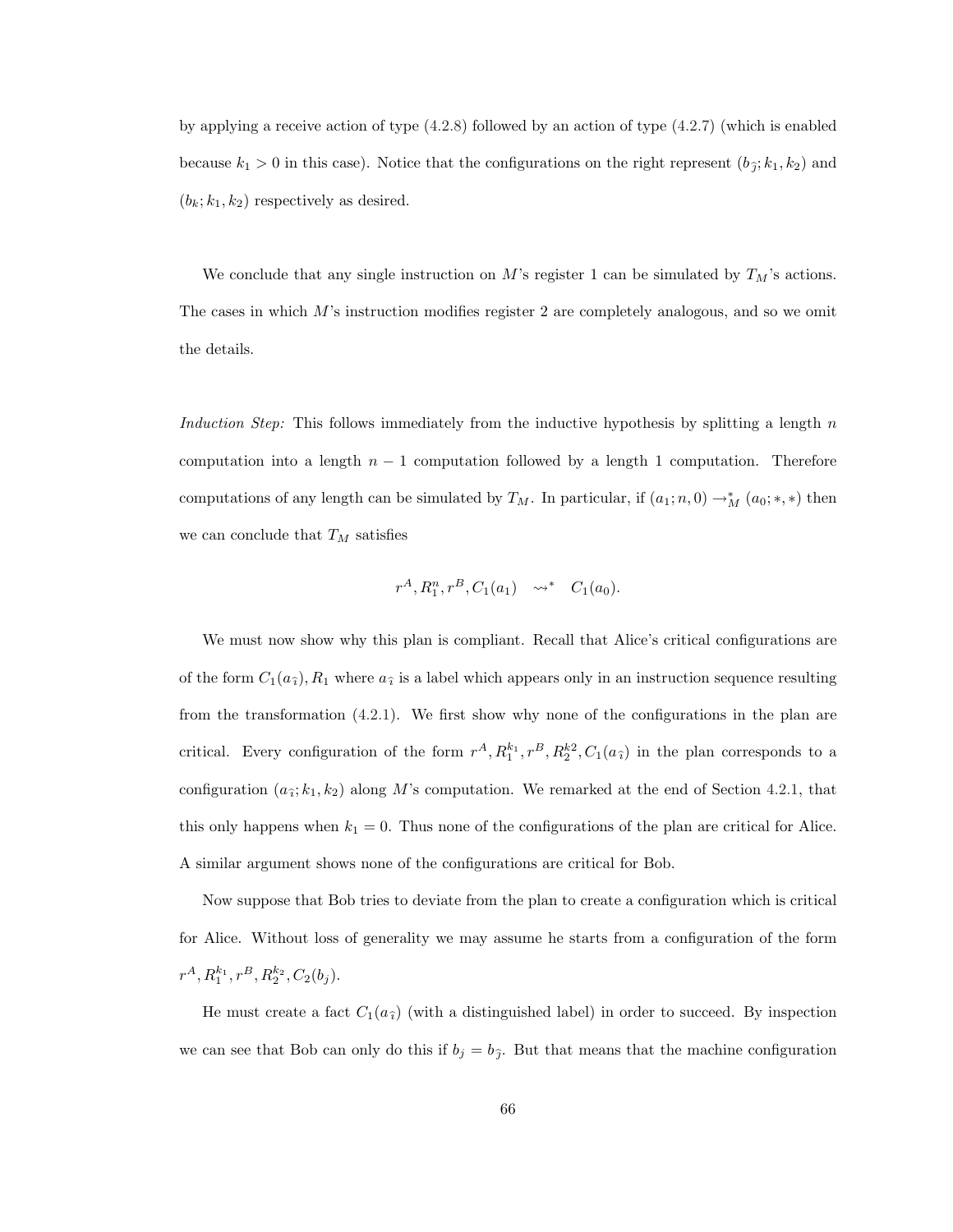is  $(b_2; k_1, k_2)$  which we already remarked happens only when  $k_1 = 0$ . Thus, if Bob succeeds in creating the fact  $C_1(a_{\hat{\tau}})$  it means that there are no instances of  $R_1$  in the configuration, and the result is not critical for Alice. A similar argument shows that Alice cannot create a critical configuration for Bob by herself, if she starts from a configuration in the plan.

Thus the translation is sound with respect to both plan compliance and weak plan compliance. In order to show that the translation is complete, we show that an arbitrary weakly compliant plan leading from  $r^A, R_1^n, r^B, C_1(a_1)$  to  $C_1(a_0)$  corresponds to the terminating computation of M on  $(a_1; n, 0)$ . This direction requires some care because we do not know a priori that a weakly compliant plan has a form which clearly corresponds to a computation of M. Thus we first show that weakly compliant plans do have a nice form passing only through configurations which we call regular.

**Definition 4.2.1.** If  $T_M$  is the translation of a Minsky machine M, then a configuration is called regular if it has one of the four following forms:

$$
r^A, R_1^{k_1}, r^B, R_2^{k_2}, C_1(a_i)
$$
 (I)

$$
s_i^A, R_1^{k_1}, r^B, R_2^{k_2} \tag{II}
$$

$$
r^A, R_1^{k_1}, r^B, R_2^{k_2}, C_2(b_j)
$$
 (III)

$$
r^A, R_1^{k_1}, s_j^B, R_2^{k_2} \tag{IV}
$$

Configurations of type (I) and (III) correspond directly to Minsky machine configurations as we saw before. Configurations of type (II) and (IV) are the "intermediate" configurations that arise from the use of the receive actions [\(4.2.8\)](#page-69-0) and [\(4.2.14\)](#page-69-2). In the previous proof, every configuration of the plan was regular. The next lemma states that this must be the case for every plan which starts in a regular configuration.

<span id="page-74-0"></span>**Lemma 4.2.2.** Let  $T_M$  be the translation of a Minsky machine M. If  $T_M$  begins in a regular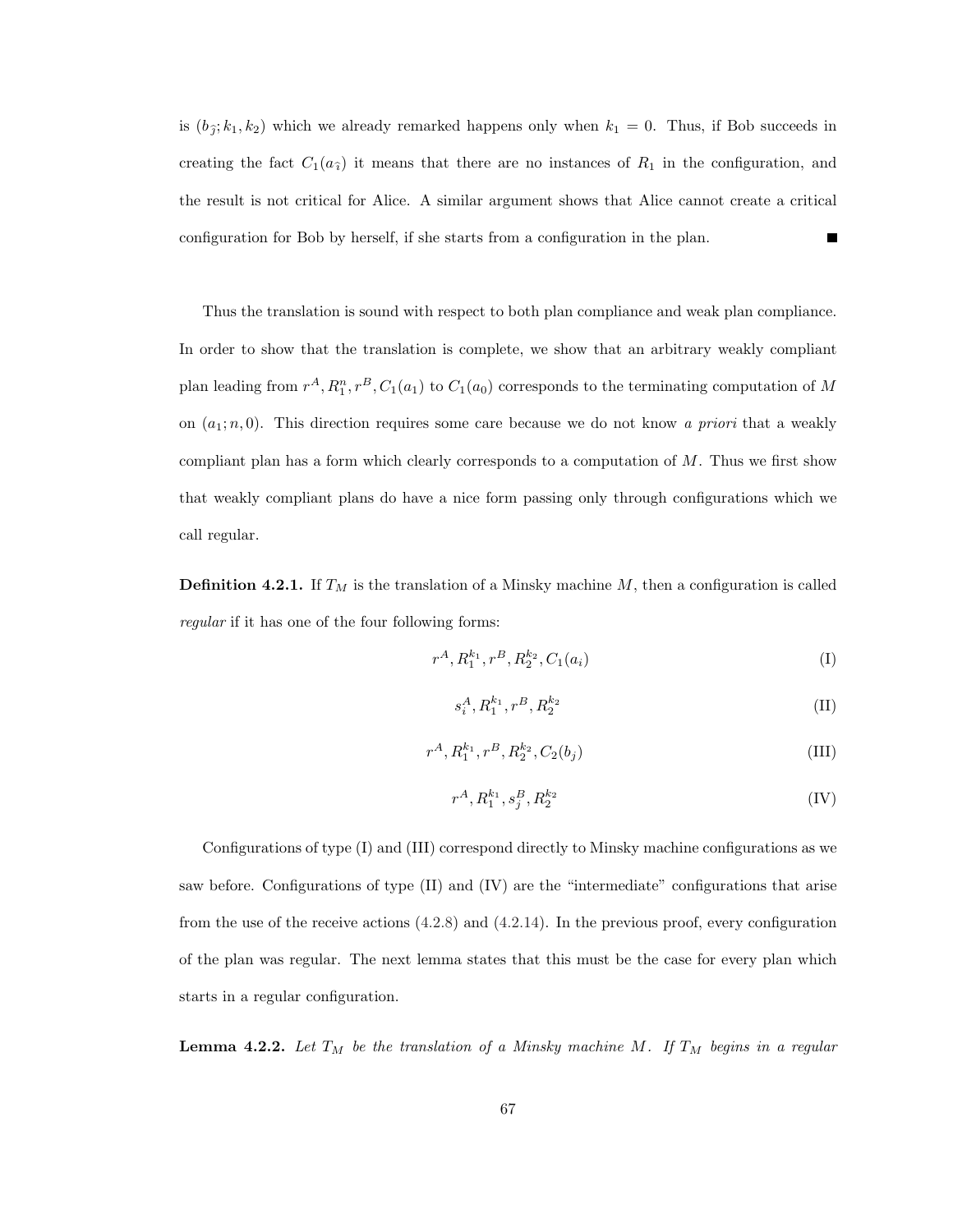configuration then every configuration in a plan is also regular. Furthermore, the configurations cycle through types  $(I)$ ,  $(II)$ ,  $(III)$  and  $(IV)$  in that order.

**Proof.** It suffices to show that if  $T_M$  is in any of the four regular configuration types, then any action which is enabled will transform  $T_M$  into the next type in the cycle. We analyze each case separately.

### Case I:

 $T_M$  is in a regular configuration of type (I). By inspection the only action which is enabled is one of Alice's receive actions of type [\(4.2.8\)](#page-69-0). It is easy to check that applying this action will yield a regular configuration of type (II).

### Case II:

 $T_M$  is in a configuration of type (II). By inspection, the only possible actions which can be enabled are Alice's actions of type  $(4.2.3)$ – $(4.2.7)$ . One easily checks that applying any of these actions will result in a regular configuration of type (III).

### Case III:

 $T_M$  is in a regular configuration of type (III). By inspection, the only action which is enabled is one of Bob's receive actions of type [\(4.2.14\)](#page-69-2). It is easy to check that applying this action will yield a regular configuration of type (IV).

### Case IV:

 $T_M$  is in a regular configuration of type (IV). By inspection, the only actions which are enabled are Bob's actions of type  $(4.2.9)$ – $(4.2.13)$ . Just as in the first case, it is easy to check that applying any of these actions will yield a regular configuration of type (I). ٠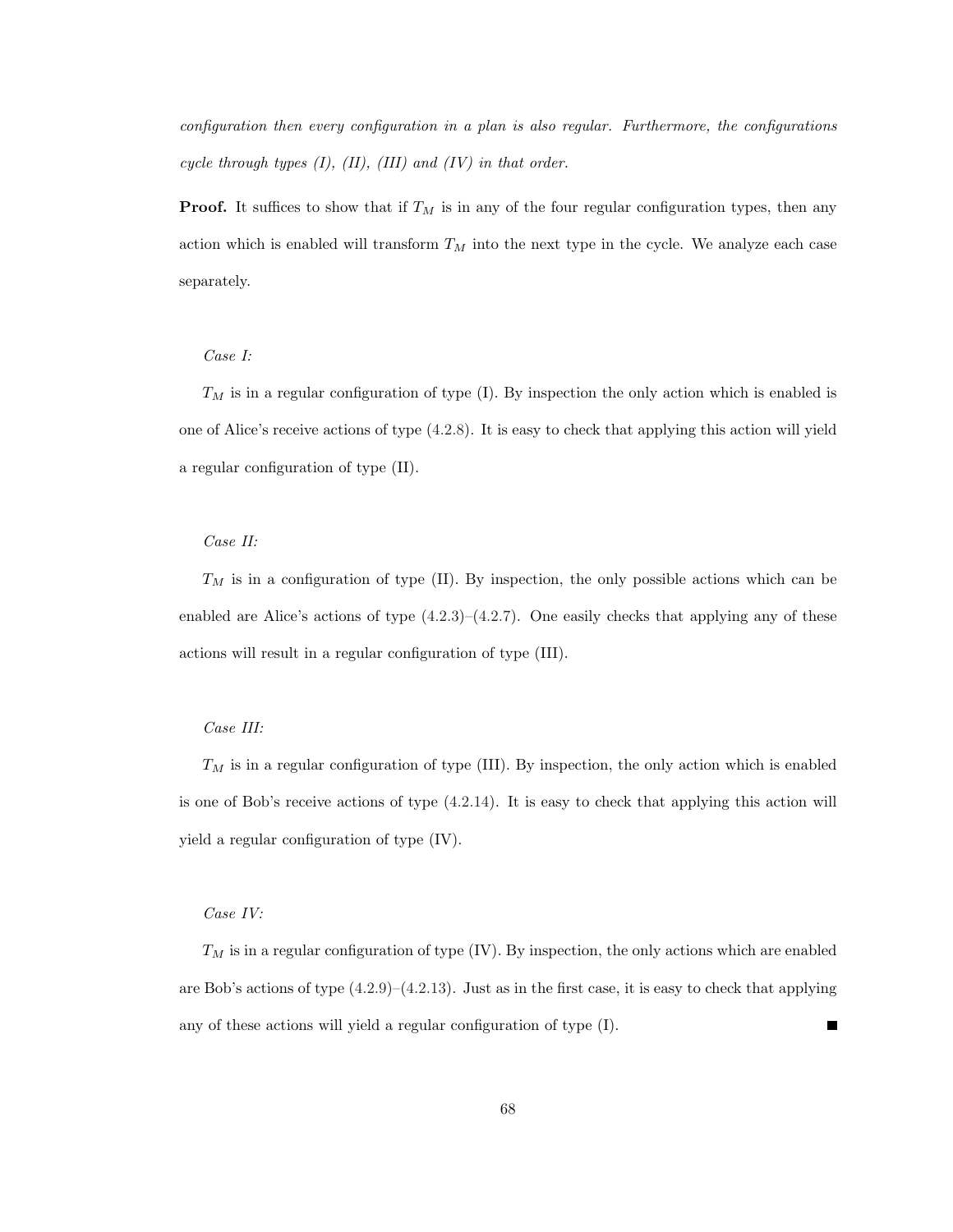Using this result we can now show how to simulate an arbitrary weakly compliant plan by a computation of M.

**Proposition 6** (Completeness). Given a Minsky machine M and its translation  $T_M$ , if  $T_M$  has a weakly compliant plan leading from  $r^A$ ,  $R_1^n$ ,  $r^B$ ,  $C_1(a_1)$  to  $C_1(a_0)$  then M's computation leads from  $(a_1; n, 0)$  to  $(a_0; *, *).$ 

**Proof.** We prove more generally that if the weakly compliant plan leads from  $r^A, R_1^n, r^B, C_1(a_1)$ to  $r^A, R_1^{k_1}, r^B, R_2^{k_2}, C_1(a_i)$  then M's computation leads from  $(a_1; n, 0)$  to  $(a_i; k_1, k_2)$ . Since the configuration  $r^A, R_1^n, r^B, C_1(a_1)$  is regular, Lemma [4.2.2](#page-74-0) implies that the plan proceeds to enter a cycle of regular configurations. Since a regular configuration which contains  $C_1(a_i)$  is of type (I) we know that the plan must start and end in a configuration of type (I) and therefore must consist of some number of complete cycles (and no partial cycles). We can prove the result by induction on the number of cycles in the plan. Recall that a full cycle consists of four actions, two actions from Alice followed by two actions from Bob.

#### Basis Step: 0 Cycles

If the plan has 0 cycles then it starts in the ending state and hence  $a_1 = a_i$ ,  $n = k_1$  and  $k_2 = 0$ so M also starts in the configuration  $(a_i; k_1, k_2)$ .

### Induction Step:

The inductive hypothesis is that a weakly compliant plan with  $n-1$  cycles can be simulated by an M-computation. We must then show that an n-cycle plan can also be simulated by an M-computation.

After the first  $n-1$  cycles of the plan,  $T_M$  is in a regular configuration of type (I) that looks like the following:

$$
r^A, R_1^{k_1}, r^B, R_2^{k_2}, C_1(a_i)
$$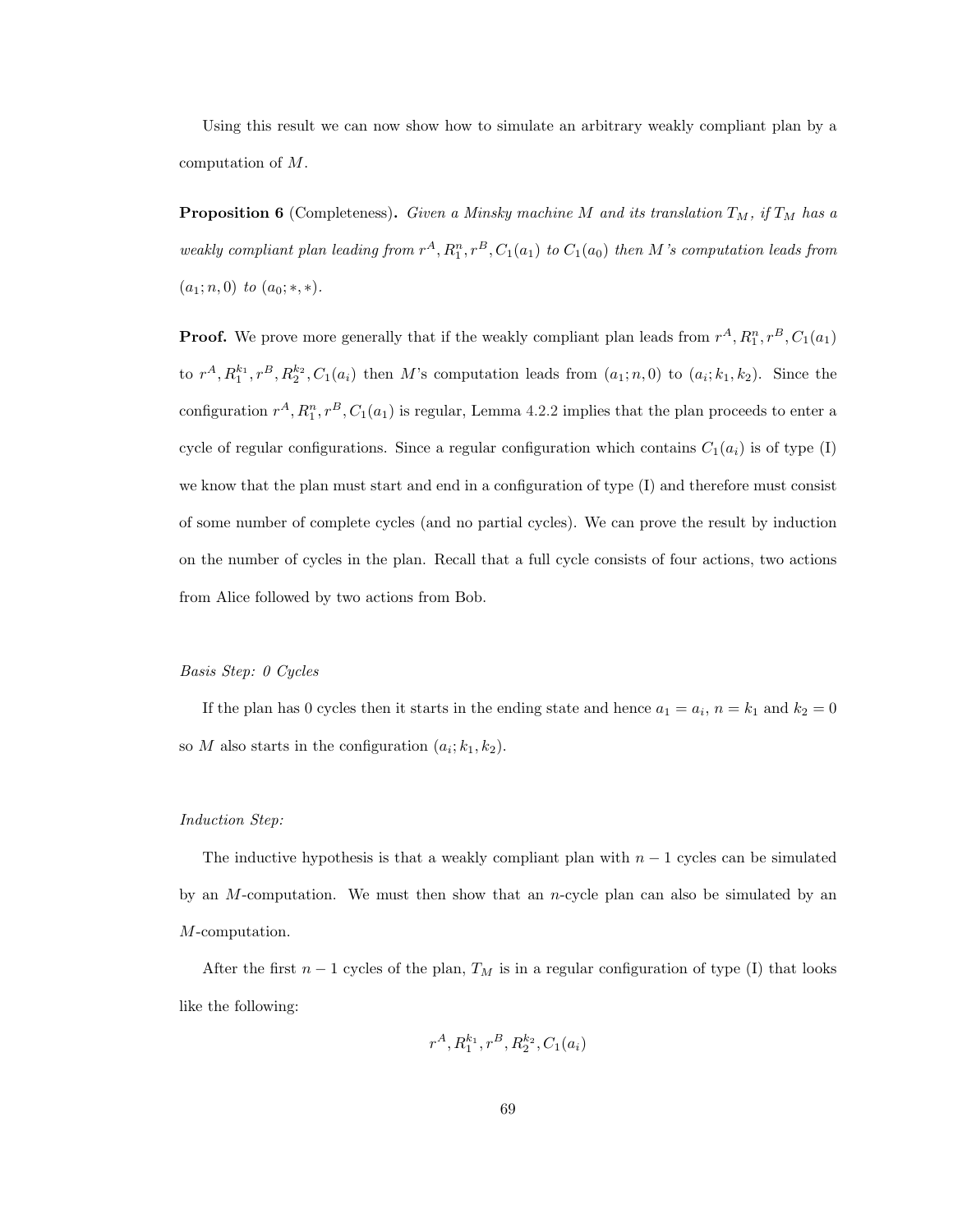By the inductive hypothesis we know that M leads to the corresponding configuration  $(a_i; k_1, k_2)$ . We must only show how  $M$  simulates the last cycle of the plan. By Lemma [4.2.2](#page-74-0) we know that the cycle begins with a receive action of type  $(4.2.8)$  followed by an action of one of the types  $(4.2.3)$ –  $(4.2.7).$  $(4.2.7).$ 

### Case I:

Alice applies a receive action followed by an action of type [\(4.2.3\)](#page-68-2). This transforms  $T_M$  into a configuration of the form

$$
r^A, R_1^{k_1}, r^B, R_2^{k_2}, C_2(b_j).
$$

Since the second action is of type  $(4.2.3)$ , the label  $a_i$  is the label for a jump instruction, and M can apply the instruction and end up in the configuration  $(b_j; k_1, k_2)$  which is represented by  $T_M$ 's resulting configuration.

#### Case II:

Alice applies a receive action followed by an action of type [\(4.2.4\)](#page-68-0). This transforms  $T_M$  into a configuration of the form

$$
r^A, R_1^{k_1+1}, r^B, R_2^{k_2}, C_2(b_j).
$$

Since the second action is of type  $(4.2.4)$ , the label  $a_i$  is the label for an addition instruction, and M can apply the instruction and end up in the configuration  $(b_j; k_1 + 1, k_2)$  which is represented by  $T_M$ 's resulting configuration.

### Case III:

Alice applies a receive action followed by an action of type [\(4.2.5\)](#page-68-1). This transforms  $T_M$  into a configuration of the form

$$
r^A, R_1^{k_1-1}, r^B, R_2^{k_2}, C_2(b_j).
$$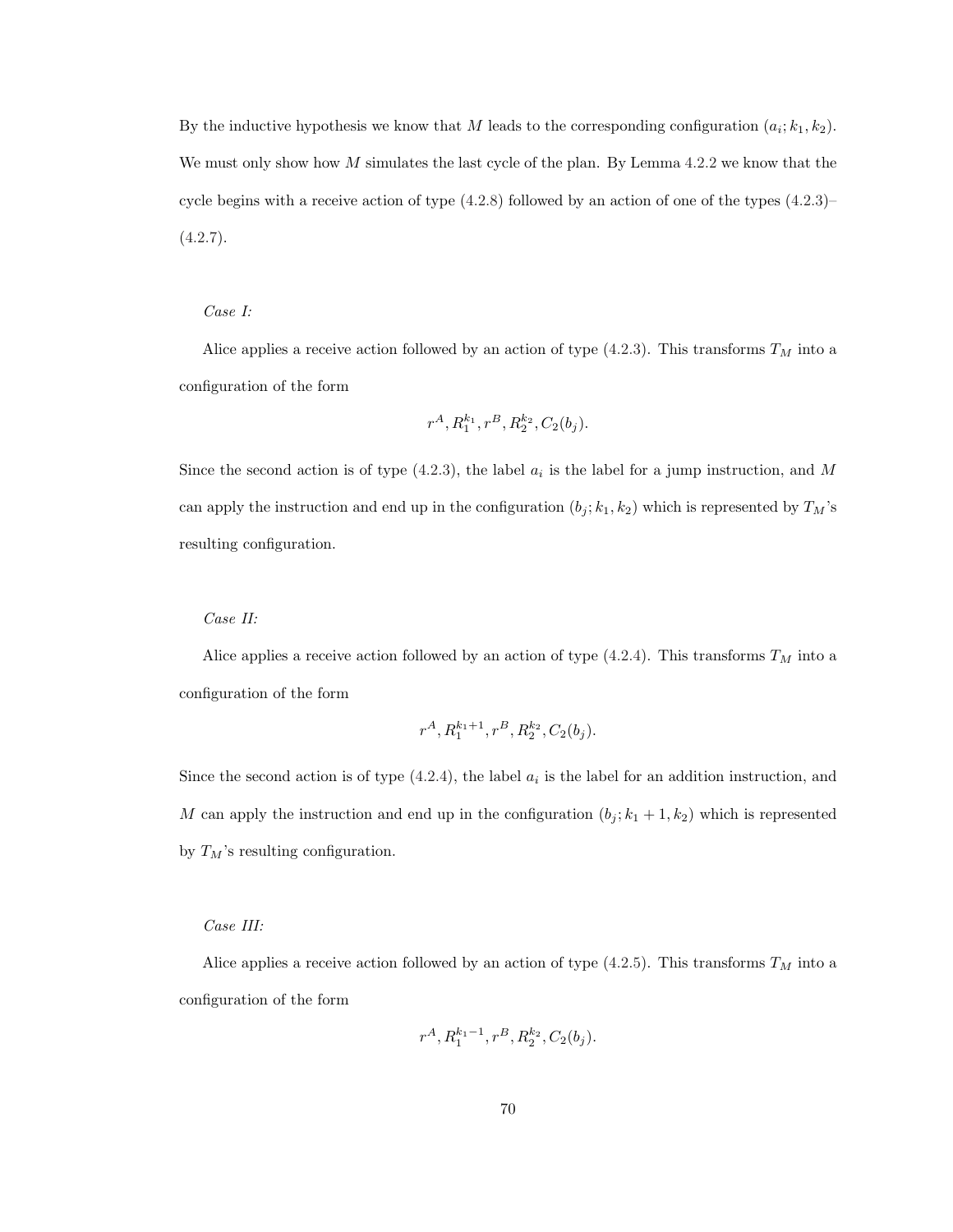Since the second action is of type  $(4.2.5)$ , the label  $a_i$  is the label for a subtraction instruction. Since  $T_M$ 's action requires the existence of an occurrence of  $R_1$  we are guaranteed that  $k_1 > 0$ . Thus M can successfully apply the instruction and end up in the configuration  $(b_j; k_1 - 1, k_2)$ which is represented by  $T_M$ 's resulting configuration.

### Case IV:

Alice applies a receive action followed by an action of type  $(4.2.6)$ . This transforms  $T_M$  into a configuration of the form

$$
r^A, R_1^{k_1}, r^B, R_2^{k_2}, C_2(b_{\hat{j}}).
$$

Since the second action is of type  $(4.2.6)$ , the label  $a_i$  is the label for a 0-test instruction. Furthermore, we know there are no occurrences of  $R_1$  because the plan is assumed to be weakly compliant. An occurrence of  $R_1$  would cause the cycle to finish with Bob publishing the fact  $C_1(a_i)$  creating a critical configuration contrary to the weak compliance of the plan. Thus  $k_1 = 0$  and M's previous configuration is actually  $(a_i; 0, k_2)$ . Hence M's test for 0 in register 1 is successful. M then ends up in the configuration  $(b_j; 0, k_2)$  which is represented by  $T_M$ 's resulting configuration.

### Case V:

Alice applies a receive action followed by an action of type  $(4.2.7)$ . This transforms  $T_M$  into a configuration of the form

$$
r^A, R_1^{k_1}, r^B, R_2^{k_2}, C_2(b_k).
$$

Since the second action is of type  $(4.2.7)$ , the label  $a_i$  is the label for a 0-test instruction. Furthermore, we know  $k_1 > 0$  because the action is only enabled when there is an occurrence of  $R_1$ . Thus when M performs the 0-test, it finds  $k_1 > 0$  and transitions into the configuration  $(b_k; k_1, k_2)$ which is represented by  $T_M$ 's resulting configuration.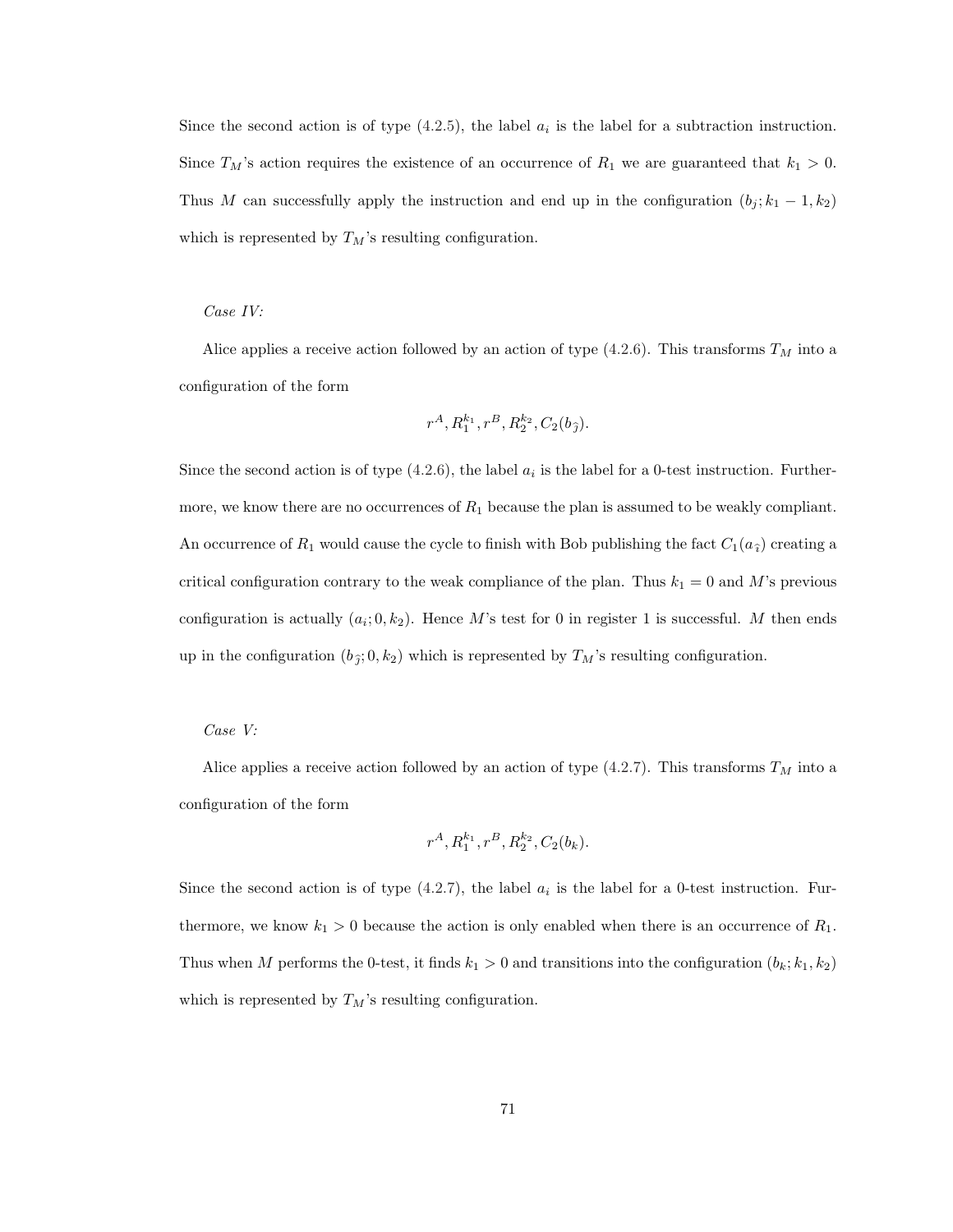The cycle is completed by Bob applying a receive action of type [\(4.2.14\)](#page-69-2) followed by an action of one of the types  $(4.2.9)$ – $(4.2.13)$ . The analysis of each of these cases is completely analogous to the previous cases completing the induction. We therefore conclude that  $M$  can simulate any weakly compliant plan which completes some number of full cycles. In particular, if the weakly compliant plan leads from  $r^A$ ,  $R_1^n$ ,  $r^B$ ,  $C_1(a_1)$  to  $C_1(a_0)$ , then M's computation leads from  $(a_1; n, 0)$ to  $(a_0; *, *).$  $\blacksquare$ 

Since every compliant plan is also weakly compliant, it follows that the translation is complete with respect to plan compliance as well. The soundness and completeness results combine to imply that Problem 2 (weak plan compliance) and Problem 3 (plan compliance) are both undecidable.

<span id="page-79-0"></span>**Theorem 4.2.3** (General Weak Plan Compliance). Let T be a local state transition system with a finite set of propositional actions,  $\mathcal Z$  a finite set of goal configurations,  $\mathcal C$  a finite set of critical configurations, and W an initial configuration. The problem of determining if  $T$  has a weakly compliant plan leading from W to one of the goal configurations is undecidable.

**Proof.** The translation from Minsky machines creates a local state transition system  $T_M$  with only finitely many propositional actions, a single goal configuration, and a finite set of critical configurations. The soundness and completeness of the translation imply the undecidability of the problem.

Theorem [4.2.3](#page-79-0) is in contrast with Theorem [3.3.3.](#page-51-0) These theorems represent the second column of Table [1.1.](#page-13-0) Going from well-balanced systems to general systems alters the decidability of the problem. Also note that in the well-balanced case, system compliance and weak plan compliance have the same complexity, but in the general case system compliance is decidable and weak plan compliance becomes undecidable. Therefore, the undecidability arises from a combination of the possibility of having un-balanced actions and the importance of remembering the path that is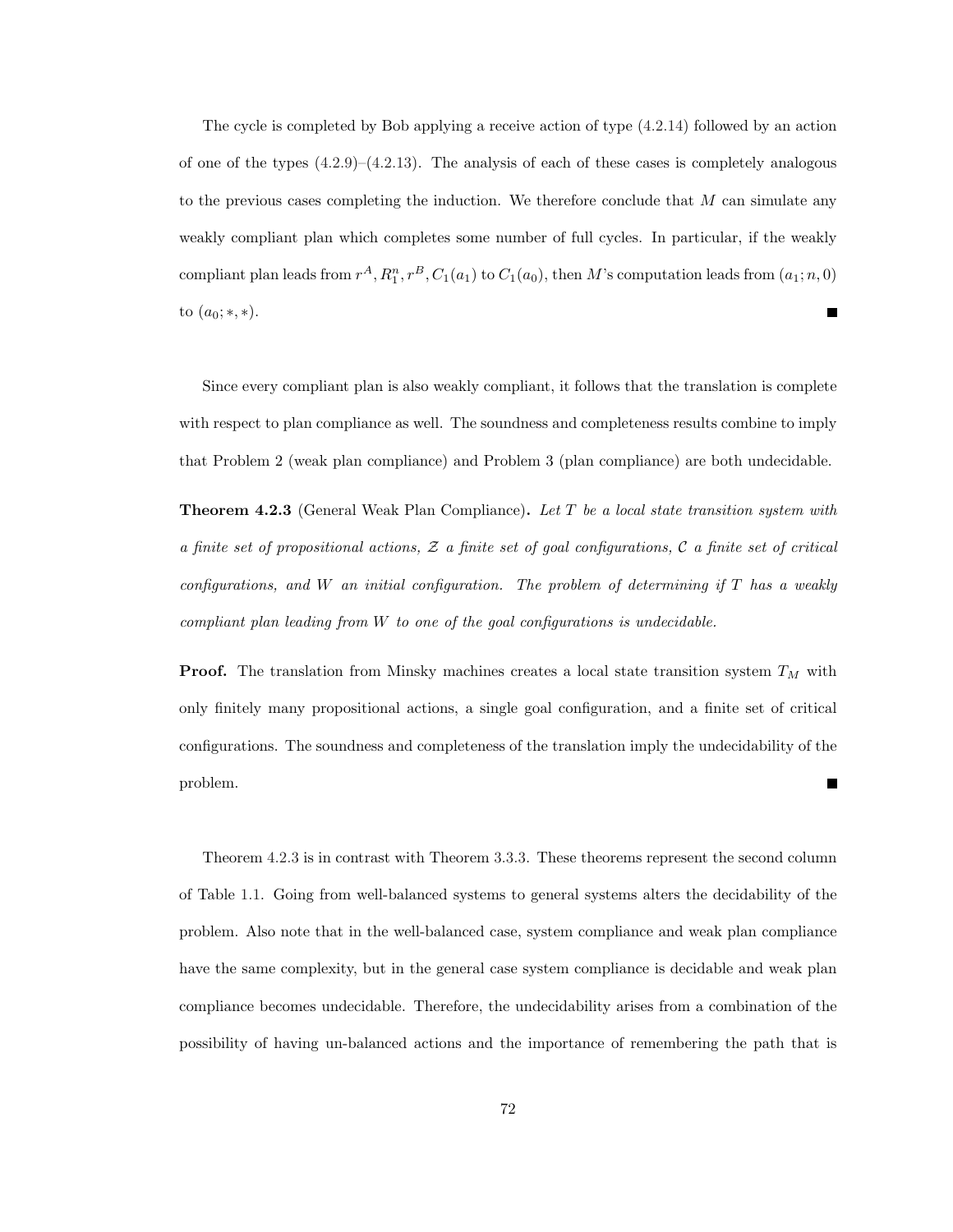<span id="page-80-0"></span>followed to reach a goal as embodied by the definition of weak plan compliance.

**Theorem 4.2.4** (General Plan Compliance). Let  $T$  be a local state transition system with a finite set of propositional actions,  $\mathcal Z$  a finite set of goal configurations,  $\mathcal C$  a finite set of critical configurations, and W an initial configuration. The problem of determining if  $T$  has a compliant plan leading from W to one of the goal configurations is undecidable.

П

Proof. This proof is identical to the proof of Theorem [4.2.4.](#page-80-0)

We also want to point out the differences between Theorems [4.2.3](#page-79-0) and [4.2.4](#page-80-0) and the undecidability results of [\[20\]](#page-95-0) and [\[42\]](#page-97-0). The results of [\[20\]](#page-95-0) are about secrecy in the context of security protocols with an external intruder who has considerably more power than the honest protocol participants. In that setting, undecidability is only attained with the ability to create an unbounded number of fresh values, or nonces, combined with the unbounded memory of the intruder. In the current work, we take advantage of the unbounded memory of the agents by allowing un-balanced actions, but we work in a propositional setting in which no new values are ever created.

Similarly, the proof of undecidability for pure monadic linear logic [\[42\]](#page-97-0) relies on the ability to use the existential quantifier to create an unbounded number of new values. Also, linear logic derivability roughly correspond to exact reachability in our setting. We lose some control by using our weaker notion of reachability, and by not allowing new values to be created, but we regain that control through the interpretation of confidentiality policies.

73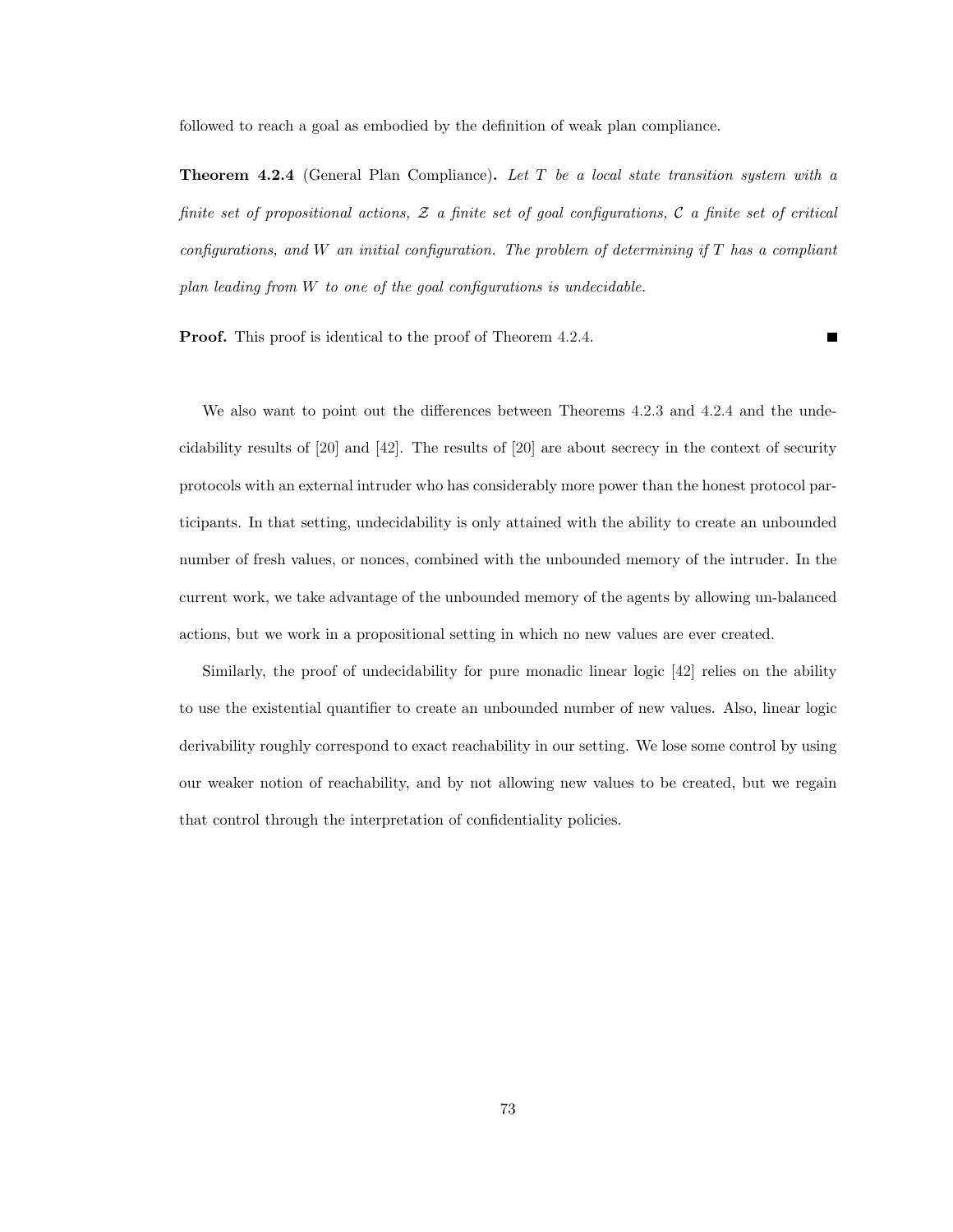# Chapter 5

# Foundation in Logic

In this chapter we present the logical foundation of our approach. It is desirable to have such a logical foundation because we are often able to gain new insight by thinking in terms of a well established formalism. For example we may be able to apply existing tools, which work with some logical formalism, to the problem at hand. Here we demonstrate a connection to a variation of linear logic known as affine logic. The contents of this chapter can be found in [\[35\]](#page-96-0) and the full proofs first appear in [\[33\]](#page-96-1).

## 5.1 Linear and Affine Logic

Linear logic (LL), which was introduced in [\[25\]](#page-96-2), is a resource-sensitive refinement of traditional logic. It is presented as a Gentzen style sequent calculus. A sequent of the form  $\Gamma \vdash \Delta$  says roughly that the resources in the multiset  $Γ$  can be used to produce the multiset  $Δ$ . Linear logic differs in a number of ways from traditional logic, but most notably it does not allow the rules of weakening or contraction.

The rule of contraction is given by

$$
\frac{A,A,\Gamma\vdash\Delta}{A,\Gamma\vdash\Delta}
$$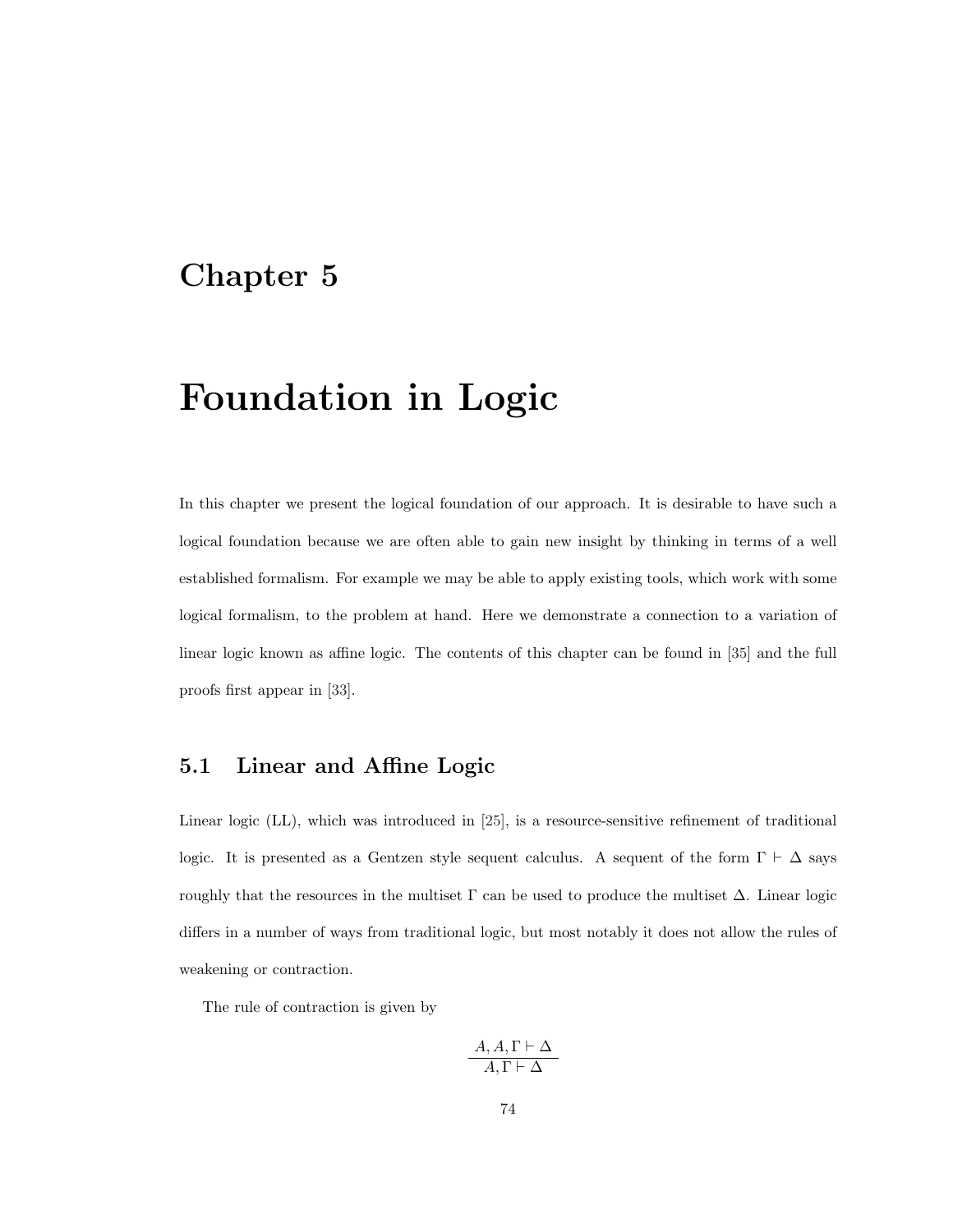It says that if we can produce  $\Delta$  using  $\Gamma$  and two copies of A, then we can also produce  $\Delta$  with Γ and one copy of A. Weakening is the opposite rule and is given by

$$
\frac{\Gamma\vdash\Delta}{A,\Gamma\vdash\Delta}
$$

It says that if we can produce  $\Delta$  using Γ, the we can also produce  $\Delta$  with Γ and A, for any A.

The effect of disallowing the contraction rule is that it forces us to use each resource at most once. The effect of disallowing the weakening rule is that it forces us to use each resource at least once. This is why linear logic is popular when trying to model resource-sensitive systems. It allows the available resources to grow and shrink, in contrast to traditional logic in which the resources grow monotonically. Linear logic also provides a mechanism which allows certain resources to be used any number of times. This will be useful when we use logic to model actions.

At a lower level, linear logic splits the traditional connectives defining conjunction and disjunction into two forms. For example, the traditional conjunction ∧ is split into ⊗ (multiplicative conjunction) and & (additive conjunction). A derivation of a  $\otimes$  conjunction forbids any sharing of the resources used to derive each conjunct. In contrast, a derivation of a & conjunction requires all resources to be shared.

Affine logic (AL) is the variation of linear logic which allows weakening, but still disallows contraction. Thus, in affine logic, we may use each resource either once or not at all. Affine logic is therefore an appropriate logic to use when we want to model the reachability of partial goals. It allows us to work with the relevant resources in arbitrary contexts.

## 5.2 Reachability and Derivability

There is a well-known correspondence between state transition systems and linear logic. We extend this connection to one between local state transition systems and affine logic. By encoding the objects of local state transition systems as logical formulas we are able to relate partial goal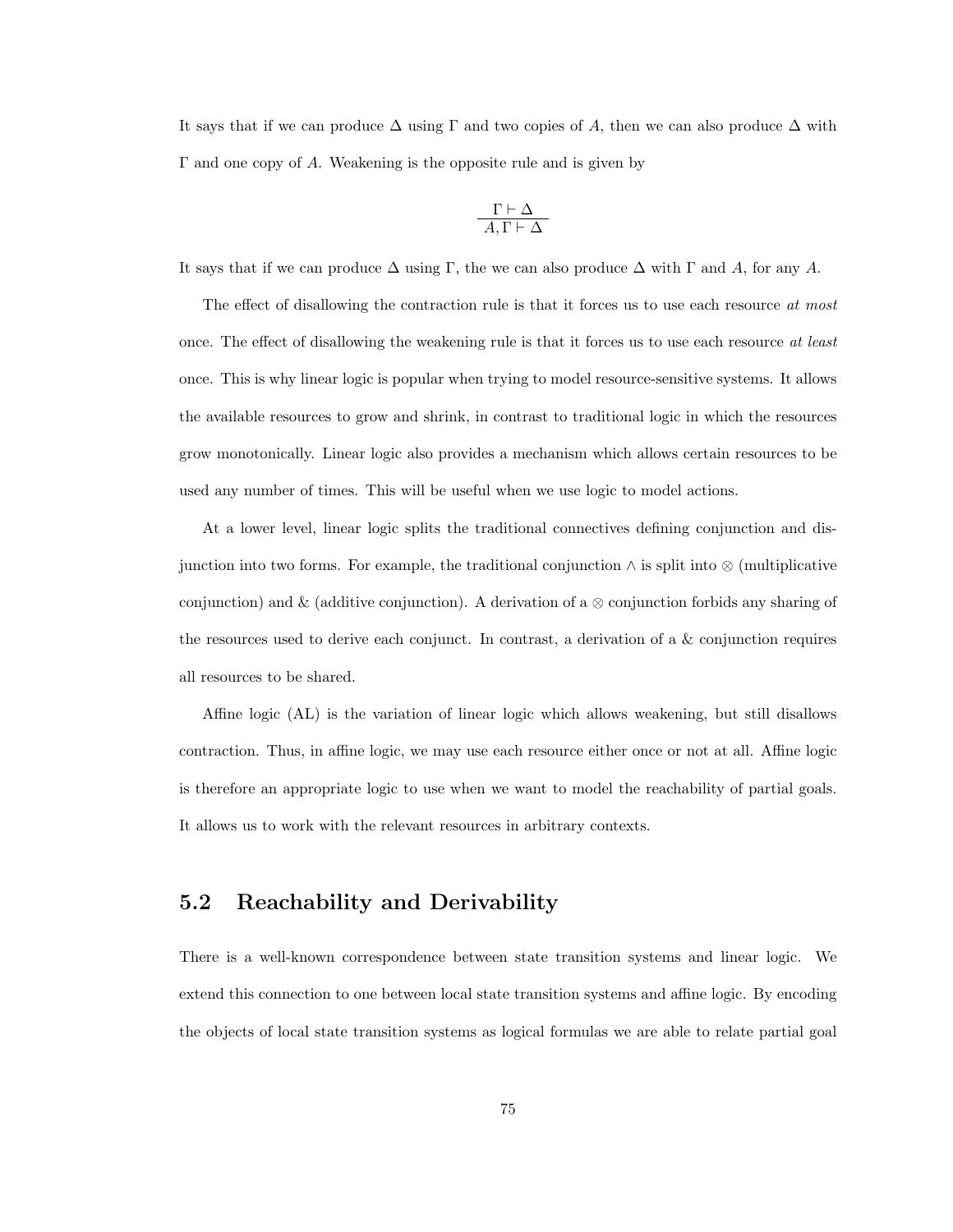reachability with derivability of certain Gentzen sequents within affine logic. Table [5.1](#page-84-0) shows the rules of affine logic that are most relevant to our correspondence.

Our translation of local state transition systems into affine logic follows closely the translation of ordinary state transition systems into linear logic. There is one notable difference which deserves mention here. If we want our translation to preserve all key elements of local state transition systems, we must preserve the information which allows us to determine which action is allowed to be used by which participant. For this reason we translate actions into linear implications with a special constant which acts as a "lock", as described below.

For a local state transition system  $T$ , multisets of facts are encoded using the multiplicative conjunction,  $\otimes$  (which is commutative).

$$
\ulcorner S \urcorner = \bigotimes S.
$$

The empty multiset is encoded as the multiplicative unit.

$$
^{\sqcap ,\sqcap }=1.
$$

Transition rules are encoded as linear implication. This is where we use the "lock". For each agent  $A$  we have a constant symbol  $q_A$ . We then encode transition rules using linear implication as follows.

$$
\ulcorner X_A X_{pub} \rightarrow_A Y_A Y_{pub} \urcorner = q_A \otimes \ulcorner X_A X_{pub} \urcorner \rightarrow q_A \otimes \ulcorner Y_A Y_{pub} \urcorner
$$

This technique forces derivations in affine logic to contain all the relevant information about which agent is applying an action at a given point. Now, for the rule set  $R_T$  we can define

$$
\ulcorner R_T \urcorner = \{ \ulcorner r \urcorner : r \in R_T \}.
$$

Since locks of the form  $q_A$  are part of the linear implications we must also include these constants as part of the global configuration. If  $I$  is the set of participants of  $T$ , then we define

$$
\ulcorner I \urcorner = \bigotimes \{ q_A : A \in I \}.
$$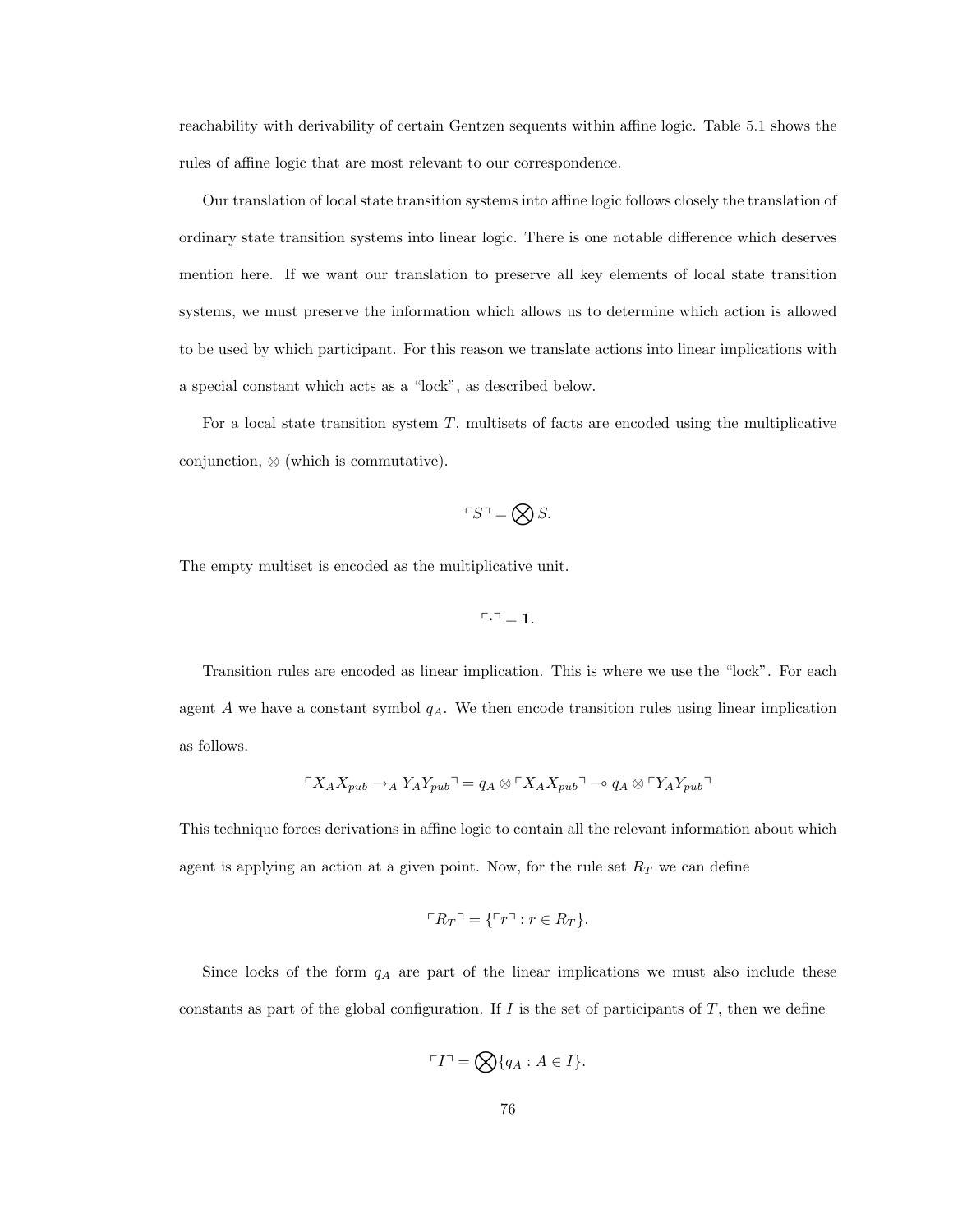| Structural rules                                                                                                                                                                                             |                                                                                                                                      |
|--------------------------------------------------------------------------------------------------------------------------------------------------------------------------------------------------------------|--------------------------------------------------------------------------------------------------------------------------------------|
| $\overline{\Gamma; A_1,\ldots,A_n\vdash A_i}$ id                                                                                                                                                             | $\frac{\Gamma, A; \Delta, A \vdash C}{\Gamma, A; \Delta \vdash C}$ clone                                                             |
| Cut rules                                                                                                                                                                                                    |                                                                                                                                      |
| $\frac{\Gamma;\Delta_1\vdash A\qquad \Gamma;\Delta_2,A\vdash C}{\Gamma;\Delta_1,\Delta_2\vdash C}\,\text{cut}\quad \frac{\Gamma;\vdash A\qquad \Gamma,A;\Delta\vdash C}{\Gamma;\Delta\vdash C}\,\text{cut!}$ |                                                                                                                                      |
| Left rules                                                                                                                                                                                                   | Right rules                                                                                                                          |
| $\frac{\Gamma;\Delta\vdash C}{\Gamma;\Delta,1\vdash C}\,\mathbf{1}\ell$                                                                                                                                      | $\frac{1}{\Gamma: \cdot \vdash 1}$ 1r                                                                                                |
| $\frac{\Gamma; \Delta, A_1, A_2 \vdash C}{\Gamma; \Delta, A_1 \otimes A_2 \vdash C} \otimes \ell$                                                                                                            | $\frac{\Gamma; \Delta_1 \vdash C_1 \qquad \Gamma; \Delta_2 \vdash C_2}{\Gamma; \Delta_1, \Delta_2 \vdash C_1 \otimes C_2} \otimes r$ |
| $\frac{\Gamma; \Delta_1 \vdash A \qquad \Gamma; \Delta_2, B \vdash C}{\Gamma; \Delta_1, \Delta_2, A \multimap B \vdash C} \multimap \ell$                                                                    | $\frac{\Gamma;\Delta,A\vdash C}{\Gamma;\Delta\vdash A\multimap C}\multimap r$                                                        |
| $\frac{\Gamma;\Delta,A\vdash C}{\Gamma,\Delta,\exists x.A\vdash C}\exists\ell$                                                                                                                               | $\frac{\Gamma;\Delta \vdash [t/x]C}{\Gamma;\Delta \vdash \exists x.C} \exists r$                                                     |

<span id="page-84-0"></span>Table 5.1: Some rules of affine logic.

We use a notion of provability which is based on an intuitionistic version of affine logic in which the sequents have the form

$$
\Gamma; \Delta \vdash C
$$

where  $\Delta$  is a linear context,  $\Gamma$  is an unrestricted context in which the resources may be used as many times as necessary, and  $C$  is a single formula (see [\[13\]](#page-95-1)). The relevant rules of affine logic are given in Table [5.1.](#page-84-0) Under our encoding of local state transition systems we are able to achieve the following results.

<span id="page-84-1"></span>**Theorem 5.2.1.** (Soundness) For every pair of states  $W$ ,  $Z$ , and every rule set  $R_T$  defining a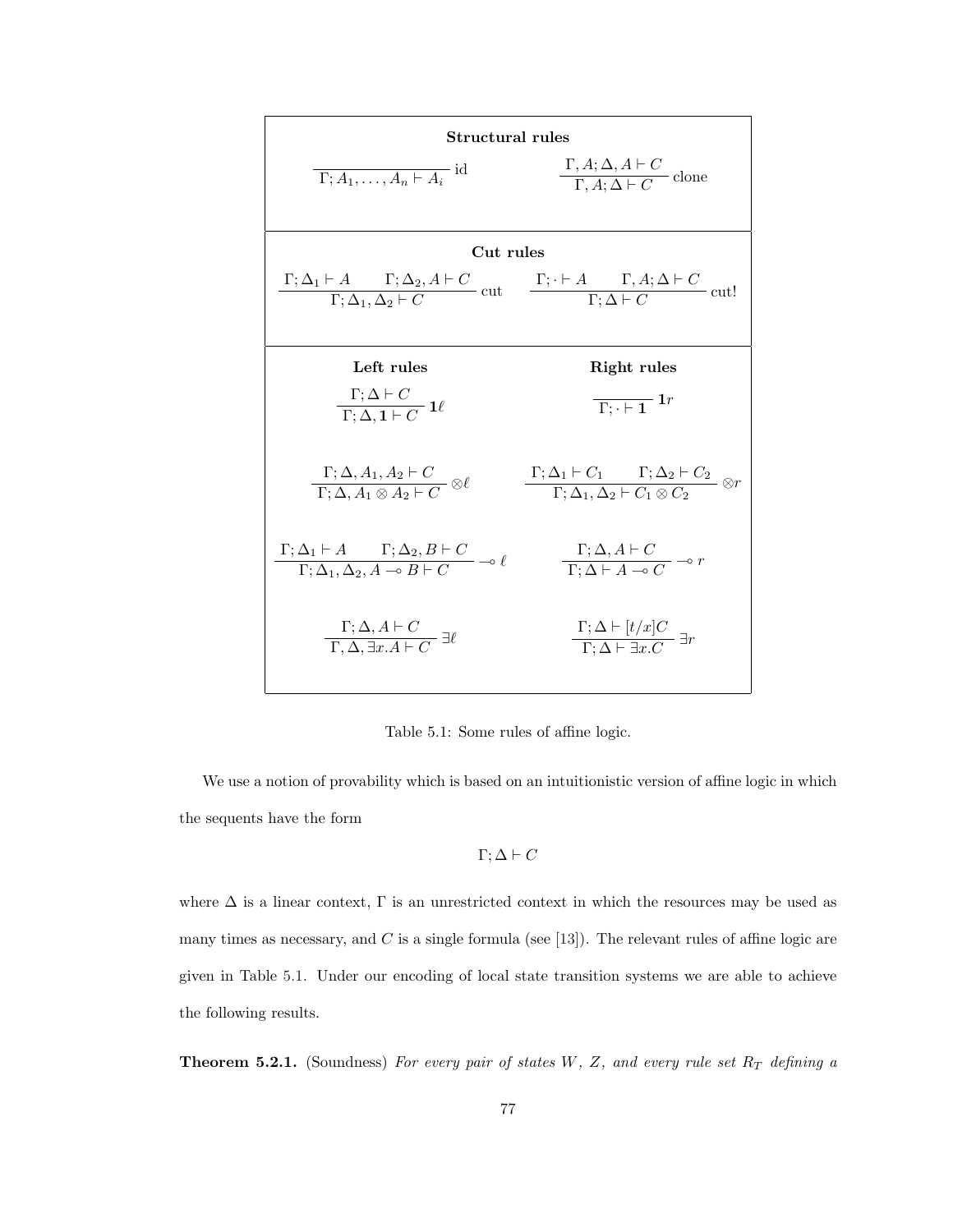<span id="page-85-1"></span>participant set I, if  $W \rightsquigarrow_T^* Z$  then  $\ulcorner R_T \urcorner ; \ulcorner I \urcorner \otimes \ulcorner W \urcorner \vdash \ulcorner I \urcorner \otimes \ulcorner Z \urcorner$  is derivable in affine logic.

**Theorem 5.2.2.** (Completeness) For every pair of states  $W$ ,  $Z$  and every rule set  $R_T$  defining a participant set I, if  $\ulcorner R_T \urcorner; \ulcorner I \urcorner \otimes \ulcorner W \urcorner \vdash \ulcorner I \urcorner \otimes \ulcorner Z \urcorner$  is derivable in affine logic then  $W \leadsto_T^* Z$ .

In order to prove these results we will pass through soundness and completeness results which relate exact reachability to derivability in linear logic (Lemmas [5.2.3](#page-85-0) and [5.2.4](#page-86-0) respectively). We then prove Lemma [5.2.5](#page-88-0) which relates derivability of sequents in linear logic to derivability of sequents in affine logic. This last lemma allows us to lift the soundness and completeness results with respect to linear logic to the corresponding results with respect to affine logic. Since we are concerned with sequents in both linear logic and affine logic we will write  $\Gamma$ ;  $\Delta \vdash_{LL} C$  for sequents which are meant to be derived in linear logic, and we write  $\Gamma$ ;  $\Delta \vdash_{AL} C$  for sequents which are meant to be derived in affine logic.

<span id="page-85-0"></span>**Lemma 5.2.3.** For every pair of states  $W$ ,  $Z$  and every rule set  $R_T$  defining a participant set  $I$ , if  $W \rhd_T^* Z$  then  $\ulcorner R_T \urcorner; \ulcorner I \urcorner \otimes \ulcorner W \urcorner \vdash_{LL} \ulcorner I \urcorner \otimes \ulcorner Z \urcorner$  is derivable.

**Proof:** (by induction on the length of the action sequence) We consider two basis cases:

Length 0 transition sequence:  $W \rhd_T^0 Z$ .

That means that  $W = Z$  and  $\ulcorner R_T \urcorner; \ulcorner I \urcorner \otimes \ulcorner W \urcorner \vdash_{LL} \ulcorner I \urcorner \otimes \ulcorner W \urcorner$  is the conclusion of the identity rule.

Length 1 transition sequence:  $W \rhd_T^1 Z$ .

So Z is reachable from W using only one rule from  $R_T$ . Assume it is  $r: X_\alpha X_{pub} \to_\alpha Y_\alpha Y_{pub}$ . We get the derivation seen in Figure [5.1.](#page-86-1)

In the above derivation V appears after (above) the occurrence of the rule  $\otimes \ell$ . This V represents  $(T\log W)\setminus (q_\alpha\otimes^rX_\alpha\log^rX_{pub}\log T)$ . This means that the top right sequent can be separated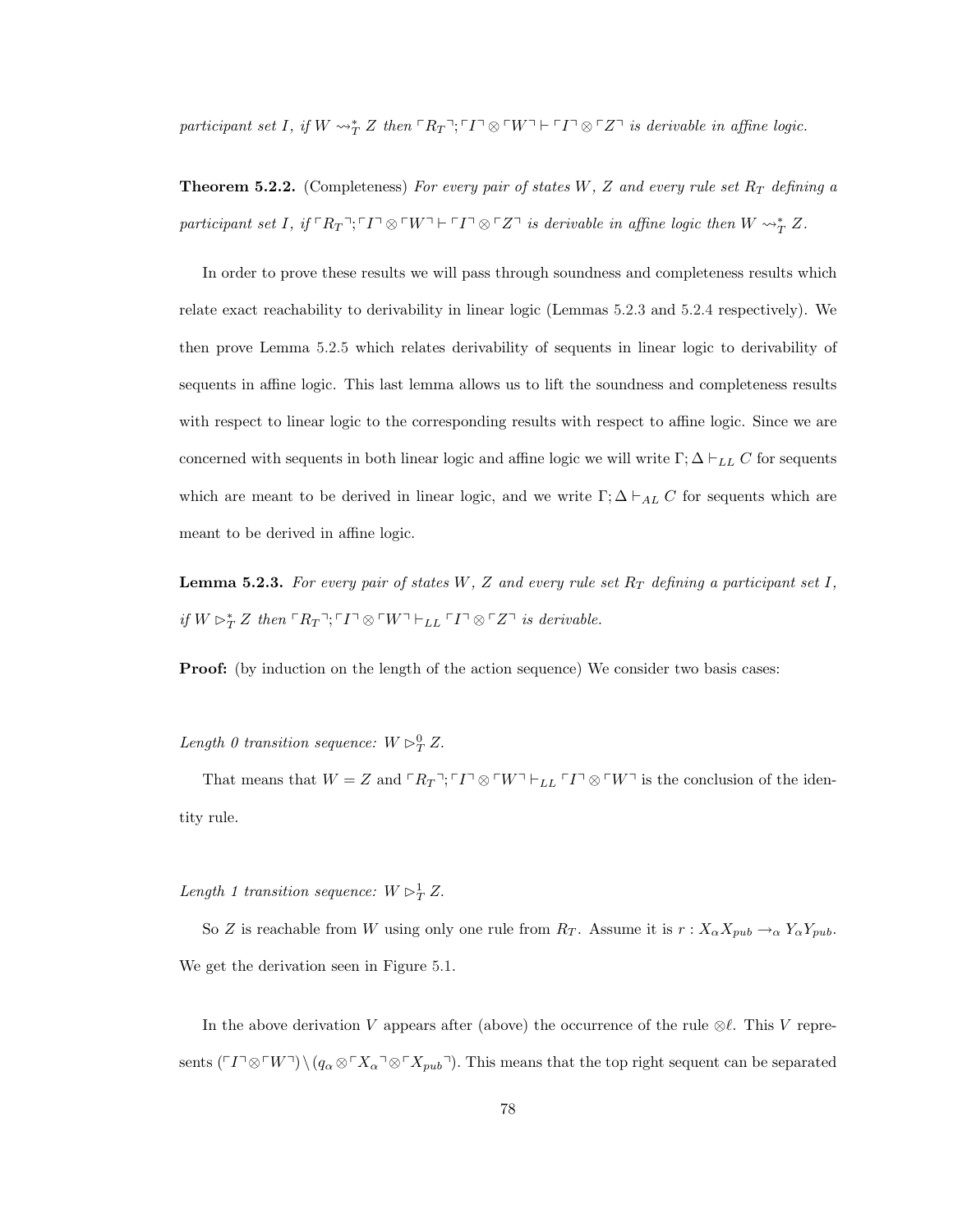$$
\frac{\ulcorner R_T \urcorner ;q_\alpha \otimes \ulcorner X_\alpha \urcorner \otimes \ulcorner X_{pub} \urcorner \vdash_{LL} q_\alpha \otimes \ulcorner X_\alpha \urcorner \otimes \ulcorner X_{pub} \urcorner \qquad \ulcorner R_T \urcorner ;q_\alpha \otimes \ulcorner Y_\alpha \urcorner \otimes \ulcorner Y_{pub} \urcorner, V \vdash_{LL} \ulcorner I \urcorner \otimes \ulcorner Z \urcorner \qquad \qquad \\ \hline \frac{\ulcorner R_T \urcorner ;q_\alpha \otimes \ulcorner X_\alpha \urcorner \otimes \ulcorner X_{pub} \urcorner \multimap q_\alpha \otimes \ulcorner Y_\alpha \urcorner \otimes \ulcorner Y_{pub} \urcorner ,q_\alpha \otimes \ulcorner X_\alpha \urcorner \otimes \ulcorner X_{pub} \urcorner, V \vdash_{LL} \ulcorner I \urcorner \otimes \ulcorner Z \urcorner \qquad \qquad \\ \hline \frac{\ulcorner R_T \urcorner ;q_\alpha \otimes \ulcorner X_\alpha \urcorner \otimes \ulcorner X_{pub} \urcorner \multimap q_\alpha \otimes \ulcorner Y_\alpha \urcorner \otimes \ulcorner Y_{pub} \urcorner ,\ulcorner I \urcorner \otimes \ulcorner Y \urcorner \urcorner L \ulcorner I \urcorner \otimes \ulcorner Z \urcorner \qquad \qquad }{\ulcorner R_T \urcorner ;\ulcorner I \urcorner \otimes \ulcorner Y \urcorner \ulcorner L \ulcorner I \urcorner \otimes \ulcorner Z \urcorner \qquad } \mathcal{O}\ell \\
$$

<span id="page-86-1"></span>Figure 5.1: Derivation corresponding to a single transition.

by the use of ⊗r to reduce it to two applications of the identity. This shows that the lemma holds for length 1 transition sequences.

### Induction Step:

Assume it holds for transition sequences of length  $\leq n$ . Now assume that  $W \triangleright_T^{n+1} Z$ . Then we know that there is some U such that  $W \rhd_T^n U$  and  $U \rhd_T^1 Z$ . Therefore our induction hypothesis tells us that we have two derivations ending in  $\ulcorner R_T \urcorner; \ulcorner I \urcorner \otimes \ulcorner W \urcorner \vdash_{LL} \ulcorner I \urcorner \otimes \ulcorner U \urcorner$  and in  $\ulcorner R_T \urcorner; \ulcorner I \urcorner \otimes \ulcorner U \urcorner \vdash_{LL} \ulcorner I \urcorner \otimes \ulcorner Z \urcorner$ . We can apply the cut rule with these two conclusions to obtain a derivation with the conclusion  $\ulcorner R_T \urcorner; \ulcorner I \urcorner \otimes \ulcorner W \urcorner \vdash_{LL} \ulcorner I \urcorner \otimes \ulcorner Z \urcorner$  as desired. Г

<span id="page-86-0"></span>**Lemma 5.2.4.** For every pair of states W, Z and every rule set  $R_T$  defining a participant set I, if  $\ulcorner R_T \urcorner; \ulcorner I \urcorner \otimes \ulcorner W \urcorner \vdash_{LL} \ulcorner I \urcorner \otimes \ulcorner Z \urcorner$  is derivable then  $W \rhd^*_T Z$ .

**Proof:** Completeness is much more complicated than soundness. The reason for this is that there may be many different LL-derivations of a given formula. We cannot simply assume that the derivation which is assumed to exist has a nice form that corresponds to the form of a derivation which arises in the proof of soundness. We will briefly sketch the ideas here noting that the key to this argument is the ability to permute certain rules above or below others. We direct the reader to [\[47\]](#page-97-1) for the proofs of these permutation rules. We also note that LL completeness has been shown for rewriting systems before in [\[12,](#page-95-2) [13\]](#page-95-1).

By cut elimination there is a cut-free derivation of the sequent

$$
\ulcorner R_T \urcorner ; \ulcorner I \urcorner \otimes \ulcorner W \urcorner \vdash_{LL} \ulcorner I \urcorner \otimes \ulcorner Z \urcorner.
$$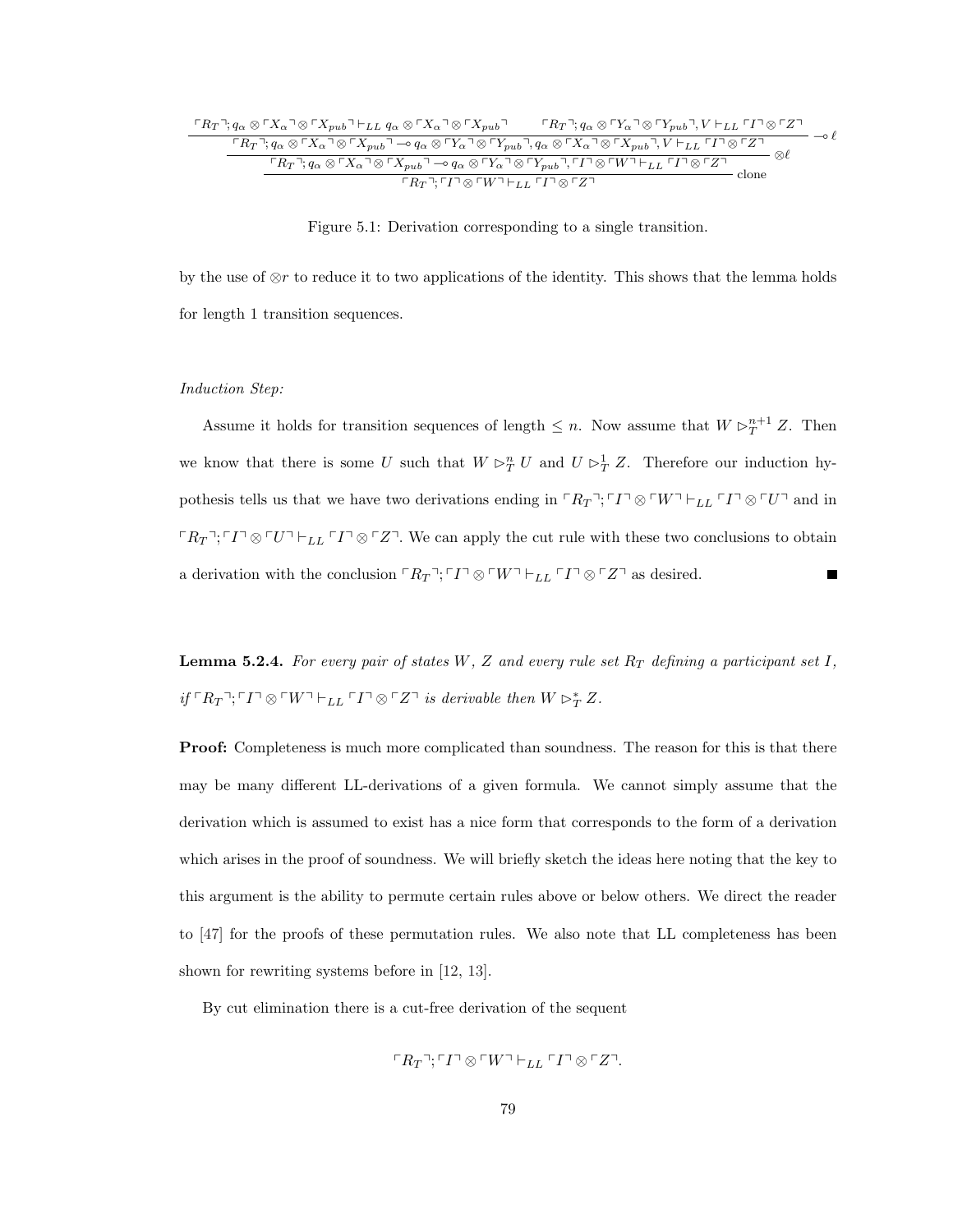In particular, this derivation satisfies the sub-formula property which states that any formula occurring in the derivation must be a sub-formula of the formulas occurring in the conclusion. This allows us to restrict our attention to derivations with only the following rules: id, clone,  $\otimes \ell$ , ⊗r, 1 $\ell$ , 1r,  $\sim$   $\ell$  and  $\sim$  r. Furthermore, we can rule out derivations which use  $\sim$ r since we do not use nested implications. As mentioned above, these rules may be permuted in restricted ways as proven in [\[47\]](#page-97-1). These permutation results allow us to assume that clone appears below all other rules,  $\otimes r$  occurs just below id or 1r which occur at or near the leaves, and that  $\otimes \ell$  and 1 $\ell$  are applied greedily (when reading the derivation from bottom to top). We must respect the nesting structure, so that in decomposing  $(A \otimes B) \multimap C$  we must apply the  $\multimap \ell$  rule below the  $\otimes \ell$  rule. The derivation can thus be assumed to have the following form:



Figure 5.2: The form of a permuted proof.

Note that the conclusion of each  $\multimap \ell$  is of the form  $\ulcorner R_T \urcorner; \ulcorner \tau_i \urcorner, \ulcorner I \urcorner \otimes \ulcorner W_i \urcorner \vdash_{LL} \ulcorner I \urcorner \otimes \ulcorner Z \urcorner,$ where  $\lceil \bar{r_i} \rceil$  is a multiset of  $m$  - i encodings of actions which have yet to be decomposed, and where there are m applications of  $\sim \ell$  in the derivation. In the conclusion of the bottom application of  $\multimap \ell$  is  $W_0 = W.$  In the right premise of the top application of  $\multimap \ell$  is  $W_m = Z.$ 

*Claim:* There is a transition sequence  $r_1, \ldots, r_m$  such that

$$
W = W_0 \rhd_{r_1} W_1 \rhd_{r_2} \cdots \rhd_{r_m} W_m = Z
$$

allowing us to conclude  $W \triangleright_T^* Z$ .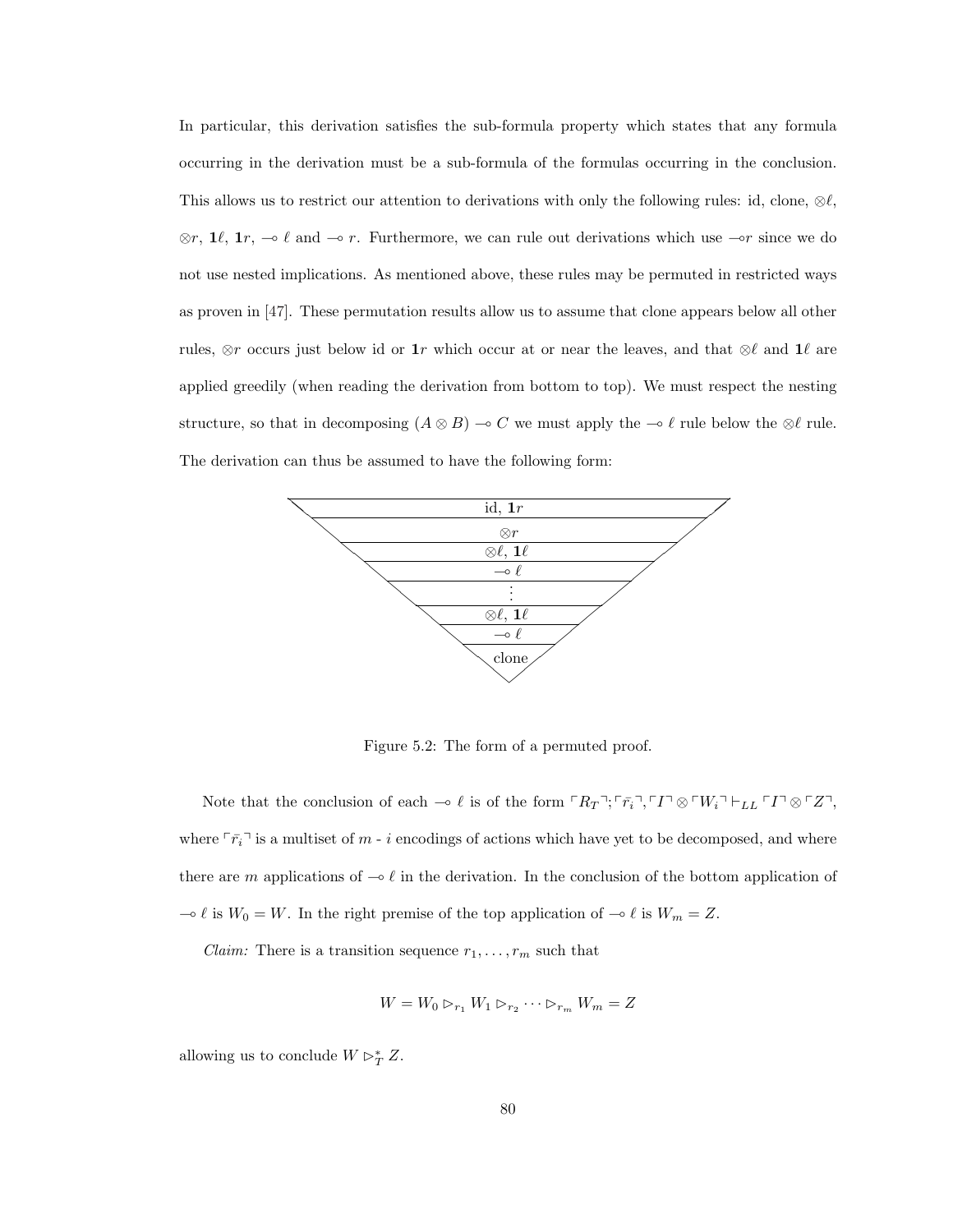The claim follows from the simple observation that if the occurrence of  $\sim \ell$  between  $W_i$  and  $W_{i+1}$  decomposes  $q_\alpha \otimes^{\lceil} X_\alpha \rceil \otimes^{\lceil} X_{pub} \rceil \multimap q_\alpha \otimes^{\lceil} Y_\alpha \rceil \otimes^{\lceil} Y_{pub} \rceil$  then  $W_i = X_\alpha X_{pub} V$  for some V and  $W_{i+1} = Y_{\alpha} Y_{pub} V$  for the same V. Thus  $W_i \rhd_T W_{i+1}$  via  $X_{\alpha} X_{pub} \to_{\alpha} Y_{\alpha} Y_{pub}$ . This observation is easily turned into an inductive proof. П

<span id="page-88-0"></span>**Lemma 5.2.5.** Γ;  $W \vdash_{AL} Z$  is derivable if and only if there is some U such that  $\Gamma; W \vdash_{LL} Z \otimes U$ is derivable.

**Proof:** This lemma is an immediate corollary to Lemma 3.1 in [\[36\]](#page-96-3). The *if*-direction is immediate since every LL-derivation is also an AL-derivation. The *only if*-direction requires a simple induction on the structure of the LL-derivation. We direct the reader to [\[36\]](#page-96-3) for more details.  $\blacksquare$ 

**Proof:** (of Theorems [5.2.1](#page-84-1) and [5.2.2\)](#page-85-1) The three lemmas combine in the following way to imply soundness and completeness with respect to AL.

$$
W \leadsto_T^* Z \Leftrightarrow \text{ (by definition)}
$$
  
\n
$$
\exists U \text{ s.t. } W \rhd_T^* ZU \Leftrightarrow \text{ (Lemma 5.2.3, 5.2.4)}
$$
  
\n
$$
\exists U \text{ s.t. } \ulcorner R_T \urcorner; \ulcorner I \urcorner \otimes \ulcorner W \urcorner \vdash_{LL} \ulcorner I \urcorner \otimes \ulcorner Z \urcorner \otimes \ulcorner U \urcorner \Leftrightarrow \text{ (Lemma 5.2.5)}
$$
  
\n
$$
\ulcorner R_T \urcorner; \ulcorner I \urcorner \otimes \ulcorner W \urcorner \vdash_{AL} \ulcorner I \urcorner \otimes \ulcorner Z \urcorner
$$

The above theorems relate the existence of a plan to derivability in pure affine logic. It is also possible to translate local state transition systems into affine logic theories. Namely, for every action of the form  $X \to_A Y$  we include a new axiom of the form  $q_A \otimes X \vdash q_A \otimes Y$ . The set of axioms of a theory T is denoted by  $Ax_T$ . Theories with axioms of this form are called (pure) Horn theories. It can be easily seen that finite Horn theories can be faithfully represented in the formalism above, by listing the non-logical axioms,  $Ax_T$ , in the unrestricted context, Γ.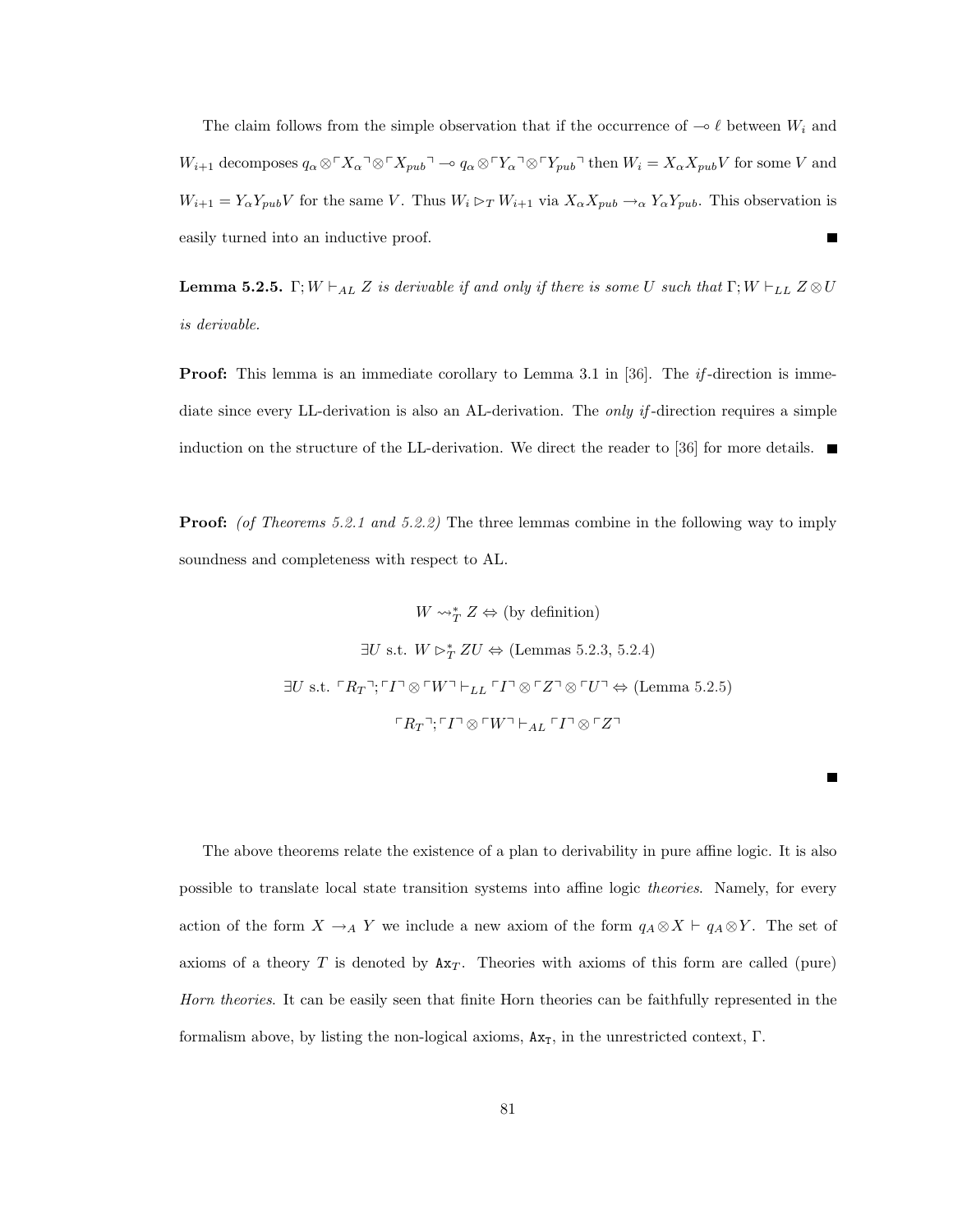Under this interpretation, the existence of a plan leading from an initial state  $W$  to an exact goal Z can be shown to be equivalent to derivability of the sequent  $\ulcorner I \urcorner \otimes W \vdash Z$  in the corresponding Horn LL-theory. Also,  $\ulcorner I\urcorner \otimes W \vdash Z$  is derivable in the corresponding AL-theory if and only if  $\ulcorner I\urcorner \otimes W \vdash Z \otimes U$  is derivable in the LL-theory for some  $U$  [\[36\]](#page-96-3).

The definition of system compliance is essentially an unreachability condition. Namely, we expect that every critical configuration should be unreachable. Under our translation into affine logic, this is the same as saying that the corresponding sequents should not be derivable. Translating the definition of plan compliance is more subtle. It corresponds to a certain kind of normal form proof not containing sequents whose left hand side represents a critical configuration. We do not investigate this relation further.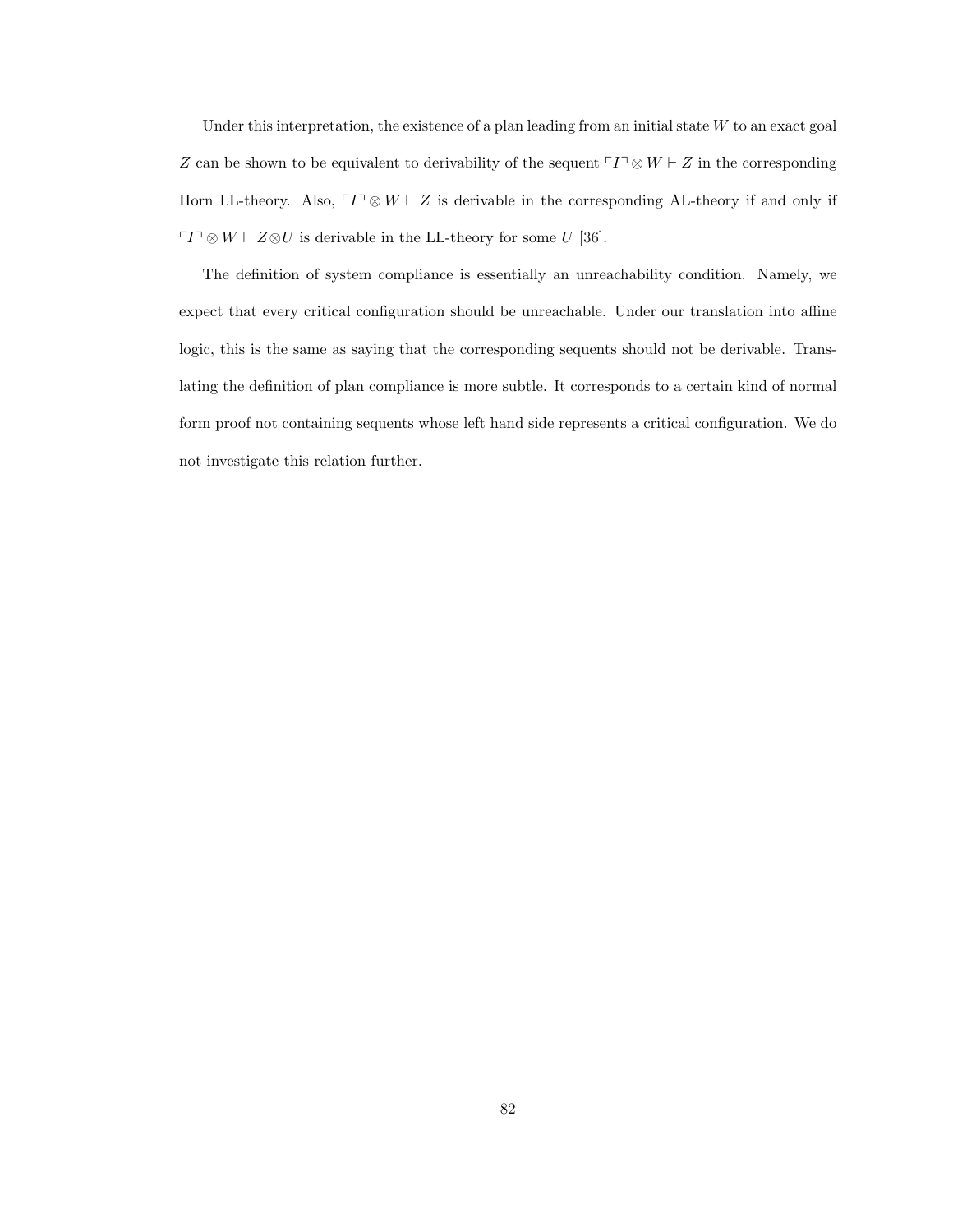## Chapter 6

# Conclusion and Future Directions

## 6.1 Conclusion

In this thesis we have presented an abstract model for collaboration which addresses the inherently competing notions of protecting and releasing resources. We have discussed what it means to generate a collaborative plan and maintain the participants' confidentiality of information or resources relative to a data confidentiality policy. We provided three definitions of policy compliance with respect to a given set of data confidentiality policies: system compliance, weak plan compliance, and plan compliance. Since the level of trust among collaborating agents may differ depending on the agents and the context, each interpretation of the agents' confidentiality policies is appropriate for a different level of trust among the agents.

We examined the complexity and decidability of the Collaborative Planning Problem with Confidentiality with respect to each of the three definitions of policy compliance, for both well-balanced systems and for general systems which may have un-balanced actions. We showed that in the wellbalanced case, all three versions are PSPACE-complete. We also showed that if we fix in advance the finite signature we want to use, then these problems can be solved in polynomial time for well-balanced systems. In the general case, however, system compliance is EXPSPACE-complete,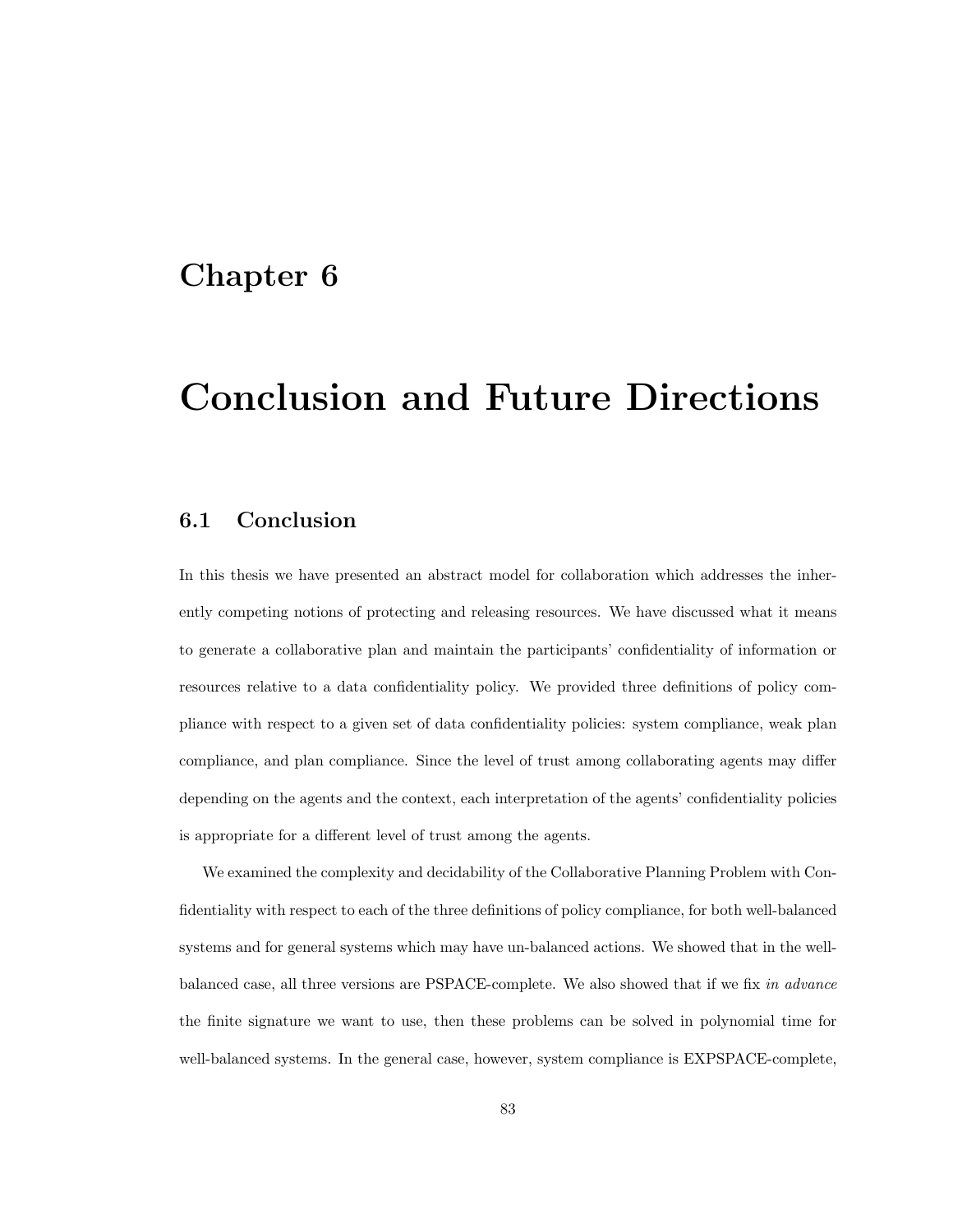and both plan compliance and weak plan compliance are undecidable. This undecidability is due to the importance of remembering the path taken to reach a configuration of the system in both versions of plan compliance. This is in contrast with other undecidability results in the security literature [\[20\]](#page-95-0) which require the creation of fresh values. Finally, we have demonstrated the logical foundation of our approach with a translation into affine logic which relates the existence of a collaborative plan to derivability.

### 6.2 Future Directions

Currently we have considered systems with a finite signature that remains unchanged throughout an execution. In practice, agents are continually creating and destroying values. We would like to consider ways to model the generation of fresh values. This would be appropriate when, for example, creating new passwords. The ability to create new values leads naturally to a more thorough investigation of our formalism's ability to distinguish between current and obsolete knowledge. Can our notion of confidentiality policy easily accommodate this distinction?

While data confidentiality policies specify where certain data may or may not go, it does not explicitly specify rules of transmitting the data. For example, the results of some medical tests may be known by both the doctor and the nurse, but only the doctor is allowed to pass the results on to the patient. We hope to integrate this type of information flow policy into our work. Such policies may also provide us with the ability to trace information leaks back to their source. This would provide a sort of auditing mechanism.

The interplay between confidentiality and goal reachability suggests agents who make rational trade-offs between the two. We may be able to gain more insight into the situation by enriching our formalism with an explicit notion of rationality. We would like to consider such "rational adversaries" both in contrast to and in combination with malicious adversaries.

Finally, this work and all the suggestions for future work can also be put into a synchronous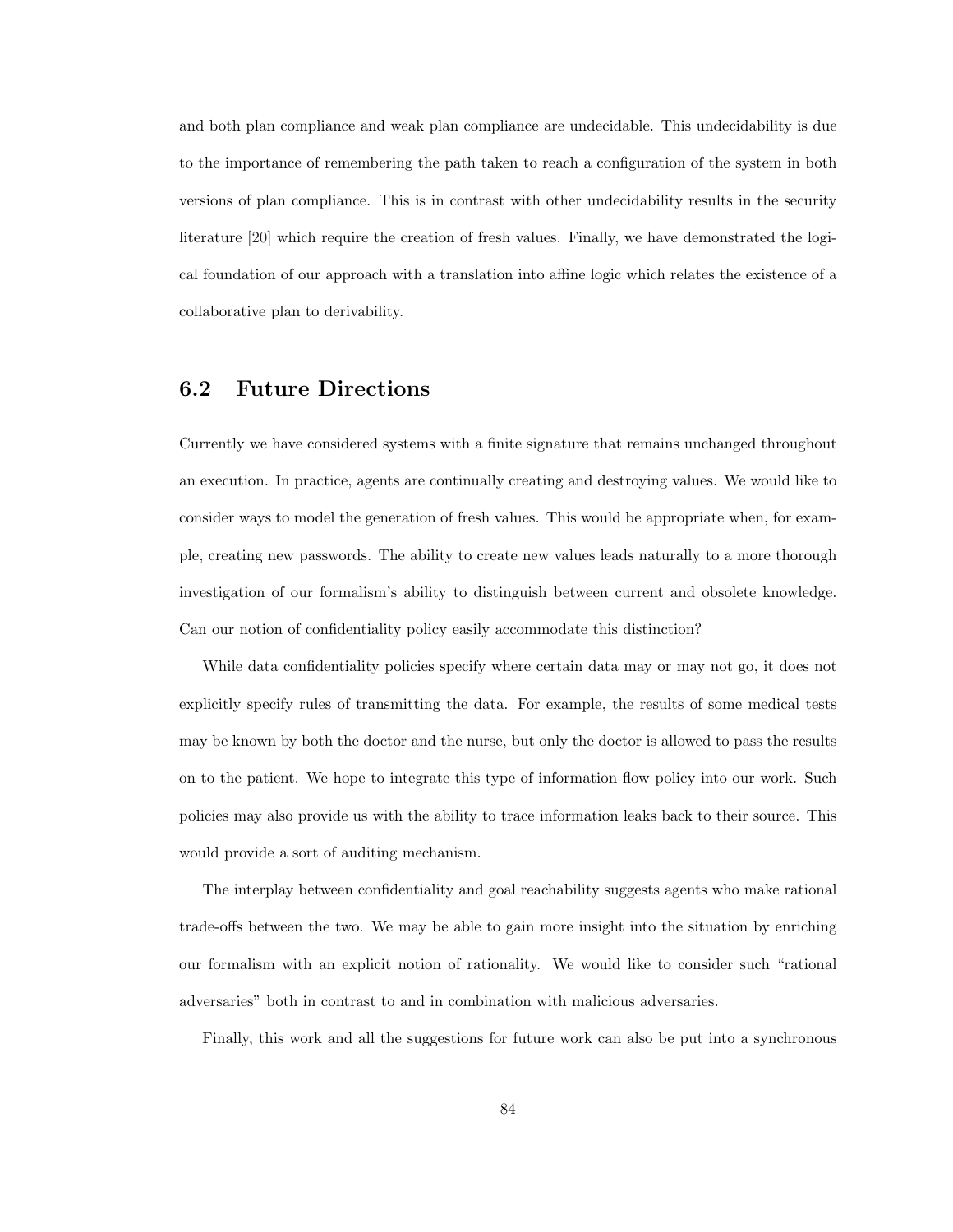context in which there is an explicit notion of time. The existence of such a global clock may affect the properties of systems in interesting ways.

Looking towards possible directions of future research, we note that the computational problems considered in this thesis require full information about each agent's actions and policies. As a participant in the collaboration, however, one would like to be able to make some local assessment of the confidentiality guarantees provided by the system. One advantage to this approach is that each agent could choose the interpretation of their confidentiality policy that best suits their needs. It may be that methods from mechanism design can help to decentralize the analysis. Such an approach is likely to entail the introduction of explicit utility functions and incentives to the model. This may be the right setting in which to explore connections between the definition of plan compliance and types of Nash equilibria as mentioned in Section [2.3.](#page-30-0)

Some other directions aim at increasing the expressibility of the model. Many algorithms and protocols require the use of random values or fresh values. In the past, the use of the existential quantifier has proven successful as a tool for modeling them [\[20\]](#page-95-0). We would like to explore the complexity of the three problems discussed in this thesis, in both the unbalanced and well-balanced cases, when existentials are used.

It would be interesting to consider lifting some of the restrictions about the locality of the actions. Namely, we might consider restrictions that correspond to "read" and "write" privileges with the structure of a lattice [\[18\]](#page-95-3). The extra structure could be potentially useful for more natural models of communication and for expressing even richer confidentiality policies.

The confidentiality policies we use in this thesis do not place any explicit restrictions on the actions. Many real-world policies have rules about when an agent may or must perform an action and when an action is prohibited. We may be able to express such policies by imposing parametric conditions on the actions, including boolean conditions. This would allow the model to align more closely with real-world scenarios. Similarly, we might be able to introduce parameters that help determine the context. Currently each context has a corresponding transition system. Parameters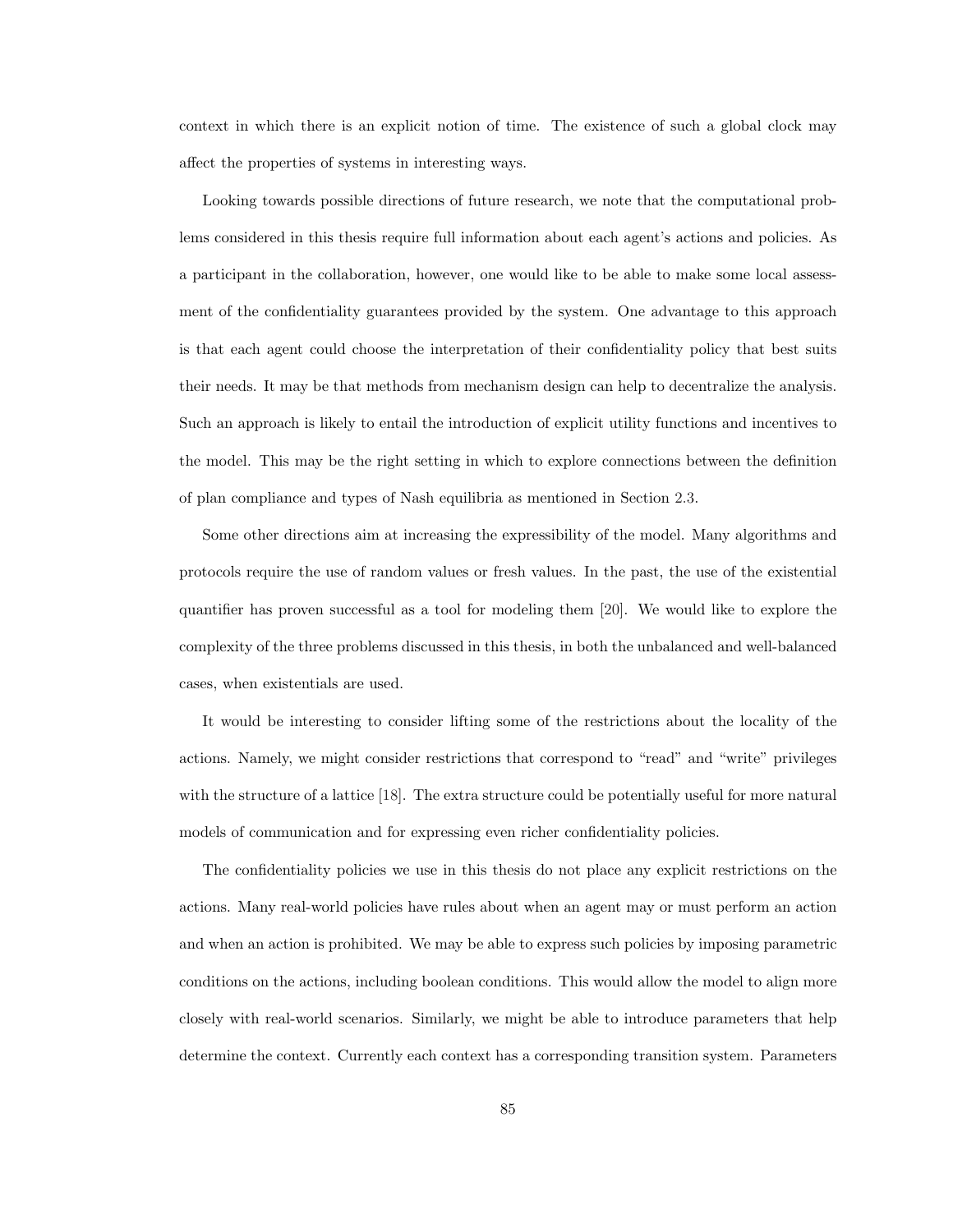could determine which actions are available and which configurations are critical, allowing the model to consider the impact on an agent of changing contexts in various ways.

Finally, time can be an important factor in some places like financial institutions. Using an asynchronous model such as the one in this thesis is not well-suited to these time-sensitive situations. We want to explore a similar synchronous model which has some notion of explicit time. We believe this could provide a rich exploration of confidentiality concerns which are not expressible in the current model.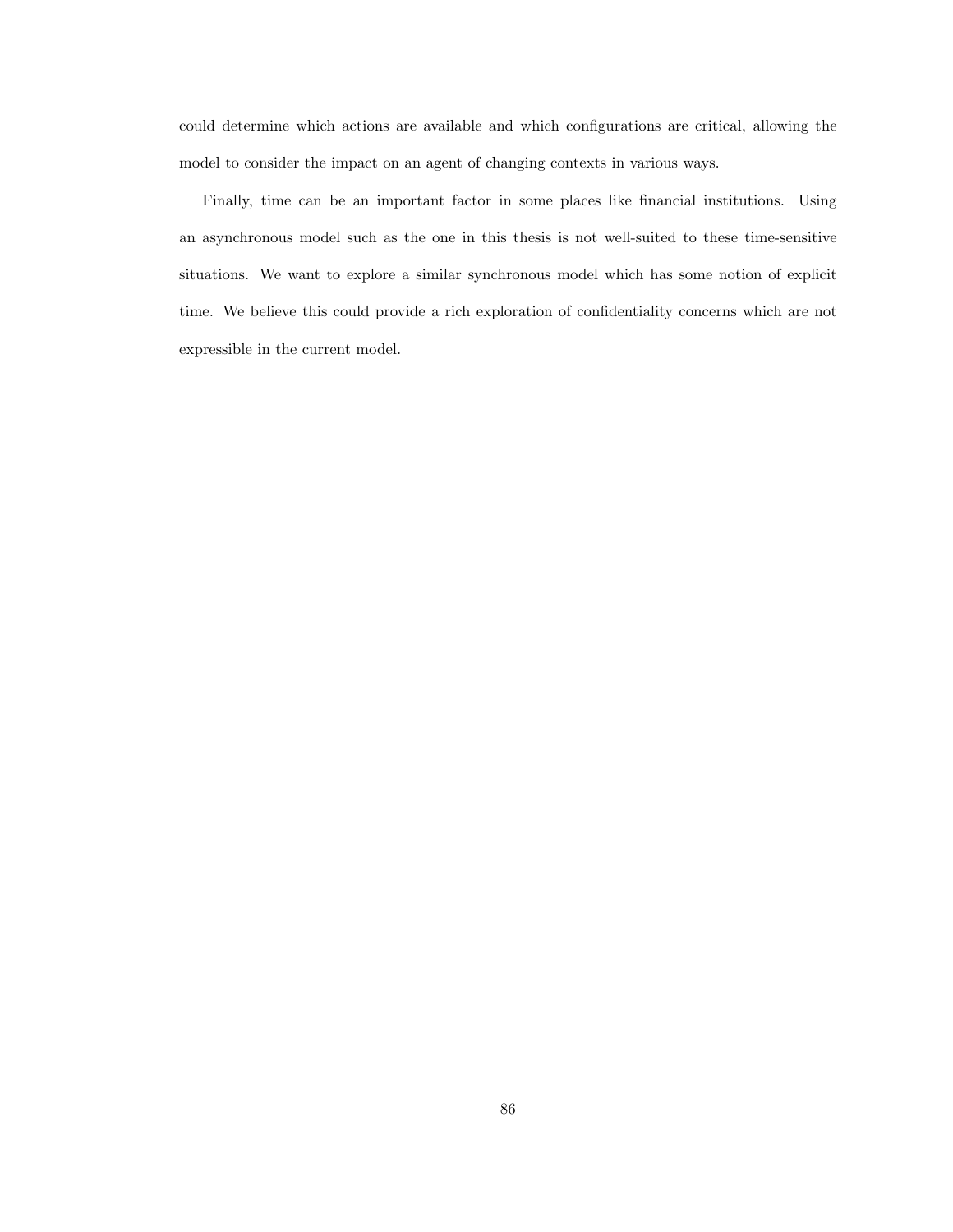# Bibliography

- [1] A. S. Aiyer, L. Alvisi, A. Clement, M. Dahlin, J.-P. Martin, and C. Porth. Bar fault tolerance for cooperative services. SIGOPS Oper. Syst. Rev., 39(5):45–58, 2005.
- [2] R. Alur, P. Černý, and S. Chaudhuri. Model checking on trees with path equivalences. In TACAS 2007, pages 664–678. Springer, 2007.
- [3] R. Alur, P. Černý, and S. Zdancewic. Preserving secrecy under refinement. In *ICALP '06: Proceedings* (Part II) of the 33rd International Colloquium on Automata, Languages and Programming, pages 107–118. Springer, 2006.
- [4] R. Alur, T. A. Henzinger, and O. Kupferman. Alternating-time temporal logic. In *Journal of the* ACM, pages 100–109. IEEE Computer Society Press, 1997.
- [5] P. Ashley, S. Hada, G. Karjoth, C. Powers, and M. Schunter. Enterprise privacy authorization language (EPAL 1.2), 2003. [http://www.zurich.ibm.com/security/enterprise-privacy/epal/](http://www.zurich.ibm.com/security/enterprise-privacy/epal/Specification/index.html) [Specification/index.html](http://www.zurich.ibm.com/security/enterprise-privacy/epal/Specification/index.html).
- [6] A. Barth, A. Datta, J. C. Mitchell, and H. Nissenbaum. Privacy and conextual integrity: Framework and applications. In 27th IEEE Symposium on Security and Privacy, May 2006.
- [7] A. Barth, A. Datta, J. C. Mitchell, and S. Sundaram. Privacy and utility in business processes. In Proceedings of 20th IEEE Computer Security Foundations Symposium, July 2007.
- [8] A. Barth, J. C. Mitchell, A. Datta, and S. Sundaram. Privacy and utility in business processes. In 20th IEEE Computer Security Foundations Symposium (CSF 20), Venice, Italy, July 2007.
- [9] D. E. Bell. Looking back at the Bell-La Padula model. In Proceedings of the 21st Annual Computer Security Applications Conference, pages 337–351, December 2005.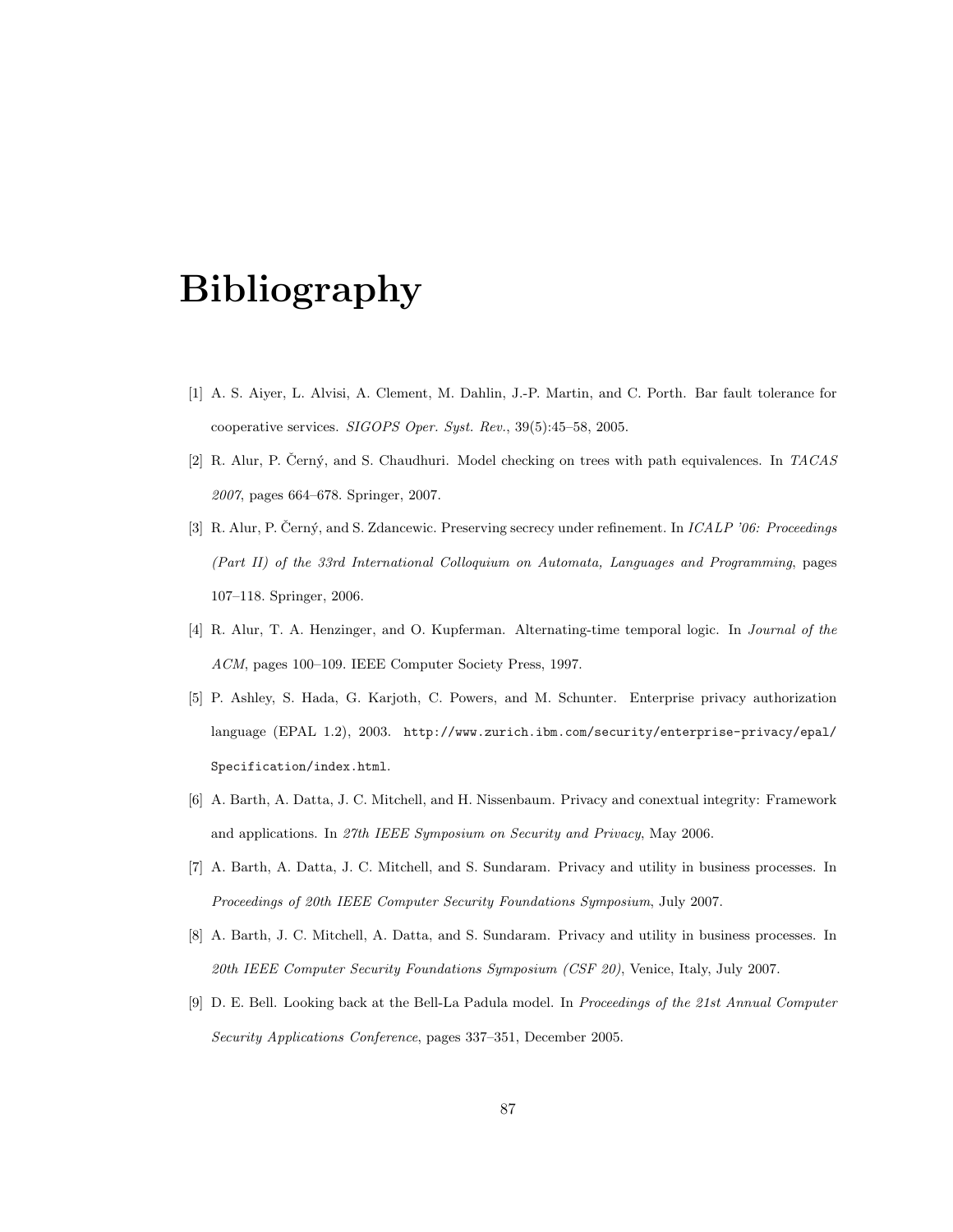- [10] D. E. Bell and L. J. L. Padula. Secure computer systems: Mathematical foundations. Technical report, MTR2547, Vol. I, The MITRE Corporation, Bedford, MA, May 1973. (ESD-TR-73-278-I).
- <span id="page-95-2"></span>[11] W. Bibel. A deductive solution for plan generation. New Generation Computing, 4(2):115–132, 1986.
- [12] I. Cervesato, N. Durgin, M. Kanovich, and A. Scedrov. Interpreting strands in linear logic. In H. Veith, N. Heintze, and E. Clark, editors, 2000 Workshop on Formal Methods and Computer Security –FMCS'00, Chicago, IL, 2000.
- <span id="page-95-1"></span>[13] I. Cervesato and A. Scedrov. Relating state-based and process-based concurrency through linear logic. In R. de Queiroz, editor, Thirteenth Workshop on Logic, Language, Information and Computation — WoLLIC'06, pages 145–176, Stanford, CA, 18–21 July 2006. Elsevier ENTCS 165.
- [14] R. Chadha, M. I. Kanovich, and A. Scedrov. Inductive methods and contract-signing protocols. In ACM Conference on Computer and Communications Security, pages 176–185, 2001.
- [15] R. Chadha, J. C. Mitchell, A. Scedrov, and V. Shmatikov. Contract signing, optimism, and advantage. J. Log. Algebr. Program., 64(2):189–218, 2005.
- [16] D. Chapman. Planning for conjunctive goals. Artificial Intelligence, 32(3):333–377, 1987.
- [17] A. Clement, H. C. Li, J. Napper, J.-P. Martin, L. Alvisi, and M. Dahlin. Bar primer. In DSN, pages 287–296, 2008.
- <span id="page-95-3"></span>[18] D. E. Denning. A lattice model of secure information flow. Commun. ACM, 19(5):236–243, 1976.
- [19] D. Dolev and A. Yao. On the security of public key protocols. IEEE Transactions on Information Theory, 29(2):198–208, 1983.
- <span id="page-95-0"></span>[20] N. Durgin, P. Lincoln, J. Mitchell, and A. Scedrov. Multiset rewriting and the complexity of bounded security protocols. Journal of Computer Security, 12(2):247-311, 2004.
- [21] K. Erol, D. S. Nau, and V. S. Subrahmanian. Complexity, decidability and undecidability results for domain-independent planning. Artif. Intell., 76(1-2):75–88, 1995.
- [22] D. Garg, L. Bauer, K. D. Bowers, F. Pfenning, and M. K. Reiter. A linear logic of authorization and knowledge. In Proceedings of the 11th European Symposium on Research in Computer Science (ESORICS'06), volume 4189 of Springer Lecture Notes in Computer Science, pages 297–312. Springer-Verlag, 2006.
- [23] D. Garg and F. Pfenning. Non-interference in constructive authorization logic. In Proc. of the IEEE Computer Security Foundations Workshop (CSFW), pages 283–296, 2006.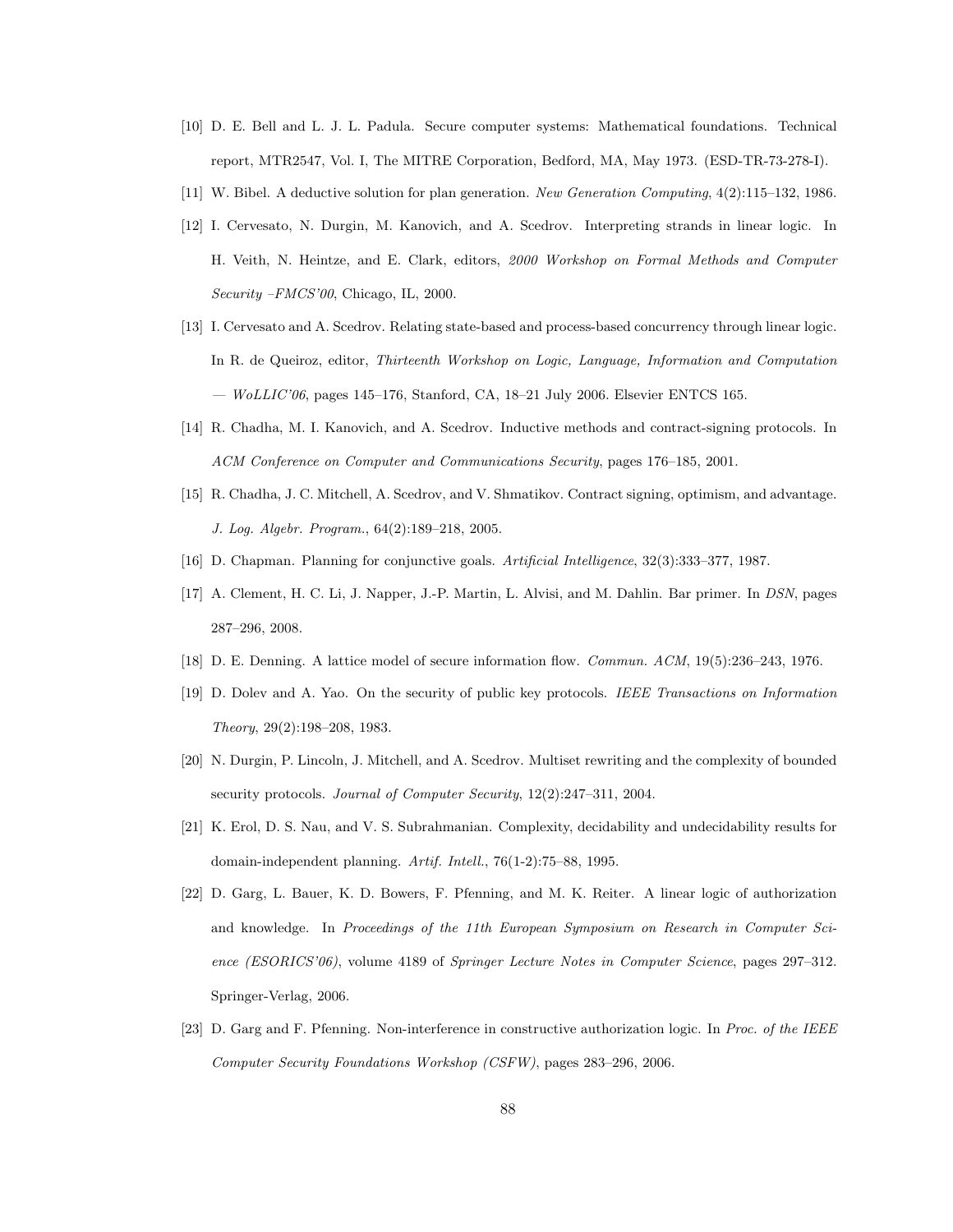- [24] V. Gehlot and C. Gunter. Normal process representatives. In Proc. of the Fifth Annual IEEE Symposium on Logic in Computer Science, pages 200–207, Philadelphia, PA, 1990.
- <span id="page-96-2"></span>[25] J.-Y. Girard. Linear logic. Theoretical Computer Science, 50(1):1–102, 1987.
- [26] J.-Y. Girard. Linear logic: Its syntax and semantics. In J.-Y. Girard, Y. Lafont, and L. Regnier, editors, Advances in Linear Logic, volume 222 of London Mathematical Society Lecutre Notes, pages 1–42. Cambridge University Press, 1995.
- [27] J. A. Goguen and J. Meseguer. Security policies and security models. In IEEE Symposium on Security and Privacy, pages 11–20, 1982.
- [28] R. Greenstadt, J. P. Pierce, and M. Tambe. Analysis of privacy loss in distributed constraint optimization. In 21st Conference on Artificial Intelligence (AAAI), Boston, Massachusetts, July 2006.
- [29] R. Greenstadt and M. D. Smith. Collaborative scheduling: Threats and promises. In Fifth Annual Workshop on Economics and Information Security, Cambridge, England, June 2006.
- [30] J. Hopcroft and J. Pansiot. On the reachability problem for 5-dimensional vector addition systems. Thoeretical Computer Science, 8(2):135–159, 1979.
- [31] J. E. Hopcroft, R. Motwani, and J. D. Ullman. Introduction to Automata Theory, Languages, and Computation. Addison-Wesley Longman Publishing Co., Inc., Boston, MA, USA, 2001.
- [32] Z. G. Ives, N. Khandelwal, A. Kapur, and M. Cakir. ORCHESTRA: Rapid, collaborative sharing of dynamic data. In Conference on Innovative Data Systems Research (CIDR), pages 107–118, 2005.
- <span id="page-96-1"></span>[33] M. Kanovich, P. Rowe, and A. Scedrov. Collaborative planning with confidentiality. Submitted. [http://www.math.upenn.edu/~rowep/CPWC\\_full.pdf](http://www.math.upenn.edu/~rowep/CPWC_full.pdf).
- [34] M. Kanovich, P. Rowe, and A. Scedrov. Policy compliance in collaborative systems. Preliminary version. Revised version to appear in 22nd IEEE Computer Security Foundations Symposium, 2009. [http://www.math.upenn.edu/~rowep/Policy\\_Compliance.pdf](http://www.math.upenn.edu/~rowep/Policy_Compliance.pdf).
- <span id="page-96-0"></span>[35] M. Kanovich, P. Rowe, and A. Scedrov. Collaborative planning with privacy. In 20th IEEE Computer Security Foundations Symposium (CSF 20), Venice, Italy, July 2007.
- <span id="page-96-3"></span>[36] M. Kanovich and J. Vauzeilles. The classical AI planning problems in the mirror of Horn linear logic: semantics, expressibility, complexity. Mathematical Structures in Computer Science, 11(6):689-716, 2001.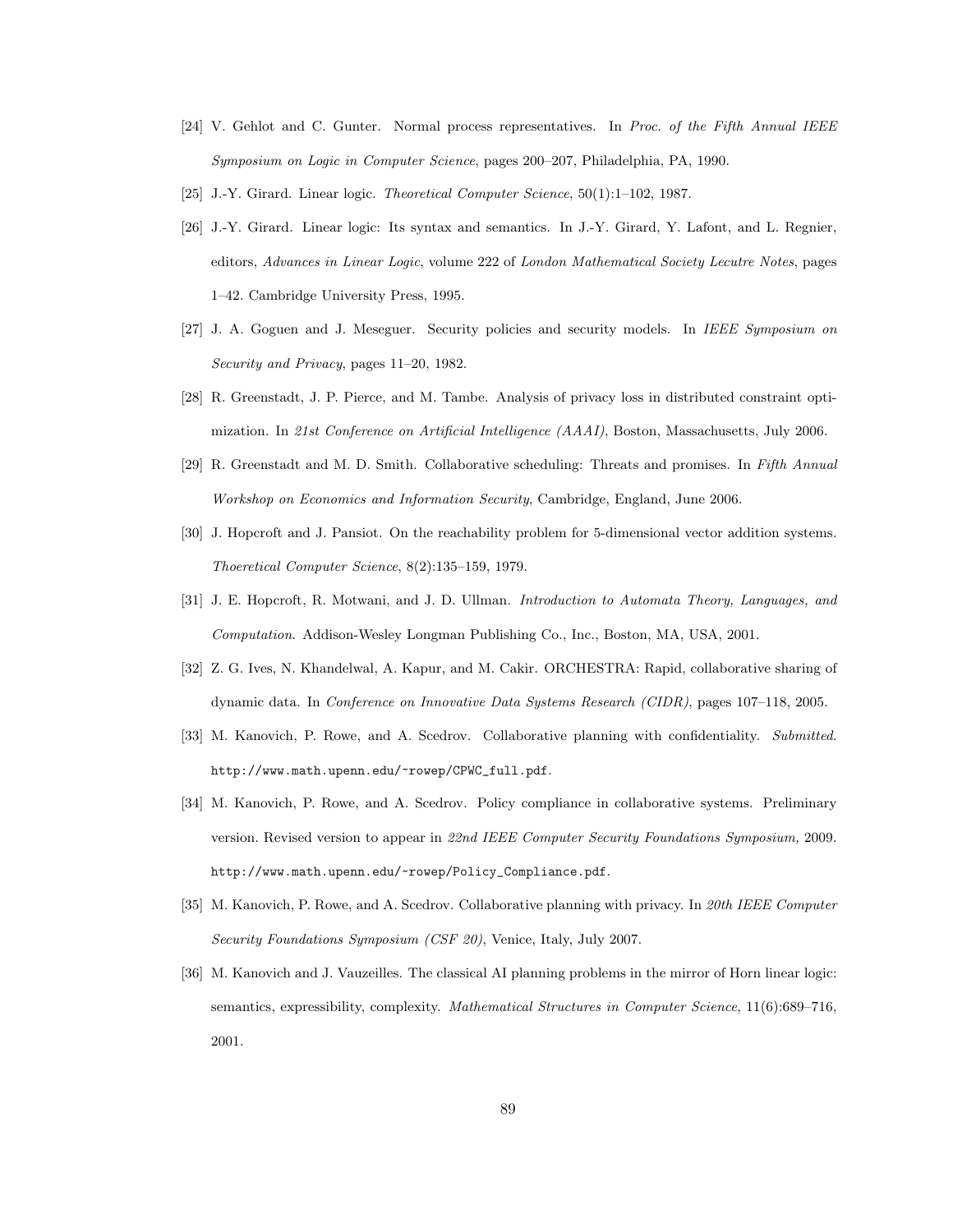- [37] M. I. Kanovich. Horn programming in linear logic is NP-complete. In Proc. 7-th Annual IEEE Syposium on Logic in Computer Science, Santa Cruz, pages 200–210, 1992.
- [38] M. I. Kanovich. The complexity of Horn fragments of linear logic. Annals of Pure and Applied Logic, 69:195–241, 1994.
- [39] M. I. Kanovich. Linear logic as a logic of computations. Annals of Pure and Applied Logic, 67:183-212, 1994.
- [40] M. I. Kanovich. The direct simulation of Minsky machines in linear logic. In J.-Y. Girard, Y. Lafont, and L. Regnier, editors, Advances in Linear Logic, volume 222 of London Mathematical Society Lecture Notes, pages 123–145, 1995.
- [41] M. I. Kanovich. Petri nets, Horn programs, linear logic and vector games. Annals of Pure and Applied Logic, 75(1-2):107–135, 1995.
- <span id="page-97-0"></span>[42] M. I. Kanovich. The expressive power of horn monadic linear logic. In CSL, pages 39–53, 2001.
- [43] R. M. Karp and R. E. Miller. Parallel program schemata. Journ. Computer and System Sciences, 3(2):147–195, May 1969.
- [44] A. P. Kopylov. Decidability of linear affine logic. In *LICS '95: Proceedings of the 10th Annual IEEE* Symposium on Logic in Computer Science, page 496, Washington, DC, USA, 1995. IEEE Computer Society.
- [45] M. Li and P. Vitanyi. An Introduction to Kolmogorov Complexity and Its Applications. Springer, New York, NY, USA, 1997.
- [46] P. Lincoln, J. Mitchell, A. Scedrov, and N. Shankar. Decision problems for propositional linear logic. Annals Pure Applied Logic, 56:239–311, 1992.
- <span id="page-97-1"></span>[47] P. D. Lincoln and N. Shankar. Proof Search in First-order Linear Logic and Other Cut-free Sequent Calculi. In Ninth Annual Symposium on Logic in Computer Science (Paris, France), pages 282–291. IEEE Computer Society Press, 1994.
- [48] R. J. Lipton. The reachability problem requires exponential space. Technical report, Department of Computer Science, Research Report 62, Yale University, 1976.
- [49] M. Masseron, C. Tollu, and J. Vauzeilles. Generating plans in linear logic I: Actions as proofs. Theoretical Computer Science, 113(2):349–370, 1993.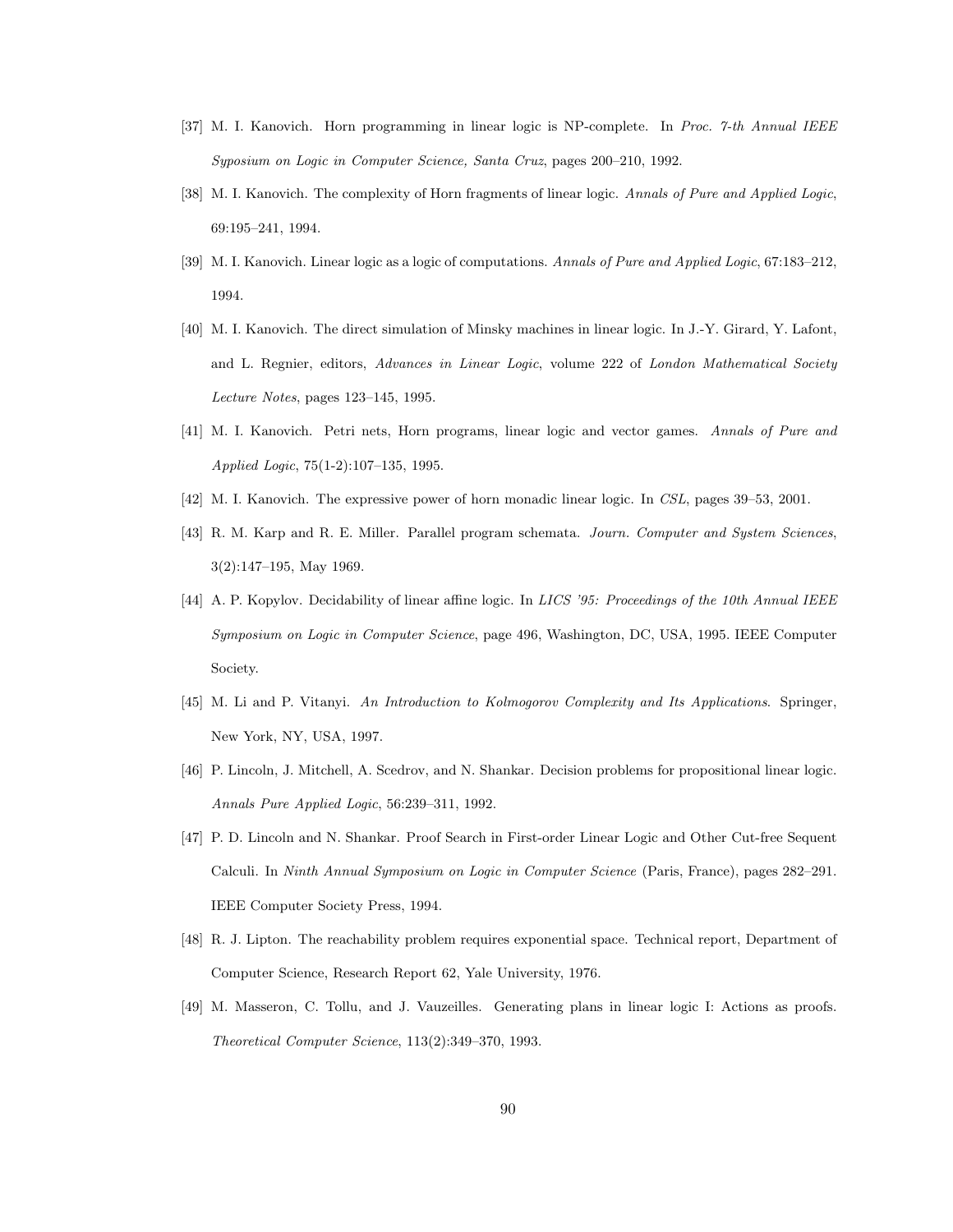- [50] E. W. Mayr. An algorithm for the general Petri net reachability problem. SIAM J. Comput., 13(3):441–460, 1984.
- [51] D. McDermott and J. Hendler. Planning: What it is, what it could be, An introduction to the special issue on planning and scheduling. Artificial Intelligence, 76:1–16, 1995.
- [52] J. McLean. Security models. In J. Marciniak, editor, Encyclopedia of Software Engineering. John Wiley & Sons, 1994.
- [53] J. Meseguer. Conditional rewriting logic as a unified model of concurrency. In Selected papers of the Second Workshop on Concurrency and compositionality, pages 73–155, Essex, UK, 1992. Elsevier Science Publishers Ltd.
- [54] A. C. Myers, A. Sabelfeld, and S. Zdancewic. Enforcing robust declassification and qualified robustness. Journal of Computer Security, 14(2):157–196, 2006. Extended abstract in CSFW pages 172-186, 2004.
- [55] N. J. Nilsson. Principles of Artificial Intelligence. Springer, Berlin, 1980.
- [56] C. Papadimitriou. *Computational Complexity*. Addison-Wesley Publishing Company, Inc., Reading, MA, USA, 1994.
- [57] S. Pinsky. Absorbing covers and intransitive non-interference. In SP '95: Proceedings of the 1995 IEEE Symposium on Security and Privacy, page 102, Washington, DC, USA, 1995. IEEE Computer Society.
- [58] C. Rackoff. The covering and boundedness problem for vector addition systems. Theoretical Computer Science, 6:223–231, 1978.
- [59] J. Reagle and L. F. Cranor. The platform for privacy preferences. Communications of the ACM, 42(2):48–55, 1999.
- [60] J. C. Reynolds. Syntactic control of interference. In Symposium on Principles of Programming Languages (POPL), pages 39–46, 1978.
- [61] A. W. Roscoe. What is intransitive noninterference. In In Proc. of the 12th IEEE Computer Security Foundations Workshop, pages 228–238, 1999.
- [62] U. Saranli and F. Pfenning. Using constrained intuitionistic linear logic for hybrid robotic planning problems. In ICRA, pages 3705–3710, 2007.